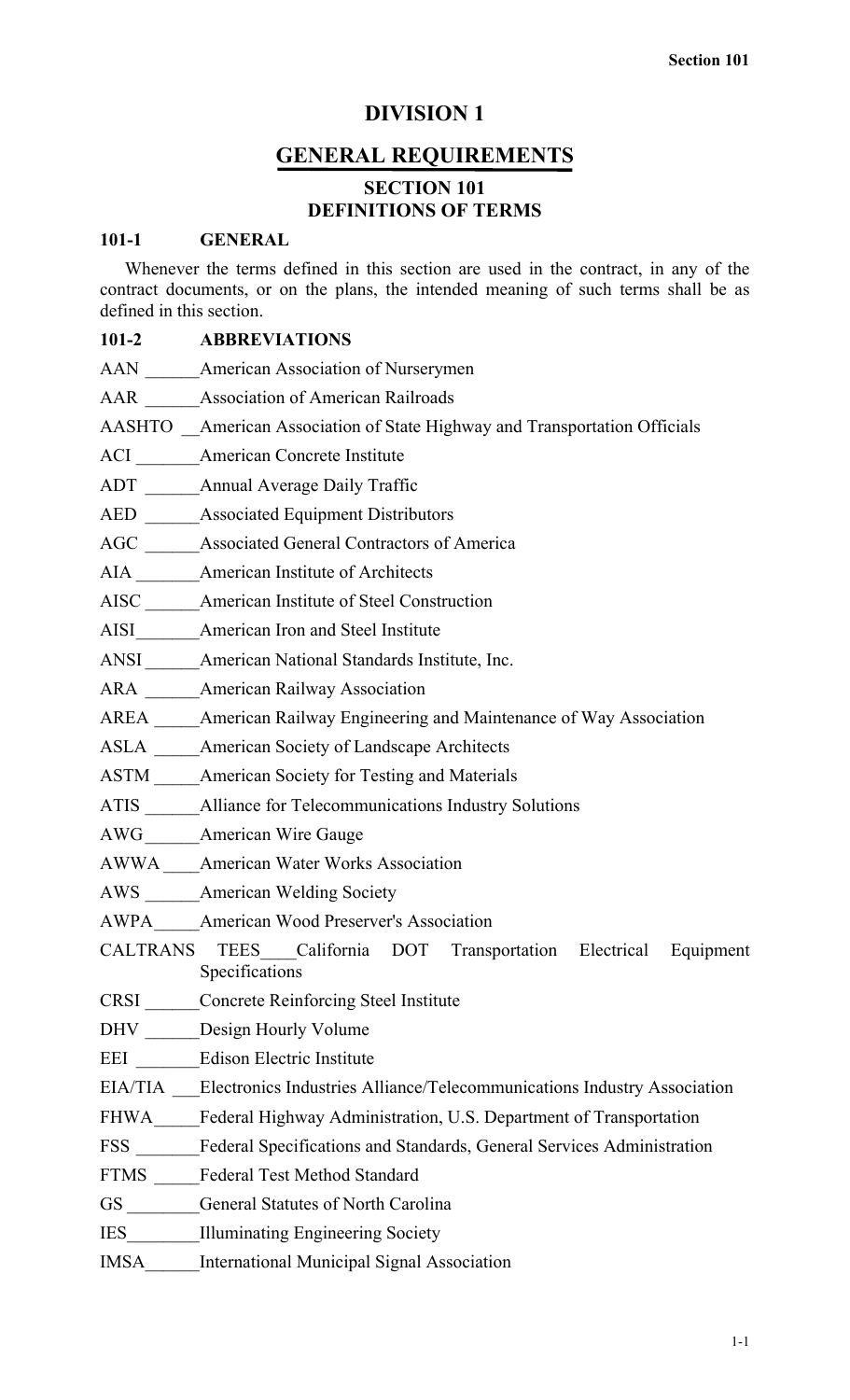## **Section 101**

ITS\_\_\_\_\_\_\_\_Intelligent Transportation Systems

LED\_\_\_\_\_\_\_Light Emitting Diode

MIL Military Standard

MUTCD Manual of Uniform Traffic Control and the North Carolina Supplement thereto

NEC\_\_\_\_\_\_\_National Electrical Code

NEMA Mational Electrical Manufacturers Association

NESC \_\_\_\_\_National Electrical Safety Code

NTPEP National Transportation Product Evaluation Program

RMS Root Mean Square

RUS CFR Rural Utilities Service & Code of Federal Regulations

SCTE Society of Cable Telecommunications Engineers

SPIB \_\_\_\_\_\_Southern Pine Inspection Bureau

SSPC Society of Protective Coatings

UL \_\_\_\_\_\_\_\_Underwriters' Laboratories, Inc.

UV Ultraviolet

# **101-3 DEFINITIONS**

# **ACT OF GOD**

Events in nature so extraordinary that the history of climate variations and other conditions in the particular locality affords no reasonable warning of them.

# **ADDITIONAL WORK**

Additional work is that which results from a change or alteration in the contract and for which there are existing contract unit prices.

# **ADMINISTRATOR**

The State Highway Administrator.

# **ADVERTISEMENT**

The public advertisement inviting bids for the construction of specific projects.

# **AMOUNT BID**

The amount bid for a particular item of work in a proposal.

# **ARTICLE**

A primary numbered subdivision of a section of the standard specifications.

# **AWARD**

The decision of the Board of Transportation to accept the bid of the lowest responsible bidder for work that is subject to the furnishing of payment and performance bonds, and such other conditions as may be otherwise provided by law, the proposal, and these specifications.

# **BASE COURSE**

That portion of the pavement structure of planned thickness placed immediately below the pavement or surface course.

# **BID (OR PROPOSAL)**

Paper Bid: The offer of a bidder on the proposal furnished by the Department to perform the work and to furnish the labor and materials at the prices quoted.

**Electronic Bid**: The electronic offer of a bidder via Bid Express® to the Department to perform the work and to furnish the labor and materials at the prices quoted.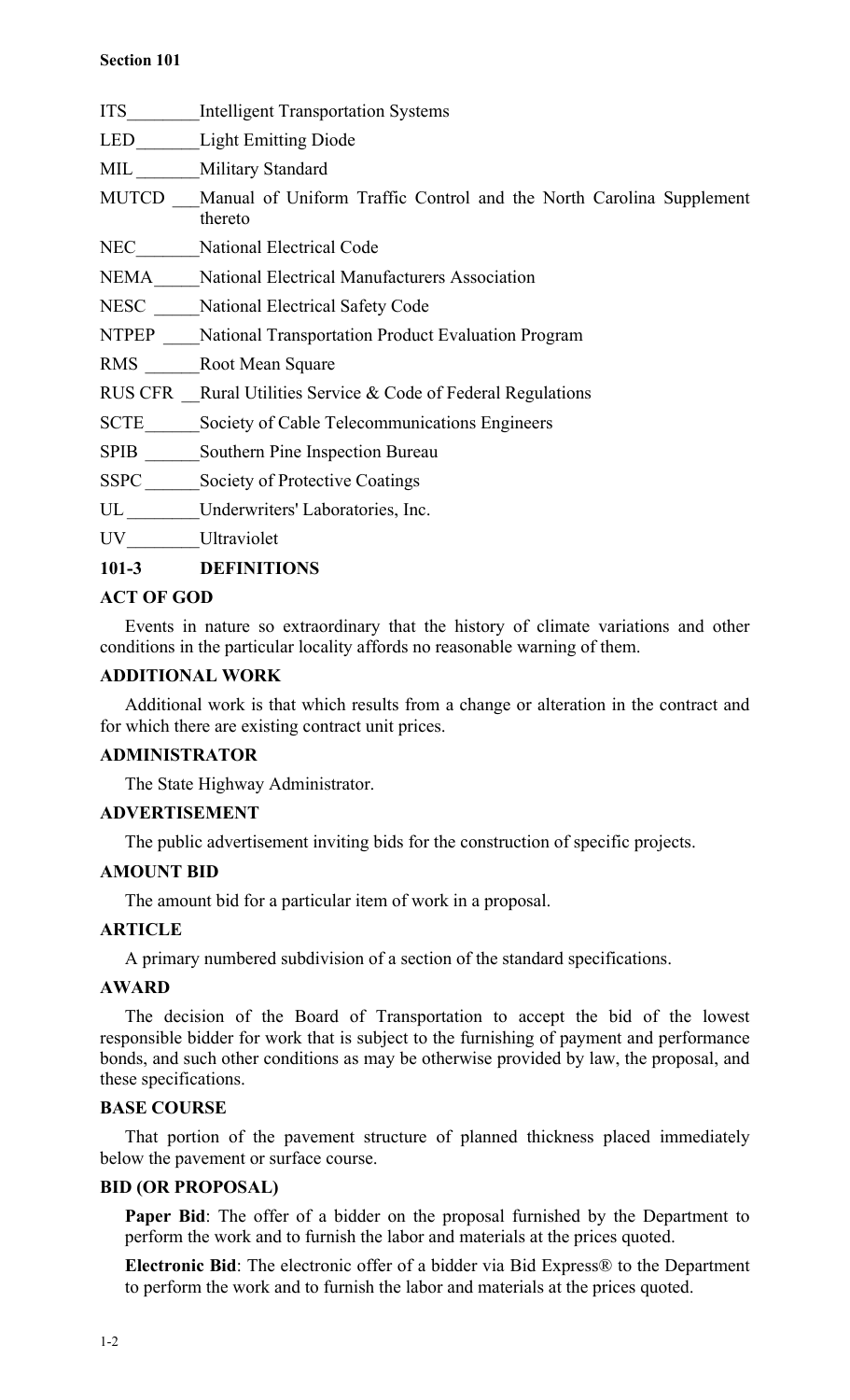### **BID BOND OR BID DEPOSIT**

The security furnished by the bidder with his bid as guaranty that he will furnish the required bonds and execute such documents as may be required if his bid is accepted.

#### **BIDDER**

An individual, partnership, firm, corporation, LLC or joint venture formally submitting a bid for the work contemplated.

# **BOARD OR BOARD OF TRANSPORTATION**

The Board created by the provisions of *G.S. 143B-350* for the purpose of formulating policies and priorities for the Department of Transportation, and awarding all highway construction contracts.

#### **BRIDGE**

A structure including supports, erected over a depression or an obstruction such as water, highway, or railway, and having a track or passage way for carrying traffic or other moving loads and having a length measured along the center of the roadway of more than 6.0 m between undercopings of end supports, spring lines of arches, or between extreme ends of openings for multiple reinforced concrete box structures.

**Bridge Length:** The length of a bridge structure is the overall length measured along the line of survey stationing back to back of backwalls of abutments, if present, otherwise end to end of the bridge floor.

**Bridge Width:** The clear width measured at right angles to the longitudinal centerline of the bridge between the bottom of curbs, guard timbers or face of parapets, or in the case of multiple height of curbs, between the bottoms of the lower risers.

#### **CALENDAR DAY**

A day shown on the calendar beginning and ending at midnight.

#### **CHIEF ENGINEER**

The Chief Engineer, Operations, Division of Highways, North Carolina Department of Transportation acting directly or through his duly authorized representatives.

## **COMPLETION DATE**

That date established as set forth in the contract or as revised by authorized extensions, by which it is required, established as that the work set forth in the contract be satisfactorily completed. When observation periods are required by the Specifications, they are not a part of the work to be completed by the completion date or intermediate contract times stated in the contract.

## **CONSTRUCTION EASEMENT**

A right owned by the Department of Transportation in a parcel of land owned by a third party outside the highway right of way for the purpose of containing construction that exceeds the right of way.

#### **CONTRACT**

The executed agreement between the Department of Transportation and the successful bidder, covering the performance of the work and the compensation therefor.

The term contract is all inclusive with reference to all written agreements affecting a contractual relationship and all documents referred to therein, and shall specifically include, but not be limited to, the proposal, the printed contract form and all attachments thereto, the contract bonds, the plans, the standard specifications and all supplemental specifications thereto, the standard special provisions and the project special provisions contained in the proposal, and all executed supplemental agreements, all of which shall constitute one instrument.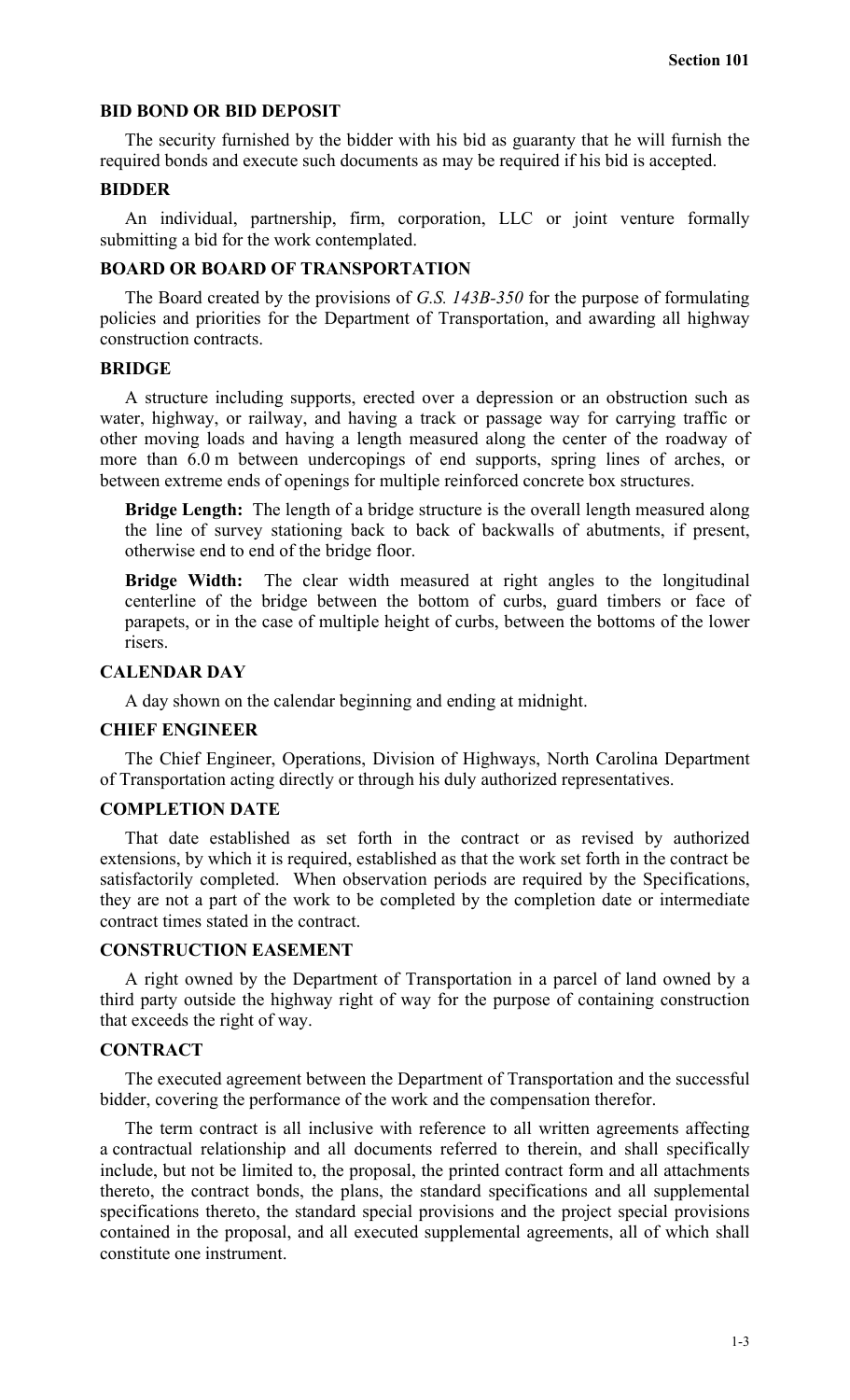### **Section 101**

All references to contracts shall include electronic agreements and printed paper agreements. These may include but not be limited to the electronic bid bond, noncollusion statement, debarment certifications, and award limits.

## **CONTRACT ITEM**

A specifically described unit of work for which a unit or lump sum price is provided in the contract. Synonymous with *Pay Item*.

## **CONTRACT LUMP SUM PRICE**

The amount bid for a lump sum item that has been submitted by the Contractor in his proposal.

## **CONTRACT PAYMENT BOND**

A bond furnished by the Contractor and his corporate surety securing the payment of those furnishing labor, materials, and supplies for the construction of the project.

## **CONTRACT PERFORMANCE BOND**

A bond furnished by the Contractor and his corporate surety guaranteeing the performance of the contract.

## **CONTRACT TIME**

The number of calendar days inclusive between the date of availability and the completion date, said dates being established as set forth in the special provisions, including authorized extensions to the completion date.

## **CONTRACT UNIT PRICE**

The unit bid price for a unit item that has been submitted by the Contractor in his proposal.

## **CONTRACTOR**

The successful bidder to whom the contract has been awarded, and who has executed the contract and furnished acceptable contract bonds.

### **CULVERT**

Any structure not classified as a bridge that provides an opening under the roadway.

## **CURRENT CONTROLLING OPERATION OR OPERATIONS**

Any operation or operations, as determined by the Engineer, that if delayed would delay the completion of the project.

## **DATE OF AVAILABILITY**

That date, established as set forth in the special provisions, by which it is anticipated that sufficient work sites within the project limits will be available for the Contractor to begin his controlling operations that are not otherwise limited by moratoriums, listed third party conflicts, or by weather conditions.

## **DEPARTMENT OR DEPARTMENT OF TRANSPORTATION**

A principal department of the Executive Branch that performs the functions of planning, design, construction, and maintenance of an integrated statewide transportation system.

# **DIRECTOR OF CONSTRUCTION**

The Director of Construction, Division of Highways, North Carolina Department of Transportation, acting directly or through his duly authorized representatives.

## **DIVISION OF HIGHWAYS**

The division of the Department of Transportation that, under the direction of the Secretary of Transportation, carries out state highway planning, design, construction, and maintenance functions assigned to the Department of Transportation.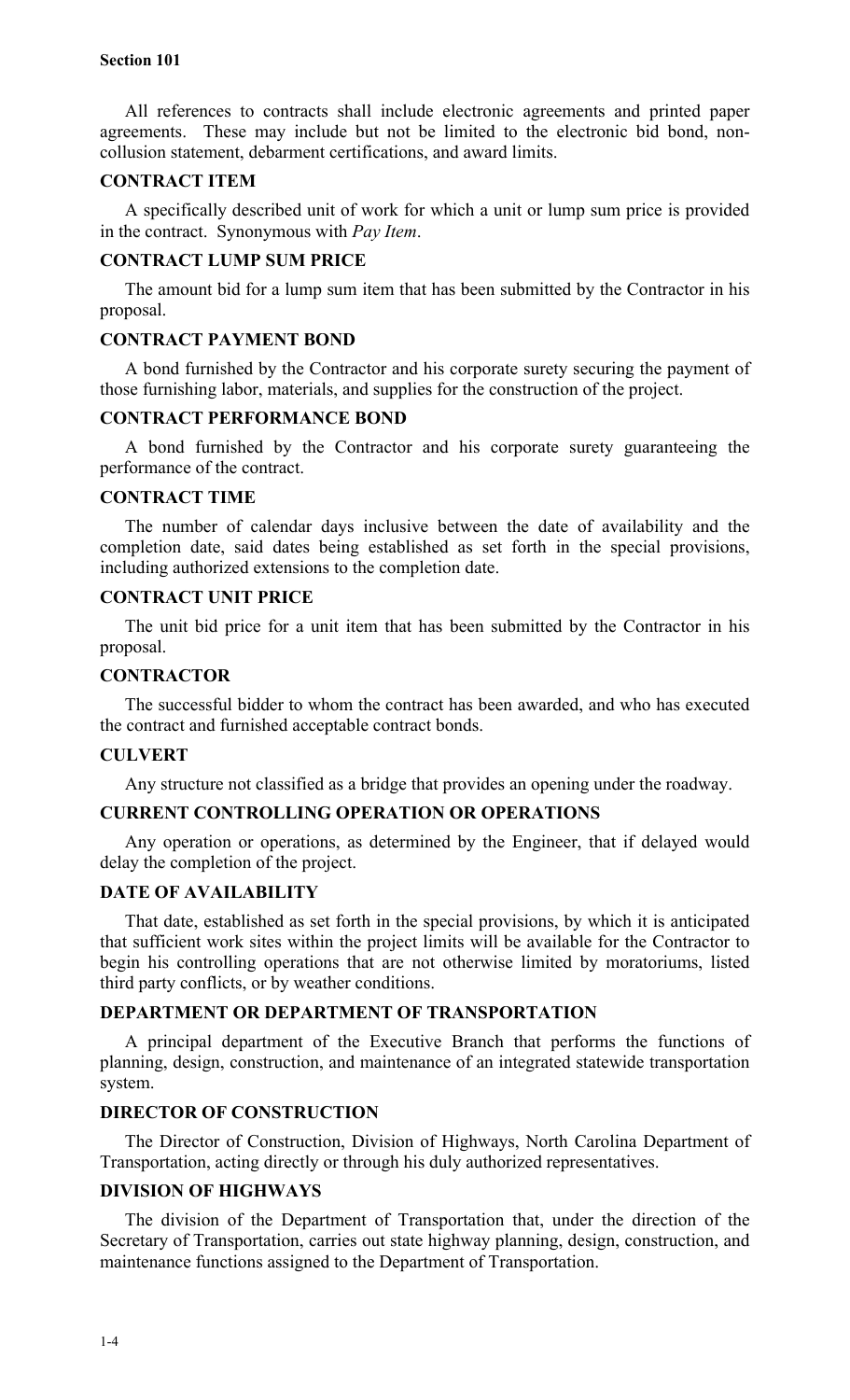## **DRAINAGE EASEMENT**

A right, owned by the Department of Transportation, in a parcel of land owned by a third party outside the highway right of way, to construct and maintain ditches, channels, or structures for directing the course and flow of water outside the highway right of way.

#### **EASEMENT**

A property right to use or control real property of another.

## **ENGINEER**

The State Highway Administrator of the North Carolina Department of Transportation, acting directly or through a duly authorized representative, such representative acting within the scope of particular assigned duties or authority.

#### **EQUIPMENT**

All machinery and equipment, together with the necessary supplies, tools, and apparatus for upkeep and maintenance, all of which are necessary for the proper construction and acceptable completion of the work.

## **EXTRA WORK**

Work found necessary or desirable to complete fully the work as contemplated in the contract for which payment is not provided for by the contract unit or lump sum prices in the original contract. Extra work shall not be work that in the terms of the contract is incidental to work for which there is a contract price or work that payment is included in some other contract unit or lump sum price.

# **FINAL ACCEPTANCE DATE**

That date on which all work set forth in the contract and work modified by the Engineer is satisfactorily completed excluding any observation periods not specifically made a part of the work by the specifications or special provisions.

### **FINAL ESTIMATE**

The document that contains a final statement of all quantities and total dollar amount for each item of work performed during the life of the contract including any adjustments to those amounts made under the terms of the contract. The final statement will be titled The Final Estimate and will be the document utilized to document final payment to the Contractor. Receipt of this document by the Contractor will begin the time frame for filing of a verified claim with the Department as provided for in *G.S. 136-29* of the *General Statutes of North Carolina*.

#### **FINAL ESTIMATE ASSEMBLY**

As constructed plans and other project records that establish the final statement of quantities to be paid and document work performed on the project.

#### **FORCE ACCOUNT NOTICE**

A written notice to the Contractor that extra work ordered by the Engineer will be paid for as force account work.

# **FORCE ACCOUNT WORK**

Work that is paid for in accordance with Article 109-3 or on the basis of the force account formula provided in the contract.

### **HIGHWAY**

A general term denoting a public way for purposes of vehicular travel, including the entire area within the right of way. Synonymous with *Road* and *Street*.

## **HOUR**

One of the 24 equal parts of a day.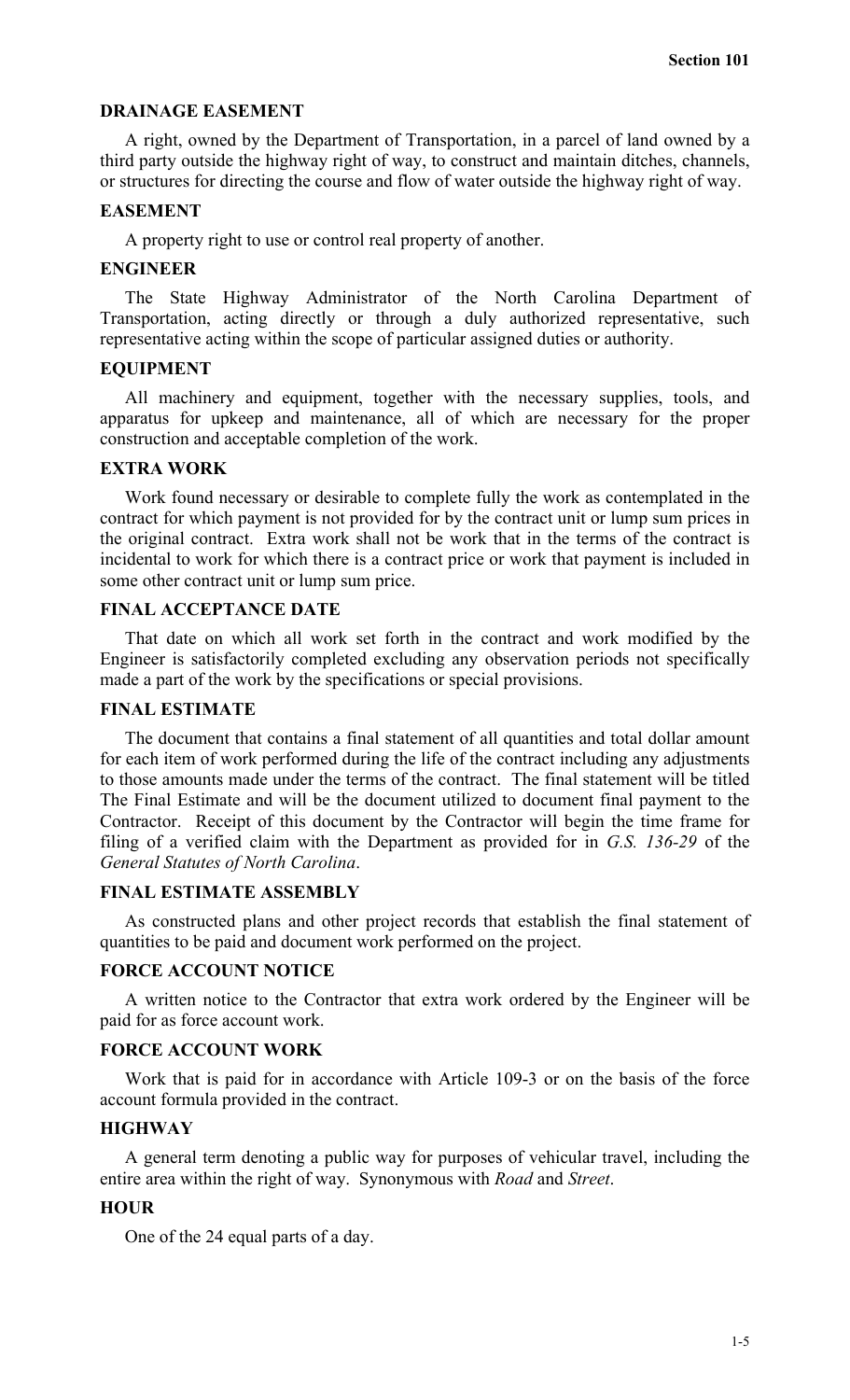## **INSPECTOR**

The authorized representative of the Engineer assigned to make a detailed inspection of any or all portions of the work and materials.

# **INTERMEDIATE COMPLETION DATE**

That date established as set forth in the special provisions or as revised by authorized extensions, by which date it is required that the portion of work set forth in the contract be satisfactorily completed.

## **INTERMEDIATE COMPLETION TIME**

The time established as set forth in the special provisions or as revised by authorized extensions, by which it is required that the portion of work set forth in the contract be satisfactorily completed.

## **INTERMEDIATE CONTRACT TIME (DAYS)**

The number of calendar days inclusive between the date of availability and the completion date, said days being established as set forth in the special provisions, or as revised by authorized extensions, by which it is required that a portion of that work set forth in the contract be satisfactorily completed.

## **INTERMEDIATE CONTRACT TIME (HOURS)**

The number of hours inclusive between the time of availability and the intermediate completion time, said times being established as set forth in the special provisions, including authorized extensions to the intermediate completion time.

# **INVERT**

The lowest point in the internal cross section of a pipe or other culvert.

## **INVITATION TO BID**

The notification that bids will be received for the construction of specific projects.

# **LABORATORY**

The testing laboratory of the Department of Transportation or any other testing laboratory that may be designated or approved by the Engineer.

# **LOCAL TRAFFIC**

Traffic that must use the facility under construction in order to reach its destination.

# **MAJOR AND MINOR CONTRACT ITEMS**

Major contract items are listed as such in the project special provisions. All other original contract items and extra work shall be considered as minor items.

#### **MATERIALS**

Any substances that may be incorporated into the construction of the project.

#### **MEDIAN**

The center section of a divided highway that separates the traffic lanes in one direction from the traffic lanes in the opposite direction.

## **MOBILIZATION**

The work described in Article 800-1.

## **PAVEMENT STRUCTURE**

The combination of base and surface courses placed on a subgrade to support the traffic load and distribute it to the roadbed.

# **PAY ITEM**

Synonymous with *Contract Item*.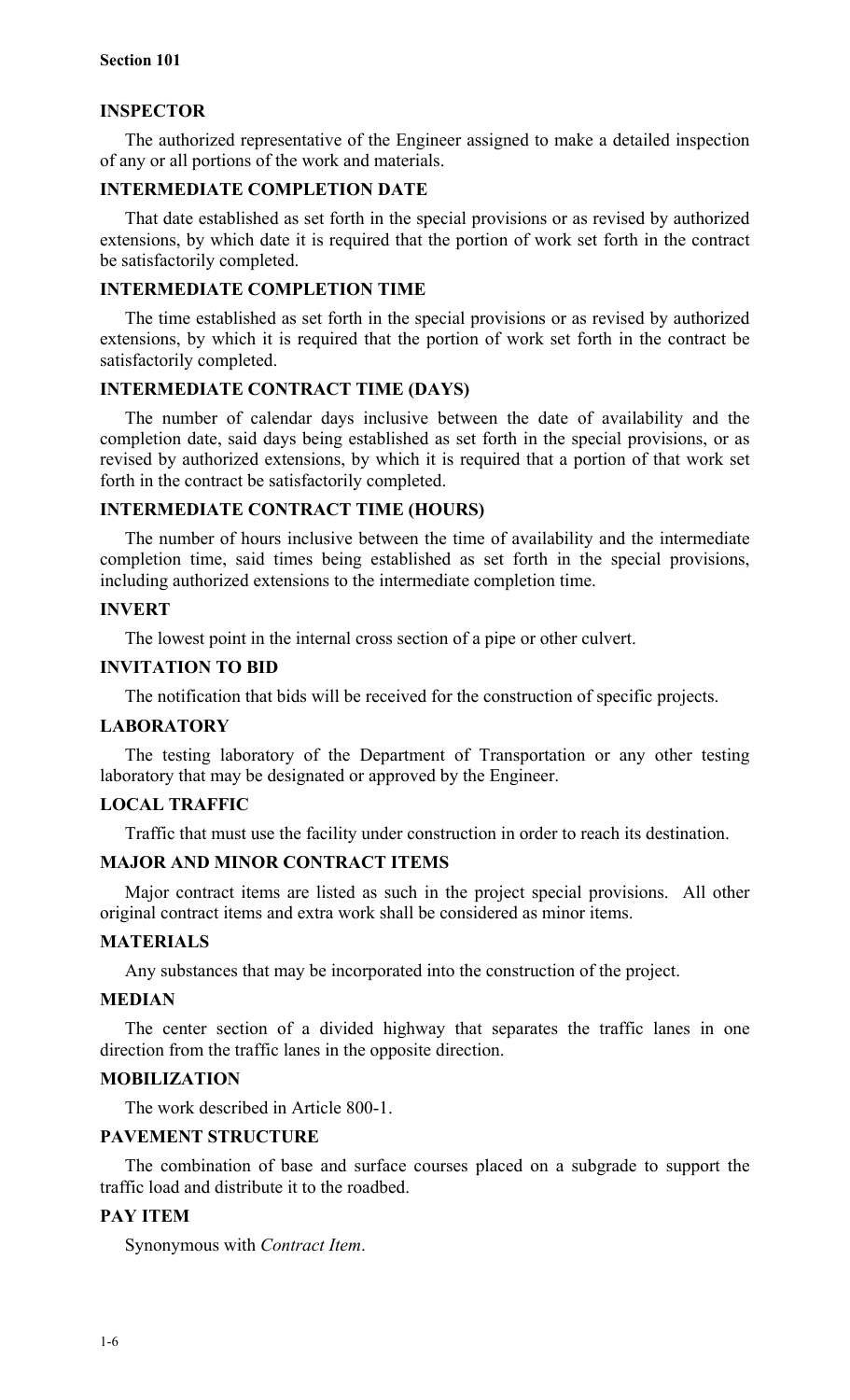## **PLANS**

The approved plans, profiles, typical roadway sections, appropriate standard drawings, supplemental plans, and working drawings, or exact reproductions thereof, that show the location, dimensions, and details of the work to be done, and that are a part of the contract.

## **PREBID CONFERENCE**

A conference held before bids are accepted on a project at which representatives of the Department will provide information, and accept and answer questions from interested parties.

### **PROJECT**

The specific section of the highway together with all appurtenances and construction to be performed thereon under the contract.

### **PROJECT SPECIAL PROVISIONS**

Special provisions peculiar to the project and not otherwise thoroughly or appropriately set forth in the standard specifications or plans.

#### **PROPOSAL**

The electronic or paper document provided by the Department that the bidder uses to develop his electronic or paper offer to perform the work at designated bid prices.

# **RIGHT OF WAY**

The land area shown on the plans as right of way to be furnished by the Department of Transportation within which the project is to be constructed.

## **ROAD**

Synonymous with *Highway* and *Street*.

#### **ROADBED**

The graded portion of a highway usually considered as the area between the intersections of top and side slopes, upon which the base course, surface course, shoulders, and medians are constructed.

## **ROADSIDE**

A general term denoting the area within the limits of the right of way adjoining the outer edge of the roadway. Extensive areas between the roadways of a divided highway may also be considered roadside.

## **ROADWAY**

The portion of a highway within limits of construction.

## **SECTION**

A numbered chapter of the standard specifications.

#### **SHOULDER**

The portion of the roadway adjacent to the traveled way for accommodation of stopped vehicles, for emergency use, and for lateral support of base and surface courses.

#### **SIDEWALK**

That portion of the roadway primarily constructed for pedestrian traffic.

### **SKEW ANGLE**

The angle between the centerline of the project and the centerline of a pipe, culvert, bridge pier, bent, abutment, or other drainage feature, measured to the right of the project centerline facing in the direction of progressing stations.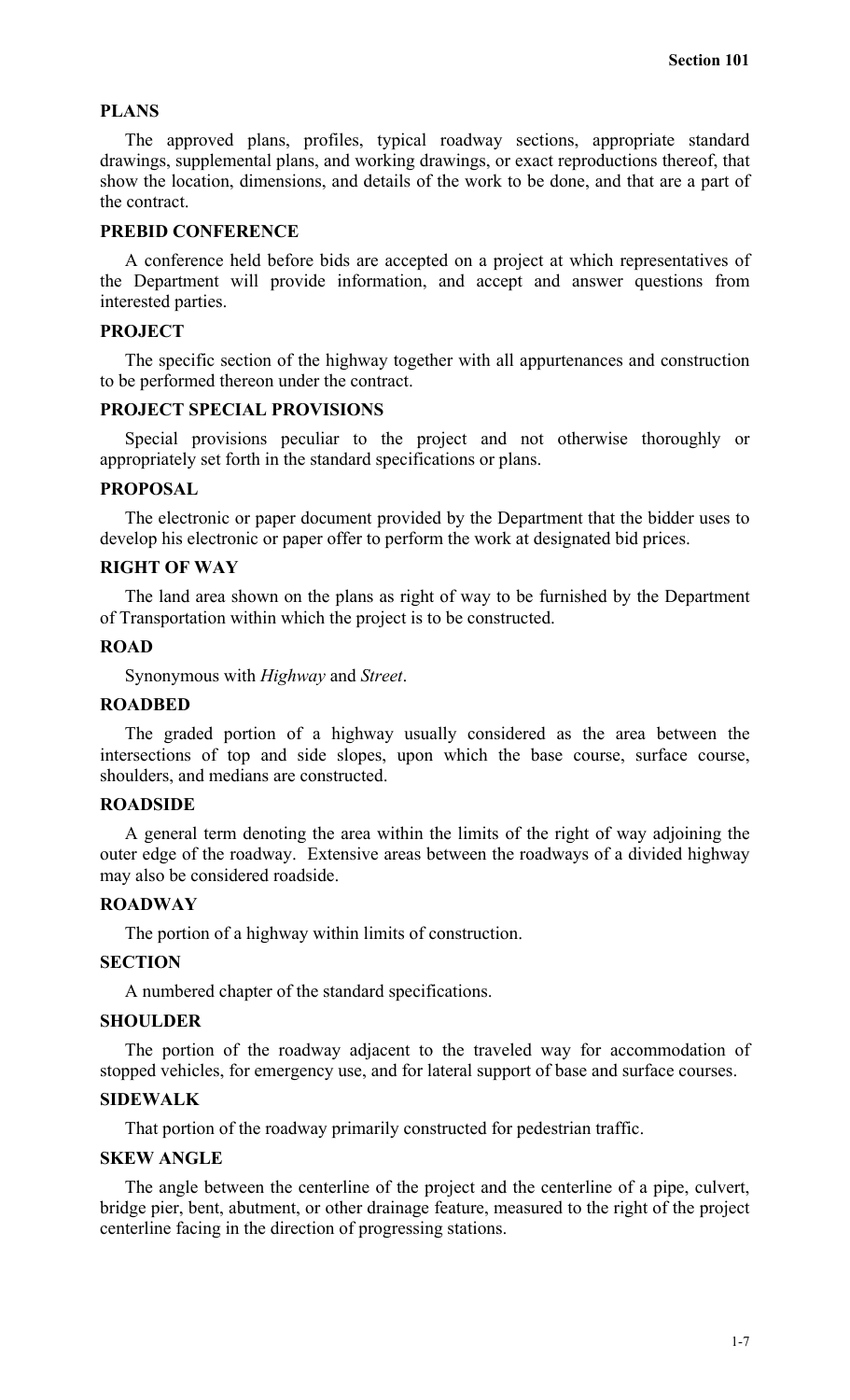## **SPECIAL PROVISIONS**

Project special provisions and standard special provisions taken together as one body of special provisions.

## **SPECIFICATIONS**

The general term comprising all the directions, provisions, and requirements contained or referred to in the standard specifications, including the supplemental specifications, together with such additional directions, provisions, and requirements that may be added or adopted as special provisions.

## **STANDARD SPECIAL PROVISIONS**

Special directions or requirements not otherwise thoroughly or appropriately set forth in the standard specifications and that are peculiar to a selected group of projects.

## **STANDARD SPECIFICATIONS**

The general term comprising all the directions, provisions, and requirements contained or referred to in this book entitled *Standard Specifications for Roads and Structures*, and in any subsequent revisions or additions to such book that are issued under the title *Supplemental Specifications*.

#### **STATE**

The State of North Carolina.

#### **STATION**

A station, when used as a term of measurement, will be 100 linear meters measured horizontally. When used as a location, it will be a designated point on the project.

## **STREET**

Synonymous with *Highway* and *Road*.

#### **SUBCONTRACTOR**

An individual, partnership, firm, joint venture, L.L.C. or corporation to whom the Contractor, with the written consent of the Engineer, sublets any part of the contract.

## **SUBGRADE**

That portion of the roadbed prepared as a foundation for the pavement structure including curb and gutter. On portions of projects that do not include the construction of a base course or pavement, the presence of the subgrade will not be recognized during the life of such contract.

#### **SUBSTRUCTURE**

All of that part of the structure below the bearings of simple and continuous spans, spans, skew back of arches and tops of footings of rigid frames, together with the backwalls, and wingwalls.

#### **SUCCESSFUL BIDDER**

The bidder awarded a contract.

### **SUPERINTENDENT**

The representative of the Contractor authorized to supervise and direct the construction for the Contractor and to receive and fulfill directions from the Engineer.

## **SUPERSTRUCTURE**

All of the part of the structure exclusive of the substructure.

# **SUPPLEMENTAL AGREEMENT**

A written agreement between the Contractor and the Department of Transportation covering amendments to the contract.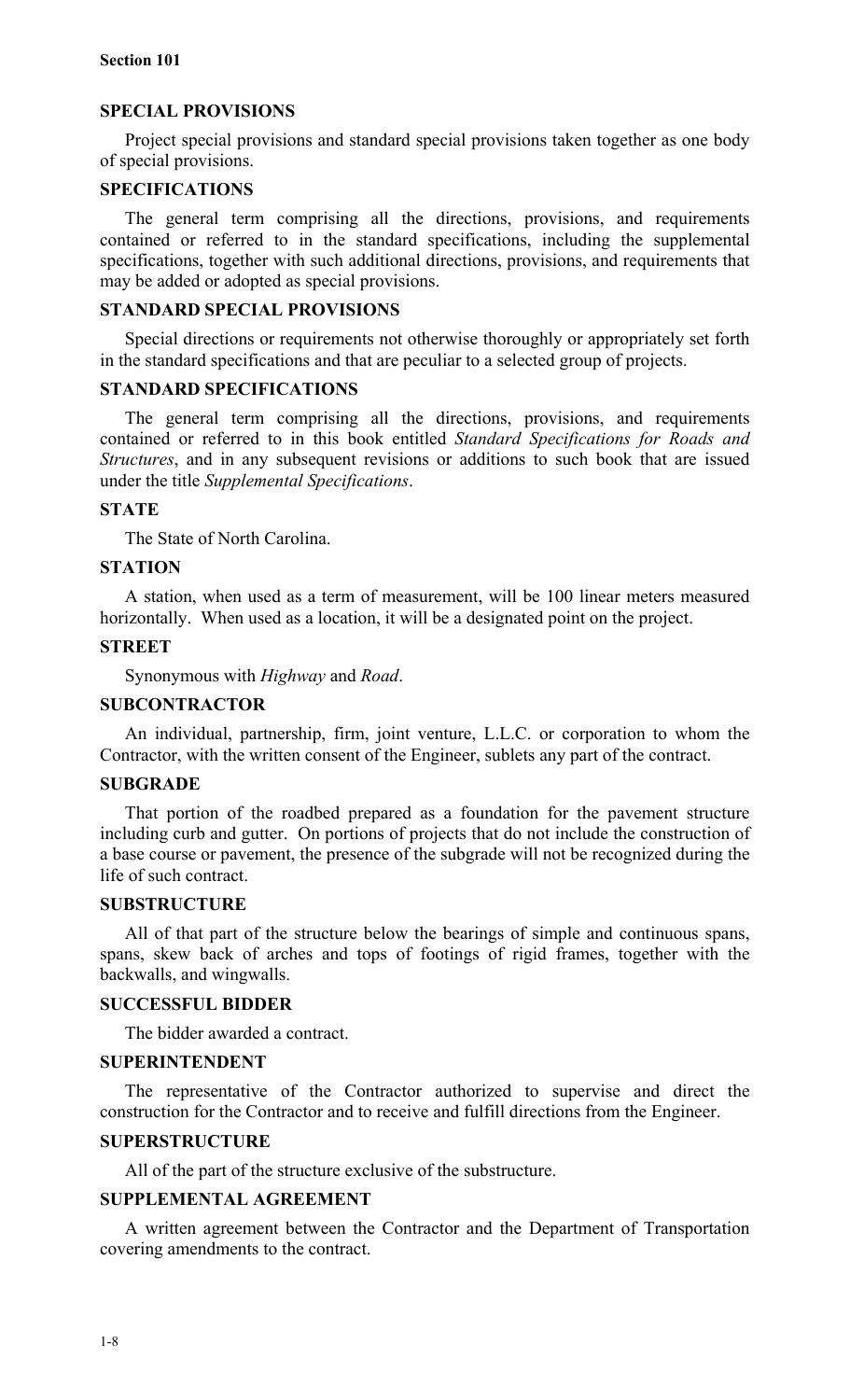## **SUPPLEMENTAL SPECIFICATIONS**

General revisions or additions to this book of standard specifications that are issued under the title of *Supplemental Specifications*, and that shall be considered as part of the standard specifications, or specifications, regulations, standards, or codes referenced in the contract.

#### **SURETY**

A corporate bonding company furnishing the bid bond or furnishing the contract payment and performance bonds.

## **TEMPORARY CONSTRUCTION EASEMENT**

A temporary right, owned by the Department of Transportation, in a parcel of land owned by a third party outside the highway right of way, for the use of the Department of Transportation during the construction and that reverts to the third party on completion of construction.

### **THROUGH TRAFFIC**

Traffic that can reach its destination by a route or routes other than the facility under construction.

### **TIME OF AVAILABILITY**

That time established as set forth in the special provisions, by which it is anticipated that sufficient work sites within the project limits will be available for the Contractor to begin his controlling operations.

# **TOTAL AMOUNT BID**

Same as total price bid. The total amount bid will be considered to be the correct sum total obtained by adding together the amounts bid for every item in the proposal other than items which are authorized alternates to those items for which an amount bid has been established.

#### **UNBALANCED BID**

A bid that includes any unbalanced bid price.

## **UNBALANCED BID PRICE**

A unit or lump sum bid price that does not reflect reasonable actual costs that the bidder anticipates for the performance of the item in question along with a reasonable proportionate share of the bidder's anticipated profit, overhead costs, and other indirect costs.

## **WORK**

Work shall mean the furnishing of all labor, materials, equipment, and incidentals necessary or convenient to the successful completion of the project, or any part, portion, or phase thereof, and the carrying out of all duties and obligations imposed by the contract.

## **WORKING DRAWINGS**

Stress sheets, shop drawings, erection drawings, falsework drawings, cofferdam drawings, catalog cuts, or any other supplementary drawings or similar data that the Contractor is required to submit to the Engineer for review and/or approval.

# **SECTION 102 BIDDING REQUIREMENTS AND CONDITIONS**

## **102-1 INVITATION TO BID**

After the advertisement has been made, an invitation to bid will be mailed to known prequalified contractors and any other contracting firms, material suppliers, and other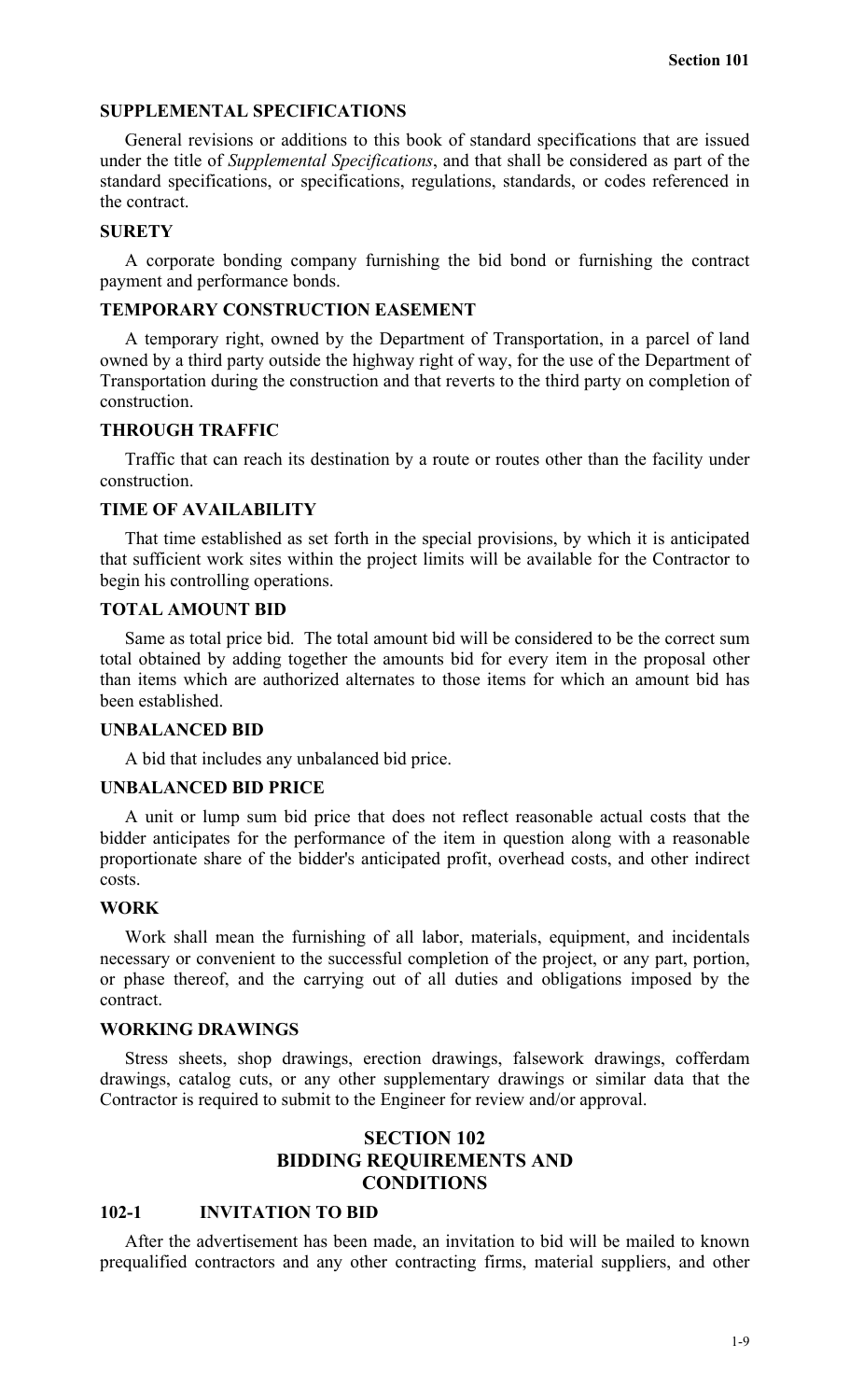interested parties who have requested they be placed on the invitation to bid mailing list informing them that bids will be received for the construction of specific projects. Such invitation will indicate the contract identification number, length, locations, and descriptions; a general summary of the items and approximate quantities of work to be performed; and the time and place for the public opening and reading of the bids received. Information concerning the cost and availability of plans and proposals will also be indicated in the invitation to bid.

All projects will be advertised in daily newspapers throughout the state prior to the bid opening.

# **102-2 CONTRACTOR PREQUALIFICATION**

Contractors desiring to perform work on NCDOT projects shall prequalify with the Department. Upon prequalification, Contractors will be placed on the Department's Prequalified Bidders List and/or the Approved Subcontractors List, depending on the application submitted. The requirements for prequalification are as follows:

# **(A) BIDDER PREQUALIFICATION**

- (1) Applicant shall submit a completed NCDOT Bidder Experience Questionnaire along with any additional supporting information requested by the Department, as noted in the Experience Questionnaire package. Additional requirements for prequalification will be set forth in the contract.
- (2) Applicant shall demonstrate that he has sufficient ability and experience in related highway construction projects to perform the work specified in NCDOT contracts, including the type and dollar value of previous contracts.
- (3) Applicant shall demonstrate a history of successful performance and completion of projects in a timely manner, subject to contract time adjustments.
- (4) Applicant shall demonstrate the financial ability to furnish bonds as specified in *G.S. 44A-26*.
- (5) Applicant shall demonstrate sufficient and readily available equipment to perform highway construction contracts in a timely manner.
- (6) Applicant shall demonstrate sufficient available experienced personnel to perform highway construction contracts. The identities and qualifications of both management and labor work force shall be provided.
- (7) Applicant shall provide names and addresses of persons for whom the firm has performed related work. Responses from the references shall be on Department of Transportation forms and shall be received by the Department prior to evaluating the request for prequalification.
- (8) Applicant shall provide any information requested concerning the corporate and operational management structure of the company, the identity of persons or entities owning stock or other equity interest in the company, and the relationship between the applicant and any other company prequalified with the Department or applying for prequalification.
- (9) Applicant shall demonstrate, at the time of application for prequalification, the financial capacity to successfully complete projects containing the work types they so designate.
- (10) Applicant shall provide further information as may be required to determine that the firm is a responsible bidder.
- (11) Applicant shall submit a completed Pre-bid Non-collusion Affidavit and Debarment Certification, in accordance with Article 102-10. These forms can be found on the Department's website.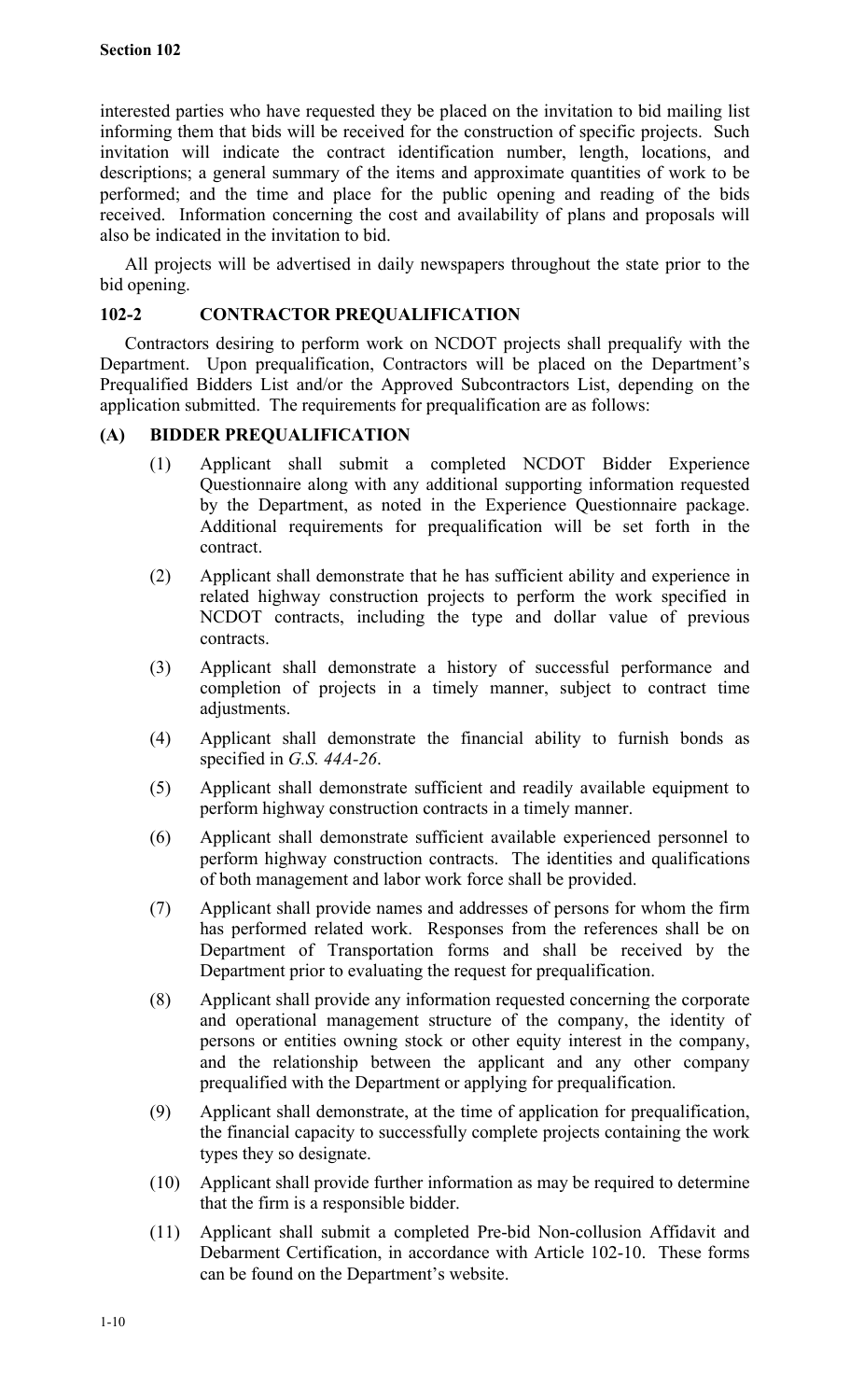(12) Applicant shall submit a completed Safety Index Rating Form with the Questionnaire and annually thereafter. Details regarding the Safety Index are discussed later in Article 102-2(C). This form may be obtained by contacting the State Contractual Services Engineer or from the Department's website.

Bidders shall renew annually and requalify every 3 years. See Article 102-2(D) Renewal / Requalification for details.

The Bidder Experience Questionnaire shall be completed in its entirety and signed by an officer of the firm. The officer's signature shall be notarized. In addition to submitting the Experience Questionnaire form as set forth above, the prospective bidder shall submit supporting information in a format of his choosing to address the requirements listed above.

The prospective bidder shall file all required statements and documents with the State Contractual Services Engineer no less than 4 weeks prior to a given letting for their bid to be considered. A bid shall not be opened unless all prequalification requirements have been met by the bidder and have been found acceptable by the Engineer.

# **(B) SUBCONTRACTOR PREQUALIFICATION**

Contractors who have been approved to be placed on the Prequalified Bidders' List as noted above may also perform work for the Department as a subcontractor and need not apply further. Subcontractors will not be placed on the Prequalified Bidders' List unless they submit through the Prequalification process.

- (1) Applicant shall submit a completed NCDOT Subcontractor Experience Questionnaire along with any additional supporting information requested by the Department. Additional requirements for prequalification will be set forth in the contract.
- (2) Applicant shall demonstrate sufficient ability and experience in related construction projects to perform the work specified in NCDOT contracts, including the type of previous contracts.
- (3) Applicant shall demonstrate sufficient and readily available equipment to perform highway construction contracts in a timely manner.
- (4) Applicant shall submit a completed Safety Index Rating Form with the Questionnaire and annually thereafter. Details regarding the Safety Index are discussed later in Subarticle 102-2(C). This form may be obtained by contacting the State Contractual Services Engineer or from the Department's website.
- (5) Applicant shall provide further information as may be required.

Subcontractors shall renew annually and requalify every 3 years. See Subarticle 102-2(D) Renewal/Requalification for details.

Prospective subcontractors may request a NCDOT Subcontractor Experience Questionnaire and a Safety Index Rating Form from the State Contractual Services Engineer. The Safety Index Rating Form is included in the Subcontractor Experience Questionnaire and can also be found at the Department's website:

The Subcontractor Experience Questionnaire shall be completed in its entirety. In addition to submitting the Experience Questionnaire as set forth above, the prospective subcontractor shall submit supporting information in a format of their choosing to address the requirements listed above.

The prospective bidder shall file all required statements and documents with the State Contractual Services Engineer no less than 4 weeks prior to beginning work. A subcontractor will not be allowed to begin work until all prequalification requirements have been met by the subcontractor and have been found acceptable by the Engineer.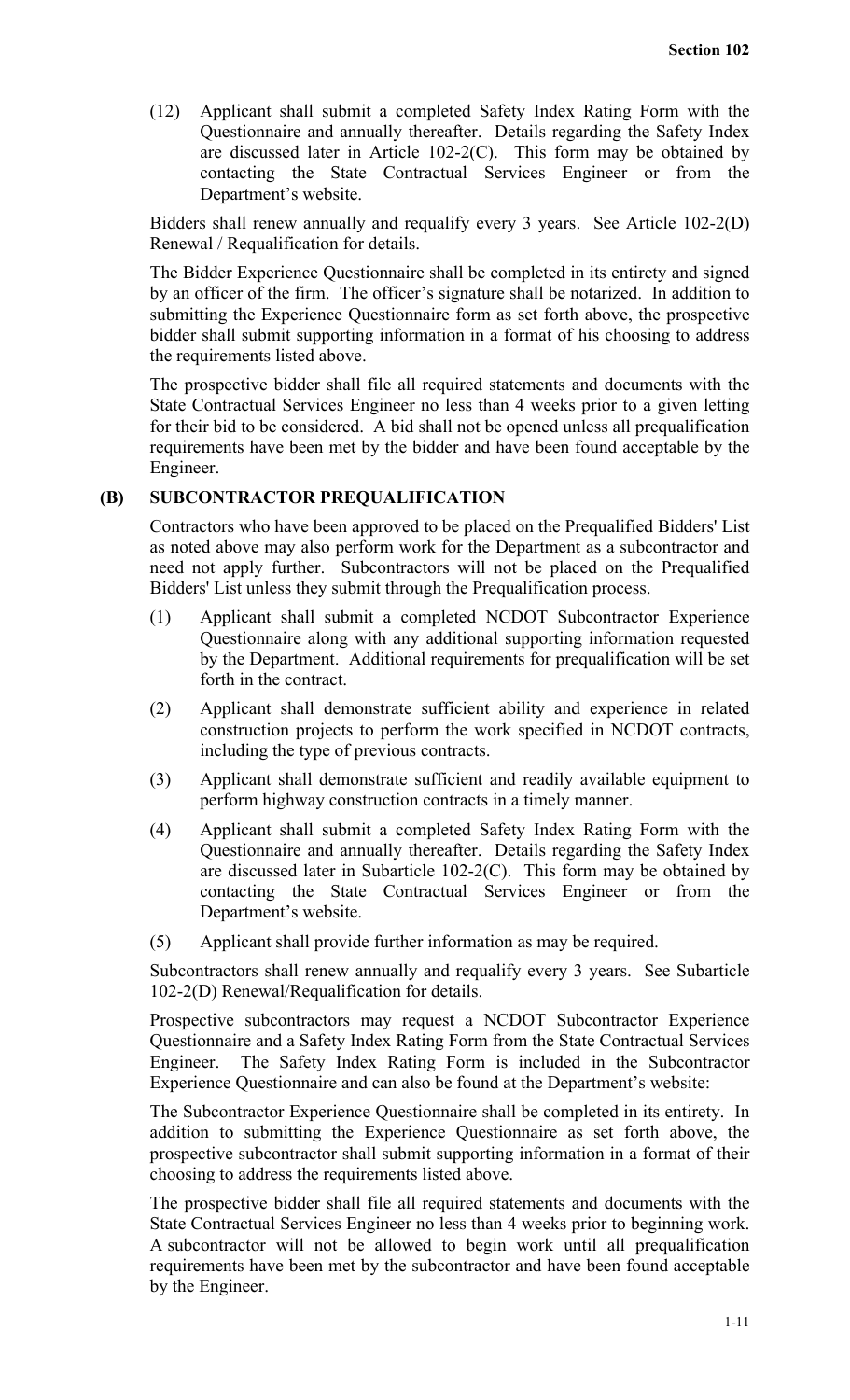Upon determination by the Department that all prequalification requirements have been met, the applicant will be assigned a Vender Identification Number. This Number will thereafter be assigned to all applicants for prequalification or requalification which the Department determines are under sufficient common ownership and management control to warrant prequalification as a single entity. This determination by the Department shall be based on the information submitted with the Experience Questionnaire, annual review of indices, and any other information obtained by the Department.

# **(C) SAFETY INDEX**

The Department will conduct a review of each firm's Safety Index. To be prequalified, each firm shall maintain a satisfactory safety index. An overall safety index equal to or greater than 60 is considered satisfactory. In addition, an index between 60 and 69 may be considered marginal and may result in an indepth safety audit of a firm's safety practices. An overall safety index equal to or less than 59 is considered unsatisfactory and will prohibit prequalification of new firms until said firms meet the requirements described below.

A score of 59 or less for requalifying firms will result in disciplinary action as follows. The Engineer may require the Contractor to state in writing the reason(s) for the unsatisfactory rating and produce such supporting data as may be necessary to evaluate the circumstances surrounding the rating. When the Contractor cannot provide justification to raise the unsatisfactory safety index, the Engineer may invoke one or more of the following sanctions:

- (1) Removal of the firm from the Prequalified Bidders' List and/or the Approved Subcontractors List
- (2) Placement of the firm on probation for up to two years
- (3) Auditing of the firm's safety practices
- (4) Giving a written warning to correct any safety deficiencies

Firms not approved or disqualified to bid or perform subcontract work due to an unsatisfactory safety index will not be approved or reinstated to bid or perform subcontract work until they can provide adequate evidence that all safety deficiencies have been corrected to the satisfaction of the Engineer.

# **(D) RENEWAL AND REQUALIFICATION**

Renewal of bidders shall occur annually on or before the firm's anniversary, which is based upon the prequalification expiration date. Renewal shall consist of submitting an updated Safety Index, any other required indices, and the noncollusion documents mentioned earlier in Subarticle 102-2(A). Bids of firms who fail to submit these documents by their anniversary date will not be considered until such time as these documents are received and approved by the Engineer. The Engineer may also review performance related issues when considering bidders for renewal.

Renewal of subcontractors shall occur annually on or before the firm's anniversary, which is based upon the prequalification expiration date. Renewal shall consist of submitting an updated Safety Index and any other required indices. Subcontractors who fail to submit these documents by their anniversary date will not be allowed to begin work on any new contracts until these documents are received and approved by the Engineer.

Requalifying of bidders and subcontractors shall occur every 3 years. Those requalifying may request their respective NCDOT Experience Questionnaire form, a Safety Index Rating Form, and any other index rating forms from the State Contractual Services Engineer. Requalifying bidders shall also submit their noncollusion documents as shown in Subarticle 102-2(A). The Safety Index Rating Form is included in the Experience Questionnaire and can be found on the Department's website.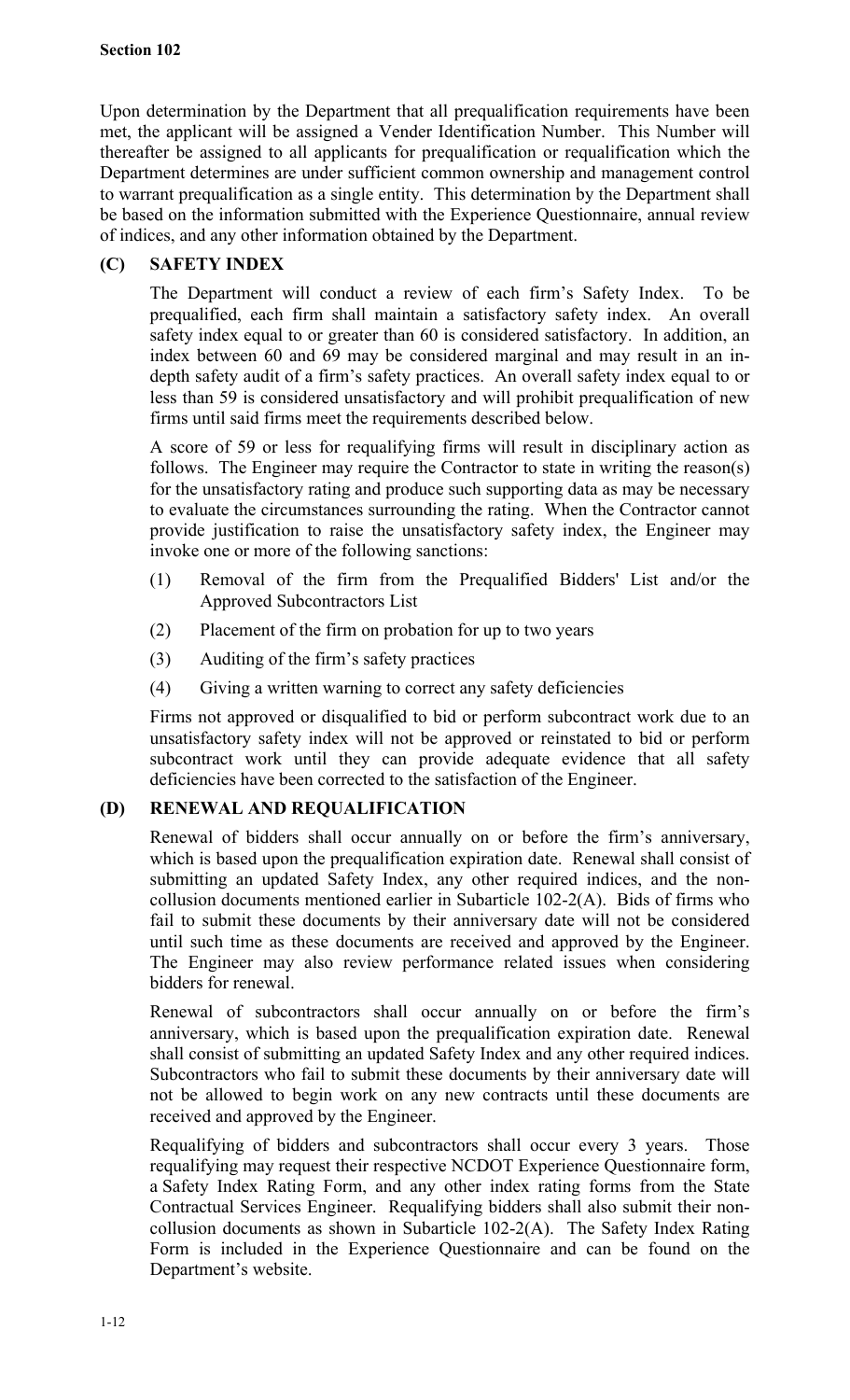The requalifying contractor shall file all required statements and documents with the State Contractual Services Engineer no less than 4 weeks prior to a given letting for their bid to be considered. Following the expiration date, a bid will not be opened unless all requalification requirements have been met by the bidder and have been found acceptable by the Engineer. Also, following the expiration date, a subcontractor may not begin any new work unless all requalification requirements have been met by the subcontractor and have been found acceptable by the Engineer.

## **102-3 PROPOSALS AND PLAN HOLDER LISTS**

The bidder shall purchase a proposal for each project for which he intends to submit a bid on NCDOT projects advertised through the Raleigh Central Office. The prospective bidder will be required to pay *the Department of Transportation* the sum stated in the invitation to bid for each copy of the proposal and each set of plans purchased.

This proposal will state the location of the contemplated construction and will show a schedule of contract items with the approximate quantity of each of these items for which bid prices are invited. It will set forth the date and time for the opening of bids. The proposal will also include any special provisions or requirements that vary from or are not contained in the plans or standard specifications.

The plans, standard specifications, and other documents designated in the proposal shall be considered a part of the proposal whether or not attached.

The names and identity of corporations, firms, partnerships, individuals, L.L.C. or joint ventures who have requested plans or proposals for the purposes of bidding shall be made public, except that a potential bidder who obtains a set of plans/proposals may, at the time of ordering, request that his name remain confidential.

**(A) Paper bids** - The proposal will also include the printed contract forms and signature sheets for execution by both parties to the contract. In the event the bidder is awarded the contract, execution of the bid by the bidder is considered the same as execution of the contract.

All papers bound with the proposal are necessary parts thereof and shall not be detached, taken apart, or altered.

**(B) Electronic bids** - The bidder shall bid in accordance with the applicable sections of Article 102-8(B).

## **102-4 COMBINATION BIDS**

If the Department so elects, proposals may be issued for projects in combination or separately, so that bids may be submitted either on the combination or on separate units of the combination. The right is reserved to make awards on combination bids or separate bids to the best advantage of the Department. No combination bids, other than those specified by the Department in the proposal will be considered.

## **102-5 INTERPRETATION OF QUANTITIES IN PROPOSAL**

The quantities appearing in the proposal are approximate only and are to be used for the comparison of bids. Payment to the Contractor will be made in accordance with the terms of the contract.

When revisions in the plans are made by the Engineer that affect the quantities shown for lump sum items, adjustment in compensation may be made under the provisions of Articles 104-3 or 104-7.

## **102-6 EXAMINATION OF PLANS, SPECIFICATIONS, CONTRACT, AND SITE OF WORK**

The bidder shall examine carefully the site of the work contemplated, the plans and specifications, and the proposals and contracts therefor. The submission of a bid shall be conclusive evidence that the bidder has investigated and is satisfied as to the conditions to be encountered; as to the character, quality, and scope of work to be performed, the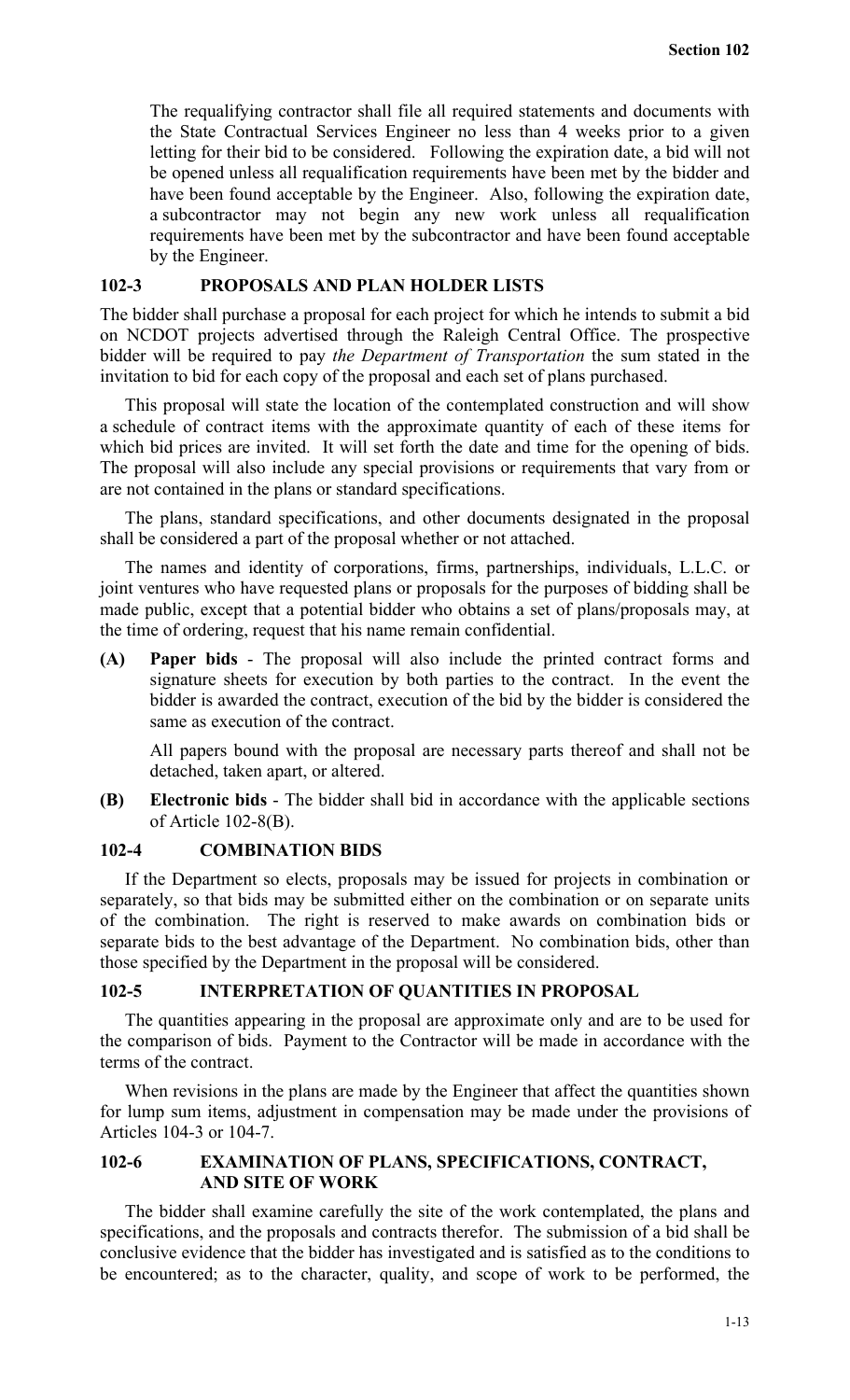quantities of materials to be furnished, and as to the conditions and requirements of the proposal plans, and contract under which his bid is offered.

A bidder or contractor is cautioned to make such independent investigation and examination as he deems necessary to satisfy himself as to conditions to be encountered in the performance of the work and with respect to possible local material sources, the quality and quantity of material available from such property, and the type and extent of processing that may be required in order to produce material conforming to the requirements of the contract.

## **102-7 SUBSURFACE INVESTIGATION REPORT**

If a subsurface investigation report is available on this project, a copy may be obtained by the plan holders upon request.

The subsurface investigation on which it is based was made for the purpose of study, planning, and design, and not for construction or pay purposes. The various field boring logs, rock cores, and soil test data available may be reviewed or inspected in Raleigh at the office of the Geotechnical Unit. Neither the subsurface investigation report nor the field boring logs, rock cores, or soil test data is part of the contract.

General soil and rock strata descriptions and indicated boundaries are based on a geotechnical interpretation of all available subsurface data and may not necessarily reflect the actual subsurface conditions between borings or between sampled strata within the borehole. The laboratory sample data and the in situ (in-place) test data can be relied on only to the degree of reliability inherent in the standard test method. The observed water levels or soil moisture conditions indicated in the subsurface investigations are as recorded at the time of the investigation. These water levels or soil moisture conditions may vary considerably with time according to climatic conditions including temperature, precipitation, and wind, as well as other nonclimatic factors.

The bidder or contractor is cautioned that details shown in the subsurface investigation report are preliminary only; the final design details may be different. For bidding and construction purposes refer to the contract for final design information on this project. The Department does not warrant or guarantee the sufficiency or accuracy of the investigation made, nor the interpretations made or opinions of the Department as to the type of materials and conditions that may be encountered. The bidder or contractor is cautioned to make such independent subsurface investigations, as he deems necessary to satisfy himself as to conditions to be encountered on this project. The Contractor shall have no claim for additional compensation or for an extension of time for any reason resulting from the actual conditions encountered at the site differing from those indicated in the subsurface investigation.

# **102-8 PREPARATION AND SUBMISSION OF BIDS**

All bids shall be prepared and submitted in accordance with the following requirements.

The bidder shall submit a unit or lump sum price for every item in the proposal other than items that are authorized alternates to those items for which a bid price has been submitted.

An amount bid shall be entered in the proposal for every item on which a unit price has been submitted. As an exception to the above, when the proposal permits a bidder to submit a bid on only a portion of the work covered by the entire proposal, the bidder shall then submit a unit or lump sum price for every item constituting that portion of the work on which the bidder has elected to place a bid other than items that are authorized alternates to those items for which a bid price has been submitted.

In the case of lump sum items, the price shall be written in figures in the Amount Bid column in the proposal.

The bid shall not contain any unauthorized additions, deletions, or conditional bids.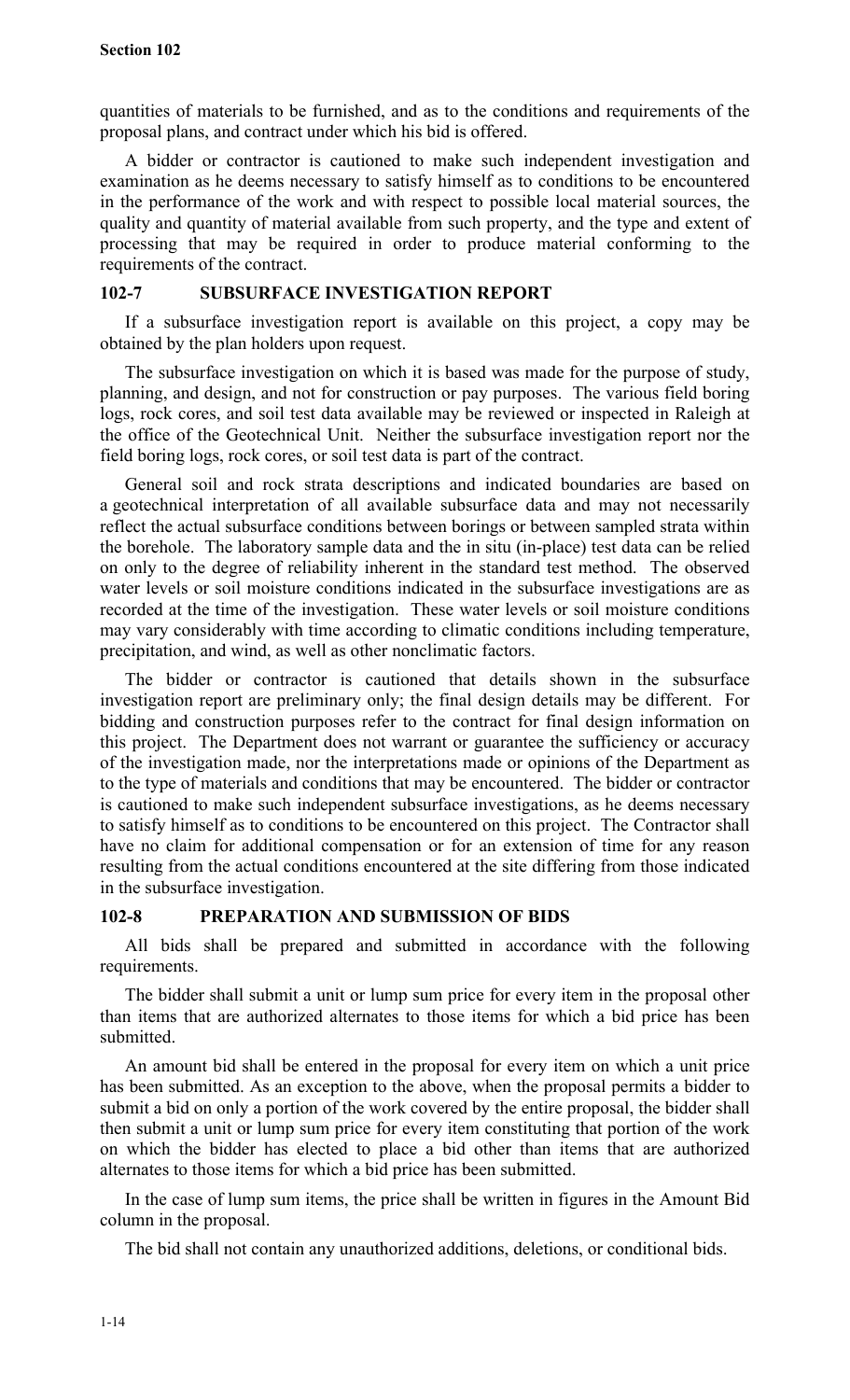The bidder shall not add any provision reserving the right to accept or reject an award, or to enter into a contract pursuant to an award.

The bid shall not be an unbalanced bid.

- **(A) Paper Bids** shall also meet the following:
	- (1) The proposal provided by the Department shall be used and shall not be taken apart or altered. The bid shall be submitted on the same proposal that has been furnished to the bidder by the Department.

The bid shall be accompanied by a bid bond on the form furnished by the Department or by a bid deposit. The bid bond shall be completely and properly executed in accordance with the requirements of Article 102-11. The bid deposit shall be a certified check or cashier check in accordance with Article 102-11.

- (2) All entries including signatures shall be written in ink.
- (3) The unit prices shall be rounded off by the bidder to contain no more than 4 decimal places.
- (4) An amount bid shall be entered in the proposal for every item on which a unit price has been submitted. The amount bid for each item other than lump sum items shall be determined by multiplying each unit bid price by the quantity for that item, and shall be written in figures in the Amount Bid column in the proposal.
- (5) In the case of lump sum items, the price shall be written in figures in the Amount Bid column in the proposal.
- (6) The total amount bid shall be written in figures in the proper place in the proposal. The total amount bid shall be determined by adding the amounts bid for each item.
- (7) Changes in any entry shall be made by marking through the entry in ink and making the correct entry adjacent thereto in ink. A representative of the bidder shall initial the change in ink.
- (8) The bid shall be properly executed. In order to constitute proper execution, the bid shall be executed in strict compliance with the following:
	- (a) If a bid is by an *individual*, it shall show the name of the individual and shall be signed by the individual with the word *Individually* appearing under the signature. If the individual operates under a firm name, the bid shall be signed in the name of the individual doing business under the firm name.
	- (b) If the bid is by a corporation, the President, Vice President, or Assistant Vice President shall execute it in the name of the corporation. The Secretary or Assistant Secretary shall attest it. The seal of the corporation shall be affixed. If the bid is executed on behalf of a corporation in any other manner than as above, a certified copy of the minutes of the Board of Directors of said corporation authorizing the manner and style of execution and the authority of the person executing shall be attached to the bid or shall be on file with the Department.
	- (c) The bid is made by a partnership, it shall be executed in the name of the partnership by one of the general partners.
	- (d) If the bid is made by a limited liability company, it shall be signed by the manager and notarized.
	- (e) If the bid is a joint venture, it shall be executed by each of the joint venturers in the appropriate manner set out above. In addition, the execution by the joint venturers shall appear below their names.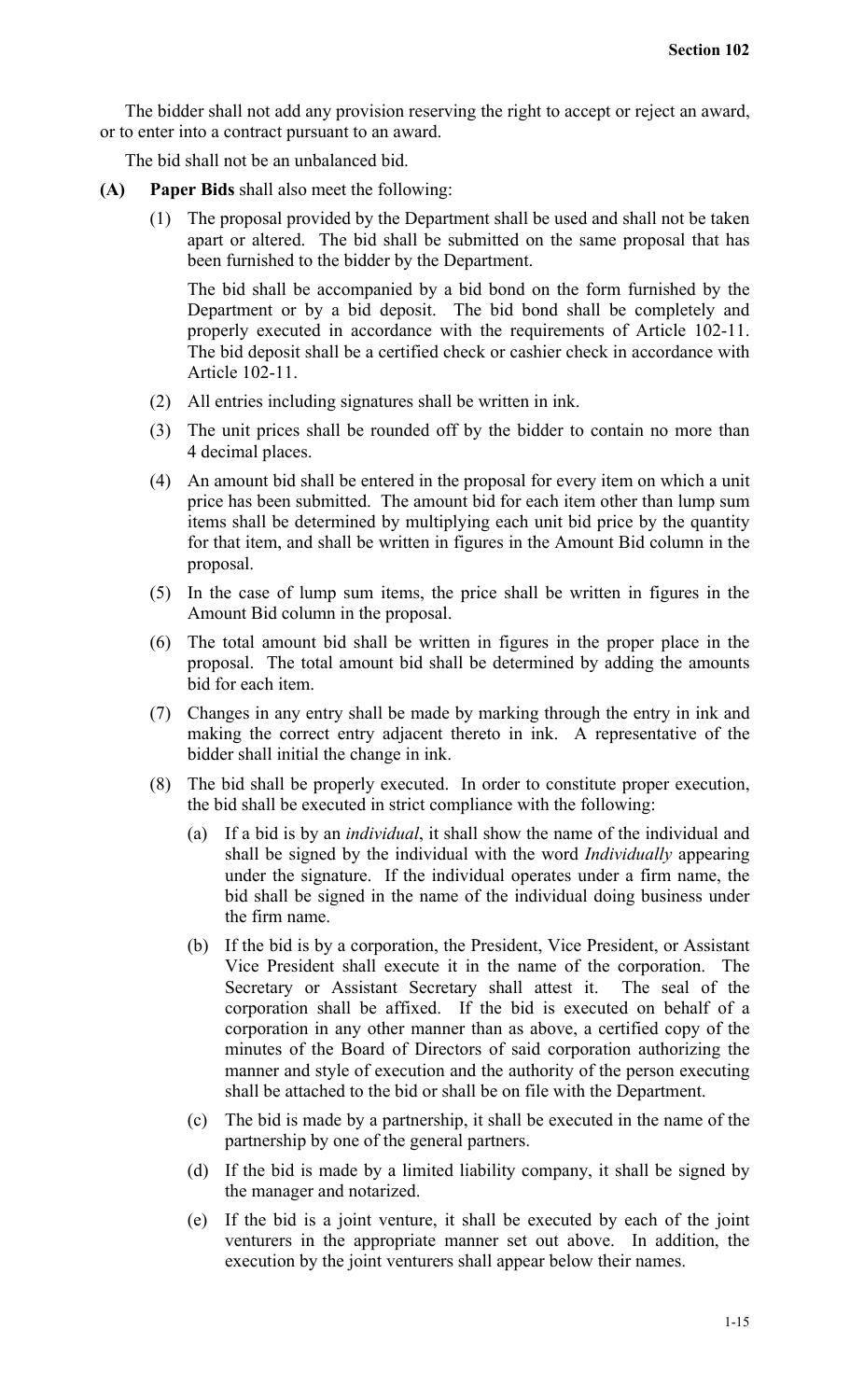- (f) The bid execution shall be notarized by a notary public whose commission is in effect on the date of execution. Such notarization shall be applicable both to the bid and to the non-collusion affidavit that is part of the signature sheets.
- (9) The bid shall be placed in a sealed envelope and shall have been delivered to and received by the Department prior to the time specified in the invitation to bid.
- **(B) Electronic bids** shall also meet the following:

The Department will not be responsible if a bidder cannot submit his bid to Bid Express® and claims will not be accepted for such.

- (1) Obtain an account and valid Digital Signature from Bid Express® in order to bid electronically.
- (2) Article 103-2 Correction of Bid Errors will not apply to Electronic Bidding.
- (3) The bid shall be accompanied by an electronic bid bond or by a bid deposit. The bid bond shall be completely and properly executed in accordance with the requirements of Article 102-11. The bid deposit shall be a certified check or cashier check in accordance with Article 102-11.
- (4) Debarment Certification and Non–Collusion Affidavit The bidder shall provide a debarment certification in accordance with Articles 102-2 and 102- 10.
- (5) All addenda and attachments will be considered part of the bid.
- (6) All bids shall be submitted with an electronically affixed digital signature. For the purpose of this specification, affixing a digital ID to the bid shall be the equivalent of signing before a notary public.
- (7) By submitting an electronic bid, the bidder certifies that he has read, understands, accepts, acknowledges and agrees to comply with all statements, conditions and Specifications in the electronic bid submittal.
- (8) Bids will be decrypted, opened, printed to paper and read publicly in accordance with Subarticle 102-14.
- (9) The Contractor shall submit a fully executed Execution of Contract, signature sheet, and payment and performance bonds within 14 calendar days of receipt of award letter in accordance with Article 102-10.

# **102-9 BLANK**

# **102-10 NON-COLLUSION AFFIDAVIT AND DEBARMENT CERTIFICATION**

- **(A) General** Prime contractors and lower tier participants in each transaction involving public funds shall execute a non-collusion certification and debarment certification. Transactions that require certifications from lower tier participants are:
	- (1) Transactions between a prime contractor and a person, other than for a procurement contract, for goods or services, regardless of type.
	- (2) Procurement contracts for goods and services, between a prime contractor and a person, regardless of type, expected to equal or exceed the Federal small purchase threshold fixed at 10 U.S.C. 2304(g) [currently twenty-five thousand dollars (\$25,000)] under a prime contract.
	- (3) Procurement contracts for goods or services between a prime contractor and a person, regardless of the amount, under which that person will have a critical influence on or substantive control over the transaction. Such persons include, but are not limited to, bid estimators and contract managers.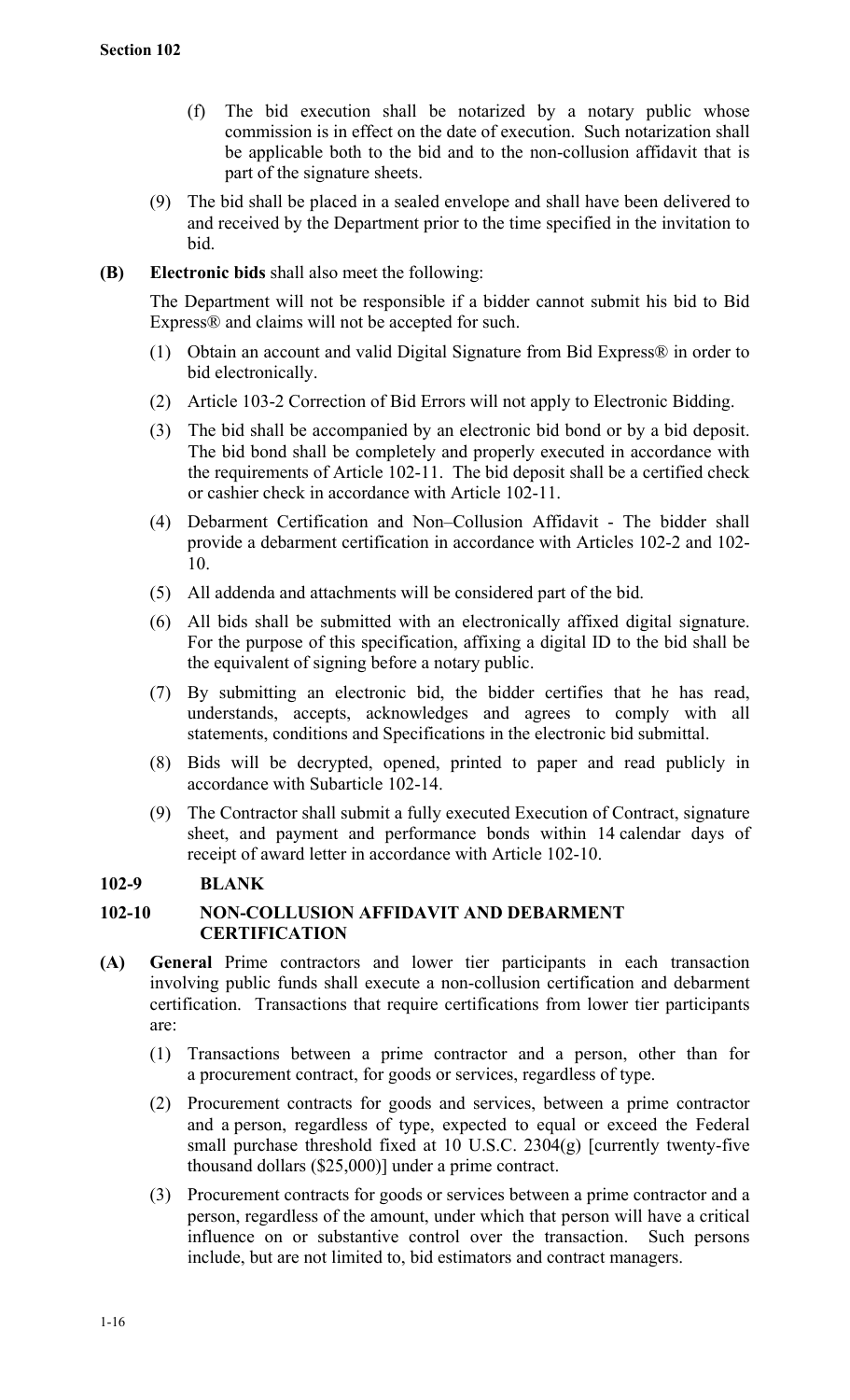The certifications for both the prime contractor and the lower tier participants shall be on a form furnished by the Department of Transportation to comply with Federal Highway Administration requirements, as published in 49 CFR Part 29. The prime contractor is responsible for obtaining the certifications from the lower tier participants and is responsible for keeping them as part of the contract records.

- **(B) Non-collusion Affidavit** In compliance with applicable Federal and State laws and regulations, each and every bidder shall furnish the Department with an affidavit certifying that the bidder has not entered into any agreement, participated in any collusion, or otherwise taken any action in restraint of free competitive bidding in connection with his bid on the project. The affidavit shall also conclusively indicate that the bidder intends to do the work with its own bonafide employees or subcontractors and is not bidding for the benefit of another contractor.
- **(C) Debarment Certification** In compliance with applicable Federal and State laws and regulations, each and every bidder shall furnish the Department with a debarment certification, stating that he is not debarred, or if he is debarred, an explanation shall be included. The explanation will not necessarily result in denial of participation in a contract. Failure to furnish a certification or an explanation will be grounds for rejection of a bid. If the prequalified bidder's status changes, he shall immediately submit a new fully executed debarment certification with an explanation of the change.

Failure to have a fully executed non-collusion affidavit and debarment certification on file in the Contractual Services Office prior to submitting bids will cause those bids to be non-responsive.

- (1) **Paper Bid** Execution of Bid, Noncollusion Affidavit and Debarment Certification forms will be included in the Proposal as part of the signature sheets. Execution of the signature sheets will also constitute execution of the bid, non-collusion affidavit and the debarment certification. The signature sheets shall be notarized.
- (2) **Electronic Bids** The prequalified bidder shall have a fully executed Non-Collusion Affidavit and Debarment Certification on file in the Contractual Services Office prior to submitting his bid. Non-collusion and debarment certification forms may be downloaded from the Department's website.

The bidder shall provide a debarment certification in the electronic bid submittal. If a bidder cannot provide the debarment certification required, he shall provide an explanation in the Bid Express® miscellaneous folder within the .ebs file.

After the successful bidder receives the award letter, he shall submit a fully executed Execution of Contract, Non-Collusion Affidavit and Debarment Certification signature sheet, within 14 calendar days of receipt of the award letter.

# **102-11 BID BOND OR BID DEPOSIT**

Each bid shall be accompanied by a corporate bid bond or a bid deposit of a certified or cashiers check in the amount of at least 5% of the total amount bid for the contract. When a bid is secured by a bid deposit (certified check or cashiers check), the execution of a bid bond will not be required.

If the bidder has failed to meet all conditions of the bid bond and the Department has not received the amount due under the bid bond, the bidder may be disqualified from further bidding as provided in Article 102-16.

**(A) Paper Bids -** No bid will be considered or accepted unless accompanied by one of the foregoing securities. The bid bond shall be executed by a Corporate Surety licensed to do business in North Carolina and the certified check or cashiers check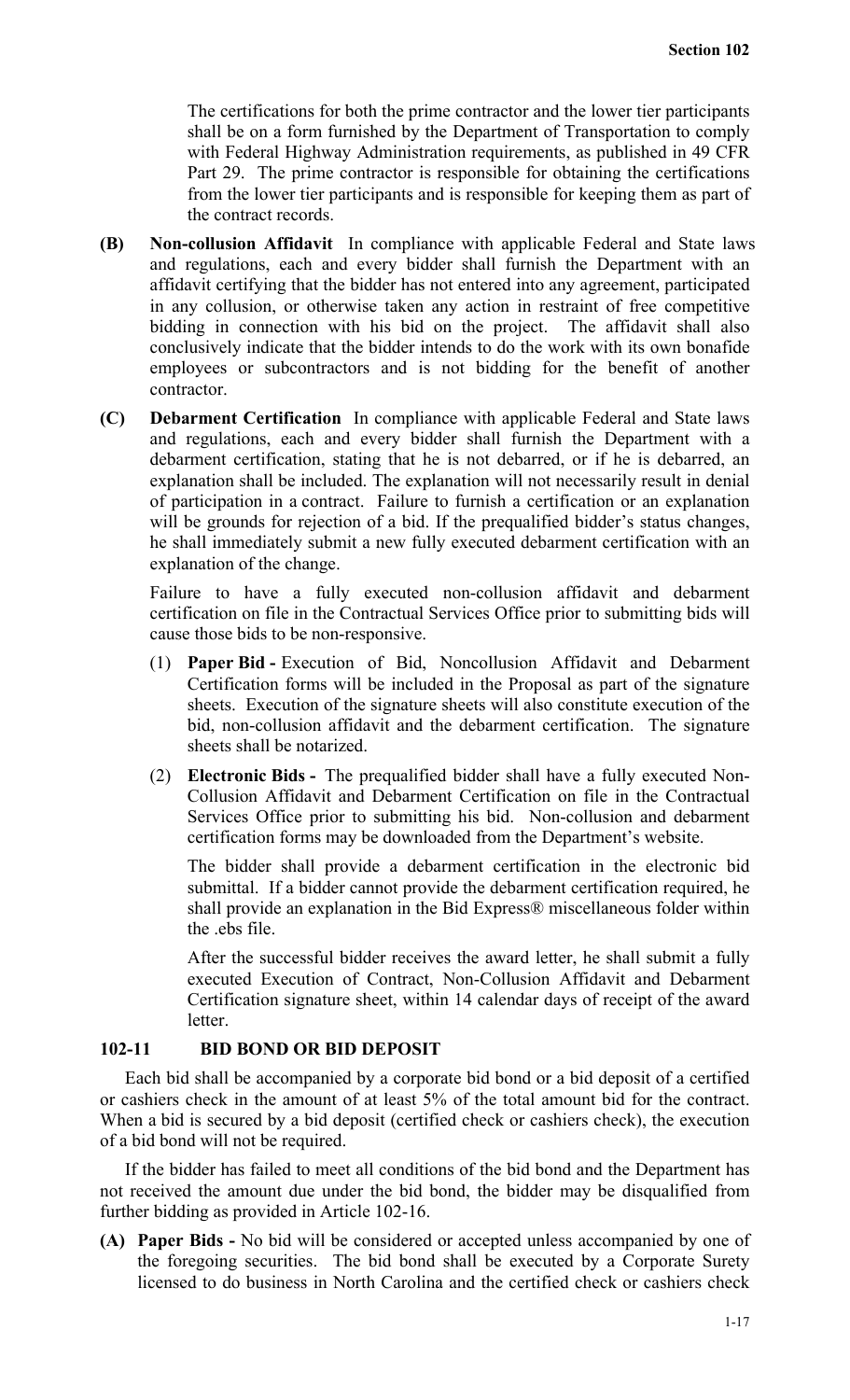shall be drawn on a bank or trust company insured by the Federal Deposit Insurance Corporation and made payable to the *Department of Transportation* in an amount of at least 5% of the total amount bid for the contract. The condition of the bid bond or bid deposit is: the Principal shall not withdraw its bid within 60 days after the opening of the same, and if the Board of Transportation shall award a contract to the Principal, the Principal shall within 14 calendar days after the notice of award is received by him give, payment and performance bonds with good and sufficient surety as required for the faithful performance of the contract and for the protection of all persons supplying labor and materials in the prosecution of the work; in the event of the failure of the Principal to give such payment and performance bonds as required, then the amount of the bid bond shall be immediately paid to the Department as liquidated damages, or, in the case of a bid deposit, the deposit shall be forfeited to the Department.

Withdrawal of a bid due to a mistake made in the preparation of the bid, where permitted by Article 103-3, shall not constitute withdrawal of a bid as cause for payment of the bid bond or forfeiture of the bid deposit.

When a bid is secured by a bid bond, the bid bond shall be on the form furnished by the Department. The bid bond shall be executed by both the bidder and a Corporate Surety licensed under the laws of North Carolina to write such bonds. The execution by the bidder shall be in the same manner as required by Article 102-8 for the proper execution of the bid. The execution by the Corporate Surety shall be the same as is provided for by Article  $102-8(A)(8)(b)$ , for the execution of the bid by a corporation. The seal of the Corporate Surety shall be affixed to the bid bond. The bid bond form furnished is for execution of the Corporate Surety by a General Agent or Attorney in Fact. A certified copy of the Power of Attorney shall be attached if the bid bond is executed by a General Agent or Attorney in Fact. The Power of Attorney shall contain a certification that the Power of Attorney is still in full force and effect as of the date of the execution of the bid bond by the General Agent or Attorney in Fact. If the bid bond is executed by the Corporate Surety by the President, Vice President, or Assistant Vice President, and attested to by the Secretary or Assistant Secretary, then the bid bond form furnished shall be modified for such execution, instead of execution by the Attorney in Fact or the General Agent.

**(B) Electronic Bids -** An electronic corporate surety bid bond for at least 5 percent of the total amount bid shall accompany each electronic bid, or the Contractor may submit a certified check or cashier's check in lieu of an electronic bid bond. The certified check or cashier's check shall be for at least 5 percent of the total amount bid; shall be received by 5 p.m. the last business day before the bid letting, and shall be delivered to the Contract Officer at the address shown in the Invitation to Bid.

Contact either or both of the following bond management companies in order to acquire the necessary service to submit an electronic bid bond.

(1) Surety 2000 or

100 Terminal Dr., Plainview, NY 11805, 1-800-660-3263

(2) Surepath

InSure Vision Technologies, LLC

5170 Sepulveda Blvd., Ste. 200, Sherman Oaks, CA 91403,1-818 783-3460

# **102-12 DELIVERY OF BIDS**

- **(A) Paper Bids** shall be delivered prior to the time and place specified in the contract. Bids received after such time will not be accepted and will be returned to the bidder unopened.
- **(B) Electronic Bids** shall be submitted via approved Department electronic bidding software in accordance with Article 102-8.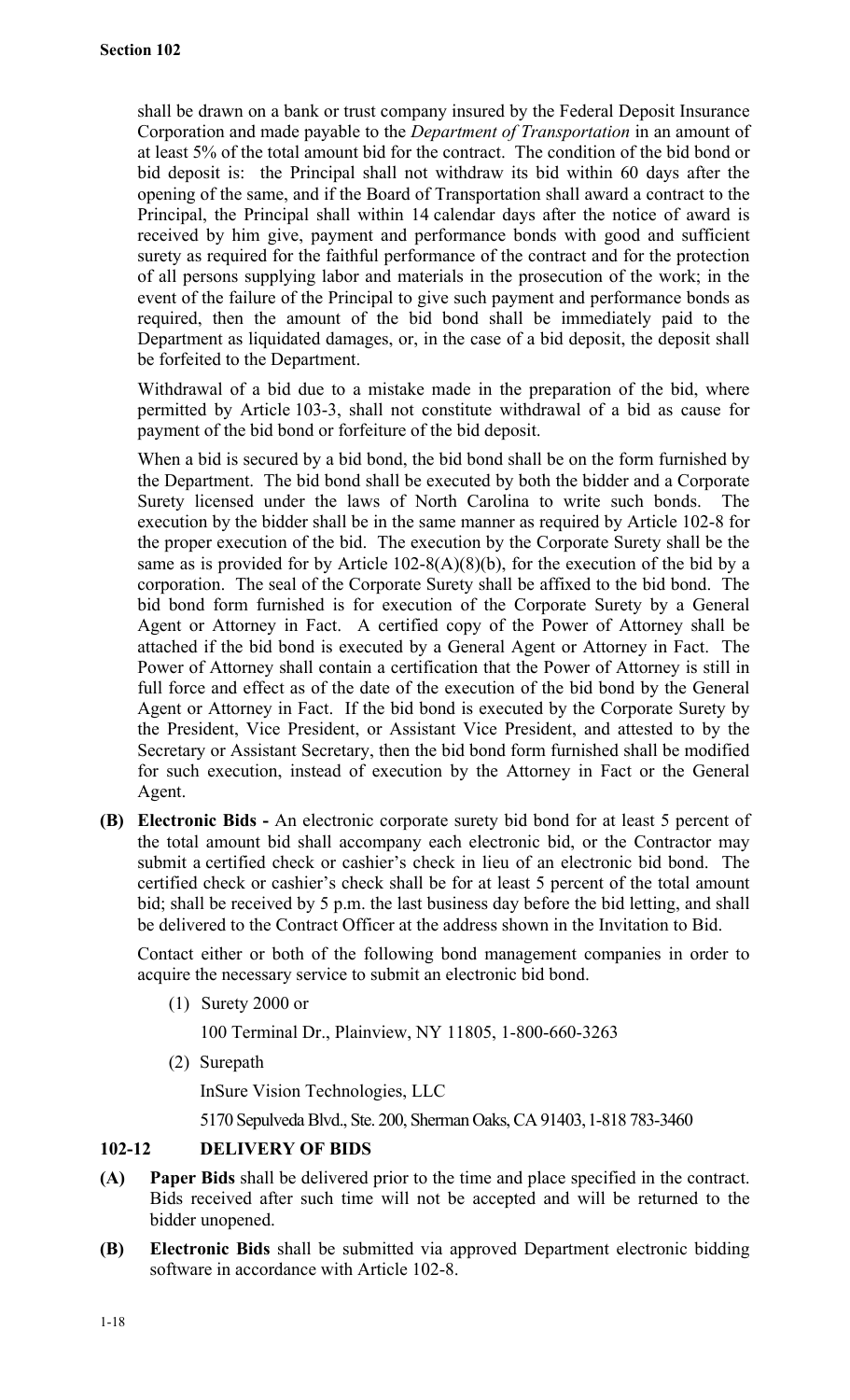## **102-13 WITHDRAWAL OR REVISION OF BIDS**

**(A) Paper Bid** A bidder may, without prejudice to himself, withdraw a paper bid after it has been delivered to the Department, provided the request for such withdrawal is made in writing, to the Contract Officer before the date and time set for the opening of bids. The bidder may then submit a revised bid provided it is received prior to the time set for opening of bids.

Only those persons authorized to sign bids under the provisions of Article 102-8, Item 8, shall be recognized as being qualified to withdraw a bid.

**(B) Electronic Bid** An electronic bid may be changed and resubmitted as many times as desired prior to the advertised bid opening time specified in the Invitation to Bid. The latest time stamped electronically submitted bid prior to the advertised bid opening time will constitute the bid.

Withdrawal of a bid after the date and time set for the opening of bids will be permitted only in accordance with Article 103-3.

## **102-14 RECEIPT AND OPENING OF BIDS**

A bid will be received and opened from any bidder who:

- **(A)** Is prequalified in accordance with the provisions of Article 102-2, and
- **(B)** Has delivered the bid to the place indicated in the contract prior to the time indicated in the invitation to bid.
	- (1) **Paper Bids** will be opened and read publicly at the time and place indicated in the invitation to bid. Bidders, their authorized agents, and other interested parties are invited to be present.
	- (2) **Electronic Bids** will be decrypted, opened, printed to paper and read publicly at the time and place specified in the invitation to bid.

A bid received from a bidder who has not complied with the above requirements will be returned to the Bidder unopened and under no circumstances will be considered for award.

In the event of technical difficulties or adverse weather conditions, the Department reserves the right to postpone the reading of bids past the advertised bid opening time and date.

# **102-15 REJECTION OF BIDS**

Any bid submitted that fails to comply with any of the requirements of Article 102-8, 102-10 or 102-11 shall be considered irregular and may be rejected.

Irregularities due to apparent clerical errors and omissions may be waived in accordance with Article 103-2.

Any bid including any unit or lump sum bid price that is unbalanced to the potential detriment of the Department will be considered irregular and may be rejected. In the event the Board determines it is in the best public interest to accept such irregular bid, it may award the contract based on such bid subject to the requirements of Subarticle 109- 4(C).

All bidders shall comply with all applicable laws regulating the practice of general contracting as contained in *Chapter 87 of the General Statutes of North Carolina* which requires the bidder to be licensed by the N.C. Licensing Board for Contractors when bidding on any non-federal aid project where the bid is \$30,000 or more, except for certain specialty work as determined by the licensing board. Bidders shall also comply with all other applicable laws regulating the practices of electrical, plumbing, heating and air conditioning and refrigeration contracting as contained in *Chapter 87 of the General Statutes of North Carolina*. Notwithstanding the limitations on bidding, the bidder who is awarded any project shall comply with *Chapter 87 of the General Statutes of North*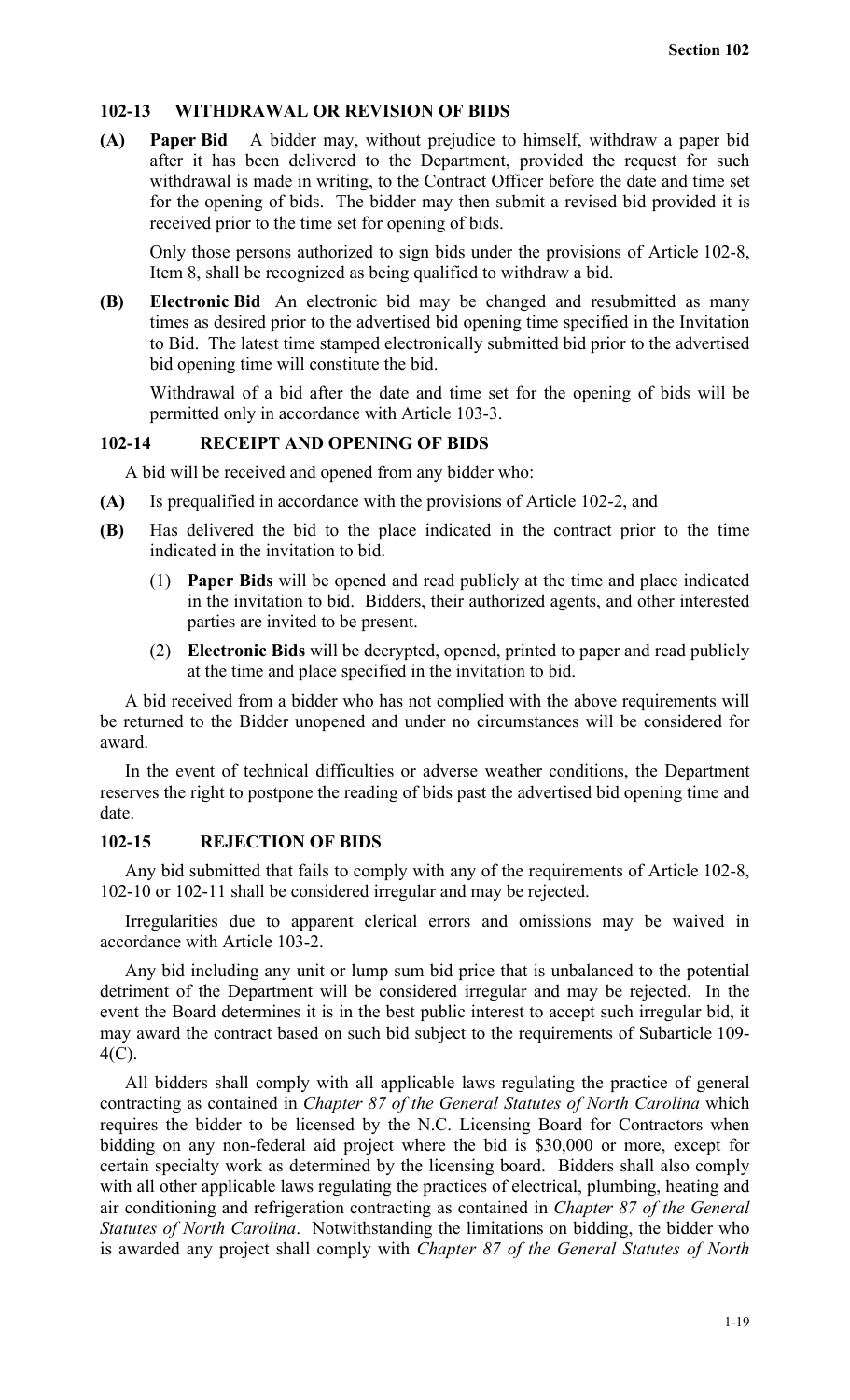*Carolina* for licensing requirements within 60 calendar days of bid opening, regardless of funding sources.

In addition to the above, any bids for contracts not funded with any Federal funds that are submitted by any bidder who has failed to obtain the appropriate General Contractor's license, as required by Chapter 87 of the *General Statutes of North Carolina*, shall be considered non-responsive and will not be considered for award.

The right to reject any and all bids shall be reserved to the Board.

# **102-16 DISQUALIFICATION OF BIDDERS**

Any one of the following causes may be justification for disqualifying a Contractor from further bidding until he has applied for and has been requalified in accordance with Article 102-2:

- **(A)** Unsatisfactory progress in accordance with Article 108-8.
- **(B)** Being declared in default in accordance with Article 108-9.
- **(C)** Uncompleted contracts which, in the judgment of the Engineer, might hinder or prevent the timely completion of additional work if awarded.
- **(D)** Failure to comply with prequalification requirements.
- **(E)** The submission of more than one bid for the same contract by an individual, partnership, joint venture, L.L.C. or corporation prequalified under the same prequalification number.
- **(F)** Evidence of collusion among bidders. Each participant in such collusion will be disqualified.
- **(G)** Failure to furnish a non-collusion affidavit upon request.
- **(H)** Failure to comply with Article 108-6.
- **(I)** Failure to comply with a written order of the Engineer as provided in Article 105-1 if in the judgment of the Engineer, such failure is of sufficient magnitude to warrant disqualification.
- **(J)** Failure to satisfy the Disadvantaged Business Enterprise requirements of the project special provisions.
- **(K)** The Department has not received the amount due under a forfeited bid bond or under the terms of a performance bond.
- **(L)** Failure to submit the documents required by Article 109-10 within 60 days after request by the Engineer.
- **(M)** Failure to return overpayments as directed by the Engineer.
- **(N)** Failure to maintain a satisfactory safety index as required by Article 102-2.
- **(O)** Recruitment of Department employees for employment as prohibited by Article 108-5.
- **(P)** False information submitted on any application, statement, certification, reports, records and/or reproduction.

Conviction of any employee of the company, of any applicable state or federal law, may be fully imputed to the business firm with which he is or was associated or by whom he was employed or with the knowledge or approval of the business firm or there after ratified by it.

- **(Q)** Being debarred from performing work with other city, state, and federal agencies.
- **(R)** Failure to perform guaranty work within the terms of the contract.

Upon a determination that a contractor should be disqualified for one or more of the reasons listed above, the Department may, at its discretion, remove all entities prequalified under the same Prequalification Number.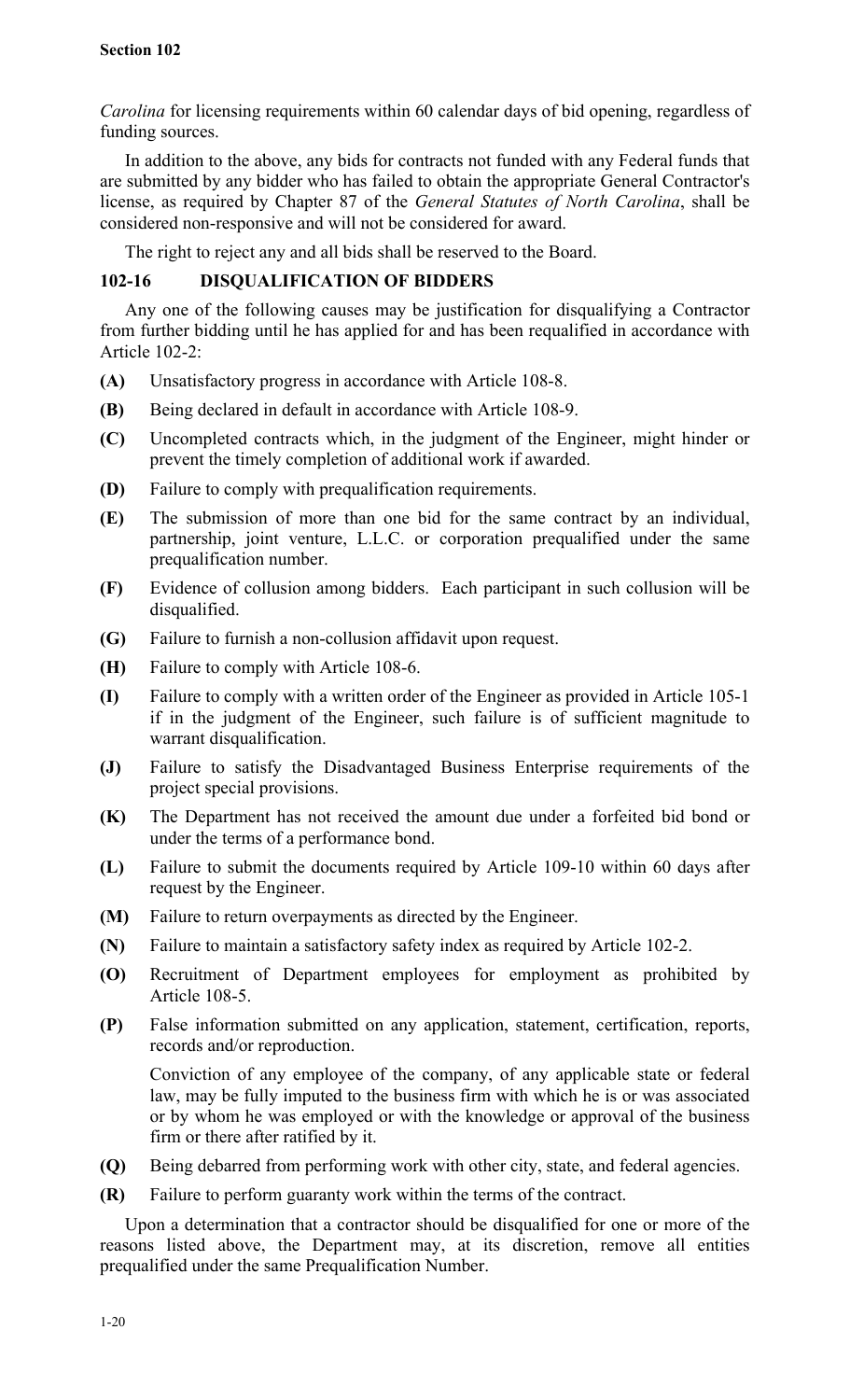# **SECTION 103 AWARD AND EXECUTION OF CONTRACT**

# **103-1 CONSIDERATION OF BIDS**

After the bids are opened and read, they will be compared on the basis of the summation of the products of the quantities shown in the bid schedule by the unit bid prices. The results of such comparisons will be immediately available to the public. In the event of errors, omissions, or discrepancies in the bid prices, corrections to the bid prices will be made in accordance with the requirements of Article 103-2. Such corrected bid prices will be used for the comparison and consideration of bids.

The right is reserved to reject any or all bids, to waive technicalities, to request the low bidder to submit an up-to-date financial and operating statement, to advertise for new bids, or to proceed to do the work otherwise, if in the judgment of the Board, the best interests of the State will be promoted thereby.

## **103-2 CORRECTION OF BID ERRORS**

## **(A) Paper Bids**

(1) General

The provisions of this article shall apply in waiving irregularities and correcting apparent clerical errors and omissions in the unit bid price and the amount bid for bid items.

(2) Omitted Unit Bid Price--Amount Bid Completed--Quantity Bid on Is One Unit

In the case of a bid item for which the amount bid is completed, but the unit bid price is omitted and the quantity shown in the proposal for the bid item is only one unit, the unit bid price shall be deemed to be the same as the amount bid for that bid item and shall constitute the contract unit price for that bid item.

(3) Omitted Unit Bid Price--Amount Bid Completed--Quantity Bid on Is More Than One Unit

In the case of a bid item for which the amount bid is completed (extension of the unit bid price by the quantity) but the unit bid price is omitted and the quantity shown in the proposal for the bid item is more than one unit, the unit bid price shall be deemed to be the amount derived by dividing the amount bid for that item by the quantity shown in the proposal for that bid item and shall constitute the contract unit price for that bid item.

(4) Discrepancy in the Unit Bid Price and the Amount Bid

In the case of a bid item in which there is a discrepancy between the unit bid price and the extension for the bid item (amount bid), the unit bid price shall govern.

As an exception to the above, on bids for contracts not funded with any Federal funds, the extension for the bid item (amount bid) shall govern when the discrepancy consists of an obvious clerical mistake in the unit bid price consisting of the misplacement of a decimal point. The correction to the unit bid price will be made only when the following two conditions are met:

- (a) The corrected unit bid price multiplied by the quantity equals the amount bid for the bid item.
- (b) The corrected unit bid price is closer to the average of the engineer's estimate and the individual bids for the contract item than the uncorrected unit bid price.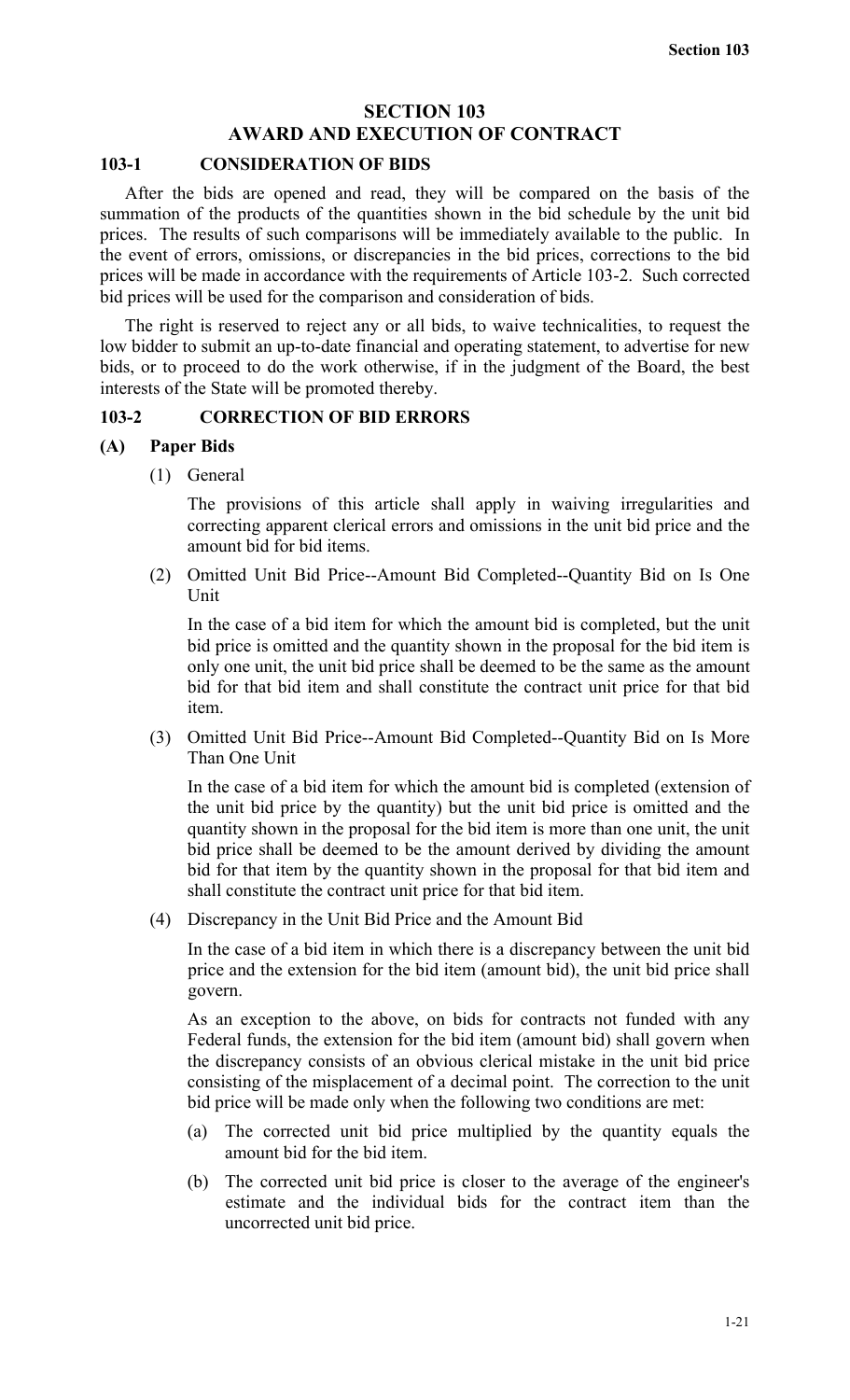(5) Omitted Unit Bid Price and Omitted Amount Bid--Deemed Zero Bid

The provisions of this subarticle shall apply only to bids for contracts not funded with any Federal funds.

In the case of omission of the unit bid price and the omission of the amount bid for any one item, and also in the case of the omission of the amount bid where a lump sum price is called for, the amount bid and the unit bid price shall be deemed to be zero where the value of the omitted amount bid is 1 percent or less of the total amount bid for the entire project (excluding the omitted item). The value of the omitted amount bid will be derived by determining the average of the engineer's estimate and the individual bids for that contract item.

Where the unit bid price is deemed to be zero as provided in this subarticle, such zero unit bid price shall constitute the contract unit price for the affected bid item.

Where the amount bid for a lump sum bid item is deemed to be zero as provided in this subarticle, such zero amount bid shall constitute the contract lump sum price for that bid item.

This subarticle shall not apply to the bid item for Mobilization.

(6) Unit bid prices containing more than four (4) decimal places.

In the case of a Bid Item for which the amount bid contains more than four (4) decimal places for the Unit Bid Price, only the whole number and the first four (4) decimal places shall constitute the Contract Unit Price for that Bid **Item** 

## **(B) Electronic Bids**

- (1) Enter a unit price in schedule of items. Totals will be generated automatically.
- (2) Data incorrectly entered will not be recognized and the bid item will remain blank until entered correctly.
- (3) Enter no more than 4 decimal places for unit price.
- (4) Zero will be considered a valid bid. Do not enter zero (0) in any unit price field unless zero is the intended bid for that item.
- (5) When the proposal includes alternates, the bidder may bid only one alternate or may bid multiple alternates as shown in the proposal. Expedite<sup>®</sup> will determine the lowest total price based on the alternate(s) bid. Any bid price entered, including zero as shown in (4) above will be considered a valid bid.

## **103-3 WITHDRAWAL OF BIDS--MISTAKE**

## **(A) Criteria for Withdrawal of Bid:**

The Department of Transportation may allow a bidder submitting a bid pursuant to *G.S. 136-28.1* for construction or repair work to withdraw his bid after the scheduled time of bid opening upon a determination that:

- (1) A mistake was in fact made in the preparation of the bid.
- (2) The mistake in the bid is of a clerical or mathematical nature and not one of bad judgment, carelessness in inspecting the work site, or in reading the contract.
- (3) The mistake is found to be made in good faith and was not deliberate or by reason of gross negligence.
- (4) The amount of the error or mistake is equal to or greater than 3 percent of the total amount bid.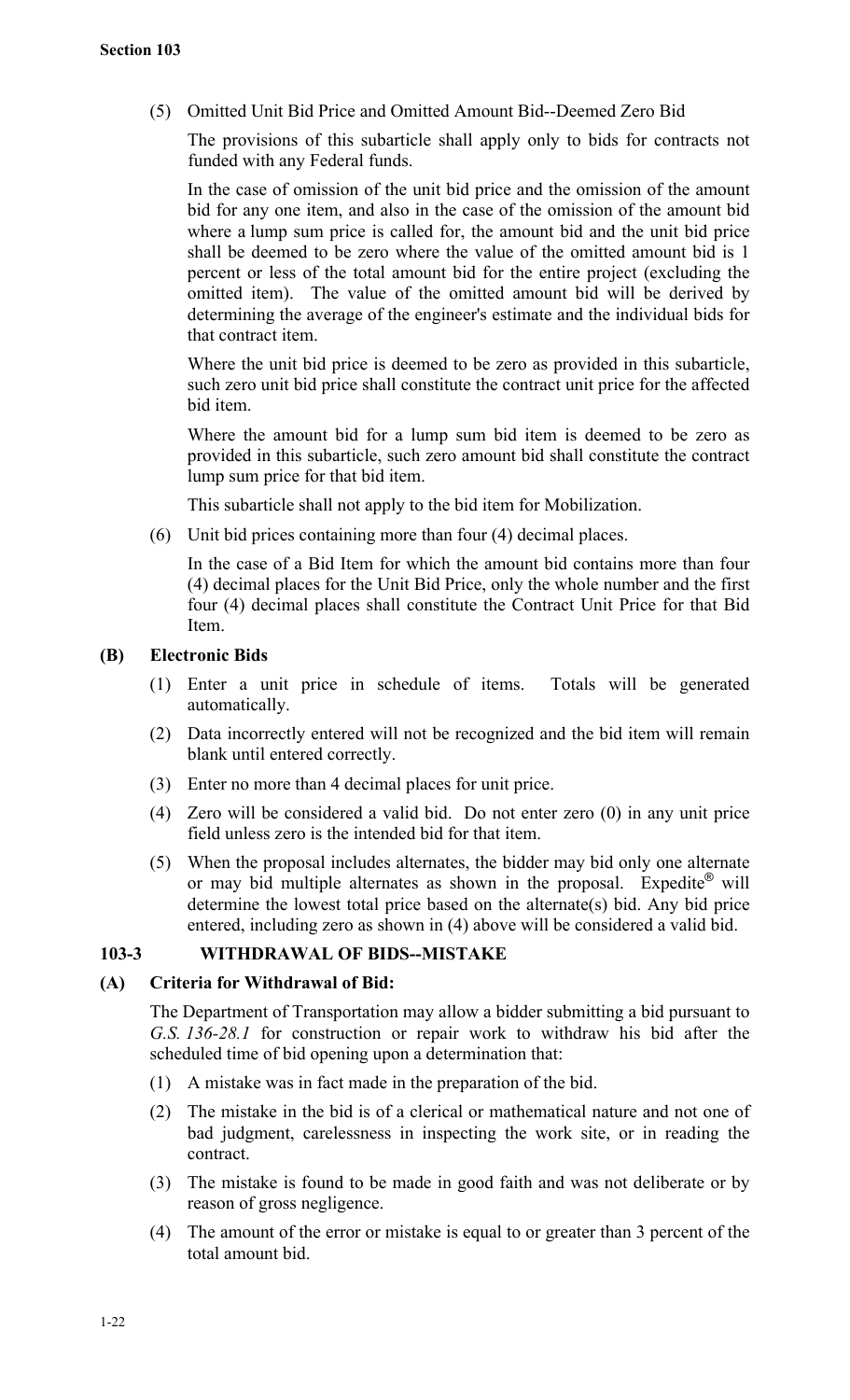- (5) The notice of mistake and request for withdrawal of the bid by reason of the mistake is communicated to the Engineer within 48 hours after the scheduled time of bid opening. Upon proper notification of a mistake and request for withdrawal of bid, the bidder shall submit within 48 hours written notice of mistake accompanied by copies of bid preparation information to the Engineer. The notification of a mistake, request for withdrawal of bid and copies of bid preparation information shall be submitted to the State Contract Officer or Engineer.
- (6) The Department of Transportation will not be prejudiced or damaged except for the loss of the bid.

## **(B) Hearing by the Engineer**

If a bidder files a notice of mistake along with a request to withdraw his bid, the Engineer will promptly hold a hearing thereon. The Engineer will give to the requesting bidder reasonable notice of the time and place of any such hearing. The bidder may appear at the hearing and present the original working papers, documents, or materials used in the preparation of the bid sought to be withdrawn, together with other facts and arguments in support of his request to withdraw his bid. The bidder shall be required to present a written affidavit that the documents presented are the original, unaltered documents used in the preparation of the bid.

## **(C) Action by State Highway Administrator**

A determination may be made by the Administrator that the bidder meets the criteria for withdrawal of the bid as set forth in Subarticle 103-3(A) upon presentation of clear and convincing evidence by the bidder. The Engineer will present his findings to the State Highway Administrator for action on the bidder's request. The Engineer will advise the bidder of the Administrator's decision prior to the Board of Transportation's consideration of award.

## **(D) Bid Bond**

If a bid mistake is made and a request to withdraw the bid is made, the bid bond shall continue in full force and effect until there is a determination by the Administrator that the conditions in Subarticle 103-3(A) have been met. The effect of the refusal of the Contractor to give payment and performance bonds within 14 calendar days after the notice of award is received by him, if award has been made by the Board of Transportation after consideration and denial of the Contractor's request to withdraw his bid, shall be governed by the terms and conditions of the bid bond.

# **103-4 AWARD OF CONTRACT**

# **(A) General**

The North Carolina Department of Transportation, in accordance with the provisions of Title VI of the Civil Rights Act of 1964 (78 Statue. 252) and the Regulations of the Department of Transportation (49 CFR, Part 21), issued pursuant to such act, hereby notifies all bidders that it will affirmatively insure that contracts entered in pursuant to advertisements, if awarded, will be made by the Board of Transportation to the lowest responsible bidder without discrimination on the grounds of race, color, or national origin. The lowest responsible bidder will be notified by letter that his bid has been accepted and that he has been awarded the contract. This letter shall constitute the notice of award. The notice of award, if the award be made, will be issued within 60 days after the opening of bids, except that with the consent of the lowest responsible bidder the decision to award the contract to such bidder may be delayed for as long a time as may be agreed upon by the Department and such bidder. In the absence of such agreement, the lowest responsible bidder may withdraw his bid at the expiration of the 60 days without penalty if no notice of award has been issued.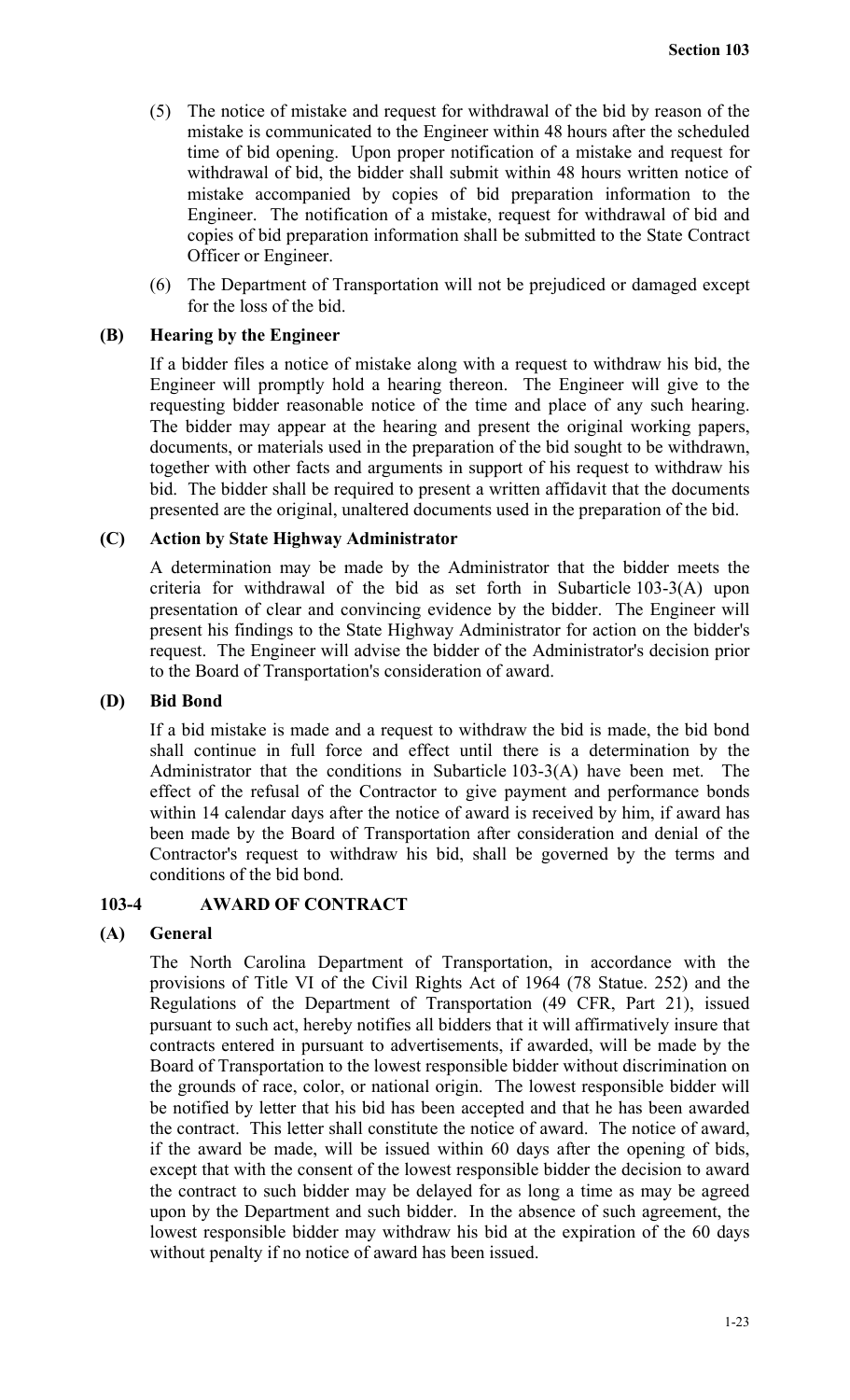Award of a contract involving any unbalanced bid price(s) may be made in accordance with the requirements of Article 102-15.

## **(B) Award Limits**

A bidder who desires to bid on more than one project on which bids are to be opened on the same date, and who also desires to avoid receiving an award of more projects than he is equipped to handle, may bid on any number of projects but may limit the total amount of work awarded to him on selected projects by completing the form Award Limits on Multiple Projects for each project subject to the award limit. This form will be bound within each proposal. This form will not be effective unless the amount is filled in and the form is properly signed. In the event that a bidder is the lowest responsible bidder on projects subject to the award limit and the value of such projects is more than the award limit established by such bidder, the Board of Transportation will not award such bidder projects from among those subject to the award limit which have a total value exceeding the award limit. The projects to be awarded to the bidder will be those projects on which award will result in the lowest total cost to the Department of Transportation.

In determining the lowest total cost to the Department, the options of rejecting a bid or readvertising for new bids may be considered.

All bids submitted without the properly executed form Award Limits on Multiple Projects will not be subject to the award limit. In the event that there is a discrepancy between the completed award limit forms submitted by the same bidder for the different projects in a letting, the Department reserves the right to declare all such award limit forms invalid or to make such interpretation of the discrepancy as may be in the best interests of the Department. However, the presence of such discrepancy shall not be reason for declaring any bid irregular nor shall it invalidate the conditions of his bid bond or bid deposit.

Where a prequalified Contractor bids individually (as opposed to a Joint Venture) on one or more projects and also bids on one of more projects as part of a Joint Venture, such individual bidder and such Joint Venture will be considered separate bidders in applying the provisions of this article.

- (1) **Paper Bids** This form will be bound within each proposal. This form will not be effective unless the amount is filled in and the form is properly signed.
- (2) **Electronic Bids** This form is located in the .ebs miscellaneous data file of Expedite. The bidder shall click on yes or no to indicate whether or not the bidder desires to limit the award.

# **103-5 CANCELLATION OF AWARD**

The Board of Transportation reserves the right to rescind the award of any contract at any time before the receipt of the properly executed contract bonds from the successful bidder.

## **103-6 RETURN OF BID BOND OR BID DEPOSIT**

Checks that have been furnished as a bid deposit by all bidders other than the 3 lowest responsible bidders will be retained not more than 10 calendar days after the date of opening of bids. After the expiration of such period, Department of Transportation warrants in the equivalent amount of checks that were furnished as a bid deposit will be issued to all bidders other than the 3 lowest responsible bidders.

Checks that have been furnished as a bid deposit by the 3 lowest responsible bidders will be retained until after the contract bonds have been furnished by the successful bidder, at which time Department of Transportation warrants in the equivalent amount of checks that were furnished as a bid deposit will be issued to the 3 lowest responsible bidders.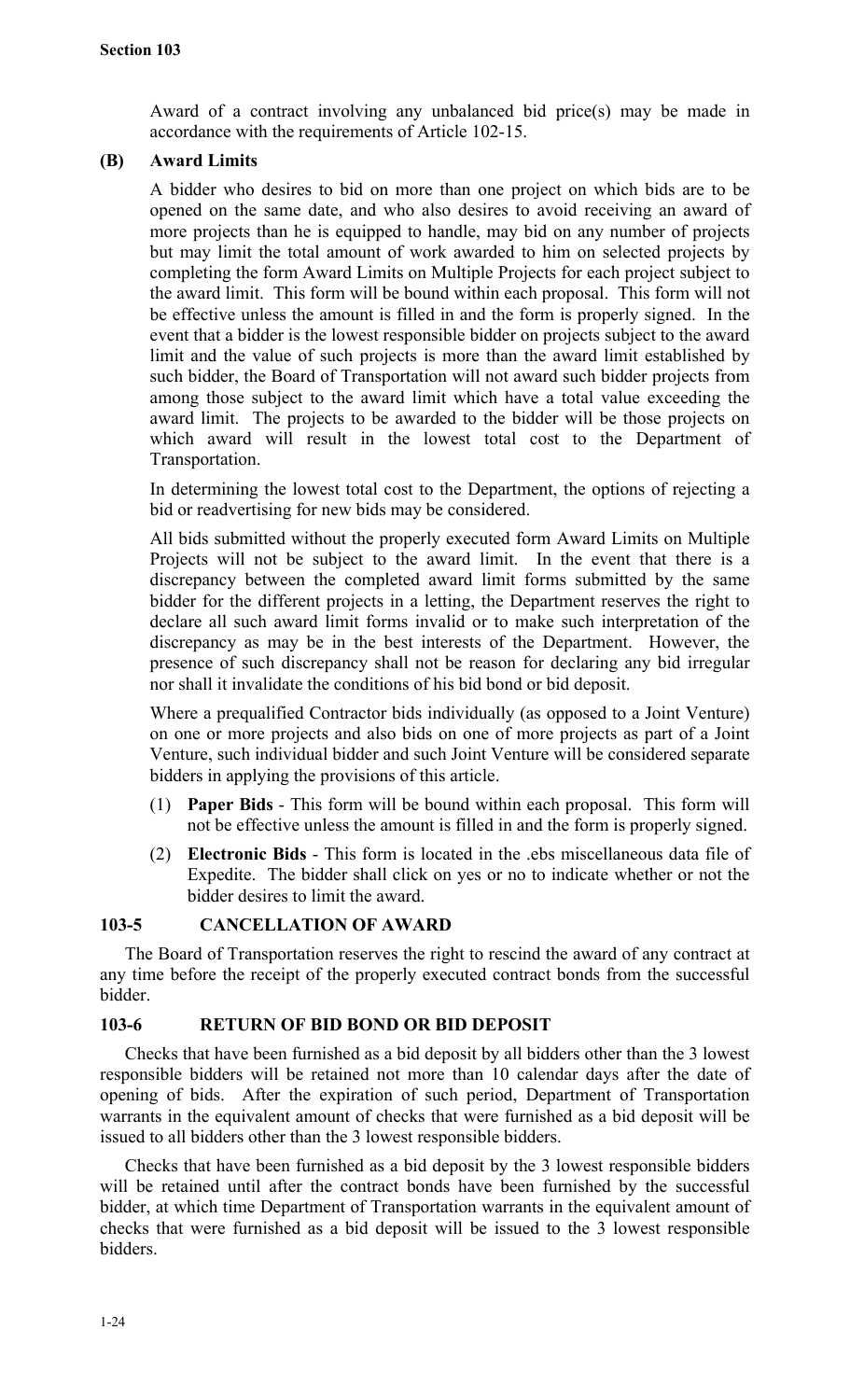Paper bid bonds will be retained by the Department until the contract bonds are furnished by the successful bidder, after which all such bid bonds will be destroyed unless the individual bid bond form contains a note requesting that it be returned to the bidder or the Surety.

# **103-7 CONTRACT BONDS**

The successful bidder, within 14 calendar days after the notice of award is received by him, shall provide the Department with a contract payment bond and a contract performance bond each in an amount equal to 100 percent of the amount of the contract. All bonds shall be in conformance with *G.S. 44A-33*. The corporate surety furnishing the bonds shall be authorized to do business in the State.

# **103-8 EXECUTION OF CONTRACT**

As soon as possible following receipt of the properly executed contract bonds, the Department will complete the execution of the contract, retain the original contract, and return one certified copy of the contract to the Contractor.

# **103-9 FAILURE TO FURNISH CONTRACT BONDS**

The successful bidder's failure to file acceptable bonds within 14 calendar days after the notice of award is received by him shall be just cause for the forfeiture of the bid bond or bid deposit and rescinding the award of the contract. Award may then be made to the next lowest responsible bidder or the work may be readvertised and constructed under contract or otherwise, as the Board of Transportation may decide.

# **SECTION 104 SCOPE OF WORK**

# **104-1 INTENT OF CONTRACT**

The intent of the contract is to prescribe the work or improvements that the Contractor undertakes to perform, in full compliance with the plans, specifications, special provisions, proposal, and contract. In case the method of construction or character of any part of the work is not covered by the plans, these specifications shall apply. The Contractor shall perform all work in accordance with the lines, grades, typical sections, dimensions, and other data shown on the plans or as may be modified by written orders, and shall do such special, additional, extra, and incidental work as may be considered necessary to complete the work to the full intent of the plans and specifications. Unless otherwise provided in the contract, the Contractor shall furnish all implements, machinery, equipment, tools, materials, supplies, transportation, and labor necessary for the prosecution and completion of the work.

# **104-2 SUPPLEMENTAL AGREEMENTS**

Whenever it is necessary to make amendments to the contract in order to complete satisfactorily the proposed construction and/or to provide authorized time extensions, the Engineer shall have the authority to enter into a supplemental agreement covering such amendments.

Supplemental agreements shall become a part of the contract when executed by the Engineer and an authorized representative of the Contractor. The Contractor shall file with the Engineer a copy of the name or names of his representatives who are authorized to sign supplemental agreements.

# **104-3 ALTERATIONS OF PLANS OR DETAILS OF CONSTRUCTION**

The Engineer reserves the right to make, at any time during the progress of the work, such alterations in the plans or in the details of construction as may be found necessary or desirable. Under no circumstances will an alteration involve work beyond the termini of the proposed construction except as may be necessary to satisfactorily complete the project. Such alterations shall not invalidate the contract nor release the Surety, and the Contractor agrees to perform the work as altered at his contract unit or lump sum prices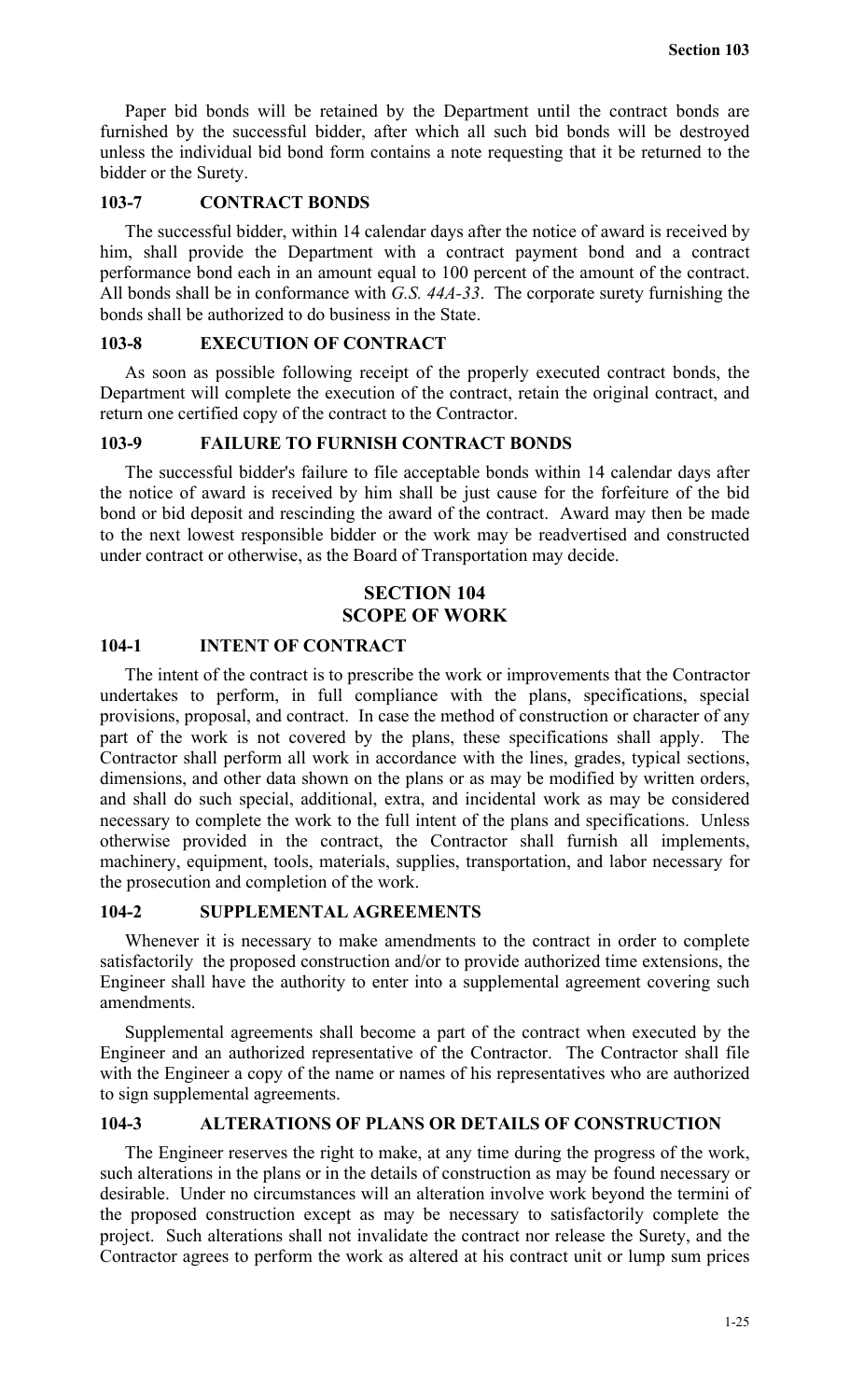the same as if it had been a part of the original contract except as otherwise herein provided.

An adjustment in the affected contract unit or lump sum prices due to alterations in the plans or details of construction that materially change the character of the work and the cost of performing the work will be made by the Engineer only as provided in this article.

If the Engineer makes an alteration in the plans or details of construction, which he determines will materially change the character of the work and the cost of performing the work, an adjustment will be made and the contract modified in writing accordingly. The Contractor will be paid for performing the affected work in accordance with Subarticle 104-8(A).

When the Contractor is required to perform work which is, in his opinion, an alteration in the plans or details of construction which materially changes the character of the work and the cost of performing the work, he shall notify the Engineer in writing prior to performing such work. The Engineer will investigate and, based upon his determination, one of the following will occur:

- **(A)** If the Engineer determines that the affected work is an alteration of the plans or details of construction that materially changes the character of the work and the cost of performing the work, the Contractor will be notified in writing by the Engineer and compensation will be made in accordance with Subarticle 104-8(A).
- **(B)** If the Engineer determines that the work is not such an alteration in the plans or details of construction that materially changes the character of the work and the cost of performing the work, he will notify the Contractor in writing of his determination. If the Contractor, upon receipt of the Engineer's written determination, still intends to file a claim for additional compensation by reason of such alteration, he shall notify the Engineer in writing of such intent prior to beginning any of the alleged altered work and the provisions of Subarticle 104-8(B) shall be strictly adhered to.

No contract adjustment will be allowed under this article for any effects caused on unaltered work.

# **104-4 SUSPENSIONS OF WORK ORDERED BY THE ENGINEER**

# **(A) Suspensions of the Work Ordered by the Engineer**

When the Engineer suspends in writing the performance of all or any portion of the work for a period of time not originally anticipated, customary, or inherent to the construction industry and the Contractor believes that additional compensation for idle equipment and/or labor is justifiably due as a result of such suspension, the Contractor shall notify the Engineer in writing of his intent to file a claim for additional compensation within 7 days after the Engineer suspends the performances of the work and the provisions of Subarticle 104-8 (C) shall be strictly adhered to.

Within 14 calendar days of receipt by the Contractor of the notice to resume work, the Contractor shall submit his claim to the Engineer in writing. Such claim shall set forth the reasons and support for such adjustment in compensation, including cost records, and any other supporting justification in accordance with Subarticle 104-8(C).

# **(B) Alleged Suspension**

If the Contractor contends he has been prevented from performing all or any portion of the work for a period of time not originally anticipated, customary, or inherent to the construction industry because of conditions beyond the control of and not the fault of the Contractor, its suppliers, or subcontractors at any tier, and not caused by weather, but the Engineer has not suspended the work in writing, the Contractor shall submit in writing to the Engineer a notice of intent to file a claim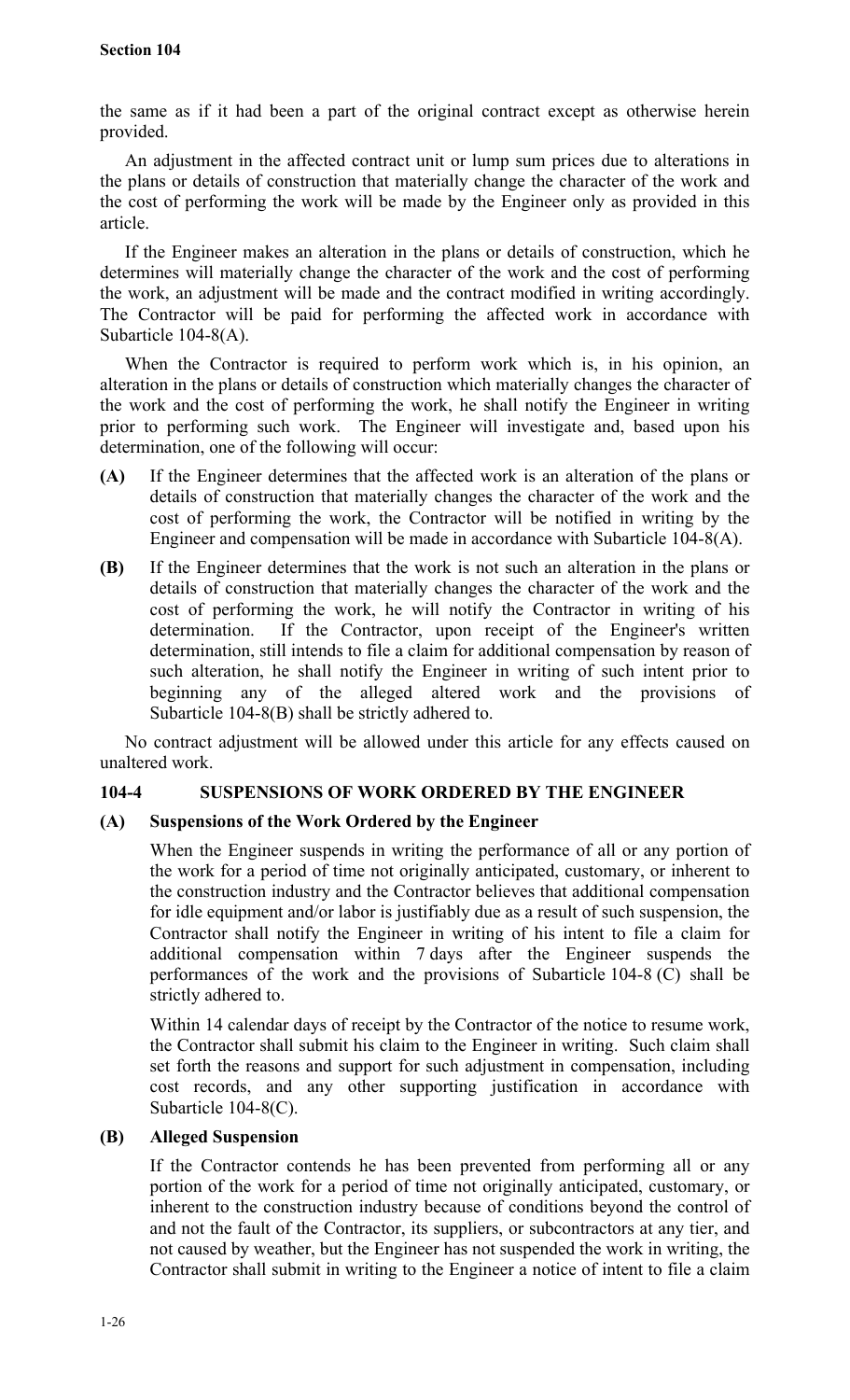for additional compensation by reason of such alleged suspension. No adjustment in compensation will be allowed for idle equipment and/or labor prior to the time of the submission of the written notice of intent to file a claim for additional compensation by reason of such alleged suspension. Upon receipt, the Engineer will evaluate the Contractor's notice of intent to file a claim for additional compensation. If the Engineer agrees with the Contractor's contention, the Engineer will suspend in writing the performance of all or any portion of the work and the requirements of Subarticle 104-8(C) shall be strictly adhered to.

If the Engineer does not agree with the Contractor's contention as described above and determines that no portion of the work should be suspended, he will notify the Contractor in writing of his determination. If the Contractor does not agree with the Engineer's determination, the requirements of Subarticle 104-8(C) shall be strictly adhered to. Within 14 calendar days after the last day of the allegedsuspension, the Contractor shall submit his claim to the Engineer in writing. Such claim shall set forth the reasons and support for such adjustment in compensation, including cost records, and any other supporting justification in accordance with Subarticle 104-8(C).

# **(C) Conditions**

No adjustment in compensation will be allowed under Subarticles 104-4(A) and 104-4(B) for any reason whatsoever for each occurrence of idle equipment and/or idle labor which has a duration of twenty-four hours or less.

No adjustment in compensation will be allowed under Subarticles 104-4(A) and 104-4(B) to the extent that performance would have been suspended by any other cause, or for which an adjustment is provided for or excluded under any other term or condition of this contract.

No adjustment in compensation will be allowed under Subarticles 104-4(A) and 104-4(B) for any effects caused on unchanged work. No adjustment in compensation will be allowed under Subarticles 104-4(A) and 104-4(B) except for idle equipment and/or idle labor resulting solely from the suspension of work in writing by the Engineer.

No adjustment in compensation will be allowed under Subarticles 104-4(A) and 104-4(B) where temporary suspensions of the work have been ordered by the Engineer in accordance with Article 108-7 and the temporary suspensions are a result of the fault or negligence of the Contractor.

# **104-5 OVERRUNS AND UNDERRUNS OF CONTRACT QUANTITIES**

# **(A) General**

The Engineer reserves the right to make at any time during the work such changes in quantities as are necessary to satisfactorily complete the project. Such changes in quantities shall not invalidate the contract nor release the surety, and the Contractor agrees to perform the work as changed. The Engineer will notify the Contractor in writing of the significant changes in the quantities.

The Contractor will be entitled to an adjustment in contract unit prices for increased costs incurred over the original bid prices in performing contract items that overrun or underrun the estimated contract quantities only as provided for in this article.

## **(B) Overruns--Increase in Unit Price**

If the actual quantity of any major contract item overruns the original bid quantity by more than 15 percent of such original bid quantity, or the actual quantity of any minor contract item overruns the original bid quantity by more than 100 percent of such original bid quantity, an increase in the contract unit price, excluding loss of anticipated profits, may be authorized by the Engineer. Revised contract unit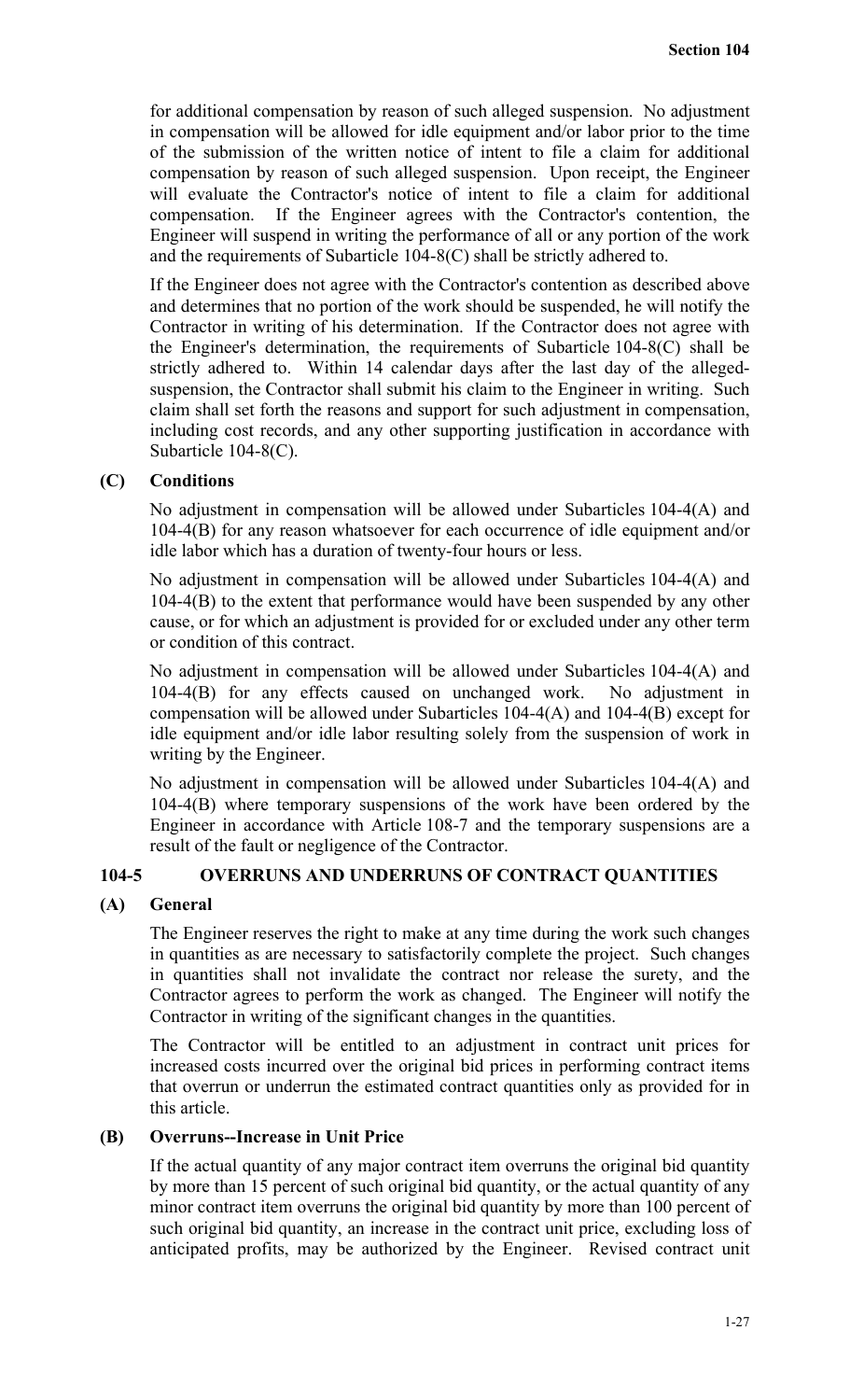prices pertaining to overruns will be applicable only to that portion of the overrun that is in excess of the percentages stated above.

- (1) Whenever it is anticipated that an overrun in a major or minor contract item in excess of that described above will occur, the Contractor may make written request for a revision in contract unit prices. It shall be incumbent upon the Contractor to justify the request for a revision in contract unit prices. After reviewing the Contractor's request, the Engineer will notify the Contractor of his determination as follows:
	- (a) If the Engineer determines a revision in the contract unit price is justified, and the Engineer and the Contractor are in agreement as to the revision to be made in the contract unit price, a supplemental agreement covering the revised unit price will be consummated prior to performing work on that quantity in excess of the percentage set forth above.

If the Engineer determines a revision in the contract unit price is justified, and the Engineer and the Contractor are not in agreement as to the revision to be made in the contract unit price, the Engineer will issue a force account notice prior to performing work on that quantity in excess of the percentage set forth above.

- (b) If the Engineer determines a revision in the contract unit price is not justified he will notify the Contractor of his determination in writing and payments will be made for the work at the contract unit price. Upon completion of the work, the Contractor may request an adjustment in the contract unit price as provided in paragraph 2 below.
- (2) Whenever an overrun in a contract item in excess of the percentages previously set forth has occurred and a supplemental agreement establishing an increase in the contract unit price has not been executed or the Engineer has not issued a force account notice, the Contractor may make written request for a revision in the original contract unit price. Any adjustment in the contract unit prices due to overruns will be made by the Engineer based upon his evaluation and comparison of the Contractor's documented cost records the contract unit prices for those contract items. The Contractor's documented cost records for the work performed on those quantities beyond the percentages stated above shall be kept in accordance with the requirements of Article 109-3. The Contractor's cost records and supporting data shall be complete in every respect and in such form that they can be checked. It shall be incumbent upon the Contractor to satisfy the Engineer of the validity of any request presented by the Contractor for an adjustment in contract unit price. After reviewing the Contractor's request, the Engineer can make such adjustment as he deems warranted based upon his engineering judgment and the payment to the Contractor will be made accordingly.

# **(C) Underruns--Increase in Unit Price**

If the actual quantity of any major contract item underruns the original bid quantity by more than 15 percent of such original bid quantity, an increase in the contract unit price, excluding loss of anticipated profit, may be authorized by the Engineer. Revised contract unit prices pertaining to underruns of major contract items will be applicable to the entire quantity of the contract item that underruns. No revision will be made to the contract unit price for any minor contract item that underruns the original bid quantities.

Whenever it is anticipated that an underrun in a major contract item in excess of that described above will occur, the Contractor may make written request for a revision in contract unit price. If the Engineer and the Contractor are in agreement as to the revision to be made in the contract unit price, then a supplemental agreement covering the revised unit price will be entered into. If the Engineer and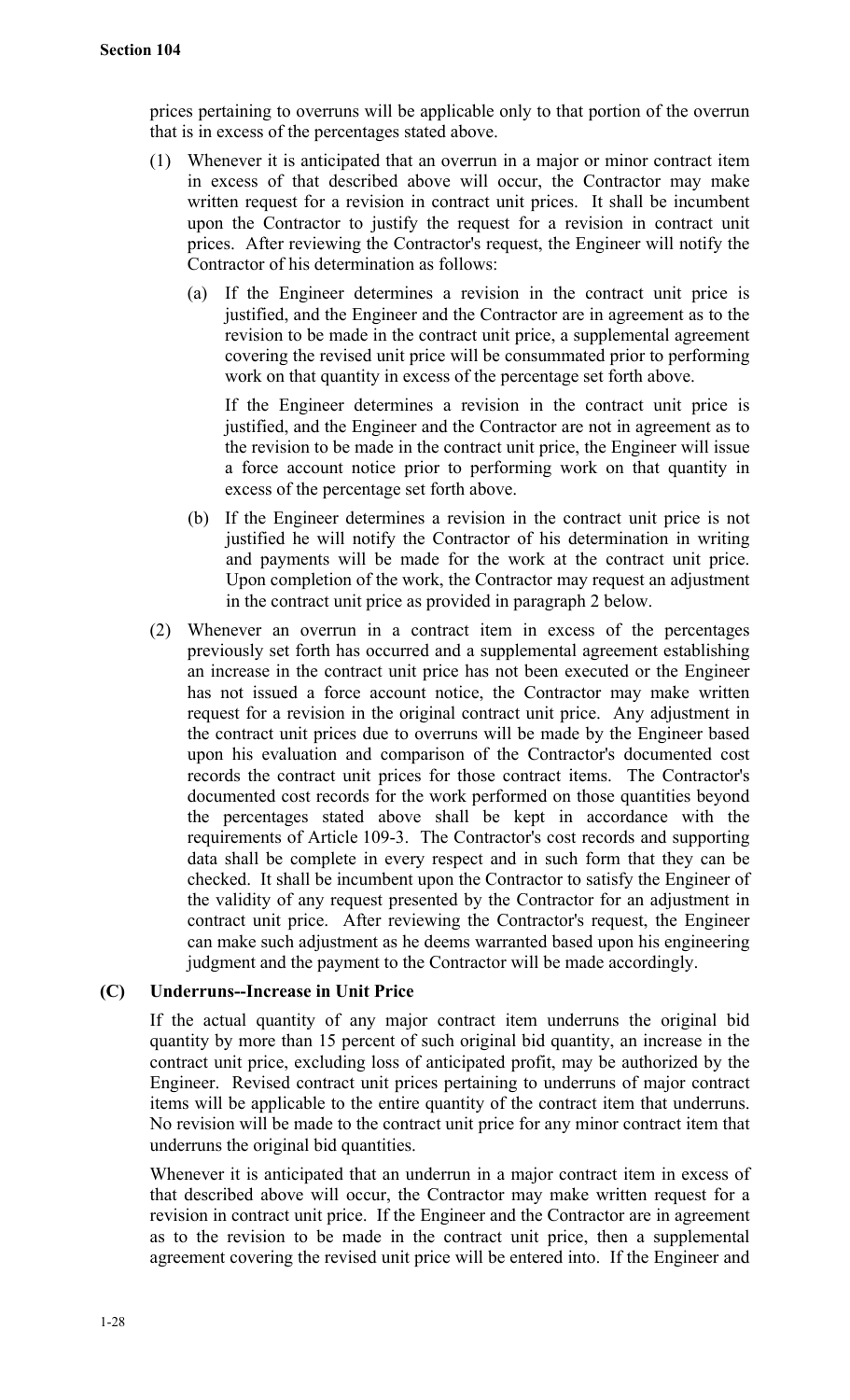the Contractor are not in agreement, then after performance of the work, a revised unit price may be determined as described below.

Whenever an underrun in a major contract item in excess of the percentage previously set forth has occurred, and a supplemental agreement establishing an increase in the contract unit price has not been executed, the Contractor may make written request for a revision in the original contract unit price. The Contractor shall submit sufficient documentation and analysis of his costs to satisfy the Engineer of any non-recovered costs included in the item that underran. Any adjustment in contract unit prices due to underruns will be made by the Engineer based upon his evaluation of the Contractor's documentation and analysis showing how changes in contract item cost are attributable to the underrun. An analysis of costs shall be supplemented with the Contractor's documented cost records for work performed on the total quantity of the affected item where the Contractor's request for compensation includes compensation for costs other than recovered fixed costs. The Contractor's cost records shall be complete in every respect and in such form that Engineer can check them. It shall be incumbent upon the Contractor to satisfy the Engineer of the validity of any request presented by the Contractor for adjustment in contract unit price. After reviewing the Contractor's request, the Engineer may make such adjustment as he deems warranted based upon his engineering judgement and the payment will be made on the final estimate. The total payment including any additional compensation granted by the Engineer due to an underrun in a major contract item shall not exceed the payment that would have been made for the performance of 100 percent of the original contract quantity at the original contract unit price.

In the event of underruns of major items less than 15 percent and underruns of minor items, that involve fabricated materials and that are not considered to be stock items, if fabrication of such material is begun or completed before the Contractor is advised of the reduction in the quantity of the pay item, the Department will reimburse the Contractor for the verified fabrication cost, including the cost of material less salvage value, or it may instruct the Contractor to have the fabricated material delivered to a site designated by the Engineer and make payment for such material in accordance with Article 109-6.

# **(D) Overruns and Underruns--Reduction in Unit Price**

Whenever it is anticipated that an overrun or underrun in a major contract item in excess of 15 percent or an overrun in a minor contract item in excess of 100 percent will occur, the Engineer may make written request for a reduction in contract unit price. If the Engineer and the Contractor are in agreement as to the decrease to be made in the contract unit price, a supplemental agreement covering the revised unit price will be consummated prior to beginning work on that quantity in excess of the allowable percentages. If the Engineer and the Contractor are not in agreement as to the decrease to be made, the Contractor will be directed to perform the affected work on a force account basis. Payment for the affected work will be made based upon force account records kept in accordance with Article 109-3 but shall not exceed that payment that would have been made at the contract unit price.

# **104-6 ELIMINATED CONTRACT ITEMS**

The Engineer may eliminate any item from the contract, and such action will in no way invalidate the contract. In the event the item of work involves pre-fabricated materials, which are not considered to be stock items, and fabrication of such material is begun or completed before the Contractor is advised of the elimination of the contract item, the Department may reimburse the Contractor for the verified fabrication cost including the cost of materials less salvage value or may instruct the Contractor to have the fabricated material delivered to a site designated by the Engineer and make payment for such material in accordance with Article 109-6.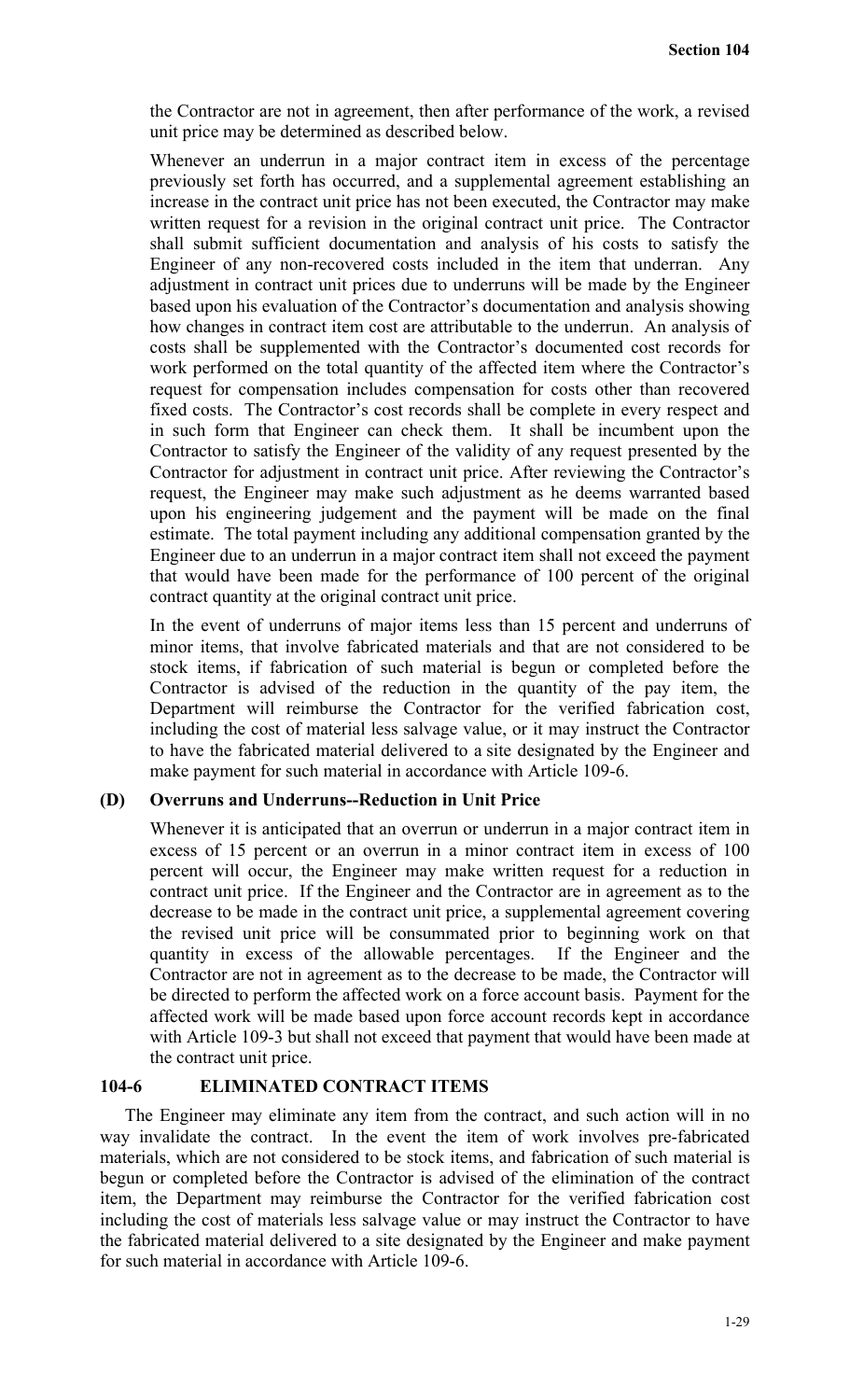If the Contractor has partially completed a contract item prior to notification of the elimination of such item, the Department will reimburse the Contractor for the verified actual cost of the partially completed work not to exceed the payment that would have been made at the contract unit or lump sum price for the completed work.

In any event no payment will be made for loss of anticipated profits and no other allowance will be made for eliminated items except as listed above.

# **104-7 EXTRA WORK**

The Contractor shall perform extra work whenever it is deemed necessary or desirable to complete fully the work as contemplated. Extra work shall be performed in accordance with the contract and as directed. No extra work shall be commenced prior to specific authorization for the performance of such extra work being given by the Engineer.

Extra work that is specifically authorized by the Engineer will be paid for in accordance with Subarticle 104-8(A).

When the Contractor is required to perform work which is in his opinion extra work, he shall notify the Engineer in writing prior to performing such work. The Engineer will investigate and, based upon his determination, one of the following will occur.

- **(A)** If the Engineer determines that the affected work is extra work, the Contractor will be notified in writing by the Engineer and compensation will be made in accordance with Subarticle 104-8(A).
- **(B)** If the Engineer determines that the work is not extra work, he will notify the Contractor in writing of his determination. If the Contractor upon receipt of the Engineer's written determination intends to file a claim for additional compensation by reason of such work, he shall notify the Engineer in writing of such intent prior to beginning any of the alleged extra work and in conformance with the requirements of Subarticle 104-8(B).

# **104-8 COMPENSATION AND RECORD KEEPING**

# **(A) Compensation**

When the Engineer and Contractor agree that compensation is due under the requirements of Articles 104-3 or 104-7, payment will be made in accordance with one of the following:

- (1) When the Engineer and the Contractor agree to the prices to be paid, the agreement will be set forth in a supplemental agreement. If the estimated total cost of the affected work is equal to or less than \$25,000.00 and the prices for performing the work have been mutually agreed to, the Contractor may begin work before executing the supplemental agreement. If the estimated total cost of the affected work is more than \$25,000.00, the Contractor shall not begin the affected work until the supplemental agreement is executed.
- (2) When the Engineer and the Contractor cannot agree to the prices to be paid for the affected work, the Engineer will issue a force account notice prior to the Contractor beginning work. In this instance the affected work shall be performed as directed by the Engineer and paid for in accordance with the requirements of Article 109-3.

# **(B) Claim for Additional Compensation**

The Contractor's notice of intent to file a claim for additional compensation under the requirements of Articles 104-3 and 104-7 shall be given to the Engineer in writing. The Contractor shall keep accurate and detailed cost records in accordance with the requirements of Article 109-3. The Contractor's cost records and supporting data shall be complete in every respect and in such form that they may be checked by the Engineer. The Contractor's cost records and supporting data shall clearly indicate the cost of performing the work in dispute and shall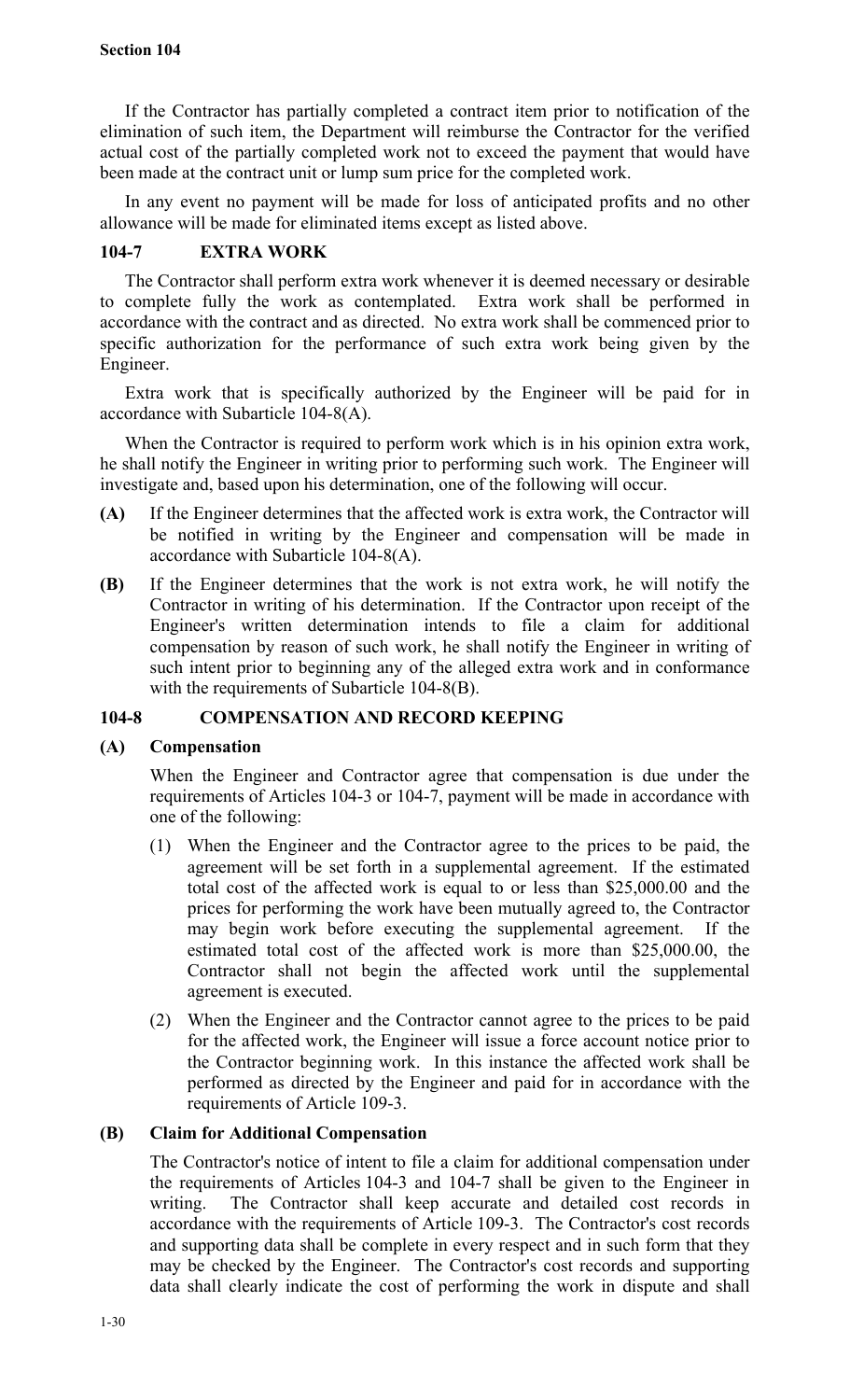separate the cost of any work for which payment has been made. The Contractor's cost records shall be kept up to date and the Engineer shall be given the opportunity to review the methods by which the records are being maintained. The cost records shall be prepared on a weekly basis for each occurrence for which notice of intent to file a claim has been given and submitted to the Engineer within 7 days after the end of a given weekly period.

If the Contractor chooses to pursue the claim after the disputed work is complete, he shall submit a written claim to the Engineer for an adjustment in compensation based upon his cost records within 120 calendar days after completion of the disputed work. This claim shall summarize previously submitted cost records and clearly describe the Contractor's justification for an adjustment in compensation under the terms of the contract. The claim shall be accompanied by a certification from an officer of the company or person authorized to execute supplemental agreements, stating that the claim is truthful and accurate.

Upon receipt, the Engineer will review the Contractor's request and supporting documentation and notify the Contractor if the request is complete with all necessary supporting documentation and cost records.

If the Engineer determines that the work covered by the claim is in fact compensable under the terms of the contract, an adjustment in compensation will be made based upon the documentation presented and his engineering judgment. The adjustment will be made on the next partial pay estimate and reflected on the final estimate. The compensation allowed shall be limited to the amount that would be paid if the work was performed in accordance with Article 109-3.

If the Engineer determines that the work covered by the claim is not compensable under the terms of the contract, the claim will be denied.

The Engineer will notify the Contractor of his determination whether or not an adjustment of the contract is warranted within 120 calendar days after receipt of the complete request, all necessary supporting justification, and cost records.

The failure on the part of the Contractor to perform any of the following shall be a bar to recovery under the requirements of Articles 104-3 or 104-7:

- (1) The failure to notify the Engineer in writing prior to performing the work in dispute that he intends to file a claim.
- (2) The failure of the Contractor to keep records in accordance with the requirements of Article 109-3.
- (3) The failure of the Contractor to give the Engineer the opportunity to monitor the methods by which records are being maintained.
- (4) The failure of the Contractor to submit additional documentation requested by the Engineer provided documentation requested is available within the Contractor's records.
- (5) The failure of the Contractor to submit cost records on a weekly basis.
- (6) The failure of the Contractor to submit the written request for an adjustment in compensation with cost records and supporting information within 120 calendar days of completion of the affected work.

## **(C) Compensation**

The Contractor's notice of intent to file a claim for additional compensation under the requirements of Subarticle  $104-4(A)$  shall be given to the Engineer in writing within 7 days after the Engineer suspends the performance of the work. For an alleged suspension, the Contractor's notice of intent to file a claim for additional compensation under the requirements of Subarticle 104-4(B) shall be given to the Engineer in writing. The Contractor shall keep accurate and detailed records of the alleged idle equipment and alleged idle labor. The Contractor's cost records, supporting data, and supporting information shall be complete in every respect and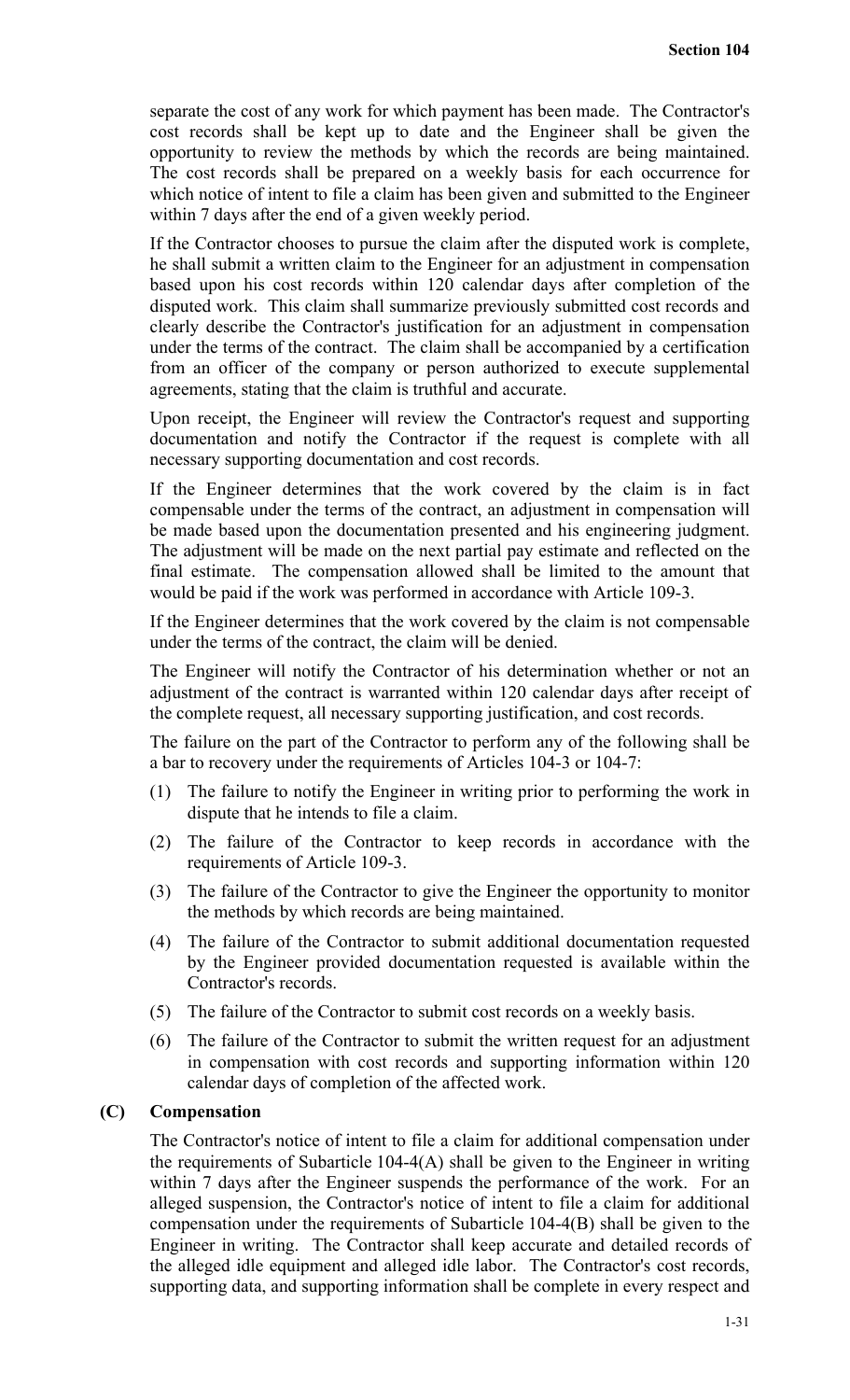in such form that they may be checked by the Engineer. The Contractor's cost records, supporting data, and supporting information for equipment idled due to the suspension or alleged suspension shall specifically identify each individual piece of equipment, its involvement in the work, its location on the project, the requested rental rate and justification as to why the equipment cannot be absorbed into unaffected work on the project during the period of suspension or alleged suspension. The Contractor's cost records, supporting data, and supporting information for idle labor shall include the specific employees, classification, dates and hours idled, hourly rate of pay, their involvement in the project, and justification as to why they cannot be absorbed into the unaffected work on the project or other projects during the period of suspension or alleged suspension. The Contractor's cost records, supporting data, and supporting information shall be kept up-to-date and the Engineer shall be given the opportunity to review the methods by which the records, data, and information are being maintained. The cost records, supporting data, and supporting information shall be prepared on a weekly basis for each occurrence for which notice of intent to file a claim has been given and submitted to the Engineer within 7 days after the end of a given weekly period.

If the Contractor chooses to pursue the claim after the suspension or alleged suspension period has ended, he shall submit a written claim to the Engineer for an adjustment in compensation based upon his cost records due to idle equipment and/or idle labor within 14 calendar days of receipt of the notice to resume work or within 14 calendar days of expiration of the alleged suspension period. This request shall summarize previously submitted cost records and clearly describe the Contractor's justification for an adjustment in compensation under the terms of the contract.

Upon receipt, the Engineer will evaluate the Contractor's request. If the Engineer agrees that the cost of the work directly associated with the suspension or alleged suspension has increased as a result of such suspension or alleged suspension and the suspension or alleged suspension was caused by conditions beyond the control of and not the fault of the Contractor, its suppliers, or subcontractors at any approved tier, and not caused by weather, the Engineer will make an adjustment, excluding profit, and modify the contract in writing accordingly. The Contractor will be paid for the verified actual cost of the idle equipment and idle labor. The compensation allowed shall be limited to the equipment, labor, bond, insurance, and tax costs, excluding profits, computed in accordance with Article 109-3.

If the Engineer determines that the suspensions of the work by the Engineer or alleged suspensions do not warrant an adjustment in compensation, he will notify the Contractor in writing of his determination.

The Engineer will notify the Contractor of his determination of whether or not an adjustment in compensation is warranted within 120 calendar days after receipt of the complete request, all necessary supporting justification, and cost records.

The failure on the part of the Contractor to perform any of the following shall be a bar to recovery under the requirements of Article 104-4:

- (1) The failure to notify the Engineer in writing within 7 days after the Engineer suspends in writing the performance of all or any portion of the work.
- (2) The failure to notify the Engineer in writing that he intends to file a claim by reason of alleged suspension.
- (3) The failure of the Contractor to keep records in accordance with the details of Article 109-3.
- (4) The failure of the Contractor to give the Engineer the opportunity to monitor the methods by which records are being maintained.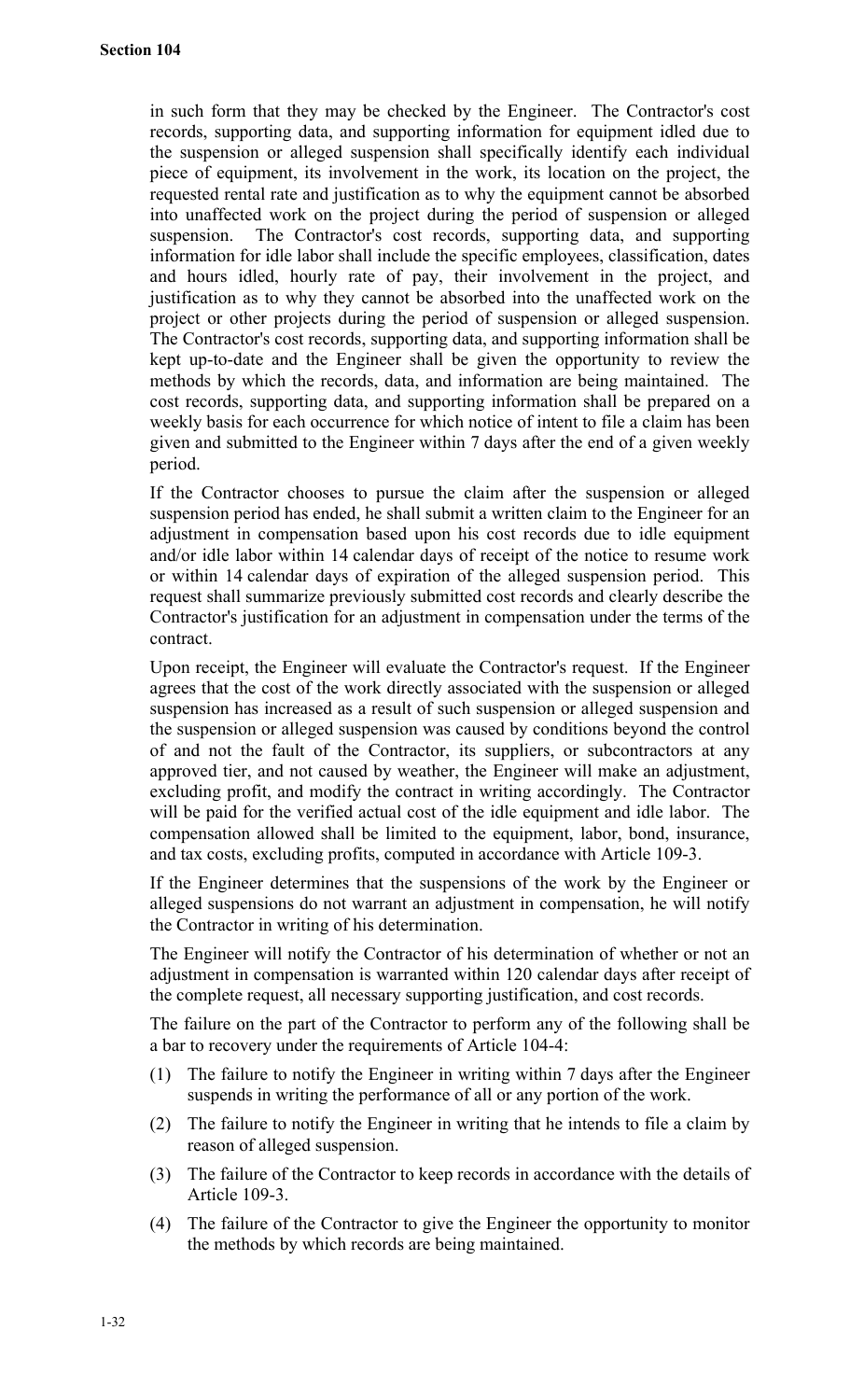- (5) The failure of the Contractor to submit additional documentation requested by the Engineer provided documentation requested is available within the Contractor's records.
- (6) The failure of the Contractor to submit cost records on a weekly basis.
- (7) The failure of the Contractor to submit the written request for an adjustment in compensation with cost records, supporting data, and supporting information within 14 calendar days of receipt of the notice to resume work.
- (8) The failure of the Contractor to submit the written request for an adjustment in compensation with cost records, supporting data, and supporting information within 14 calendar days after the last day of the period during which the Contractor contends he has been prevented from performing all or any portion of the work for an unreasonable period of time (not originally anticipated, customary, or inherent to the construction industry) because of conditions beyond the control of and not the fault of the Contractor, its suppliers, or subcontractors at any approved tier, and not caused by weather.

## **(D) Notification of Determination**

The failure on the part of the Engineer to notify the Contractor of his determination on the requested adjustment in compensation within 120 calendar days after receipt of the complete request, all supporting justification, and cost records will result in payment of interest on any monies determined to be due from the requested adjustment in compensation. Interest, at the average rate earned by the State Treasurer on the investment within the State's Short Term Investment Fund during the month preceding the date interest becomes payable, will be paid the Contractor on the next partial pay estimate and reflected on the final estimate for the period beginning on the  $121<sup>st</sup>$  day after receipt of the complete request, all supporting justification, and cost records, and extending to the date the Engineer makes his determination on the disputed work.

If the Contractor fails to receive such adjustment in compensation for the disputed work as he claims to be entitled to under the terms of the contract, the Contractor may resubmit the written request for an adjustment in compensation to the Engineer as a part of the final claim after the project is complete. The Contractor will only be allowed to submit the request for an adjustment in compensation one time during the construction of the project.

## **104-9 DISPOSITION OF SURPLUS PROPERTY**

All property that is surplus to the needs of the project will remain or become the property of the Contractor, unless otherwise stated in the contract, with the following exceptions:

- **(A)** Materials that are the property of utility companies providing service to buildings that are to be demolished or removed in accordance with Sections 210 and 215.
- **(B)** Materials resulting from the removal of existing pavement in accordance with Section 250 that are to be stockpiled for the use of the Department.
- **(C)** Materials resulting from the removal of existing structures in accordance with Section 402 where the contract indicates that the material will remain the property of the Department.
- **(D)** Aggregate base course where the contract requires that this material become the property of the Department.
- **(E)** Left over materials for which the Department has reimbursed the Contractor as provided in Article 109-6 and
- **(F)** Materials that have been furnished by the Department for use on the project.

Property shall include but not be limited to materials furnished by the Contractor or the Department for either temporary or permanent use on the project, salvaged materials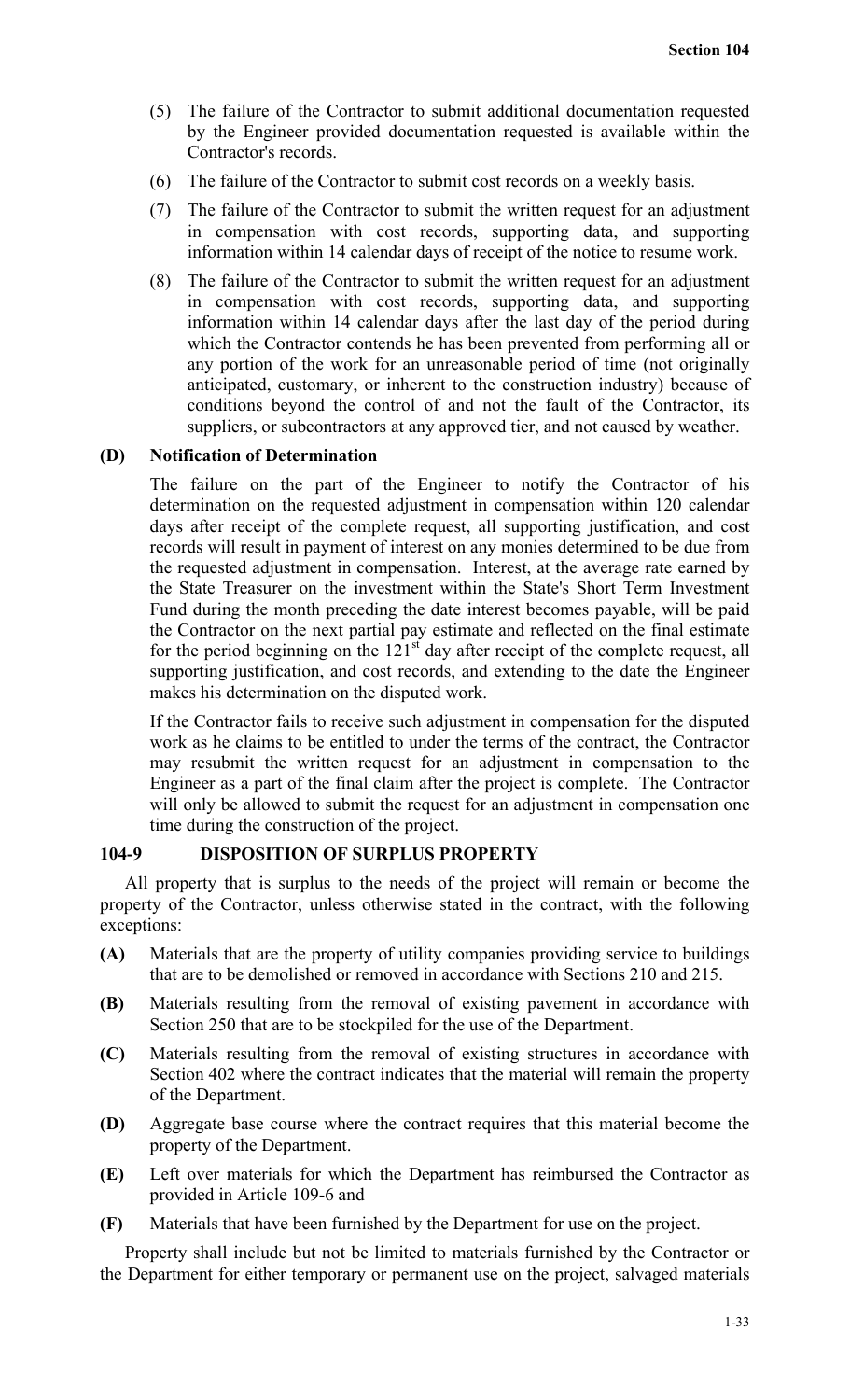which were part of the existing facility on the date of availability for the project, and all implements, machinery, equipment, tools, supplies, laboratories, field offices, and watercraft which are necessary for the satisfactory completion of the project.

All property that is the property of the Contractor shall be removed from the project by the Contractor prior to final acceptance.

# **104-10 MAINTENANCE OF THE PROJECT**

The Contractor shall maintain the project from the date of availability or the date of beginning work, whichever occurs first, until the project is finally accepted. On resurfacing projects the Contractor shall maintain each part of the project, as defined by map numbers, from the date of beginning work on that part until such part is finally accepted. This maintenance shall be continuous and effective and shall be prosecuted with adequate equipment and forces to the end that all work covered by the contract is kept in satisfactory and acceptable condition at all times.

The Contractor shall maintain all existing drainage facilities, except where the work consists of resurfacing only, such that they are in the same condition upon acceptance of the project as they were when the project was made available to the Contractor.

In the event that the Contractor's work is suspended for any reason, the Contractor shall maintain the work covered by the contract, as provided herein.

When a portion of the project is accepted as provided in Article 105-17, immediately after such acceptance the Contractor will not be required to maintain the accepted portions. Should latent defects be discovered or become evident in an accepted portion of the project, such defective work shall be repaired or replaced at no cost to the Department.

Where an observation period(s) is required that extends beyond the final acceptance date, the Contractor shall perform any work required by the observation period until satisfactory completion of the observation period. The Contractor will not be directly compensated for any maintenance operations necessary, as this work will be considered incidental to the work covered by the various contract items.

# **104-11 FINAL CLEANING UP**

Before acceptance of the project, the highway, borrow sources, waste areas, and all ground occupied by the Contractor within the project limits in connection with the work shall be cleaned of all rubbish, excess materials, temporary structures, and equipment; and all parts of the work shall be left in an acceptable condition.

The Contractor will not be directly compensated for the work of final cleaning up, as this work will be considered incidental to the work covered by the various contract items.

## **104-12 VALUE ENGINEERING PROPOSAL**

This value engineering specification is to provide an incentive to the Contractor to initiate, develop, and present to the Department of Transportation for consideration, any cost reduction proposals conceived by him involving changes in the contract. This specification does not apply unless the proposal submitted is specifically identified by the Contractor as being presented for consideration as a Value Engineering Proposal. Submittals that propose material substitutions of permanent features such as changes from rigid to flexible or flexible to rigid pavements, concrete to steel or steel to concrete bridges will not be considered acceptable Value Engineering Proposals. Depending on complexity of evaluation and implementations, Value Engineering Proposals that provide for a total savings prior to distribution of less than ten thousand dollars (\$10,000) will not be generally considered.

Value Engineering Proposals contemplated are those that would result in a net savings to the Department by providing a decrease in the total cost of construction or reduce the construction time without increasing the cost to construct the project. The effects the Proposal may have on the following items, but not limited to these items, will be considered by the Department when evaluating the proposal: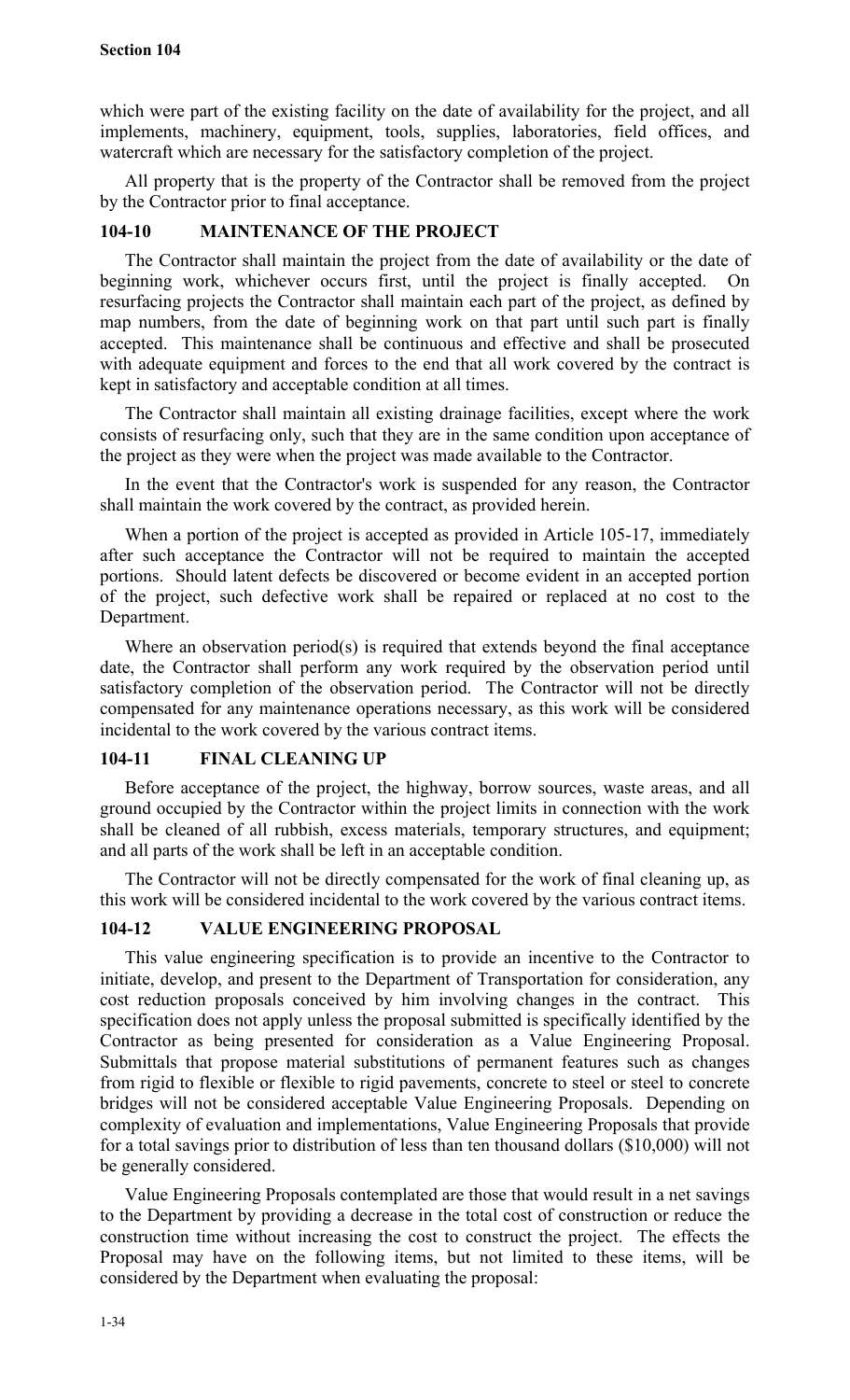- **(A**) Service life
- **(B)** Safety
- **(C)** Reliability
- **(D)** Economy of operation
- **(E)** Ease of maintenance
- **(F)** Desired aesthetics
- **(G)** Design
- **(H)** Standardized features
- **(I)** Environmental impact

The Department reserves the right to reject the proposal or deduct from the savings identified in the Proposal to compensate for any adverse effects to these items which may result from implementation of the Proposal.

The Department reserves the right to reject at its discretion any Value Engineering Proposal submitted which would require additional right of way. Substitution of another design alternate, which is detailed in the contract plans, for the one on which the Contractor bid, will not be allowed. Plan errors which are identified by the Contractor and which result in a cost reduction will not qualify for submittal as a Value Engineering Proposal. Pending execution of a formal supplemental agreement, implementing an approved Value Engineering Proposal, the Contractor shall remain obligated to perform in accordance with the terms of the existing contract. No time extension will be granted due to the time required to review a Value Engineering Proposal.

The Contractor is encouraged to include this specification in contracts with subcontractors. The Contractor shall encourage submissions of Value Engineering Proposals from subcontractors, however, it is not mandatory that the Contractor accepts or transmits to the Department, Value Engineering Proposals proposed by his subcontractors. The Contractor may choose any arrangement for the subcontractor value engineering payments, provided that these payments shall not reduce the Department's share of the savings resulting from the Value Engineering Proposal.

Should the Contractor desire a preliminary review of a possible Value Engineering Proposal, prior to expending considerable time and expense in full development, a copy of the preliminary proposal shall be submitted to the Resident Engineer and the Value Engineering Office. The submittal shall state Preliminary Value Engineering Proposal Review Request and shall contain sufficient drawings, cost estimates and written information that can be clearly understood and interpreted. Also, include the identity of any Private Engineering Firms proposed by the Contractor to prepare designs or revisions to designs. The Department will review the preliminary submittal only to the extent necessary to determine if it has possible merit as a Value Engineering Proposal. This review does not obligate the Department to approve the final proposal should a preliminary review indicate the proposal has possible merit. The Department is under no obligation to consider any Value Engineering Proposal (Preliminary or Final) that is submitted.

A copy of the Final Value Engineering Proposal shall be submitted by the Contractor to the Resident Engineer and the Value Engineering Office. The proposal shall contain, as a minimum, the following:

- **(A)** A statement that the request for the modification is being made as a Value Engineering Proposal.
- **(B)** A description of the difference between the existing contract requirements and the proposed modifications, with the comparative advantages and disadvantages of each.
- **(C)** If applicable, a complete drawing of the details covering the proposed modifications and supporting design computations shall be included in the final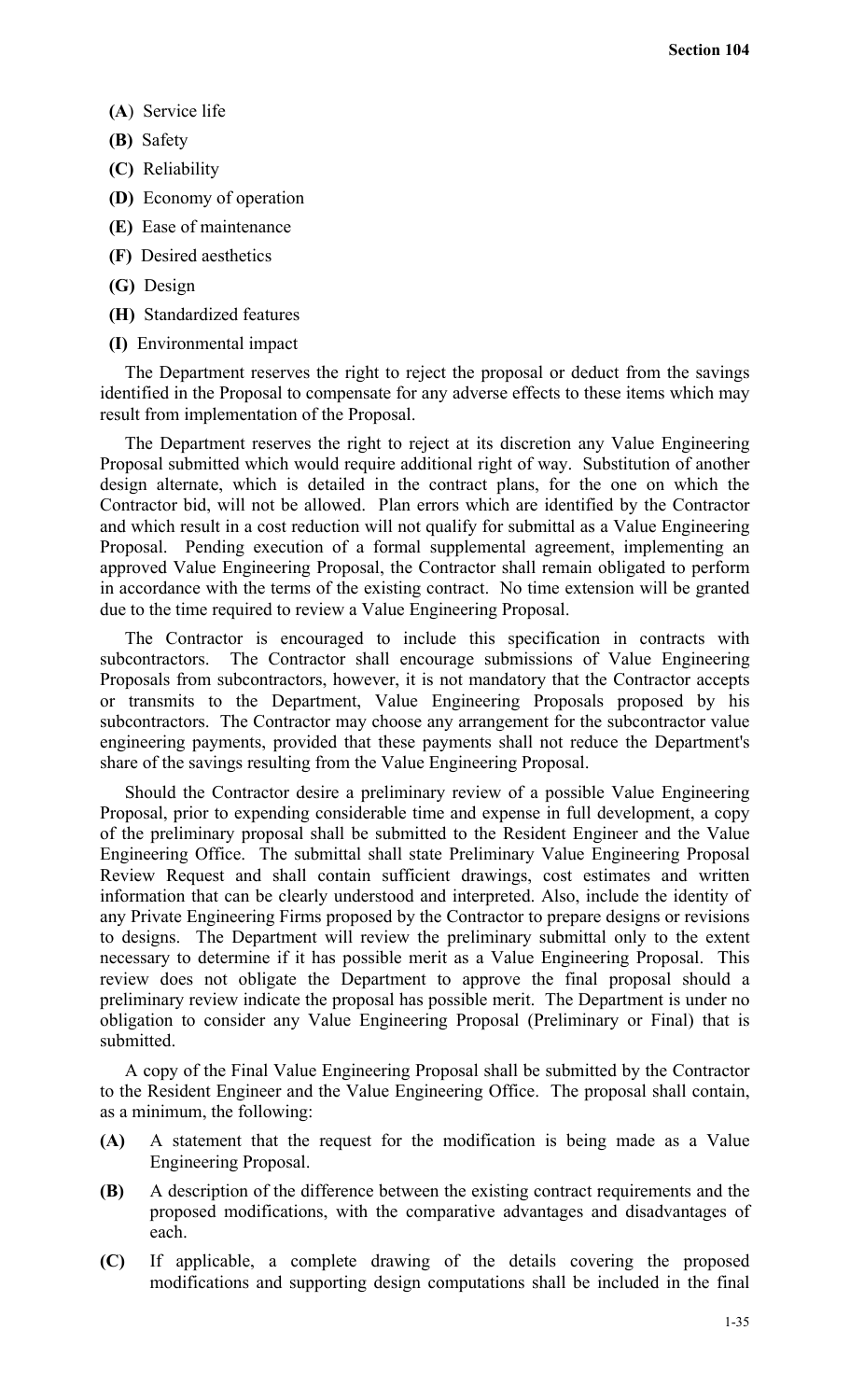submittal. The preparation of new designs or drawings shall be accomplished and sealed by a Professional Engineer licensed in the State of North Carolina. Further, the Department may require a review, and possibly the redesign, be accomplished by the project's original designer, or an approved equal. The Department may contract with private engineering firms, when needed, for reviews requested by the Department. The contractor shall contract with the original project designer, or an approved equal, when required by the Department, for any design work needed to completely and accurately prepare contract drawings. The Department may waive the requirements to have the preparation of contract drawings accomplished by a Professional Engineer or the project's original design based on the extent, detail, and complexity of the design needed to implement the value engineering proposal.

- **(D)** An itemized list of the contract requirements that would be modified and a recommendation of how to make each modification.
- **(E)** A detailed estimate of the cost of performing the work under the proposed modification.
- **(F)** A statement of the time by which approval of the Value Engineering Proposal shall be issued by the Department to obtain the total estimate cost reduction during the remainder of the contract, noting any effect on the contract completion or delivery schedule.

To facilitate the preparation of revisions to contract drawings, the contractor may purchase reproducible copies of drawings for his use through the Department's Value Engineering Office. The preparation of new design drawings by or for the Contractor shall be coordinated with appropriate Department Branch through the Value Engineering Office. The Contractor shall provide, at no charge to the Department, one set of reproducible drawings of the approved design needed to implement the value engineering proposal.

The Engineer will be the sole judge of the acceptability of a Value Engineering Proposal requested in accordance with these requirements and of the estimated net savings resulting from the approval of all or any part of the Proposal. The Contractor has the right to withdraw, in whole or in part, any Value Engineering Proposal not accepted by the Department within the period to be specified in the proposal per Item (F) of the preceding paragraph.

If a Value Engineering Proposal is approved, the necessary changes will be effected by Supplemental Agreement. Included as a part of the Supplemental Agreement will be requirements for price adjustment giving the Contractor 50 percent of the net savings to the project resulting from the modifications.

The Department reserves the right to include in the Supplemental Agreement any conditions it deems appropriate for consideration, approval, and implementation of the proposal. Acceptance of the Supplemental Agreement by the Contractor shall constitute acceptance of such conditions.

The final net savings to be distributed will be the difference in cost between the existing contract cost for the involved unit bid items and actual final cost occurring as a result of the modification. Only those unit bid items directly affected by the Supplemental Agreement will be considered in making the final determination of net savings. In determining the estimate net savings, the Department reserves the right to disregard the contract prices if, in the judgement of the Department, such prices do not represent a fair measure of the value of the work to be performed or to be deleted. Subsequent change documents affecting the modified unit bid items but not related to the Value Engineering Proposal will be excluded from such determination. The Department's review and administrative costs for value engineering proposals will be borne by the Department. The Contractor's costs for designs and/or revisions to designs and the preparation of design drawings will be borne by the Contractor. The costs to either party will not be considered in determining the net savings obtained by implementing the value engineering proposal. The Contractor's portion of the net savings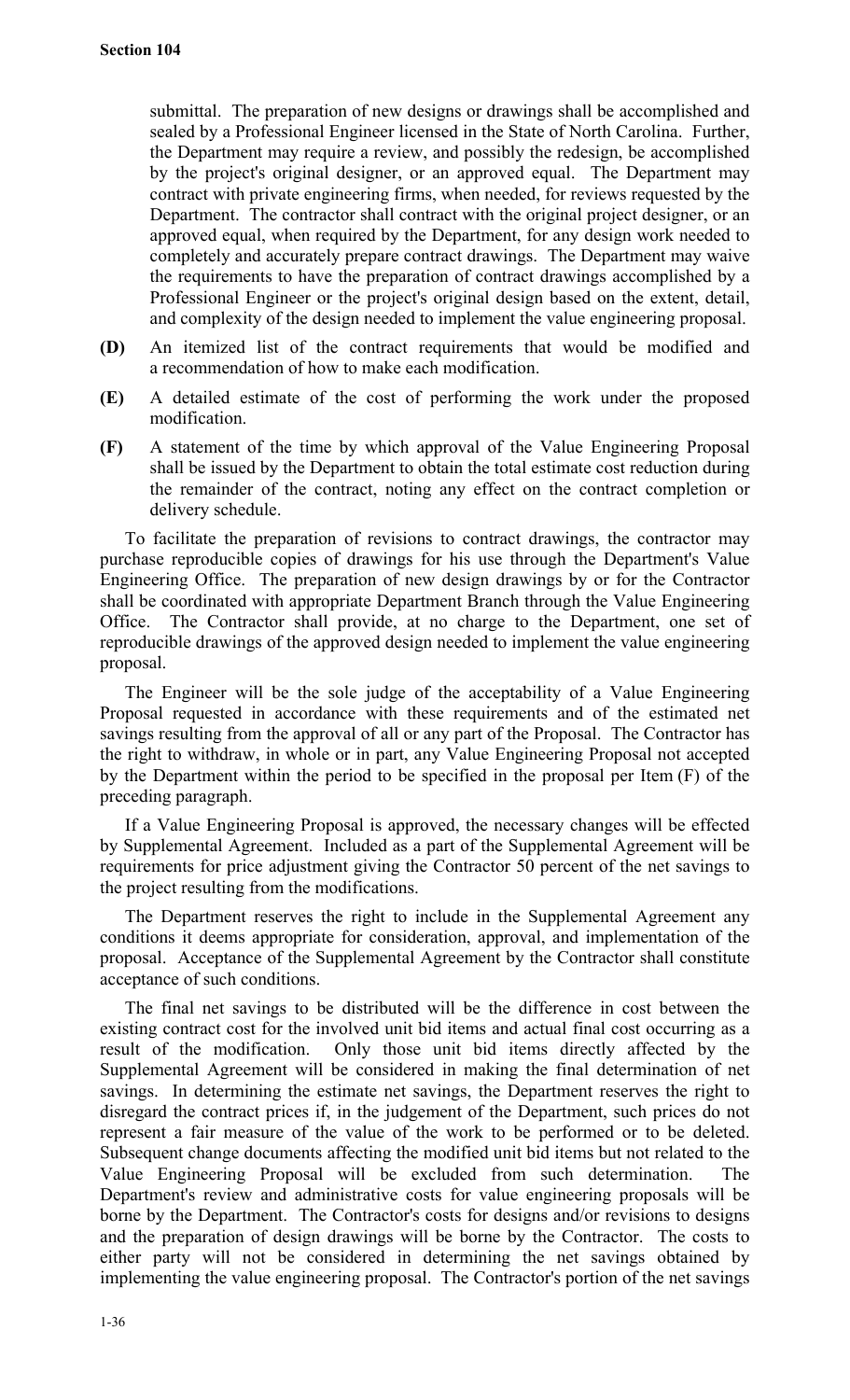shall constitute full compensation to him for effecting all changes pursuant to the agreement. The net savings will be prorated, 50 percent for the Contractor and 50 percent for the Department, for all accepted Value Engineering Proposals.

Upon execution of the Supplemental Agreement, the Department will thereafter have the right to use, duplicate or disclose in whole or in part any data necessary for utilization of the modification on other projects without obligation or compensation of any kind to the Contractor. Restrictions or conditions imposed by the Contractor for use of the proposal on other projects shall not be valid.

Except as may be otherwise precluded by this specification, the Contractor may submit a previously approved value engineering proposal on another project.

Unless and until a Supplemental Agreement is executed and issued by the Department, the Contractor shall remain obligated to perform the work in accordance with the terms of the existing contract.

Acceptance of the modification and its implementation will not modify the completion date of the contract unless specifically provided for in the Supplemental Agreement.

The Contractor shall not be entitled to additional compensation under Section 104 for alterations in the plans or in the details of construction pursuant to the Value Engineering Proposal.

The Department will not be liable to the Contractor for failure to accept or act upon any Value Engineering Proposal nor for any delays to the work attributable to any such proposal.

The Department reserves the right to negotiate desired changes with the Contractor under the requirements of the contract even though the changes are the result of a Value Engineering Proposal submitted on another contract. In this instance the savings will be prorated in accordance with the terms of the negotiated agreement.

# **104-13 RECYCLED PRODUCTS OR SOLID WASTE MATERIALS**

It is the policy of the Department of Transportation to aid in reduction of materials that become a part of our solid waste stream. To that extent the Department encourages contractors to initiate, develop, and utilize products and/or construction methods that incorporate the use of recycled or solid waste products in this project. Recycled products or waste materials will be those products or materials which would otherwise become solid waste and are collected, separated, or processed and reused or returned to reuse in the form of raw materials or products that are incorporated into a beneficial reuse on the project. Targeted materials include but are not limited to the following: plastic, glass, paper, cardboard, shingles, tires, fly ash, bottom ash, sludge and construction and demolition debris.

This Specification will not be applicable to reclaimed asphalt materials used in accordance with the Section 610 and shall not be applicable to any recycled or solid waste materials that are specified for use by the Department on this project.

To use recycled or solid waste materials, the Contractor shall submit to the Department of Transportation a Recycled Products or Solid Waste Materials Proposal for approval. This proposal shall be submitted to the Resident Engineer and the Project Services Unit. The proposal shall contain, as a minimum, the following.

- **(A)** A statement that the request for the modification is being made as a Recycled Products or Solid Waste Materials proposal.
- **(B)** A description of the difference between the existing contract requirements and the proposed modification and the comparative advantages and disadvantages of each.
- **(C)** If applicable, a complete drawing of the details covering the proposed modifications and supporting computations shall be included in the submittal. The preparation of new designs or revisions to the design shown in the contract drawings shall be accomplished by a professional engineer licensed in North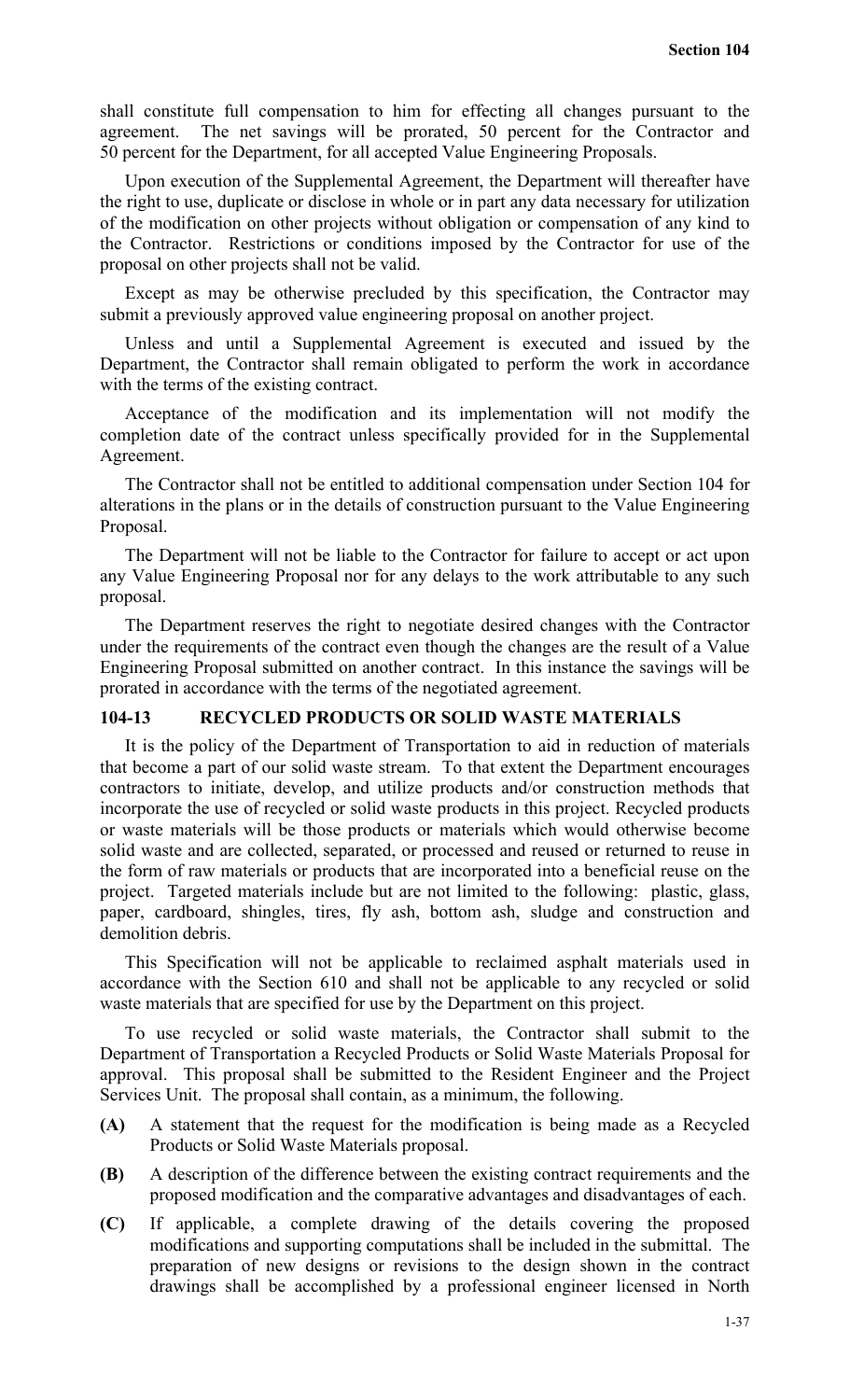Carolina. The Department may waive this requirement based on the extent, detail, and complexity of the design needed to implement the proposal.

- **(D)** An itemized list of the contract requirements that would be modified and a recommendation of how to make each modification.
- **(E)** A detailed estimate of the cost of performing the work under the proposed modification.
- **(F)** A statement of the time by which approval of the proposal shall be issued by the Department to maintain the completion date of the contract.

The Contractor shall be responsible for obtaining any and all permits that may be required for the hauling, storing, or handling of the targeted materials.

If a Recycled Products or Solid Waste Materials proposal is approved, the necessary changes will be effected by Supplemental Agreement. Included as a part of the Supplemental Agreement will be requirements for price adjustment as follows:

- **(A)** If the proposal results in a net savings to the Department the savings and distribution of the savings shall be done in accordance with the requirements of Article 104-12.
- **(B)** If the proposal results in a net increase in the project cost but is judged to have a significant effect on the development of long term markets for the targeted materials; or results in significant beneficial usage of project generated debris that would have otherwise been disposed of in accordance with Section 802, the Department will bear the approved increased costs, if any. This includes recycled products that have been approved by the Department but were not originally included in this contract.
- **(C)** If the proposal is new and innovative, never utilized in the Department projects before as approved by the Engineer and results in a net savings to the Department, the savings shall be distributed in accordance with Article 104-12. However, when this innovative proposal results in a net increase in project cost, part B of this Specification shall apply, and a minimum of \$500 (but not more than \$2,500) may be awarded to the Contractor.

The Contractor shall provide certification that verifies the source of the material, and the percentage of targeted materials to be utilized.

The Contractor shall remain obligated to perform the work in accordance with the terms of the existing contract pending execution of the Supplemental Agreement which implements an approved Recycled Products or Solid Waste Materials proposal and will not be entitled to any additional compensation or additional contract time if a Recycled Products or Solid Waste Materials proposal is not accepted.

The Department reserves the right to reject, at its discretion, any Recycled Products or Solid Waste Materials proposal. The Engineer will be the sole judge of the acceptability, the value, the estimated net savings, and any additional compensation to be paid to the Contractor for all or any part of the proposal.

The requirements of Article 104-3 do not apply to a Recycled Products or Solid Waste Materials proposal.

Upon execution of the Supplemental Agreement, the Department will hereafter have the right to use, duplicate or disclose in whole or in part any data necessary for utilization of the modification on other projects without obligation or compensation of any kind to the Contractor. Restrictions of conditions imposed by the Contractor for use of the proposal by the Department on other projects shall not be valid.

The Department will not be liable to the Contractor for failure to accept or act upon any Recycled Products or Waste Materials proposal submitted pursuant to this Specification nor for any delays to the work attributable to any third party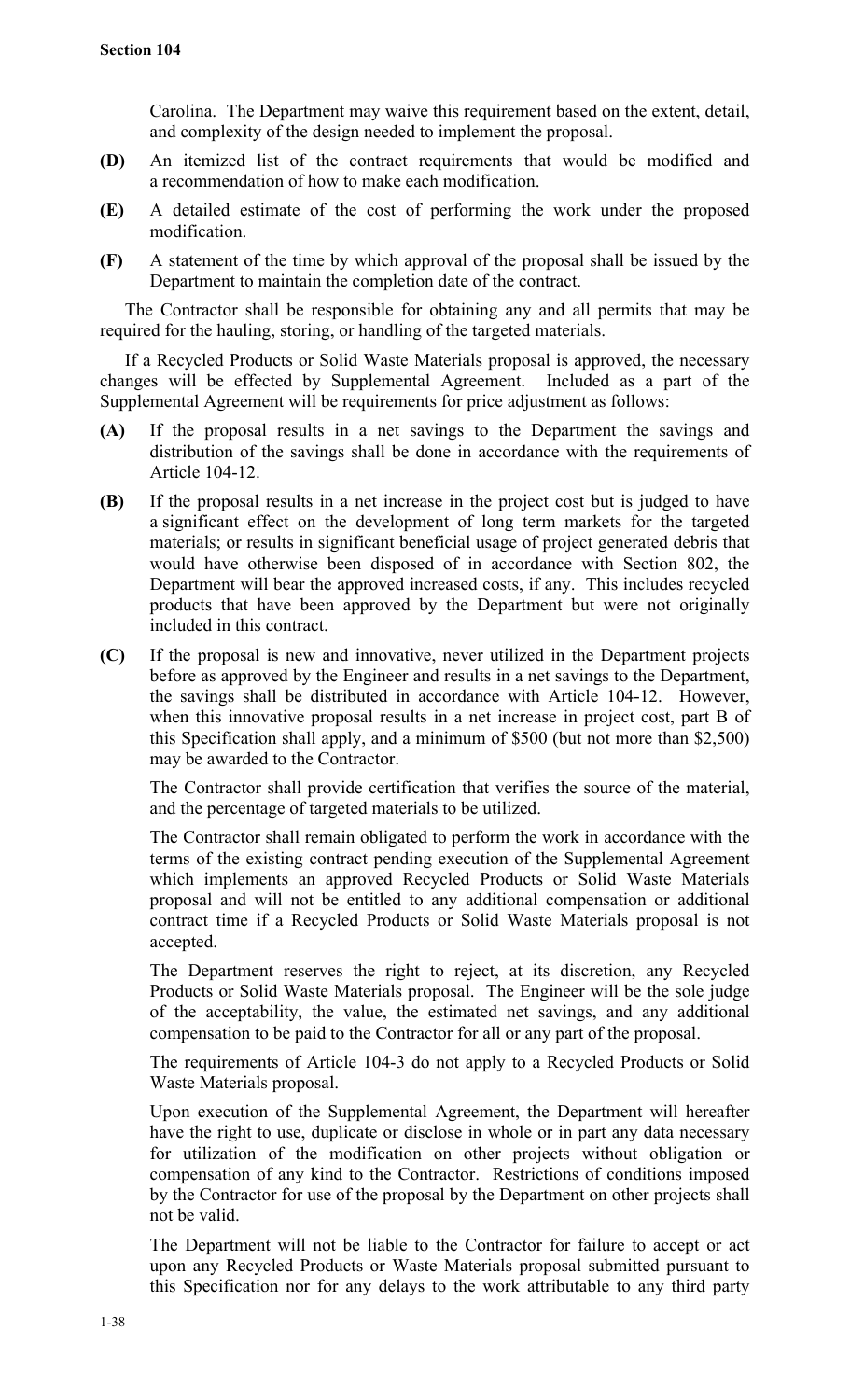claims, or fines that may be levied as a result of the Contractor's decision to use targeted materials.

# **SECTION 105 CONTROL OF WORK**

## **105-1 AUTHORITY OF THE ENGINEER**

The Engineer will decide all questions which may arise as to the quality and acceptability of materials furnished and work performed and as to the rate of progress of the work; all questions which may arise as to the interpretation of the contract; and all questions as to the acceptable fulfillment of the contract on the part of the Contractor. His decision shall be final and he shall have executive authority to enforce and make effective such decisions and orders as the Contractor fails to carry out promptly.

The Engineer shall have the authority to issue any written order to the Contractor which he considers necessary to the prosecution of the work, and shall have executive authority to enforce such written orders as the Contractor fails to carry out promptly. Failure on the part of the Contractor to comply with any written order issued by the Engineer may be justification for disqualifying the Contractor from further bidding in accordance with Article 102-16.

### **105-2 PLANS AND WORKING DRAWINGS**

Plans will show details of all structures, lines, grades, typical cross sections of the roadway, location and design of all structures, and a summary of items appearing in the proposal.

The plans shall be supplemented by such approved working drawings as are necessary to adequately control the work. Working drawings furnished by the Contractor and approved by the Engineer shall consist of such detailed drawings as may be required to adequately control the work and are not included in the plans furnished by the Department. They may include stress sheets, shop drawings, erection drawings, falsework drawings, cofferdam drawings, bending diagrams for reinforcing steel, catalog cuts, or any other supplementary drawings or similar data required of the Contractor. When working drawings are approved by the Engineer, such approval shall not operate to relieve the Contractor of any of his responsibility under the contract for the successful completion of the work.

Unless otherwise specified, the Contractor shall allow 40 calendar days for review and approval, or acceptance, of working drawings from the date they are received until they are returned by the Engineer. If revised drawings are required, appropriate additional time shall be allowed for review and approval, or acceptance, of the revised drawings. The Contractor shall have no claim for extension of the completion date(s) or additional compensation due to this review period.

Changes on shop drawings after approval and/or distribution shall be subject to the approval of the Engineer and he shall be furnished a record of such changes.

Payment at the several contract prices will be full compensation for all costs of furnishing all working drawings.

### **105-3 CONFORMITY WITH PLANS AND SPECIFICATIONS**

All work performed and all materials furnished shall be in reasonably close conformity with the lines, grades, cross sections, dimensions, and material requirements, including tolerances, shown in the contract.

In the event the Engineer finds the materials or the finished product in which the materials are used not within reasonably close conformity with the contract but that reasonably acceptable work has been produced, he will then make a determination if the work is to be accepted and remain in place. If the Engineer determines that the work is to be accepted, he will have the authority to make such adjustment in contract price as he deems warranted based upon his engineering judgment and the final estimate will be paid accordingly.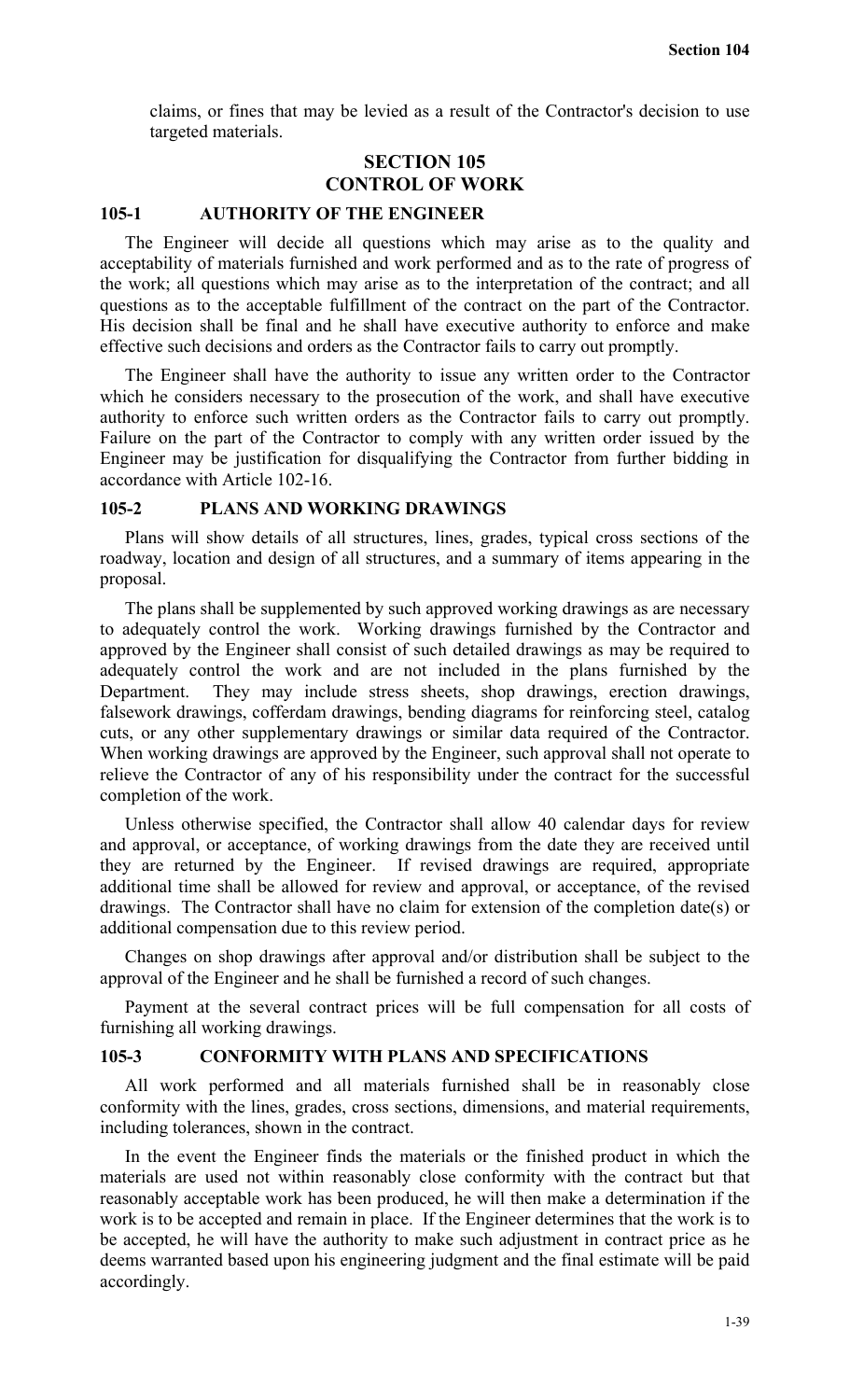In the event the Engineer finds the materials or the finished product in which the materials are used or the work performed are not in reasonably close conformity with the contract and have resulted in an inferior or unsatisfactory product, the work or materials shall be removed and replaced or otherwise corrected by the contractor at no cost to the Department.

## **105-4 COORDINATION OF PLANS, SPECIFICATIONS, SUPPLEMENTAL SPECIFICATIONS, AND SPECIAL PROVISIONS**

The specifications, the supplemental specifications, the plans, the special provisions, and all supplementary documents are essential parts of the contract, and a requirement occurring in one is as binding as though occurring in all. They are complimentary and provide and describe the complete contract. In case of discrepancy, the following will apply in ascending order:

Calculated dimensions shall govern over scaled dimensions

Supplemental Specifications shall govern over Standard Specifications;

Plans shall govern over Supplemental Specifications and Standard Specifications;

Standard Special Provisions shall govern over Plans, Supplemental Specifications, and Standard Specifications; and

Project Special Provisions shall govern over Standard Special Provisions, Plans, Supplemental Specifications, and Standard Specifications.

The Contractor shall not take advantage of any apparent error or omission in the contract. In the event such errors or omissions are discovered the Engineer will make such corrections and interpretations as may be determined necessary for the fulfillment of the intent of the contract.

## **105-5 COOPERATION BY CONTRACTOR**

The Contractor shall cooperate with the Engineer, his inspectors, and other contractors in every way possible, and shall give the work the constant attention necessary to facilitate the progress and satisfactory performance thereof. The Contractor shall notify the Engineer in writing at least 7 calendar days prior to beginning work on the project. He shall notify the Engineer at least 1 calendar day in advance when work is to be suspended and at least 2 calendar days in advance when work is to be resumed.

The Contractor shall keep available on the project site a copy of the contract assembly at all times.

## **105-6 SUPERVISION BY CONTRACTOR**

## **(A) On Site Personnel**

At all times that work is actually being performed, the Contractor shall have present on the project one competent individual who has been authorized to act in a supervisory capacity over all work on the project including work subcontracted. The individual who has been so authorized shall be experienced in the type of work being performed and is to be fully capable of managing, directing, and coordinating the work, of reading and thoroughly understanding the contract, and of receiving and carrying out directions from the Engineer or his authorized representatives. He shall be an employee of the Contractor, unless otherwise approved by the Engineer.

## **(B) On Call Personnel**

At all times during the life of the project the Contractor shall provide one permanent employee who shall have the authority and capability for the overall responsibility of the project and who shall be personally available at the site of work within 24 hours notice. Such employee shall be fully authorized to conduct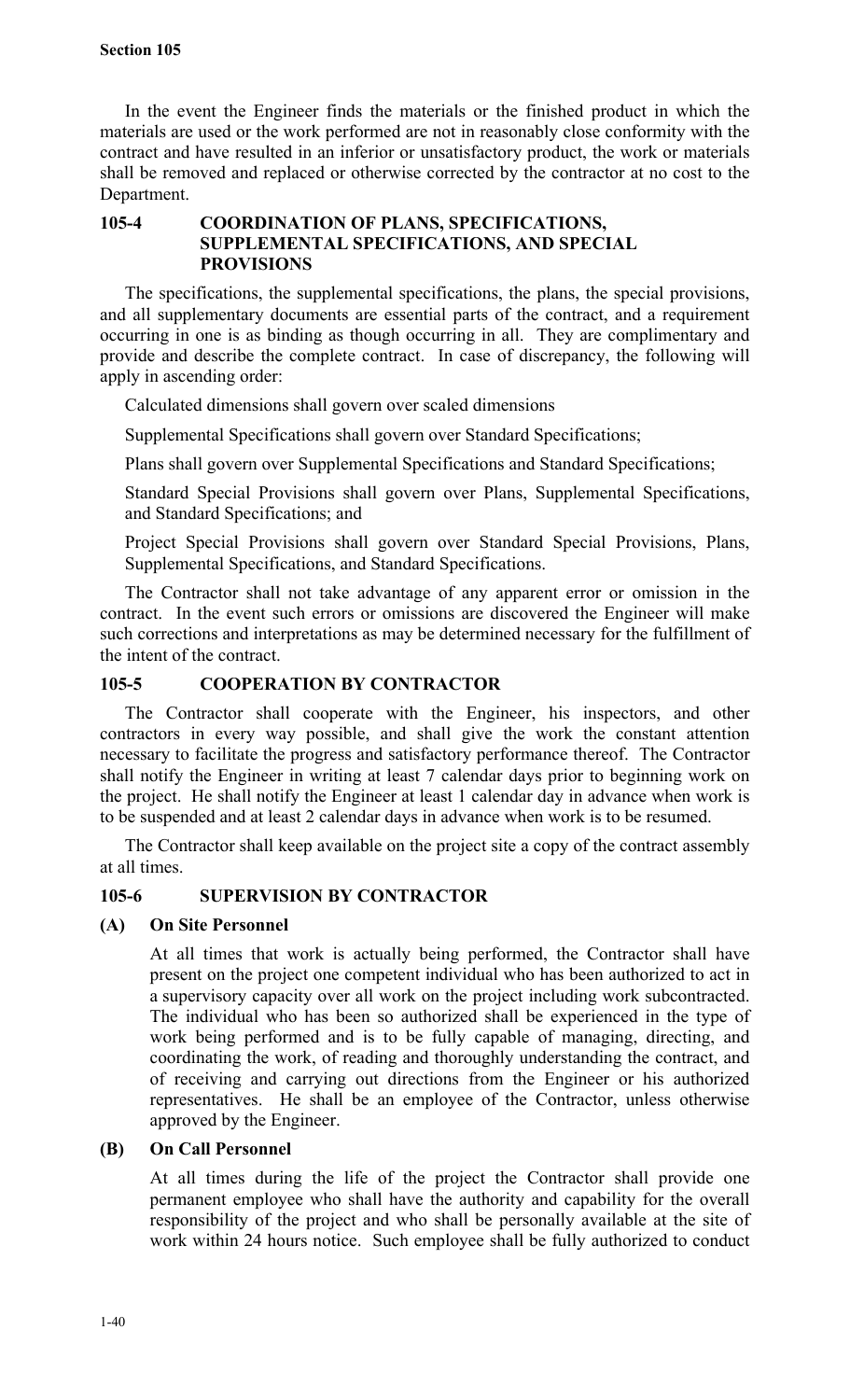all business with the subcontractors, to negotiate and execute all supplemental agreements, and to execute the orders or directions of the Engineer.

### **(C) Exceptions**

If the Contractor elects to have the employee described under (B) above constantly available in person on the project, then the presence of this employee will be considered as also meeting the requirements of (A) above. However, whenever such employee is absent from the project then an authorized individual meeting the requirements of (A) above shall be present on the project.

### **105-7 COOPERATION BETWEEN CONTRACTORS**

The Department reserves the right at any time to contract for and perform other or additional work on or near the work covered by the contract.

When separate or additional contracts are let within the limits of any one project, each Contractor shall conduct his work so as not to interfere with or hinder the progress or completion of the work being performed by other contractors. Contractors working within the limits of the same project shall cooperate with each other.

Each Contractor shall conduct his operations in such a manner as to avoid damaging any work being performed by others or which has been completed by others.

When a project is let under more than one contract and the plans and/or special provisions include a construction schedule, it shall be the responsibility of the Contractors to complete the various phases of the project in accordance with the time limits specified such that the total contracts will be completed by the completion date. This construction schedule will remain in effect until such time as the Contractors, at their option submit to the Engineer a joint construction schedule meeting the approval of the Engineer. This joint construction schedule shall be signed by authorized representatives of each firm and upon the approval of the Engineer shall be binding on each firm. Subsequent modifications to the joint construction schedule may be made during the course of the work in the same manner.

Failure of the Contractor(s) to complete the various phases of work within the time limits set forth in the construction schedule or latest approved joint construction schedule shall be just cause for removing the contractor(s) from the Department's list of qualified bidders. A contractor disqualified from bidding by reason of this provision will not be reinstated until such time as his progress is in accordance with the latest approved construction schedule or until the project is completed and accepted, whichever occurs first.

The Department will under no circumstances be liable for any claim for additional compensation due to acts of one contractor holding up the work of another.

The Department will under no circumstances be liable for any damages experienced by one Contractor as a result of the presence and operations of other contractors working within the limits of the same project.

# **105-8 COOPERATION WITH UTILITY OWNERS**

Prior to the beginning of construction, the Department will notify all utility owners known to have facilities affected by the construction of the project and will make arrangements for the necessary adjustments of all affected public or private utility facilities. The utility adjustments may be made either before or after the beginning of construction of the project. The adjustments will be made by the utility owner or his representative, or by the Contractor when such adjustments are part of the work covered by his contract.

The Contractor shall use an independent utility locating service to locate utilities. The Contractor shall use special care working in, around and near all existing utilities that are encountered during construction, protecting them where necessary so that they will give uninterrupted service.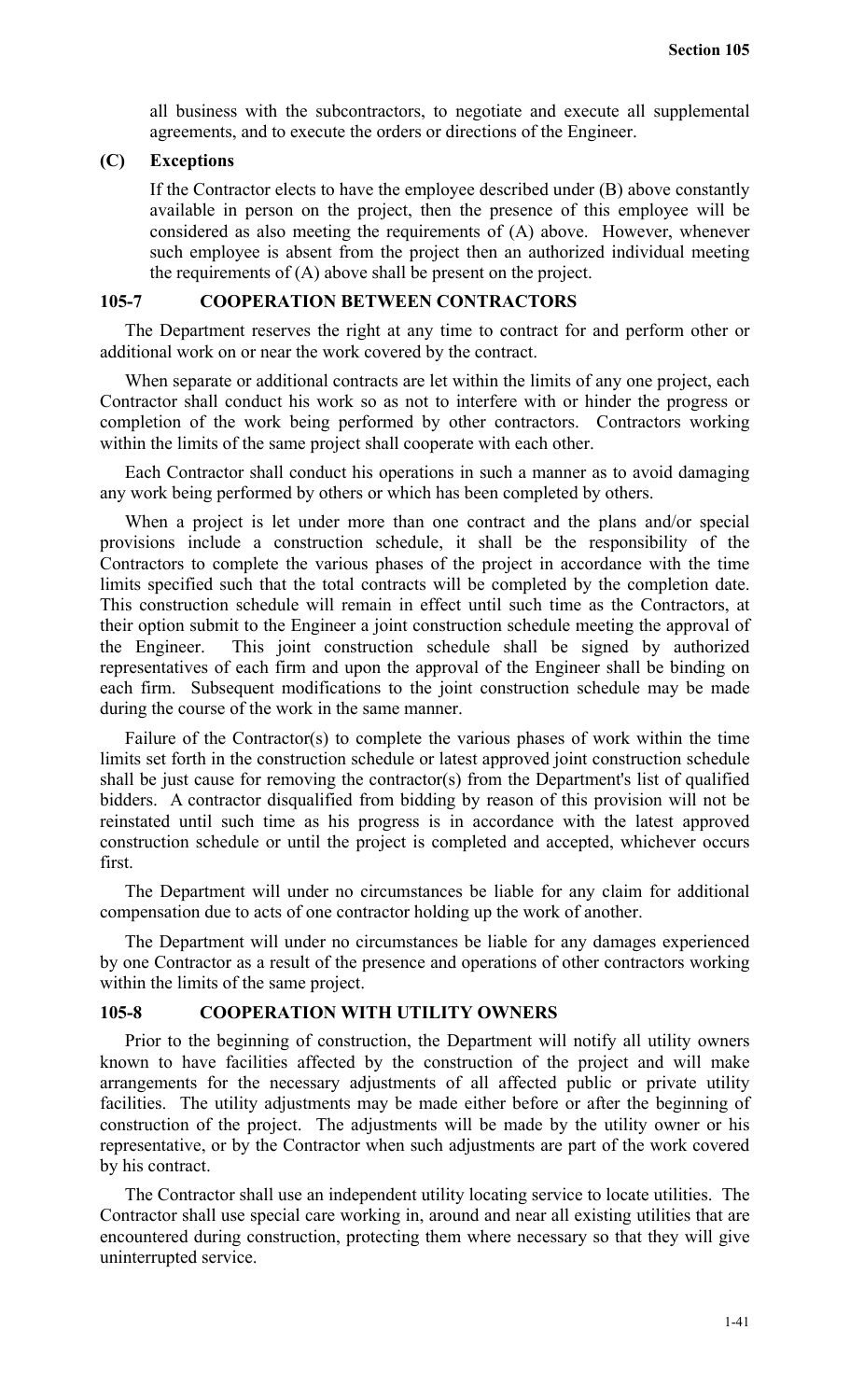### **Section 105**

The Contractor shall cooperate with the utility owner, and/or the owner's representative in the adjustment or placement of utility facilities when such adjustment or placement is made necessary by the construction of the project or has been authorized by the Department.

In the event that utility services are interrupted by the Contractor, the Contractor shall promptly notify the owners and shall cooperate with the owners and/or the owner's representative in the restoration of service in the shortest time possible.

Existing fire hydrants shall be kept accessible to fire departments at all times.

Prior to submitting his bid, the Contractor shall make his own determination as to the nature and extent of the utility facilities, including proposed adjustments, new facilities, or temporary work to be performed by the utility owner or his representative; and as to whether or not any utility work is planned by the owner in conjunction with the project construction. The Contractor shall consider in his bid all of the permanent and temporary utility facilities in their present or relocated positions, whether or not specifically shown on the plans or covered in the project special provisions. It will be the Contractor's responsibility to anticipate any additional costs to him resulting from such utility work and to reflect these costs in his bid for the various items in the contract.

No additional compensation except as provided for in Article 104-4 will be allowed for delays, inconvenience, or damage sustained by the Contractor due to any interference from said utility facilities or the operation of moving them and any such delay, inconvenience, or damage except as provided for in Article 104-4 shall not constitute a basis for a claim for additional compensation.

Where changes to utility facilities are to be made solely for the convenience of the Contractor, it shall be the Contractor's responsibility to arrange for such changes and the Contractor shall bear all costs of such changes.

## **105-9 CONSTRUCTION STAKES, LINES, AND GRADES**

Unless otherwise required in the contract, the Engineer will set construction stakes establishing lines, slopes, and continuous profile-grade in road work, and centerline and bench marks for bridge work, culvert work, protective and accessory structures, and appurtenances which require the use of an engineer's level and transit and will furnish the Contractor with all necessary information relating to lines, slopes, and grades. These stakes and marks shall constitute the field control by, and in accordance with which, the Contractor shall establish other necessary controls and perform the work.

The Contractor shall be held responsible for the preservation of all stakes and marks, and if any of the construction stakes or marks have been carelessly or willfully destroyed or disturbed by the Contractor, the cost of replacing them will be charged against him and will be deducted from the payment for the work.

## **105-10 AUTHORITY AND DUTIES OF THE INSPECTOR**

Inspectors employed by the Department are authorized to inspect all work performed and materials furnished. Such inspection may extend to all or any part of the work and to the preparation, fabrication, or manufacture of the materials to be used. The inspector is not authorized to alter or waive the requirements of the contract. The inspector is not authorized to issue instructions contrary to the contract, or to act as foreman for the Contractor; however, he has the authority to reject work or materials until any questions at issue can be referred to and decided by the Engineer. The inspector is not authorized to make any final acceptance of the work.

## **105-11 INSPECTION OF WORK**

All materials and each part or detail of the work shall be subject to inspection by the Engineer. The Contractor shall allow and provide a reasonable access to all parts of the work to the Engineer or his authorized representative. The Contractor shall also furnish such information and assistance as is required to make a complete and detailed inspection. Such access shall meet the approval of the Engineer.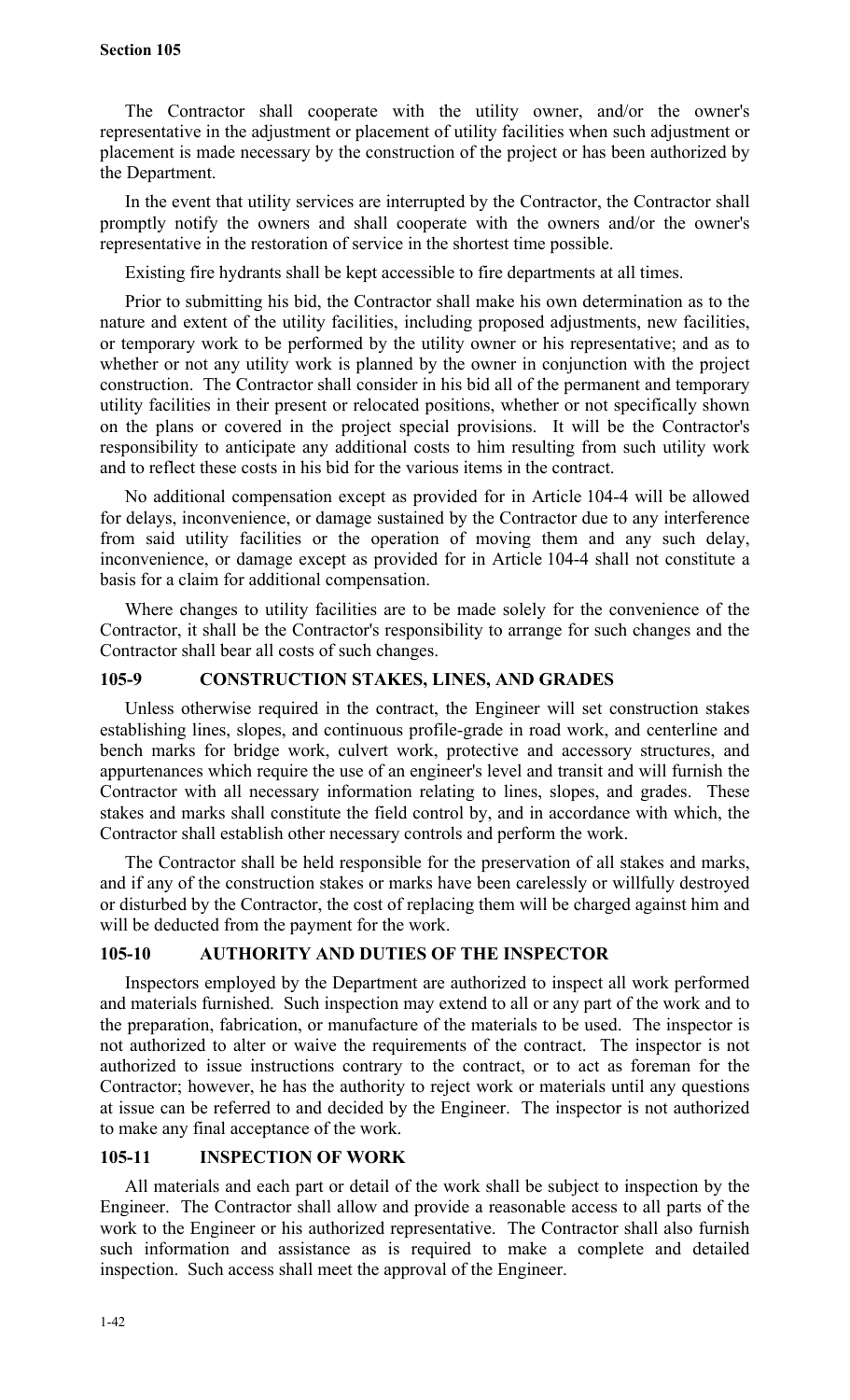The presence of the Engineer or inspector at the work site shall in no way lessen the Contractor's responsibility for conformity with the contract. Should the Engineer or Inspector, prior to or during construction, fail to point out or reject materials or work that does not conform with the contract, whether from lack of discovery or for any other reason, it shall in no way prevent later rejection or corrections to the unsatisfactory materials or work when discovered. The Contractor shall have no claim for losses suffered due to any necessary removals or repairs resulting from the unsatisfactory work.

If the Engineer requests it, the Contractor, at any time before acceptance of the work, shall remove or uncover such portions of the finished work as may be directed. After examination, the Contractor shall restore said portions of the work to the standard required by the specifications. The Contractor shall keep cost records of the work performed and if the uncovered work is found to be acceptable, the Department will pay the Contractor on a force account basis in accordance with Article 109-3 for the cost of uncovering, or removing, and the replacing of the covering or making good of the parts removed; but should the work so exposed or examined prove unacceptable, the uncovering, or removing, and the replacing of the covering or making good of the parts removed, shall be at no cost to the Department.

When any other unit of government or political subdivision is to pay a portion of the cost of the work covered by the contract, its respective representatives shall have the right to inspect the work. When work is to be performed on the right of way of any railroad corporation or in proximity to other public utilities, the representatives of the railroad corporation and/or the public utilities shall have the right to inspect the work. Such inspection shall in no sense make any unit of government or political subdivision or any railroad corporation or public utility a party to the contract, and shall in no way interfere with the rights of either party thereunder.

### **105-12 UNAUTHORIZED WORK**

No work shall be performed without established lines and grades except as otherwise permitted by the Engineer. Work performed contrary to the instructions of the Engineer or contrary to any approvals granted by the Engineer will be considered as unauthorized and may not be paid for under the requirements of the contract. Work performed beyond the lines shown on the plans or as given, except as herein specified, or any extra work performed without authority will be considered as unauthorized and may not be paid for under the requirements of the contract. Any of the above work so performed may be ordered removed, replaced, or repaired at no cost to the Department.

Upon failure on the part of the Contractor to comply promptly with any order of the Engineer made under the provisions of this article, the Engineer will have the authority to cause such unauthorized work to be removed and/or adjusted to conform to the requirements of the contract and to deduct the cost of removal and/or adjustment from any monies due or to become due the Contractor.

#### **105-13 LIMITATIONS OF OPERATIONS**

At any time when, in the opinion of the Engineer, the Contractor has obstructed, closed, or is conducting operations on a greater portion of the work than is necessary for the prosecution of the work so as to constitute a hazard to the general public or impair the function of the facility being constructed where traffic shall be maintained, the Engineer may require the Contractor to suspend such unnecessary operations or closures and to finish the portions on which work is in progress before starting work on additional portions of the work.

#### **105-14 NIGHT WORK**

Whenever the Contractor's operations are being conducted at night, the Contractor shall provide such artificial lighting as may be necessary to provide for safe and propernstruction and to provide for adequate inspection of the work as described in Section 1413.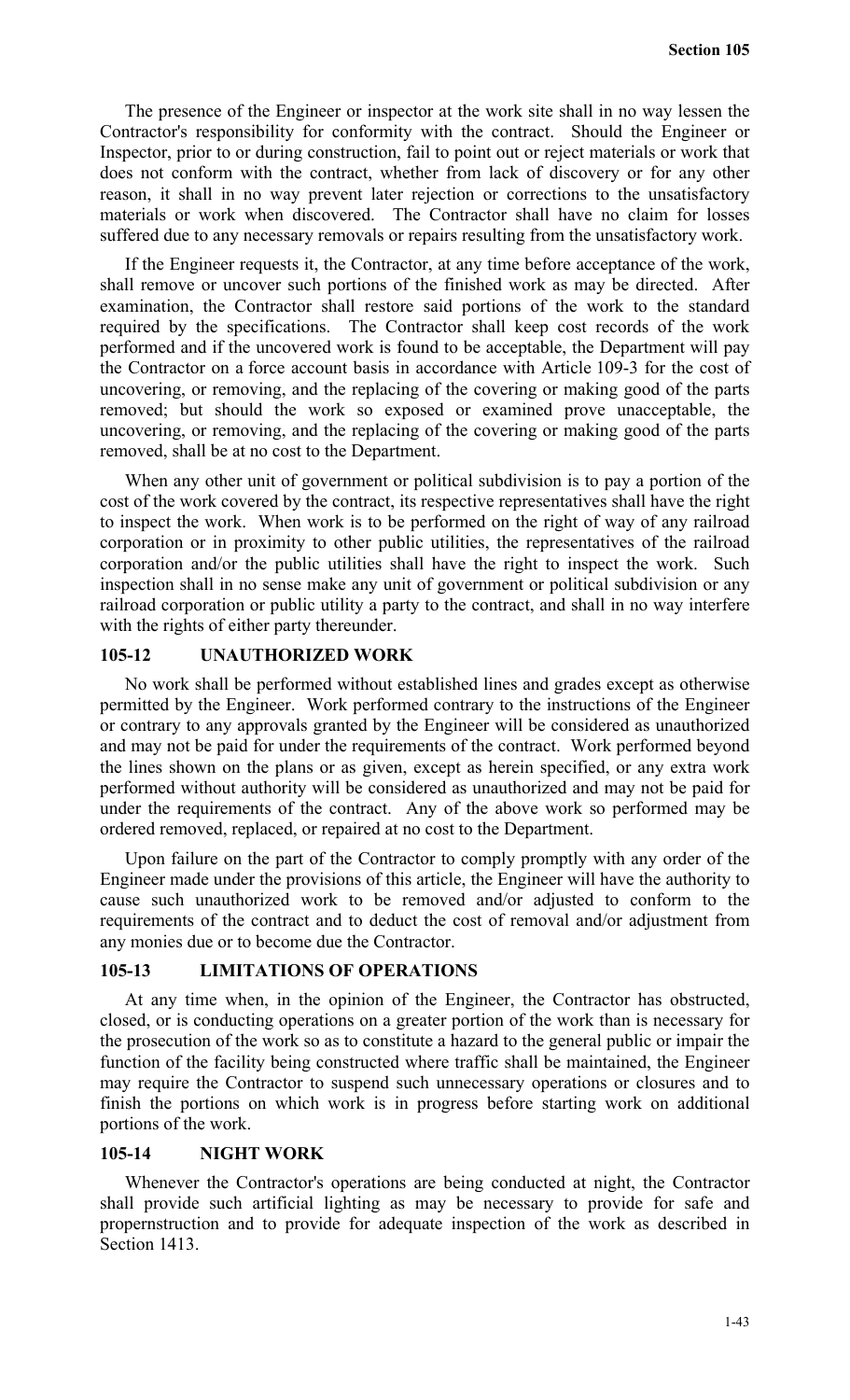## **105-15 RESTRICTION OF LOAD LIMITS**

The Contractor shall comply with all legal load restrictions in hauling equipment and materials on roads under the jurisdiction of the Department.

The Department has the right to place load limit restrictions on the load a Contractor may haul on any road or bridge in the vicinity of his contract. The Contractor, prior to bidding on a project, will be responsible for making his own investigations to determine the possibility of load limit restrictions being placed on any of the highways he plans to use for hauling purposes. The Contractor shall not be entitled to an extension of time or to compensation for any costs, inconvenience, delay, or any other adversity to the Contractor as the result of any reduction by the Department in load limit, or as the result of a refusal by the Department to raise load limits as hereinafter provided or under any other conditions, and any such reduction in load limit or refusal to raise load limits shall not constitute a basis for a claim for additional compensation.

Wherever load limit restrictions below the statutory legal load limit have been posted on any roads and/or bridges on the project or within the vicinity of the project, the Department may remove the load limit restrictions from such roads and/or bridges upon written request from the Contractor; and the Contractor thereafter will be allowed to haul up to the statutory legal limits over such roads and/or bridges, provided the Contractor enters into an agreement with the Department providing for:

- **(A)** Maintenance by the Contractor of such roads in a condition satisfactory to the Engineer during the haul period.
- **(B)** Repair by the Contractor of all damages to such roads after haul is completed to place them in a condition as good as they were prior to removal of the load limits.
- **(C)** Furnishing bond by the Contractor in an amount determined by the Engineer for the roads. Furnishing a bond for the roads does not entitle the Contractor to exceed the posted load limits of any bridge.
- **(D)** Assumption by the Contractor of all costs of strengthening any bridges that may be necessary in order to safely haul loads up to statutory legal limits. The Department will, upon request by the Contractor, make a determination as to the method and extent of strengthening required for the bridges and will advise the Contractor as to the amount of work to be done or an estimate of the charges for the work if performed by Department forces. When Department forces perform the work, the Contractor shall reimburse the Department in the amount of the actual charges for said work. When Contractor's forces perform the work, it shall be done in accordance with plans approved by the Engineer and under his inspection.
- **(E)** Indemnification of the Department against any and all claims from third persons arising out of or resulting from the hauling operation or the maintenance, or lack of maintenance, of haul roads. Haul roads shall be maintained not only for the Contractor's hauling operations, but also for the use of the general public.

Equipment operated on proposed bridges shall comply with the following load restrictions.

The Contractor shall keep the bridge floor clean to reduce impact forces and place approved temporary guides on the bridge floor to position the wheel loads as nearly as possible over the bridge girders. Only one earth-moving vehicle shall be on a bridge at any time. Upon completion of hauling over each bridge, the Contractor shall clean the bridge floor, curbs and rails.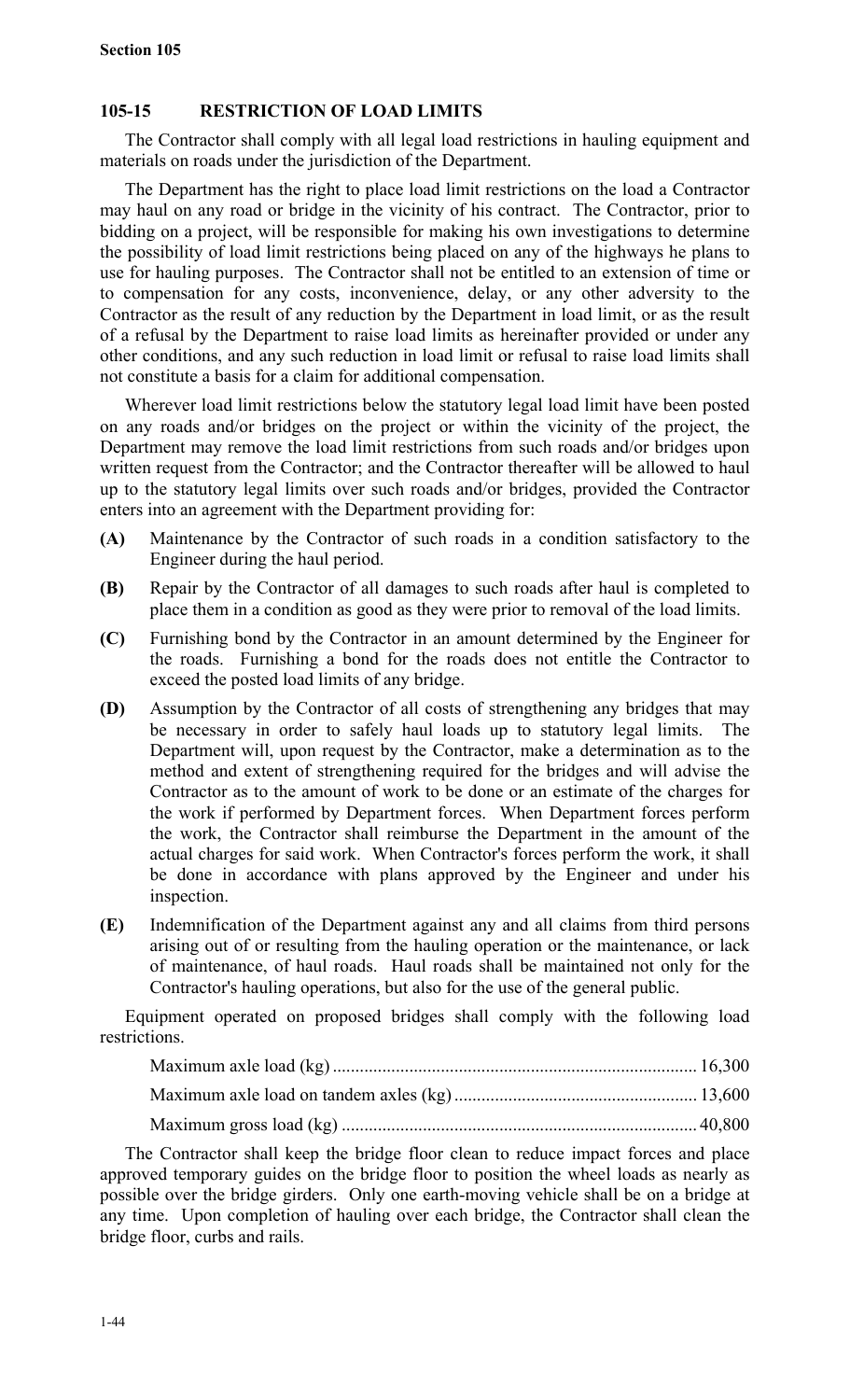Regulations pertaining to size and weight will not apply to equipment used on the project provided the vehicles involved are not operated on pavement, completed base course, or structures.

## **105-16 FAILURE TO MAINTAIN THE PROJECTOR PERFORM EROSION CONTROL WORK**

Failure on the part of the Contractor to comply with the requirements of Article 104-10 or to perform erosion control work as directed will result in the Engineer notifying the Contractor to comply with these Specifications. In the event that the Contractor fails to begin such remedial action or fails to begin erosion control work within 24 hours after receipt of such notice with adequate forces and equipment, the Engineer may proceed to have the work performed with other forces. No payment will be made to the Contractor for work performed by others. Any costs incurred by the Department for work performed by others as provided above in excess of the costs that would have been incurred had the work been performed by the Contractor will be deducted from monies due the Contractor on his contract.

### **105-17 INSPECTION AND ACCEPTANCE**

Upon apparent completion of the entire project, the Engineer will inspect the project for final acceptance. If all construction provided for and contemplated by the contract is found to be satisfactorily completed, the project will be accepted. The acceptance of projects in their entirety will not be altered except as listed below:

- **(A)** When any continuous project is equal to or in excess of 8 kilometers in length, the Department will accept the project in 2 increments with the first increment equaling at least 50 percent of the total length of the project.
- **(B)** Under resurfacing contracts, the Department will accept the project in parts as defined by map numbers representing at least 25% of the total length of project.
- **(C)** When it is considered to be in the best interest of the Department, other increments or parts of projects may be considered for acceptance.
- **(D)** When the contract contains an intermediate completion date requiring the completion of a portion of the work in its entirety, such portion of the work may be accepted if requested in writing by the Contractor.
- **(E)** Bridge decks and rails that have been constructed or rehabilitated at such time as when they are open to public traffic.
- **(F)** Permanent sign panels, including hardware and retroreflective sheeting, that are required prior to the final acceptance of the project by the Traffic Control Plans or by the Engineer when the roadway where the signs are located is open to public traffic.

Acceptance of any increment or part of a project shall not operate to waive the assessment of all or any portion of liquidated damages assessable under the terms of the contract.

When the inspection discloses any work, in whole or in part, as being unsatisfactory or incomplete, the Engineer will advise the Contractor of such unsatisfactory or incomplete work, and the Contractor shall immediately correct, repair, or complete such work. The project will not be accepted and the Contractor shall be responsible for the maintenance of the project and maintenance of traffic until all of the recommendations made at the time of the inspection have been satisfactorily completed.

The Engineer will notify the Contractor in writing that the project has been accepted as soon as practicable after the completion of the project. When an observation period(s) is required that extends beyond the final acceptance date, the satisfactory completion of the observation period(s) shall be covered by the contract bonds.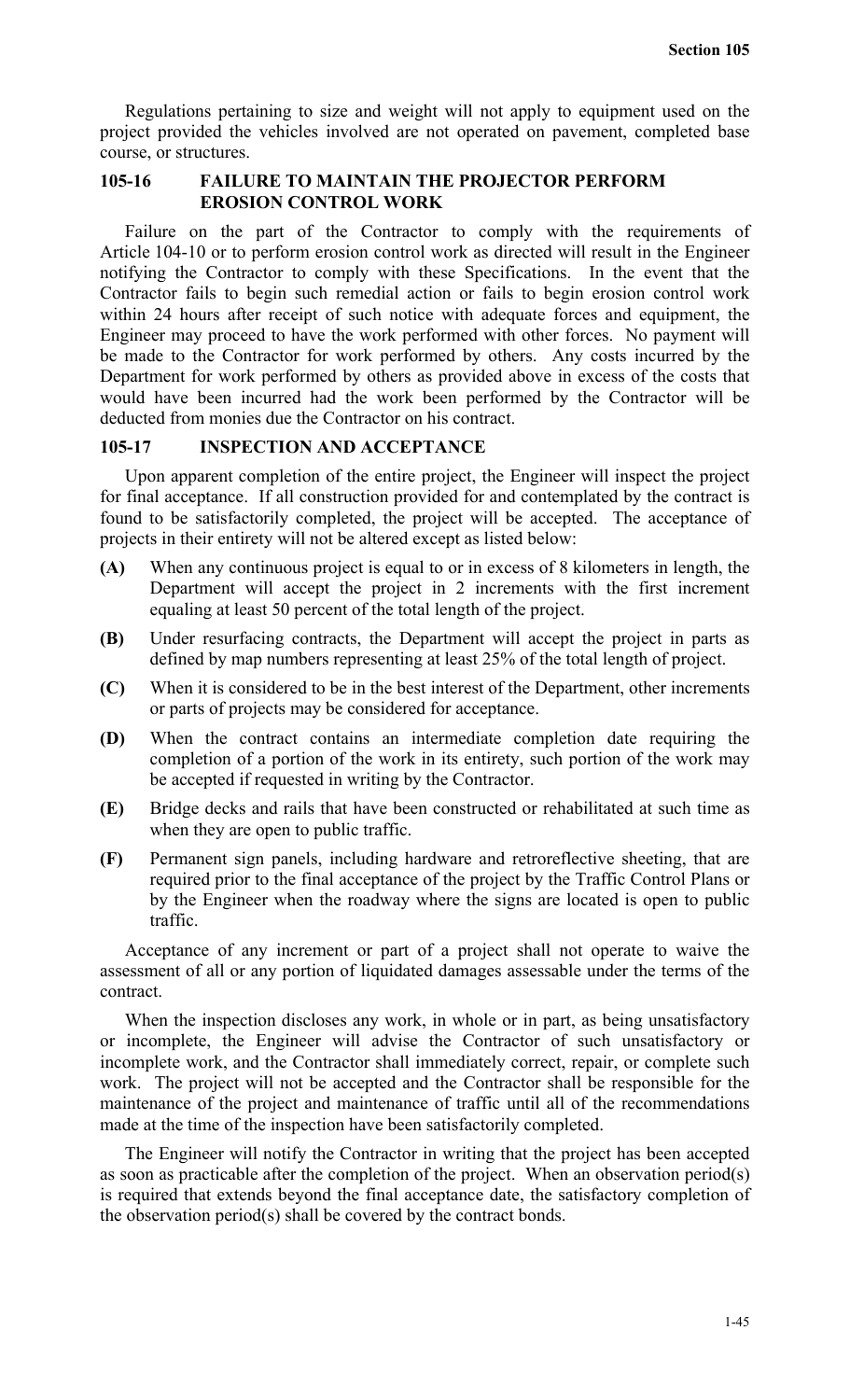# **SECTION 106 CONTROL OF MATERIAL**

## **106-1 GENERAL REQUIREMENTS**

## **(A) GENERAL**

The materials used on the work shall meet all requirements of the contract and shall be subject to inspection, test, or rejection by the Engineer at any time. Materials used in the work shall be new or recycled as permitted by the Specifications.

It is the Department's intent to expand the use of recovered materials in its construction programs. The Contractor is encouraged to find innovative and alternative ways for beneficial use of recyclable materials that are currently a part of the solid waste stream and that contribute to problems of declining space in landfills.

The Contractor shall make his own determination of the various kinds and quantities of materials that are necessary for the acceptable performance and timely completion of the work. It will be the Contractor's responsibility to obtain materials that will meet the requirements of the contract. The Contractor shall be responsible for the acceptability of all materials used in the work and for the timely delivery of materials to the project so that adequate time will be available for the safe and proper performance of the work.

In order to facilitate testing by the Department, the Contractor shall furnish a complete statement of the origin of all materials to be used in the construction of the work, together with samples when required. The statement of origin shall be furnished to the Materials and Tests Unit sufficiently in advance of any shipment and/or fabrication of materials so that arrangements can be made for proper inspection.

The Contractor shall furnish a material safety data sheet with all paints and hazardous chemicals proposed for use on the project. The material safety data sheet shall be in accordance with the North Carolina Hazard Communication Standard (13 NCAC 7CF.0101.(a)(99)).

The Contractor shall provide access, means, and assistance in the verification of all testing equipment, scales, measures, and other devices operated by him in connection with the testing of the materials.

If the Contractor desires or is required to furnish materials from local deposits, other than those, if any, described in the contract he shall assume full responsibility for the sampling of the sources and the acceptability of the material in accordance with these specifications. He shall furnish without charge such preliminary samples as may be required; except that, if requested in writing, the Engineer may allow Department forces to take samples as requested by the Contractor. In the latter case, the Contractor shall reimburse the Department for the total expense of the sampling as determined by the Engineer. Tests will be made and reports rendered, but it is understood that such tests shall in no way be construed as a guarantee of acceptance of any material that may be delivered later for incorporation in the work. The Contractor shall assume full responsibility for the production of uniform and satisfactory materials from such local deposits, and shall indemnify and save harmless the Department from any and all claims for loss or damages resulting from the opening and operation thereof, or from the failure of the deposit after development to produce materials acceptable to the Engineer, in either quality or quantity.

## **(B) DOMESTIC STEEL**

All steel and iron products which are permanently incorporated into this project shall be produced in the United States except minimal amounts of foreign steel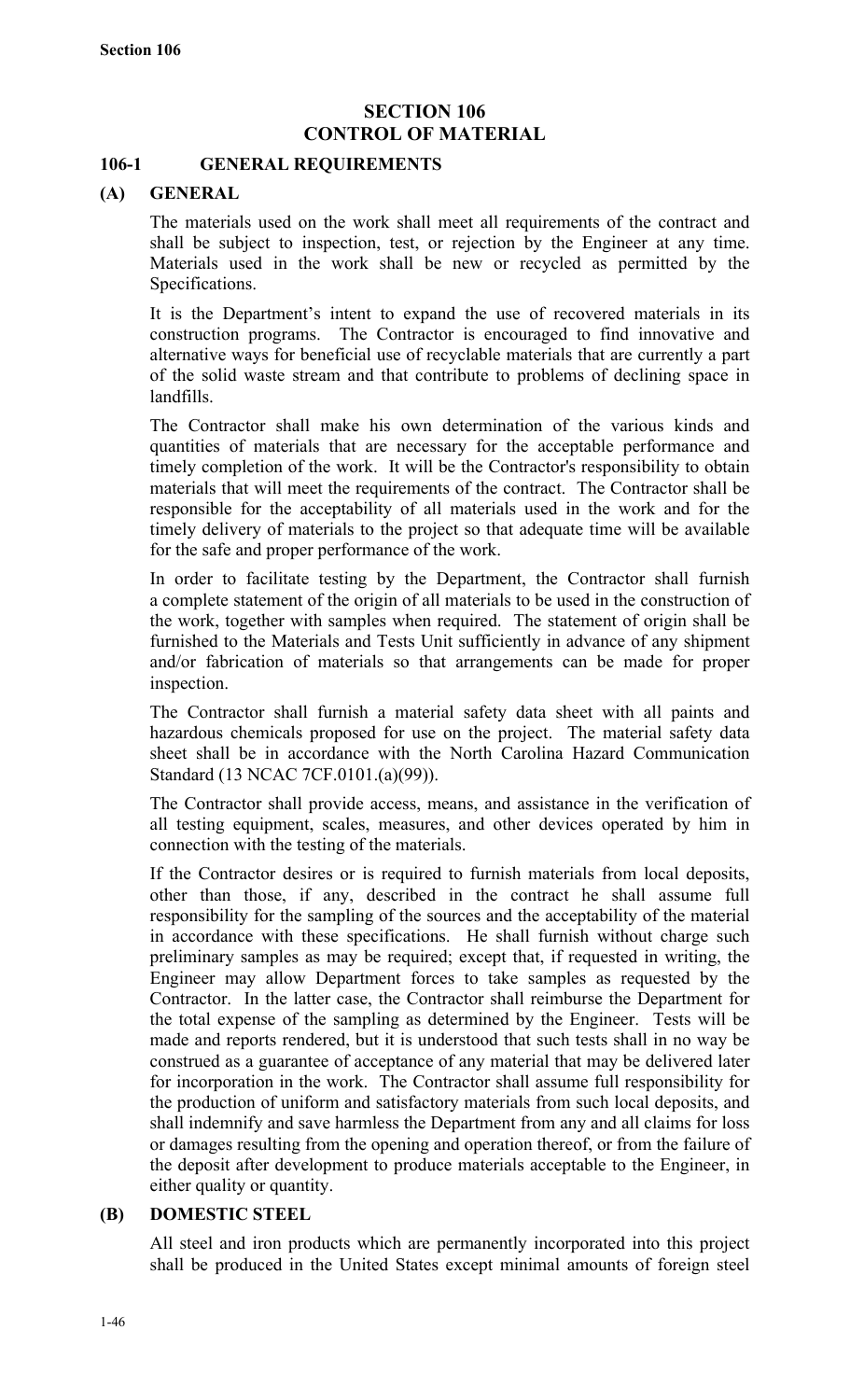and iron products may be used provided the combined project cost of the bid items involved does not exceed 0.1 percent of the total amount bid for the entire project or \$2,500.00, whichever is greater. This minimal amount of foreign produced steel and iron products permitted for use is not applicable to fasteners. Domestically produced fasteners are required for this project.

All steel and iron products furnished as domestic products shall be melted, cast, formed, shaped, drawn, extruded, forged, fabricated, produced, or otherwise processed and manufactured in the United States. Raw materials including pig iron and processed pelletized and reduced iron ore used in manufacturing domestic steel products may be imported; however, all manufacturing processes to produce the products, including coatings, shall occur in the United States.

Before each steel or iron product is incorporated into this project or included for partial payment on a monthly estimate, the Contractor shall furnish the Resident Engineer a notarized certification certifying that the product conforms to the above. The Engineer will forward a copy of each certification to the Materials and Tests Unit.

Each purchase order issued by the Contractor or a subcontractor for steel and iron products to be permanently incorporated into this project shall contain in bold print a statement advising the supplier that all manufacturing processes to produce the steel or iron shall have occurred in the United States. The Contractor and all affected subcontractors shall maintain a separate file for steel products permanently incorporated into this project so that verification of the Contractor's efforts to purchase domestic steel and iron products can readily be verified by an authorized representative of the Department or the Federal Highway Administration.

### **106-2 SAMPLES, TESTS, AND CITED SPECIFICATIONS**

All tests will be made in accordance with the most recent standard or interim methods of the AASHTO in force on the date of advertisement. Should no AASHTO method of test exist for a material, the most recent standard or tentative method of ASTM or other methods adopted by the Department will be used.

All reference made to a specification published by AASHTO, ASTM, or any other organization other than the Department, which does not indicate the date of publication, will be understood to mean the specification current on the date of advertisement for the project. When a more current specification is published during the life of the project, and when it is mutually agreed by the Contractor and the Engineer and such agreement is documented by a supplemental agreement, the Department may accept materials meeting the requirements of the latest publication.

### **106-3 CONTRACTOR FURNISHED CERTIFICATION**

The Contractor shall furnish the Department material certifications obtained from the producer, supplier, or an approved independent testing laboratory for the following types of materials, unless otherwise directed by the Engineer.

- **(A)** Materials required to meet criteria documented by tests that are normally performed during the production process.
- **(B)** Materials that are required to meet specifications other than those published by AASHTO, ASTM, or the Division of Highways.
- **(C)** Materials produced at locations that are not within routine travel distance for Department representatives.
- **(D)** Materials required to meet criteria documented by tests involving special equipment not readily available to Department representatives.
- **(E)** Any other special material when so directed by the Engineer.
- **(F)** Material certifications of one of the following types shall be furnished for pretested materials. The specific type of material certification for each material shall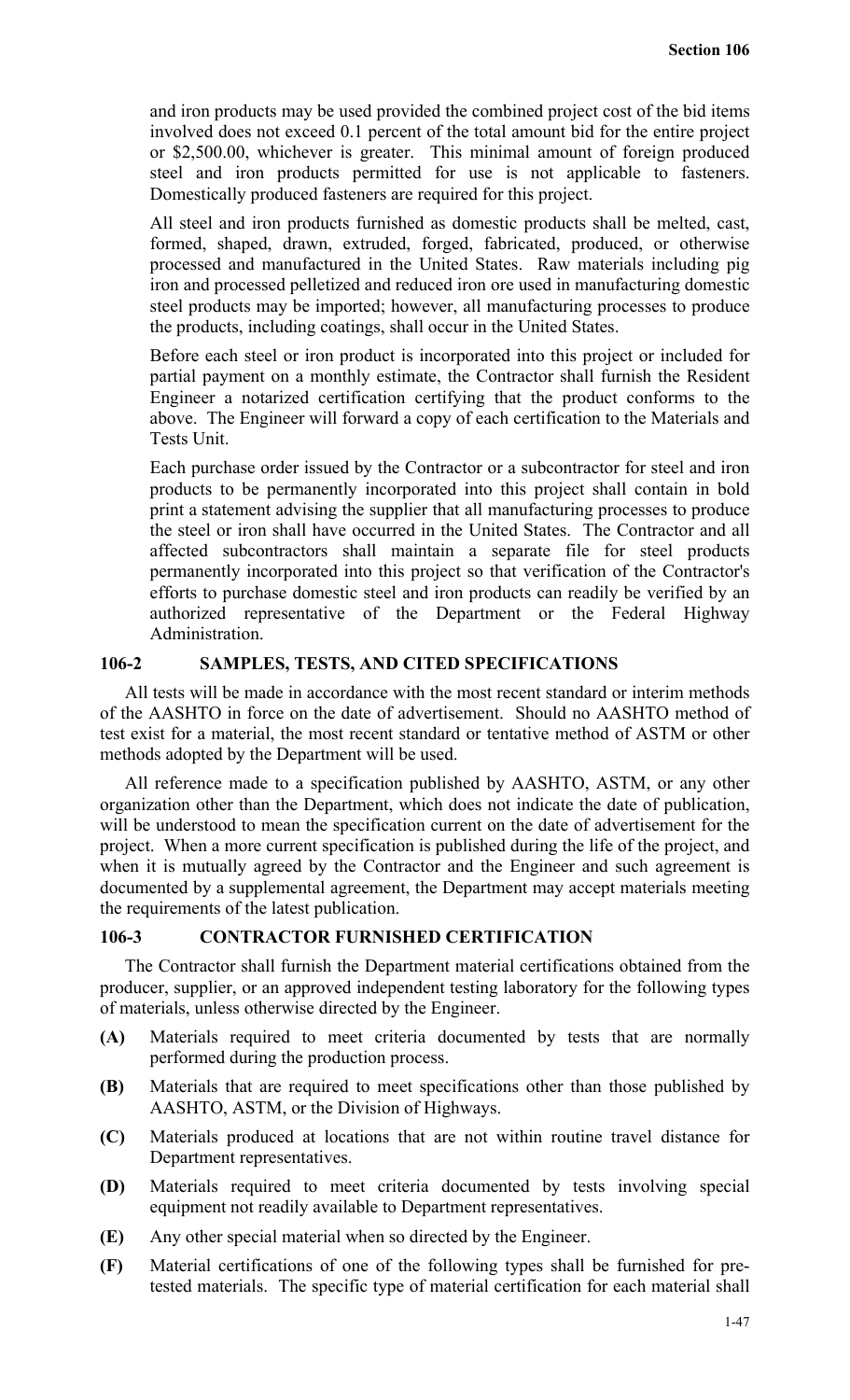be in accordance with the schedule maintained by the Materials and Tests Unit. Copies of this schedule may be obtained from the Materials and Tests Unit.

### **Type 1 - Certified Mill Test Report**

A certified mill test report shall be a certified report of tests conducted by the manufacturer on samples taken from the same heat or lot number as the material actually shipped to the project. The report shall identify the heat or lot number.

## **Type 2 - Typical Certified Mill Test Report**

A typical certified mill test report shall be a certified report of tests conducted by the manufacturer on samples taken from a lot which is typical of the material actually shipped to the project, but which may or may not be from the lot shipped.

## **Type 3 - Manufacturer's Certification**

A manufacturer's certification shall be a certified statement that the material actually shipped to the project was manufactured by production processes which are periodically and routinely inspected to assure conformance to specification requirements.

## **Type 4 - Certified Test Reports**

A certified test report shall be a certified report of test conducted by an approved independent testing laboratory on samples taken from same heat or lot number as the material actually shipped to the project. The report shall identify the heat or lot number.

## **Type 5 - Typical Certified Test Reports**

A certified test report shall be a certified report of tests conducted by an approved independent testing laboratory on samples taken from a lot which is typical of the material actually shipped to the project, but which may or may not be from the lot shipped.

## **Type 6 - Supplier's Certification**

A supplier's certification is a signed statement by the supplier that the material described in the certification is of the specification grade required and that the supplier has on hand Type 1, Type 2, or Type 3 material certifications to cover the material which is included in the Type 6 supplier's certification.

#### **Type 7 - Contractor's Certification**

Contractor's certification is a signed statement by a contractor that the used material described in the certification meets the requirements of the current specifications to the best of the contractor's knowledge and that the contractor had in his possession at the time of purchase a Type 1, 2, or 3 materials certification to cover the material which is included in the Type 7 Contractor's Certification.

# **106-4 DELIVERY AND HANDLING OF MATERIALS**

All materials shall be handled carefully and in such manner as to preserve their quality and fitness for the work. Materials damaged during delivery or handling shall not be used without approval of the Engineer.

### **106-5 STORAGE OF MATERIALS**

Materials shall be stored so as to insure the preservation of their quality and fitness for the work. Stored materials, which may have been approved before storage, shall be subject to inspection at any time, and shall meet the requirements of the specifications at the time they are put into use. Stored materials shall be so located as to facilitate their inspection. Subject to the approval of the Engineer, that portion of the right of way not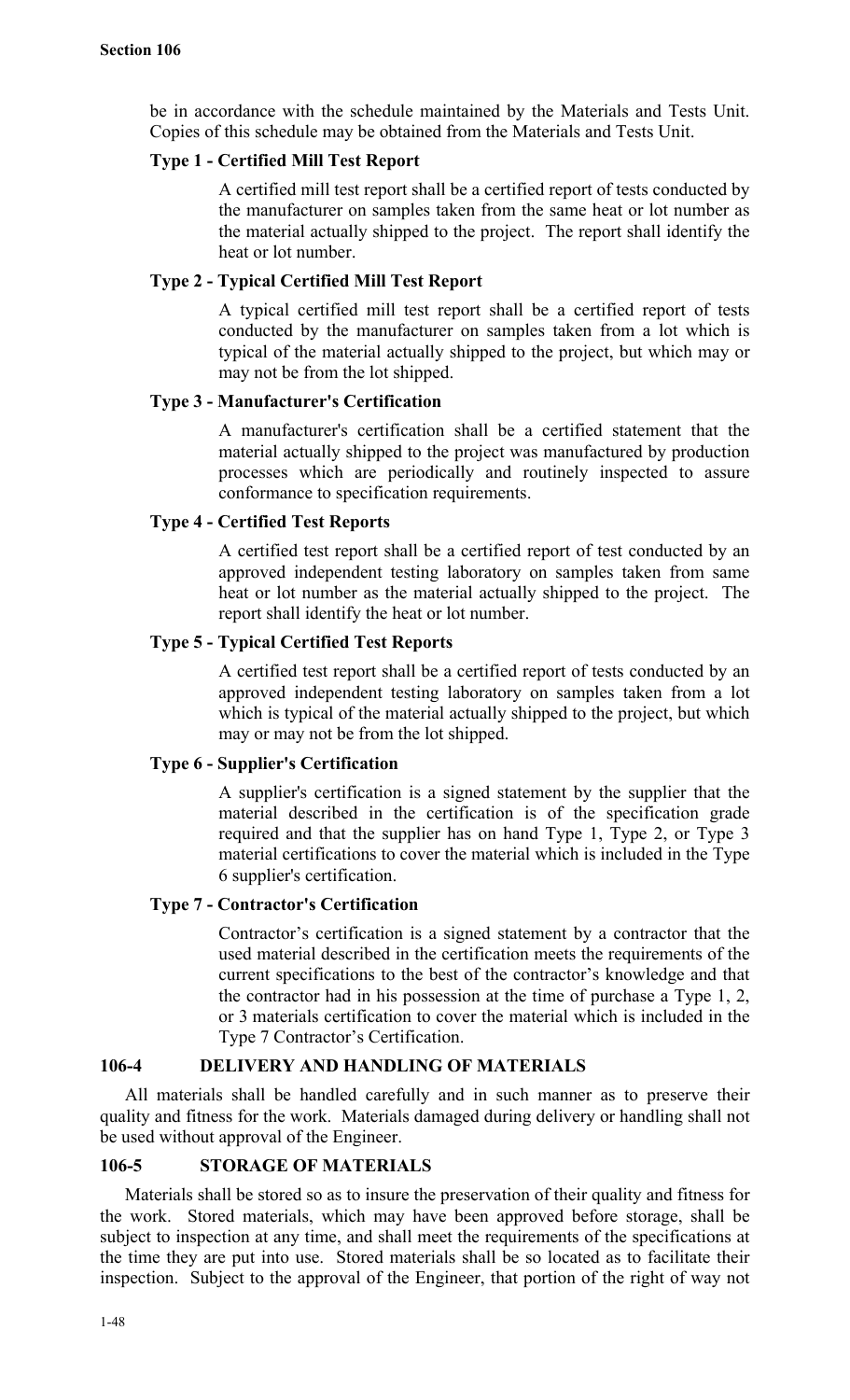required for public travel may be used for storage purposes and for the Contractor's plant and equipment, but any additional space required therefor shall be provided by the Contractor at no expense to the Department. All storage sites located within the right of way shall be restored to their original condition by the Contractor at no expense to the Department, except where the materials stored are or are to become the property of the Department.

### **106-6 INSPECTION AT SOURCE**

The Engineer may undertake the inspection of materials at the source of supply. This inspection will be performed by Department personnel or private organizations retained by the Department. Where approved by the Engineer, the results of tests performed by private laboratories, producers, or manufacturer's laboratories may be used in determining compliance of a material or product with the specifications.

The Department assumes no obligation to inspect materials at the source of supply and such inspection will be undertaken only upon condition that:

- **(A)** The cooperation and assistance of the Contractor and the producer with whom he has contracted for materials is assured.
- **(B)** The representative of the Engineer will have full entry at all times to such parts of the plant as may concern the manufacture or production of the materials.
- **(C)** Laboratory facilities shall be provided when required by the Engineer.

Where the Department agrees to inspect or test materials during their production or at the source of supply, the Contractor shall bear the cost of testing performed on materials ordered by him but not incorporated into the project.

The Department reserves the right to retest all materials which have been tested and accepted at the source of supply after the same have been delivered, and to reject all materials which, when retested, do not meet the requirements of the specifications.

### **106-7 SCALES AND PUBLIC WEIGHMASTER**

When material is to be paid for on a metric ton basis, the Contractor shall furnish platform scales or other weighing devices which have been certified by the N. C. Department of Agriculture. If the platform scales or other weighing devices are located outside of North Carolina, they shall have been certified by the Department of Agriculture within the particular state. The scales may be constructed and operated to provide automatic weighing, recording, and printing of tickets for the load being weighed.

The Department may deny or withhold any portion of payment for any load of materials weighed if in relation to such load of materials, the Contractor falsifies any weighing certification information or otherwise fails to comply with the requirements contained in this contract.

All scales shall be operated by a public weighmaster licensed in accordance with *Chapter 81A of the General Statutes of North Carolina*. A certified weight certificate shall be issued by a North Carolina public weighmaster for each load. The certificate shall be in the form of a ticket furnished by the Contractor and shall contain the following information:

- **(A)** Division of Highways contract number
- **(B)** Date
- **(C)** Time issued, if for bituminous plant mix or portland cement stabilized base course mixed in a central plant
- **(D)** Type of material
- **(E)** Gross weight
- **(F)** Tare weight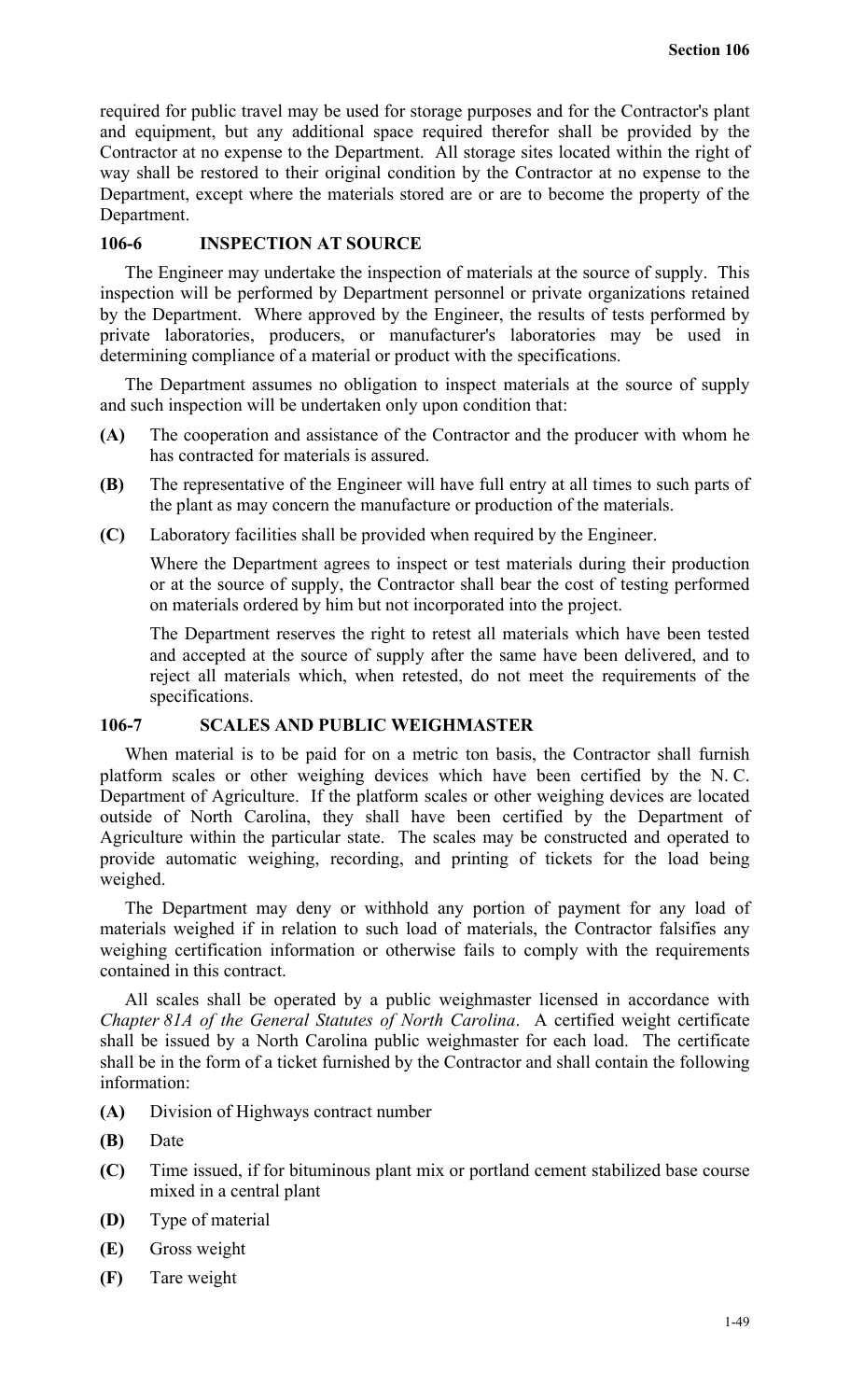- **(G)** Net weight of material
- **(H)** Quarry or plant location
- **(I)** Division of Highways' Job Mix Formula Number, if ticket is for asphalt plant mix
- **(J)** Division of Highways' Asphalt Plant Certification Number, if ticket is for asphalt plant mix
- **(K)** Truck number
- **(L)** Contractor's name
- **(M)** Public weighmaster's stamp or number
- **(N)** Public weighmaster's signature or initials

When certified weighing devices other than platform scales are to be used, the gross weight and tare weight will not be required.

The Engineer may direct the Contractor to re-weigh the contents of any truck load that is to be delivered to the work on approved platform scales at no cost to the Department.

When tractor and trailer units are to be utilized in hauling material to be weighed, the platform scales shall be of sufficient length so as to accommodate the entire unit or the tractor shall be disconnected and the trailer and its contents weighed as a separate unit.

## **106-8 DEPARTMENT FURNISHED MATERIAL**

The Contractor shall furnish all materials necessary to complete the work, except those materials specified in the contract to be furnished by the Department. Payment at the contract price for the item which includes the use of Department furnished material will be full compensation for all costs of handling and placing such materials after they are delivered or made available to the Contractor.

The Contractor will be held responsible for all material furnished to him, and deductions will be made from any money due him to make good any shortage and deficiencies from any cause whatsoever and for any damage which may occur after Department furnished material has been made available.

## **106-9 DEFECTIVE MATERIAL**

All materials which are not in reasonably close conformity to the requirements of the specifications shall be considered as defective and such materials, whether in place or not, shall be rejected and are to be removed from the site of the work unless otherwise permitted by the Engineer in accordance with Article 105-3. No rejected material, the defects of which may have been substantially corrected, may be used until approval has been given by the Engineer.

## **106-10 DENSITY DETERMINATION BY NUCLEAR METHODS**

### **Application:**

The Engineer may, at his option, use nuclear methods as described in Article 520-9 and 610-10 to determine the density of selected pavement materials. The use of nuclear methods will include the establishment of the required density through the use of control strips constructed from materials actually being used on the project, and the determination of the density being obtained in test sections located throughout the project.

# **SECTION 107 LEGAL RELATIONS AND RESPONSIBILITY TO PUBLIC**

### **107-1 LAWS TO BE OBSERVED**

The Contractor shall keep himself fully informed of all Federal and State laws, all local laws, ordinances, and regulations, and all orders and decrees of bodies or tribunals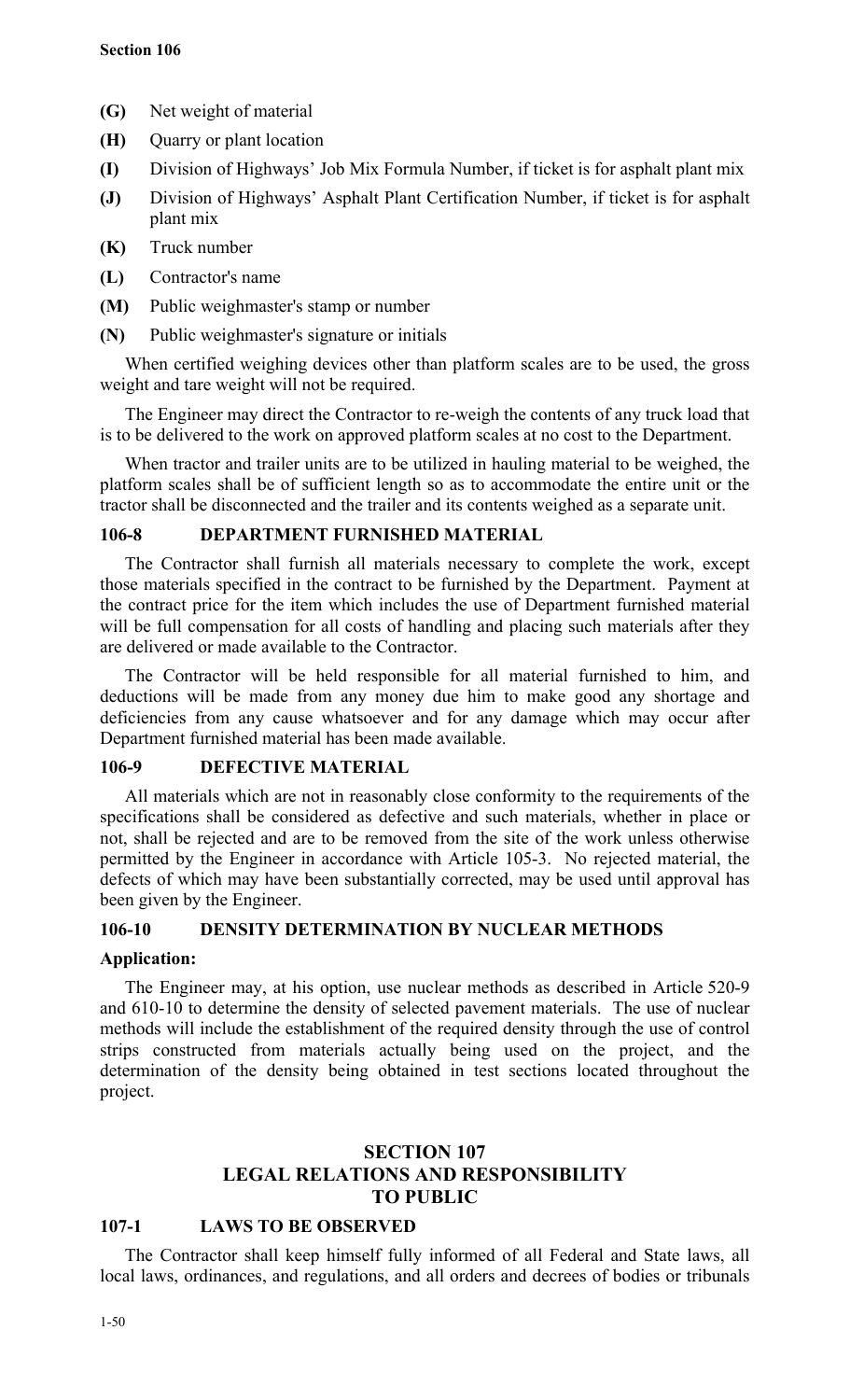having any jurisdiction or authority which may in any manner affect those engaged or employed in the work or which in any way affect the conduct of the work. He shall at all times observe and comply with all such laws, ordinances, regulations, orders, and decrees; and shall indemnify and hold harmless the Board of Transportation and the Department of Transportation and their agents and employees from any claim or liability arising from or based on the violation of any such law, ordinance, regulation, order, or decree, by the Contractor or by his agents and employees.

Comply with all Federal, State and local regulations when performing building removal and/or asbestos removal and disposal. Any fines resulting from violations of any regulation are the sole responsibility of the Contractor and the Contractor agrees to indemnify and hold harmless the Department against any assessment of such fines.

### **107-2 ASSIGNMENT OF CLAIMS VOID**

In accordance with *G.S. 143-3.3*, the Department will not recognize any assignment of claims by any Contractor against the Department.

## **107-3 PERMITS AND LICENSES**

The Contractor shall procure all permits and licenses except as otherwise specified; pay all charges, fees, and taxes; and give all notices necessary and incident to the due and lawful prosecution of the work.

For asphalt plants and concrete batch plants located on Department rights-of-way, apply for and obtain all environmental permits and licenses, including stormwater permits, for plants prior to placement within the project limits or elsewhere on NCDOT rights-of –way. Use proven Best Management Practices and equip all plants with such pollution control equipment and devices as is necessary to meet all applicable local, State and Federal pollution requirements. Conduct compliance monitoring and report findings to each applicable environmental regulatory agency according to their required frequency.

### **107-4 PATENTED DEVICES, MATERIALS, AND PROCESSES**

If the Contractor employs any design, device, material, or process covered by letters of patent or copyright, he shall provide for such use by suitable legal agreement with the patentee or owner. The Contractor and his surety shall indemnify and save harmless the Department from any and all claims for infringement by reason of the use of such patented design, device, material, process, trademark, or copyright, and shall indemnify and save harmless the Department from any costs, expenses, and damages which it may be obligated to pay at any time during the prosecution or after the completion of the work by reason of any infringement.

#### **107-5 ENCROACHMENT ON RIGHT OF WAY**

Any individual, firm, or corporation wishing to encroach on highway right of way shall secure a written permit from the Department. The Contractor is not authorized to allow any individual, firm, or corporation to perform any work within the limits of the project unless such work has been authorized in writing by the Engineer.

When so directed by the Engineer, the Contractor shall make any repairs necessary due to such encroachments and such work will be paid for as extra work.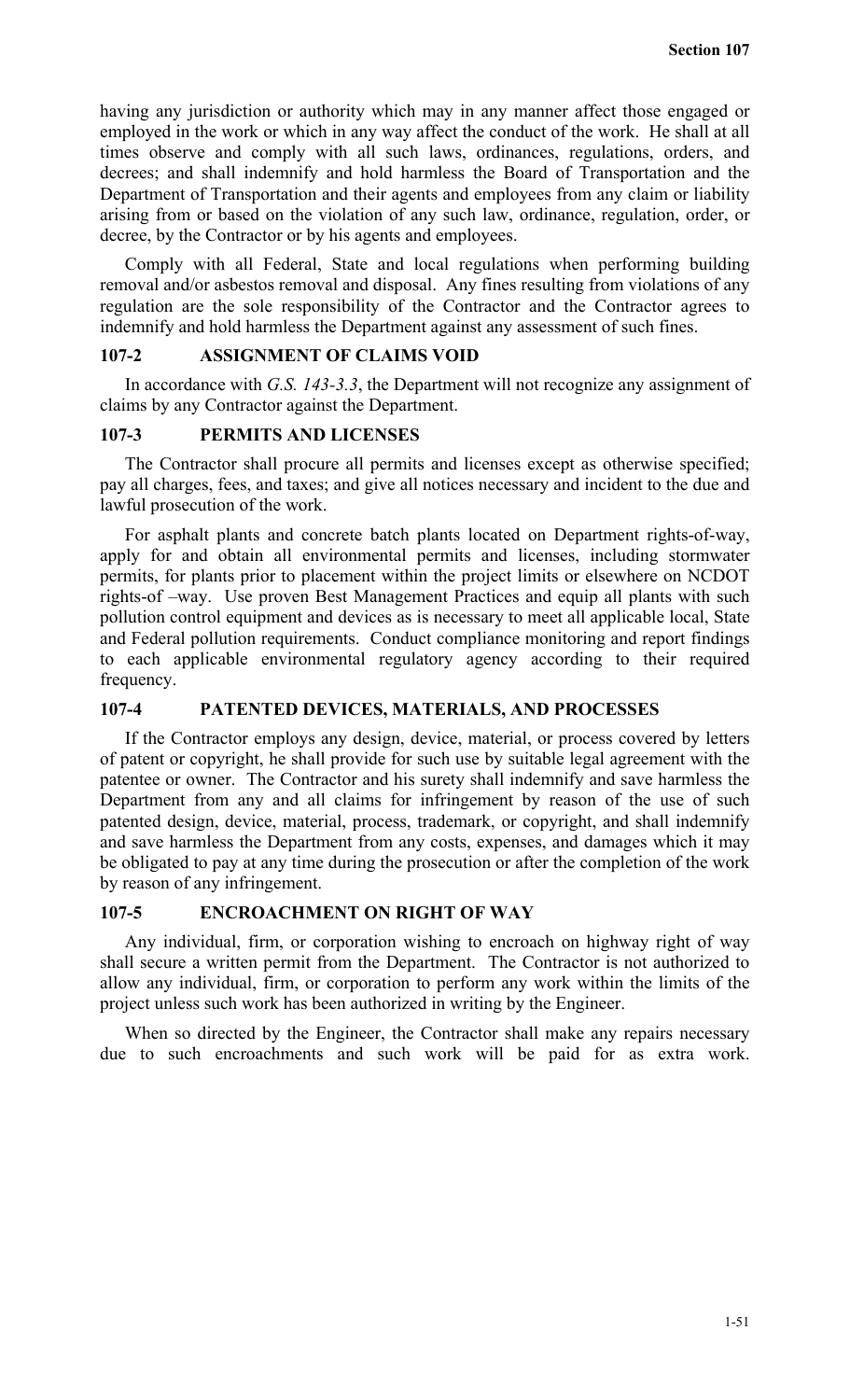# **107-6 FEDERAL PARTICIPATION**

When the United States Government pays all or any portion of the cost of the work, the Federal laws authorizing such participation and the rules and regulations made pursuant to such laws shall be observed by the Contractor. The work will be subject to the inspection of the representative of such Federal agencies as are created for the administration of these laws. The Contractor shall have no right to make the Federal Government a party to any court action solely by reason of its participation in the cost of the work or by reason of its inspection of the work.

## **107-7 SANITARY PROVISIONS**

Provide and maintain in a neat, sanitary condition such accommodations for the use of employees as may be necessary to comply with the requirements of the State and local Board of Health, or of other bodies or tribunals having Control and manage disposal of sanitary waste such that no adverse impacts occur to water quality.

## **107-8 PUBLIC CONVENIENCE AND SAFETY**

The Contractor shall at all times so conduct his work as to insure the least possible obstruction to traffic. The safety and convenience of the general public and the residents along the highway, and the protection of persons and property, shall be provided for by the Contractor as specified in Section 150.

## **107-9 COORDINATION WITH RAILWAY**

All work to be performed by the Contractor on railway right of way shall be performed in accordance with the contract and in a manner satisfactory to the railway company, and shall be performed at such times and in such manner as not to unnecessarily interfere with the movement of traffic upon the track of the railway company. The Contractor shall use all care and precautions in order to avoid accidents, damage, or unnecessary delays or interference with the railway company's traffic or other property. The Contractor shall carry such railroad protective insurance and public liability and property damage insurance as may be stipulated in the contract.

When the Contractor is required by the contract to transport materials or equipment across the tracks of any railway or to perform work on railway right of way, the Department will obtain any necessary written authority from the railway company for the establishment of a railway crossing or for the performance of work on railway right of way. The Contractor will not be required to bear the cost of any watchman service or flagging protection necessary due to such operations, as the railway company will be reimbursed directly by the Department for the cost of such work.

In case the Contractor elects or finds it necessary to transport materials or equipment across the tracks of any railway at any point where a crossing is not required by the contract or at any point other than an existing public crossing, he shall obtain specific written authority from the railway company for the establishment of a private railway crossing and shall bear all costs in connection with such crossing, including installation, drainage, maintenance, any necessary insurance, watchman service, flagging protection, and removal of such private railway crossing.

# **107-10 WORK IN, OVER, OR ADJACENT TO NAVIGABLE WATERS**

All work in or over navigable waters shall be in accordance with conditions contained in the permit obtained by the Department from the authority granting the permit. These conditions will be included in the contract. The work shall be performed in such manner so as not to interfere with navigation of the waterway unless approval therefor is obtained from the authority granting the permit.

The Contractor shall prepare drawings necessary to obtain any addenda which may be required for his operations which are not included in the Department's permit. He shall coordinate their submission with the Engineer.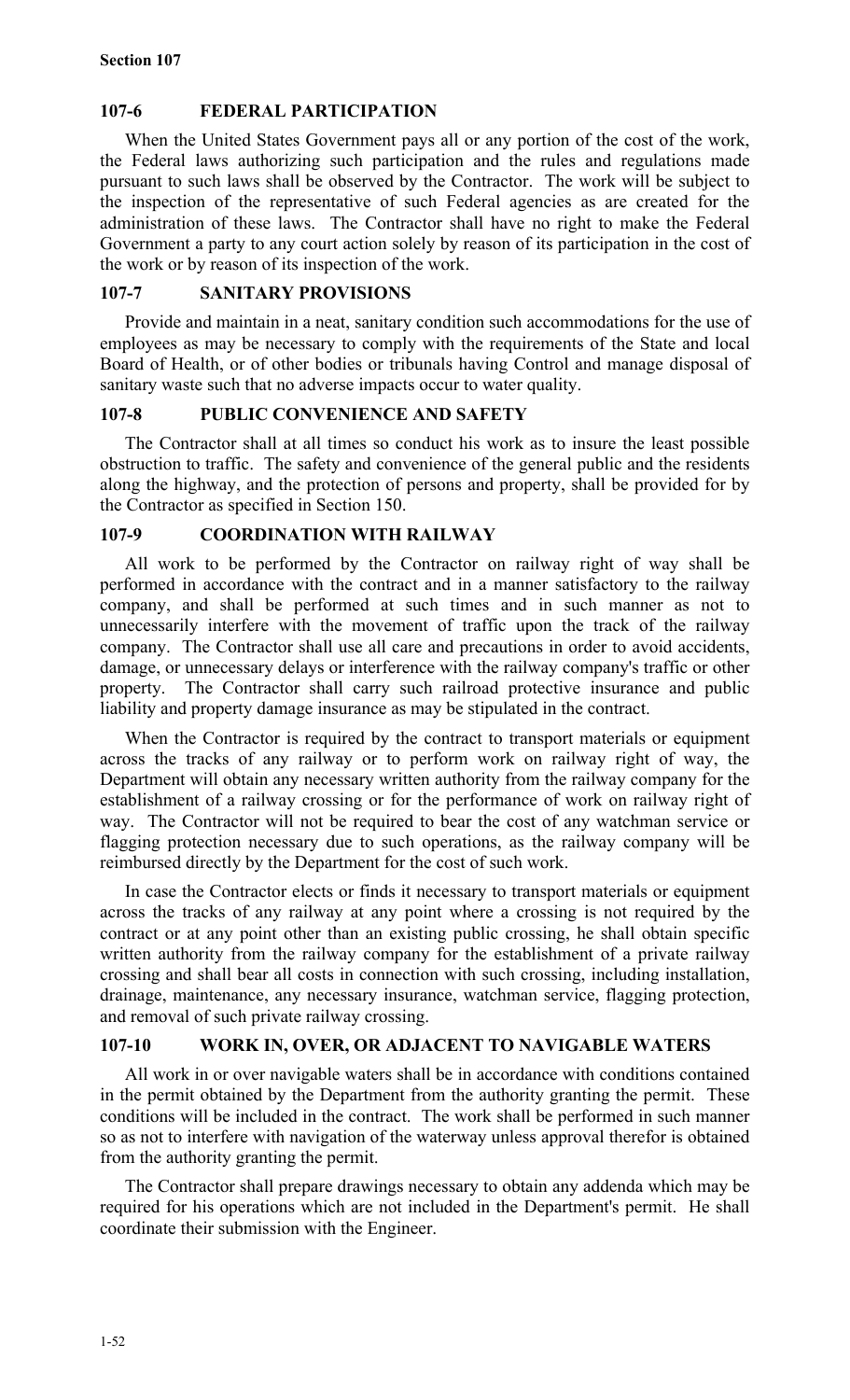### **107-11 USE OF EXPLOSIVES**

When the use of explosives is necessary for the prosecution of the work, the Contractor shall exercise the utmost care not to endanger life or property. The Contractor shall be responsible for any and all damage or injury to persons or property resulting from the use of explosives. Such responsibility shall include, but shall in no way be limited to all damages arising from all forms of trespass to adjacent property as a result of blasting by the Contractor. The Contractor will not be held responsible for damage to adjacent landowner's wells or springs provided the Contractor has used reasonable care and has taken reasonable precautions to prevent such damage.

All explosives shall be stored in a secure manner, in compliance with all laws, and all such storage places shall be marked clearly *DANGEROUS EXPLOSIVES*.

The Contractor shall notify each public utility company having facilities in close proximity to the site of the work of his intention to use explosives. This notice shall be given sufficiently in advance to enable the utility companies to take whatever steps they may consider necessary to protect their property from injury. The Contractor shall also give the Engineer, all occupants of adjacent property, and all other contractors working in or near the project notice of his intention to use explosives. Motorists shall be notified in accordance with Article 1101-10.

The Contractor shall submit a blasting plan to the Engineer within 24 hours after each shot. The blasting plan shall contain the full details of the drilling and blasting patterns unless otherwise approved by the Engineer, and shall contain the following information:

- **(A)** station limits of shot,
- **(B)** plan of drill hole pattern, blast hole spacing, blast hole diameters and free face,
- **(C)** initiation sequence of blastholes including delay timers and delay system,
- **(D)** manufacturers' data sheet for all explosives, primers, and initiators employed,
- **(E)** loading diagram showing type and amount of explosives, primers, initiators, and location and depth of stemming.

The blasting plan submitted is for quality control and record keeping purposes. Review by the Engineer shall not relieve the Contractor of his responsibilities as provided in Article 107-12.

### **107-12 PROTECTION AND RESTORATION OF PROPERTY**

The Contractor shall be responsible for the protection from his activities of all public and private property on and adjacent to the work and shall use every reasonable precaution necessary to prevent damage or injury thereto. He shall use suitable precautions to prevent damage to pipes, conduits, and other underground structures, and to poles, wires, cables, and other overhead structures.

The Contractor shall protect carefully from disturbance or damage all land monuments and property markers until the Engineer has witnessed or otherwise referenced their location and shall not remove them until directed.

The Contractor shall be responsible for the removal, preservation, and resetting of all mailboxes disturbed by the construction operations. The mailboxes and their supports, when reset, shall be left in as good a condition as they were before removal. The Contractor will not be required to furnish new material except as required to repair damage resulting from construction operations.

The Contractor will be held responsible for all damage or injury to property of any character resulting from any act, omission, negligence, or misconduct in the prosecution of the work. When any direct or indirect damage or injury is done to public or private property by or on account of any act, omission, negligence, or misconduct in the execution of the work, he shall either restore at his own expense such property to a condition similar or equal to that existing before such damage or injury was done, or shall make good such damage or injury in a manner acceptable to the owner of the damaged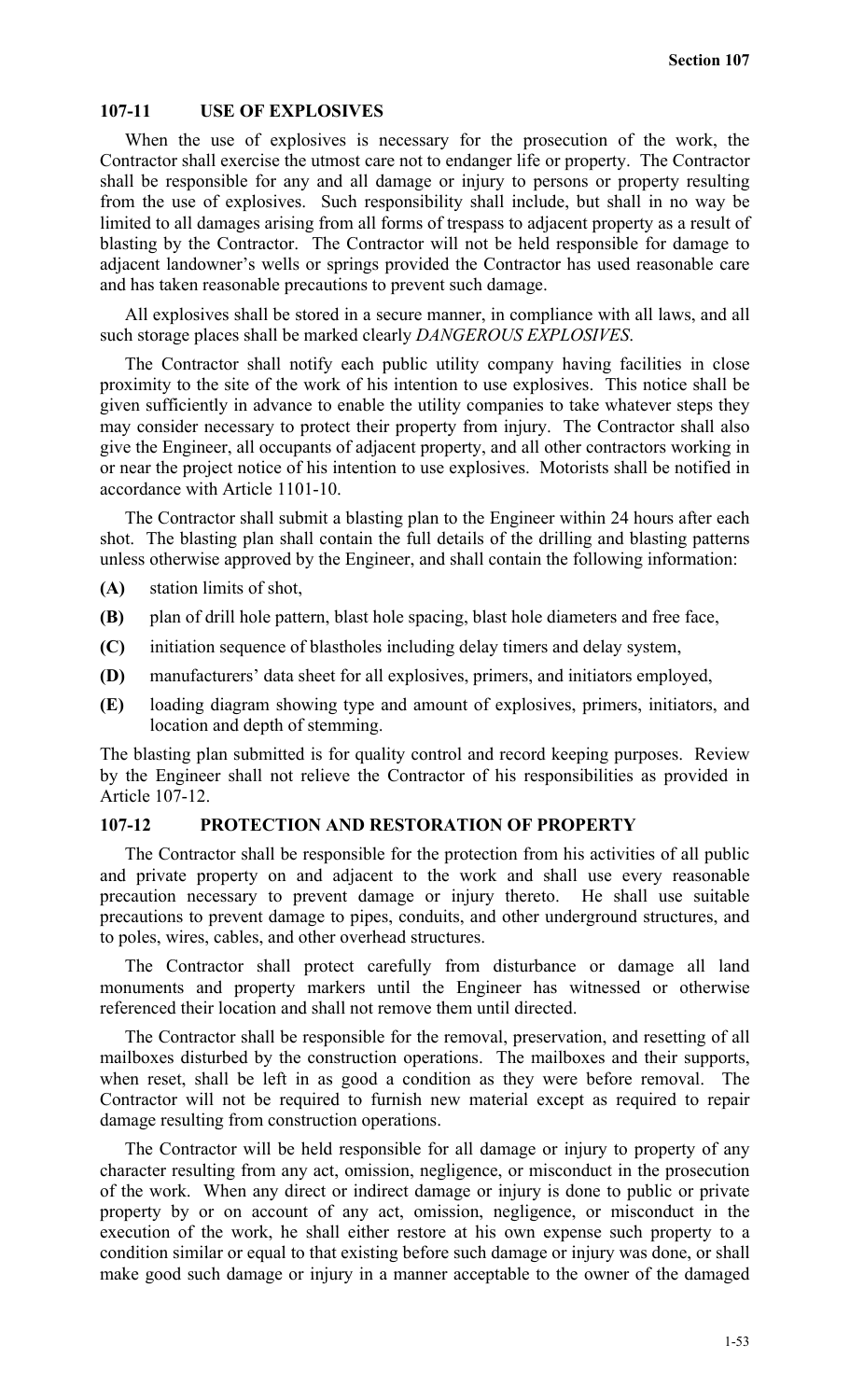property and to the Department. In case of failure on the part of the Contractor to restore such property or make good such damage or injury the Department may at the Contractor's expense repair, rebuild, or otherwise restore such property in such manner, as the Engineer may consider necessary.

# **107-13 CONTROL OF EROSION, SILTATION, AND POLLUTION**

## **(A) General**

The Contractor shall take whatever measures are necessary to minimize soil erosion and siltation, water pollution, and air pollution caused by his operations. The Contractor shall also comply with the applicable regulations of all legally constituted authorities relating to pollution prevention and control. The Contractor shall keep himself fully informed of all such regulations that in any way affect the conduct of the work, and shall at all times observe and comply with all such regulations. In the event of conflict between such regulations and the requirements of the specifications, the more restrictive requirements shall apply.

The Engineer will limit the area over which clearing and grubbing, excavation, borrow, and embankment operations are performed whenever the Contractor's operations do not make effective use of construction practices and temporary measures which will minimize erosion, or whenever construction operations have not been coordinated to effectively minimize erosion, or whenever permanent erosion control features are not being completed as soon as permitted by construction operations.

Following completion of any construction phase or operation, on any graded slope or any area greater than one acre, the Contractor shall provide ground cover sufficient to restrain erosion within 21 calendar days or within a time period specified by the Sedimentation and Pollution Control Act. The ground cover shall be either temporary or permanent and the type specified in the contract.

## **(B) Erosion and Siltation Control**

The Contractor shall exercise every reasonable precaution throughout the life of the project to prevent the eroding of soil and the silting of rivers, streams, lakes, reservoirs, other water impoundments, ground surfaces, or other property.

Prior to suspension of operations on the project or any portion thereof, the Contractor shall take all necessary measures to protect the construction area, including but not limited to borrow sources, soil type base course sources, and waste areas, from erosion during the period of suspension.

Unless otherwise approved in writing by the Engineer, construction operations in rivers, streams, and water impoundments shall be restricted to those areas where channel changes are shown on the plans and to those areas which must be entered for the construction or removal of temporary or permanent structures.

Excavated materials shall not be deposited, nor shall earth dikes or other temporary earth structures be constructed, in rivers, streams, or impoundments. As an exception to the above, confined earth materials will be permitted when approved in writing by the Engineer.

Frequent fording of live streams with construction equipment will not be permitted; therefore, temporary bridges or other structures shall be used wherever frequent stream crossings are necessary. Unless otherwise approved in writing by the Engineer, mechanized equipment shall not be operated in live streams except as may be necessary to construct channel changes and to construct or remove temporary or permanent structures.

## **(C) Coordination of Erosion Control Operations**

Temporary and permanent erosion control measures shall be provided as shown on the plans or as directed by the Engineer. All permanent erosion control work shall be incorporated into the project at the earliest practicable time. Temporary erosion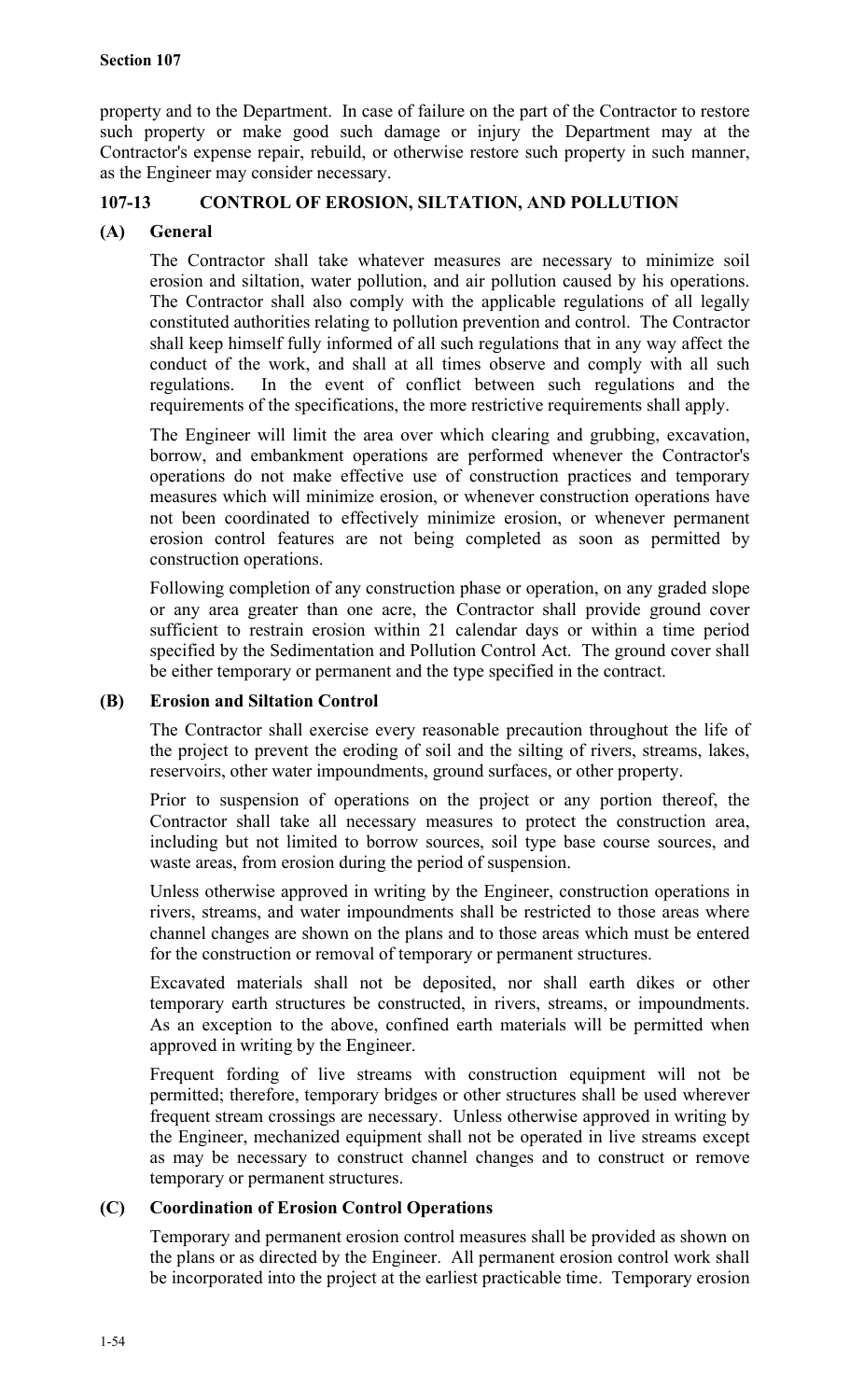control measures shall be coordinated with permanent erosion control measures and all other work on the project to assure economical, effective, and continuous erosion control throughout the construction and post construction period and to minimize siltation of rivers, streams, lakes, reservoirs, other water impoundments, ground surfaces, or other property.

Temporary erosion control measures shall include but not be limited to the use of temporary berms, dikes, dams, drainage ditches, silt basins, silt ditches, slope drains, structures, vegetation, mulches, mats, netting, gravel, or any other methods or devices that are necessary. Temporary erosion control measures may include work outside the right of way or construction limits where such work is necessary as a result of construction such as borrow operations, haul roads, plant sites, equipment storage sites, and disposal of waste or debris. The Contractor shall be liable for all damages to public or private property caused by silting or slides originating in waste areas furnished by the Contractor.

Materials for temporary erosion control measures shall have been approved by the Engineer before being used or shall be as directed by the Engineer.

The Contractor shall acceptably maintain erosion control measures installed.

## **(D) Water and Air Pollution**

Exercise every reasonable precaution throughout the life of the project to prevent pollution of ground waters and surface waters, such as rivers, streams, and water impoundments. Do not discharge onto the ground or surface waters any pollutants such as chemicals, raw sewage, fuels, lubricants, coolants, hydraulic fluids, bitumens, and any other petroleum products. Operate and maintain equipment on site in a manner as to prevent the potential or actual pollution of surface or ground waters of the State. Dispose of spent fluids in accordance with applicable State and Federal disposal regulations. Immediately clean up any spilled fluids to the extent practicable and dispose of properly.

Manage, control and dispose of litter on site such that no adverse impacts to water quality occur.

Comply with all State or local air pollution regulations throughout the life of the project.

## **(E) Dust Control**

The Contractor shall control dust throughout the life of the project within the project area and at all other areas affected by the construction of the project, including, but not specifically limited to, unpaved secondary roads, haul roads, access roads, disposal sites, borrow and material sources, and production sites. Dust control shall not be considered effective where the amount of dust creates a potential or actual unsafe condition, public nuisance, or condition endangering the value, utility, or appearance of any property.

The Contractor will not be directly compensated for any dust control measures necessary, as this work will be considered incidental to the work covered by the various contract items.

## **(F) Application of Specifications**

The requirements of this article shall apply to all construction operations. Further references and detailed requirements concerning erosion, siltation, and pollution prevention and control are given in other sections of the Specifications as supplements to the general requirements of this article.

### **(G) Sanctions**

In the event that temporary erosion and pollution control measures become necessary due to the Contractor's negligence, carelessness, or failure to incorporate permanent erosion control measures into the project at the earliest practicable time, such measures shall be performed by the Contractor as directed by the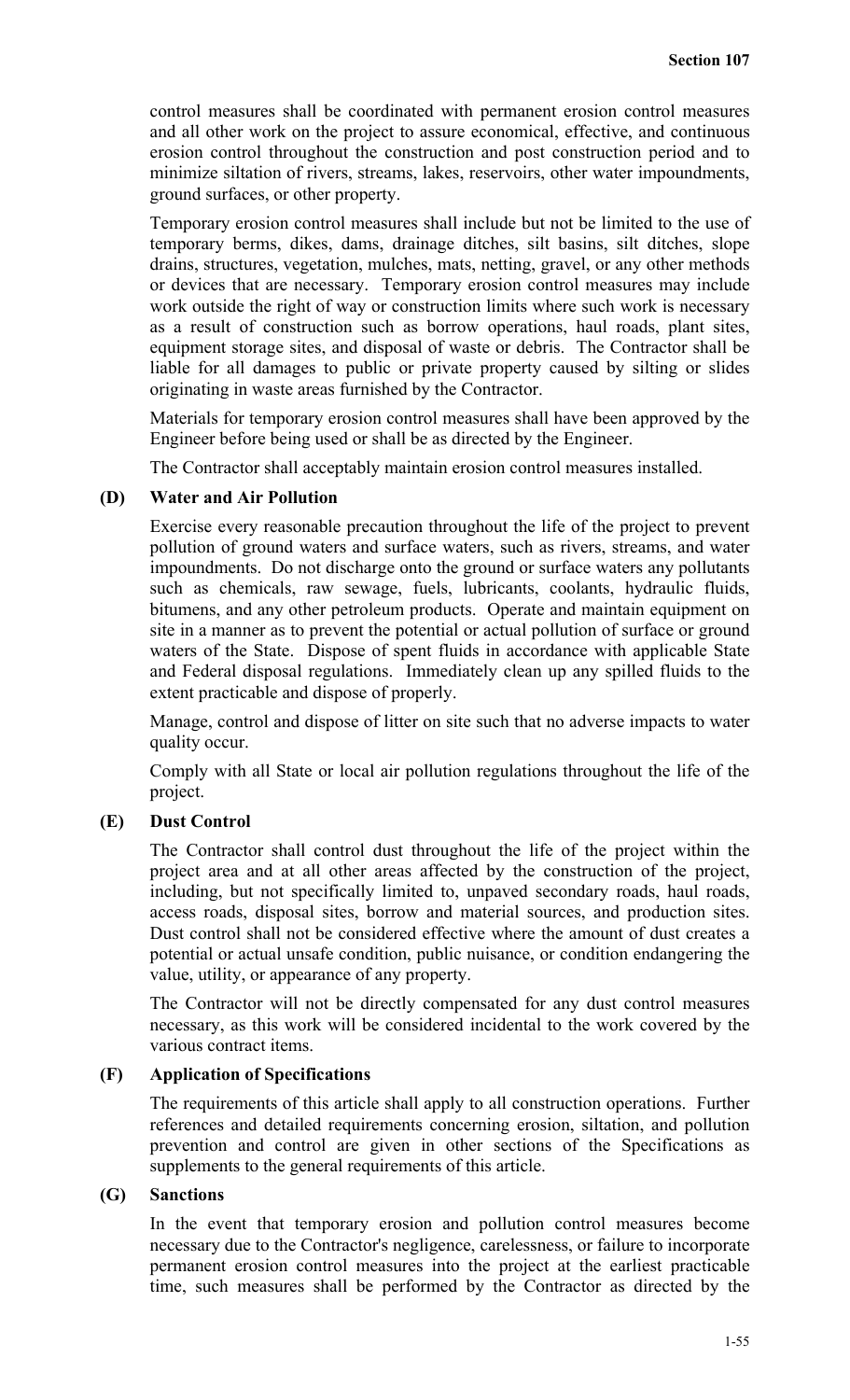Engineer at no cost to the Department. If the Contractor fails to perform such measures as directed, the Engineer may have the work performed in accordance with Article 105-16.

Failure of the Contractor to fulfill any of the requirements of this article may result in the Engineer ordering the stopping of construction operations in accordance with Article 108-7 until such failure has been corrected. Such suspension of operations will not justify an extension of contract time.

Failure on the part of the Contractor to perform the necessary measures to control erosion, siltation, and pollution will result in the Engineer notifying the Contractor to take such measures. In the event that the Contractor fails to perform such measures within 24 hours after receipt of such notice with adequate forces and equipment, the Engineer may suspend the work as provided above, or may proceed to have such measures performed with other forces and equipment, or both. No payment will be made to the Contractor for the performance of this work and the cost of such work so performed will be deducted from monies due the Contractor on his contract.

### **107-14 PROTECTION OF PUBLIC LANDS**

In the execution of any work within or adjacent to any State or National forest, park, or other public lands, the Contractor shall comply with all regulations of all authorities having jurisdiction over such forest, park, or lands, governing the protection of public lands and the carrying out of work within public lands, and shall observe all sanitary laws and regulations with respect to the performance of work in public lands. He shall keep the areas in an orderly condition, properly dispose of all refuse, and obtain permits for the construction and maintenance of all construction camps, stores, warehouses, residences, latrines, cesspools, septic tanks, and other structures in accordance with the requirements of the appropriate authorities.

The Contractor shall take all reasonable precaution to prevent and suppress forest fires and shall require his employees and subcontractors, both independently and at the request of forest officials, to do all reasonable within their power to prevent and suppress and to assist in preventing and suppressing forest fires and to make every possible effort to notify a forest official at the earliest possible moment of the location and extent of any fire seen by them.

The Contractor shall obtain any construction permits that may be required for his operations, which are not a part of the project, in accordance with the requirements of the regulations of the appropriate authorities.

### **107-15 RESPONSIBILITY FOR DAMAGE CLAIMS**

The Contractor shall indemnify and save harmless the Board of Transportation and its members and the Department of Transportation and its officers, agents, and employees from all suits, actions, or claims of any character brought for any injury or damages received or sustained by any person, persons, or property by reason of any act of the Contractor, subcontractor, its agents or employees, in the performance of the contract. The Contractor's liability to save harmless and indemnify shall include, but not by way of limitation, the following:

- **(A)** damages or claims for the failure of the Contractor to safeguard the work;
- **(B)** damages or claims by reason of the failure of the Contractor to erect adequate barricades and post adequate warnings to the public of such barricades;
- **(C)** any damage or claims caused through the Contractor's use of defective materials or by the performance of defective work;
- **(D)** any claims by reason of the Contractor's infringement of patent, trademark, or copyright;
- **(E)** any amounts paid by the Department by reason of the Contractor's failure to comply with or for violations of laws, ordinances, orders, or decrees;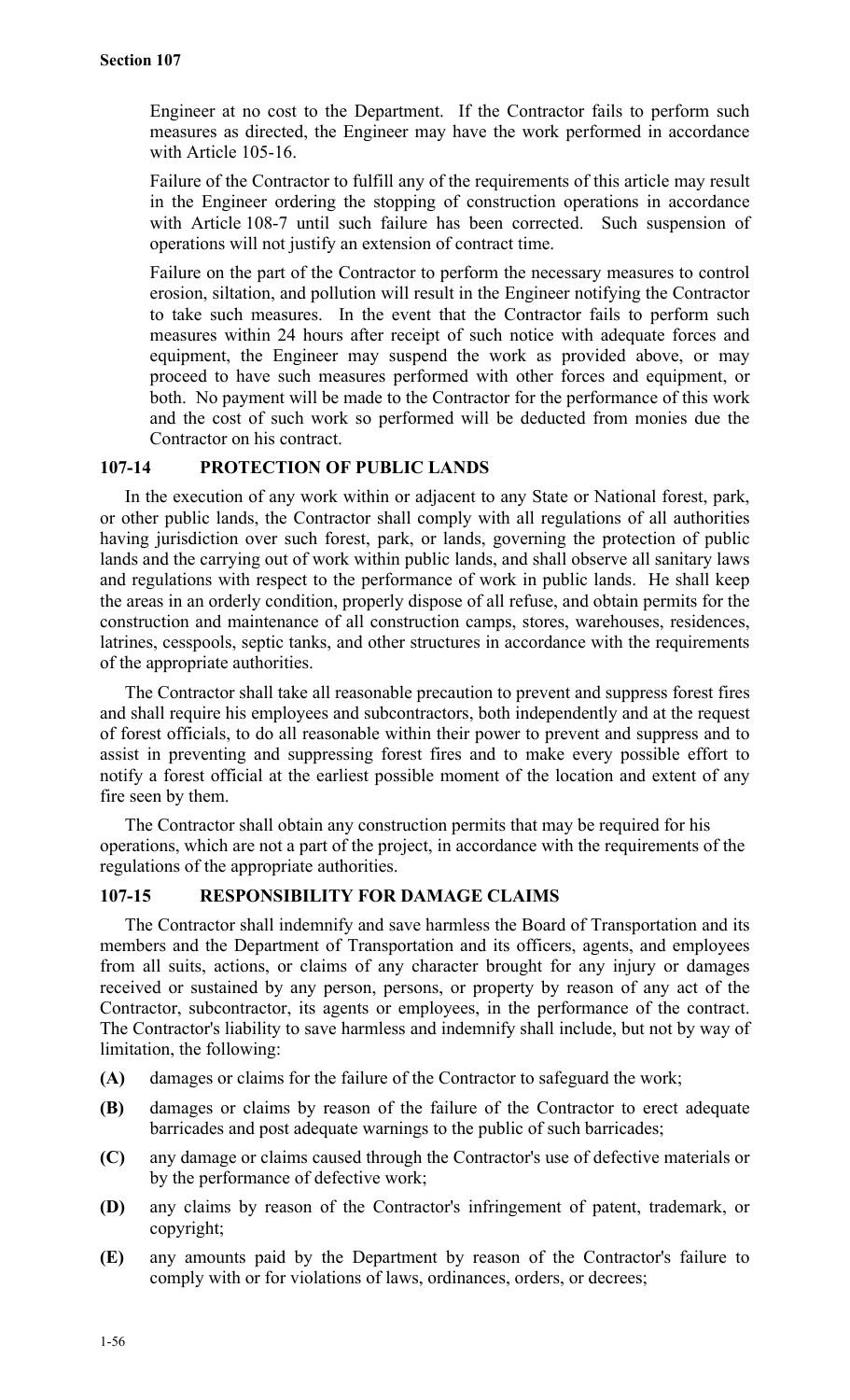- **(F)** any damages or claims caused by blasting operations of the Contractor with or without proof of negligence on the part of the Contractor;
- **(G)** damages or claims caused by the failure of the Contractor to protect private or public property pursuant to Article 107-12, including damages to public and private property caused by silting and slides from waste areas furnished by the contractor, without proof of negligence;
- **(H)** damages caused by the failure of the Contractor to control erosion in accordance with the contract.

In addition to any remedy authorized by law, the Department shall have a right to retain from monies due the Contractor, as the Department considers necessary until final disposition has been made of the following suits or claims:

- (1) For all claims against the Department involving claims or damages that are the Contractor's responsibility under Section 107. The Contractor and the Surety shall remain responsible until such suits or claims against the Department have been settled and until the Department has been indemnified and saved harmless.
- (2) In case of claims by the third parties against the Contractor involving tort liability for which the Department might be held liable for as a taking of property, or as a tort before the Industrial Commission. However, monies due the Contractor will not be retained provided the Contractor produces satisfactory evidence to the Department that he is adequately protected from such tort liability by public liability and property damage insurance. In all other cases involving claims or suits by third parties against the Contractor, amounts due the Contractor will not be withheld provided that the consent of the Surety is furnished and the Surety guarantees payment of any amounts for which the Contractor may be determined to be legally liable.
- (3) In cases of damage to property of the Department, such amounts necessary to pay for such damage.

In cases where claims are made or suits filed against employees, agents, or officers of the Department of Transportation or members of the Board of Transportation, the Department of Transportation may retain from monies due the Contractor sufficient to indemnify such employee, agent, or officer of the Department of Transportation or member of the Board of Transportation for any amounts which they may be held liable for but for which the Contractor is responsible under the requirements of Section 107. In the event that there is not sufficient retainage or the final estimate is paid, the Department of Transportation may collect from the Contractor or its Surety amounts sufficient to indemnify such employee, agent, or officer of the Department of Transportation or member of the Board of Transportation for such damages incurred.

## **107-16 LIABILITY INSURANCE**

When required by the contract, the Contractor shall carry insurance of the kinds and in the amounts specified therein in addition to any other forms of insurance or bonds required under the terms of the contract, or any other insurance carried by the Contractor.

## **107-17 OPENING SECTIONS OF PROJECT TO TRAFFIC**

If it is determined by the Engineer that the Contractor will not complete the work by the completion date, intermediate completion date, or intermediate completion time, the Engineer may notify the Contractor in writing that upon expiration of contract time or intermediate contract time the project or any portion thereof will be open to traffic. On such sections that are opened, the Contractor shall conduct the remainder of his operations so as to cause the least obstruction to traffic. The Contractor shall not be relieved of his liability or responsibility, shall not receive any additional compensation due to the added cost of the work, nor shall he receive any extension of the completion date, intermediate completion date, or intermediate completion time, by reason of such openings.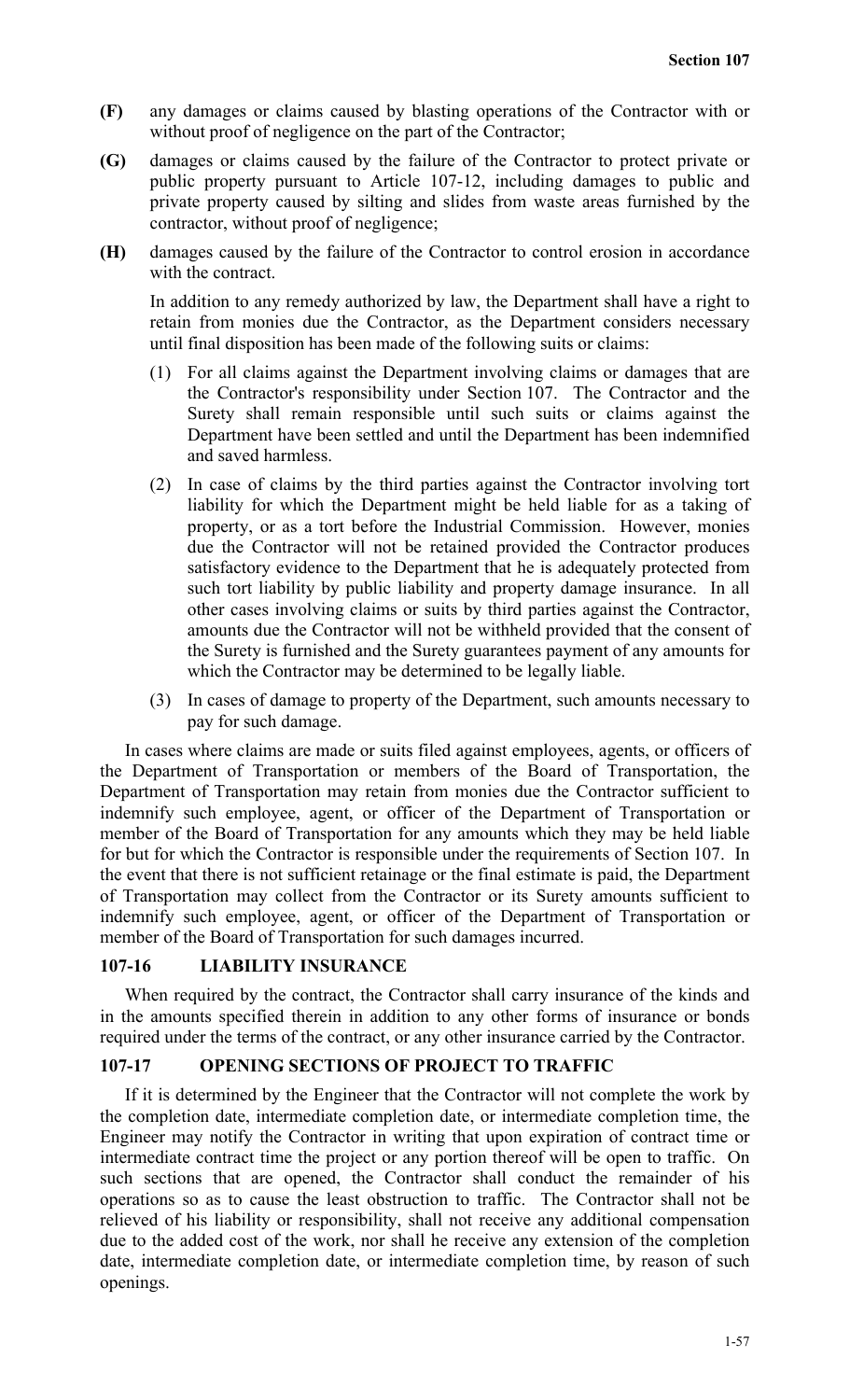# **107-18 CONTRACTOR'S RESPONSIBILITY FOR WORK**

Until final acceptance of the work by the Engineer, as evidenced in writing, the Contractor shall have the charge and care thereof and shall take every precaution against injury or damage to any part thereof by the action of the elements, or from any other cause, whether arising from the execution or from the nonexecution of the work. The Contractor shall rebuild, repair, restore, and make good all injuries or damages to any portion of the work occasioned by any of the above causes before final acceptance and shall bear the expense thereof, except as provided in other sections of the Specifications. The Department will reimburse the Contractor for the repair of the work due to actions of the elements of such exceptional nature as to be legally classified as Acts of God.

In case of suspension of work from any cause whatever, the Contractor shall be responsible for all materials, and shall properly store them, if necessary, and shall provide suitable drainage of the roadway and erect necessary temporary structures at no cost to the Department.

## **107-19 FURNISHING RIGHT OF WAY**

The Department will be responsible for the securing of all necessary rights of way in advance of construction.

## **107-20 PERSONAL LIABILITY OF PUBLIC OFFICIALS**

Employees, agents, officers, and members of the Board of Transportation or the Department of Transportation shall not be held personally liable for any damages connected with the work, it being specifically understood in all such matters that they act solely as agents and representatives of the Board of Transportation or the Department of Transportation.

# **107-21 WAIVER OF LEGAL RIGHTS BY THE DEPARTMENT**

Upon completion of the work, the Department will expeditiously make an inspection and notify the Contractor of acceptance. Such final acceptance and processing of the final estimate, however, shall not preclude or estop the Department from correcting any measurement, estimate, or certificate made before or after completion of the work, nor shall the Department be precluded or estopped from recovering from the Contractor or his Surety, or both, such overpayment as it may sustain, or by failure on the part of the Contractor to fulfill his obligations under the contract. A waiver on the part of the Department of any breach of any part of the contract shall not be held to be a waiver of any other or subsequent breach.

The Contractor, without prejudice to the terms of the contract, shall be liable to the Department for latent defects, fraud, or such gross mistakes as may amount to fraud, or as regards the Department's rights under any warranty or guaranty.

## **107-22 SAFETY AND ACCIDENT PROTECTION**

The Contractor shall comply with all applicable Federal, State, and local laws, ordinances, and regulations governing safety, health, and sanitation, and shall provide all safeguards, safety devices, and protective equipment, and shall take any other needed actions, on his own responsibility that are reasonably necessary to protect the life and health of employees on the job and the safety of the public, and to protect property in connection with the performance of the work covered by the contract.

All Contractors' personnel, all subcontractors and their personnel, and any material suppliers and their personnel shall wear a reflective vest or outer garment conforming to the requirements of MUTCD at all times while on the project.

# **107-23 WAGES AND CONDITIONS OF EMPLOYMENT**

The Contractor's attention is directed to the provisions and requirements of any and all public statutes that regulate hours or conditions of employment on public work. Such provisions and requirements that are appropriate, in accordance with the intent of the particular law, act, or statute, will be applicable to all work performed by the Contractor with his own organization and with the assistance of workmen under his immediate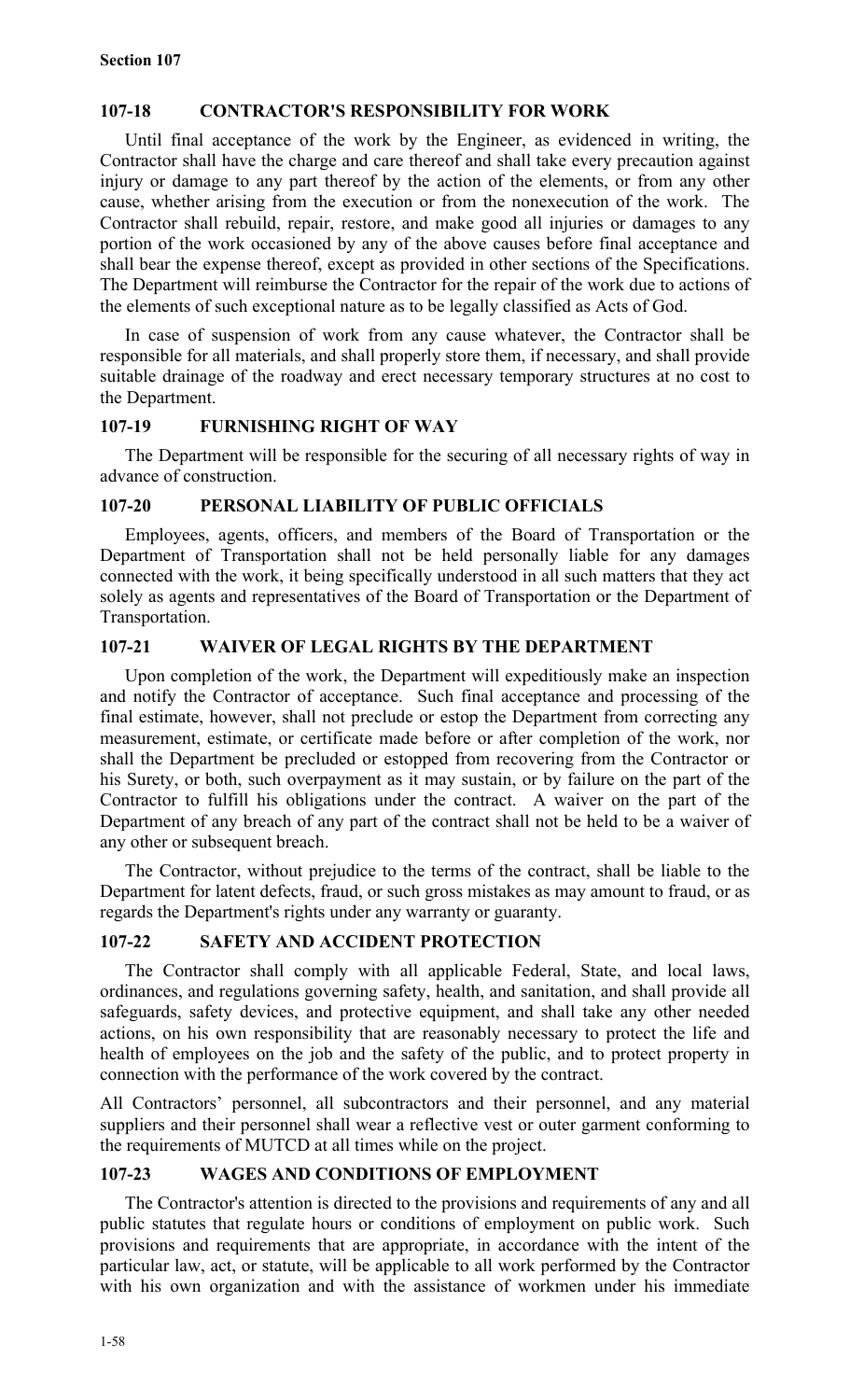superintendence, and to all work performed by subcontract. It shall be the responsibility of the Contractor to ascertain the appropriate application of such provisions and requirements to the work.

In addition to the general requirements of the various regulations referred to above, certain additional regulations and restrictions may be imposed that are peculiar to the particular work under the contract. In such cases, these regulations and restrictions will be included in the contract for the particular project involved.

For projects that are financed wholly or in part with Federal funds, the minimum wage rates to be paid to all mechanics and laborers employed on the project will be determined by the U.S. Secretary of Labor. A schedule of such wage rates will be inserted in the proposal for such projects. The Contractor shall provide at the job site at no cost to the Department a weatherproof bulletin board covered with glass or rigid transparent plastic and shall display thereon at all times legible copies of such schedule of wage rates and of the wage rate information poster that will be furnished to him. The bulletin board shall be located in a conspicuous place easily accessible to all employees.

In the event that changes should occur in any of the regulations referred to in this article, or in any application thereof to the work under contract, no additional compensation will be allowed the Contractor as a result of such changes.

### **107-24 LIABILITY TO THIRD PARTIES**

It is not intended by any of the provisions of any part of these specifications to make the public or any member thereof a third party beneficiary hereunder, or to authorize anyone who is not a party to a contract entered into pursuant to these specifications to maintain a suit for personal injury or property damage otherwise than as authorized and provided by law.

#### **107-25 RIGHT OF THE CONTRACTOR TO FILE VERIFIED CLAIM**

If the Contractor fails to receive such settlement as he claims to be entitled to under the terms and provisions of the contract, the Contractor may submit a written and verified claim for such amounts he deems himself or his subcontractor(s) entitled to under the terms and provisions of the contract provided he has complied with the applicable provisions of the contract including, but not limited to, giving written notice of intent to file a claim, keeping and submission of cost records, and the initial submission of a written claim within the specified time period. The claim shall be submitted to the State Highway Administrator within 60 days from the time the Contractor receives the final estimate as defined by Section 101 and shall be submitted in accordance with *G.S. 136-29*.

#### **107-26 HAZARDOUS, CONTAMINATED, AND/OR TOXIC MATERIAL**

When the Contractor's operations encounter or expose any abnormal condition that may indicate the presence of a hazardous, contaminated, and/or toxic material, such operations shall be discontinued in the vicinity of the abnormal condition and the Engineer shall be notified immediately. Upon notification by the Contractor, the Engineer will investigate the work and, if necessary, suspend the work in accordance with Article 108-7. The presence of barrels; old or abandoned underground storage tanks, and discolored earth, metal, wood, etc.; visible fumes; abnormal odors; excessively hot earth; smoke; or anything else that appears abnormal may be indicators of hazardous, contaminated, and/or toxic materials and shall be treated with extraordinary caution as they are evidence of abnormal conditions.

The Contractor's operations shall not resume until so directed by the Engineer.

Disposition of the hazardous, contaminated, and/or toxic material will be made in accordance with the requirements and regulations of the Department of Human Resources and the Department of Environment, Health & Natural Resources. Where the Contractor performs work necessary to dispose of hazardous, contaminated, and/or toxic material, payment will be made at the unit prices for pay items included in the contract which are applicable to such work or, where the contract does not include such pay items,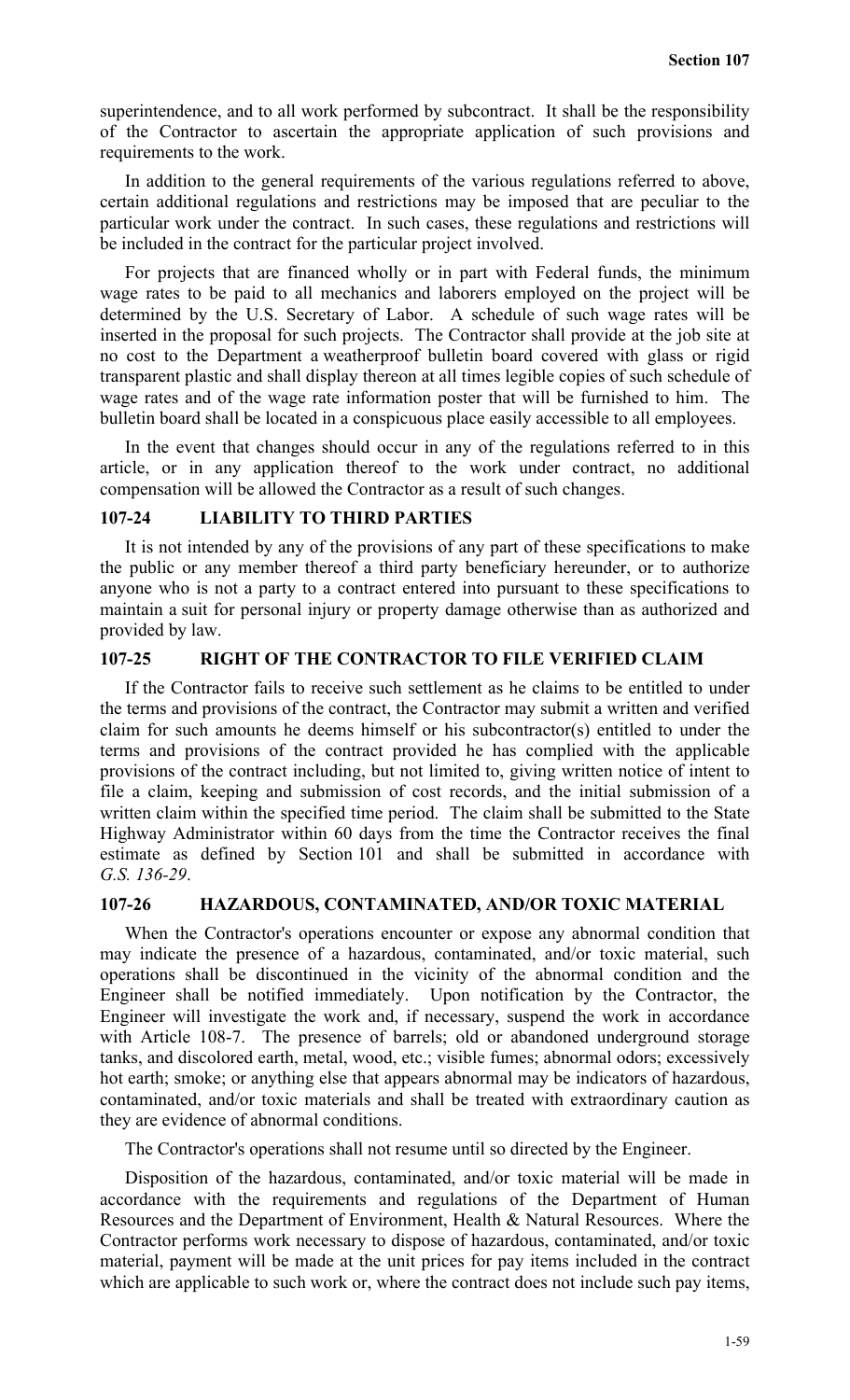payment will be made as provided in Article 104-7 for extra work. Where the contract does not include pay items for the work necessary to dispose of hazardous, contaminated, and/or toxic material, the Engineer may have the work performed by others.

## **107-27 FINES AND LEVIES AGAINST THE DEPARTMENT**

In the event there are fines or charges levied against the Department, actions taken by the Department, or remediation required by the Department due to the contractor's negligence, carelessness or failure, due to violations charged to the Contractor, or due to the Contractor's failure to conform to the Specifications, monies will be deducted from monies to be paid to the Contractor on this project.

# **SECTION 108 PROSECUTION AND PROGRESS**

## **108-1 GENERAL**

It is the intent of these Specifications that the Contractor shall commence work on the date of availability shown in the contract or as soon thereafter as practicable, except that when required by permits included in the proposal, that work in jurisdictional waters and wetlands shall not begin until a meeting is held between the Department, Regulatory Agencies, and the Contractor. The Contractor shall not begin work prior to the date of availability without written approval of the Engineer. If such approval is given, the Department will assume no responsibility for any delays caused prior to the date of availability by any reason whatsoever, and such delays, if any, will not constitute a valid reason for extending the completion date.

The Contractor shall pursue the work diligently with workmen in sufficient numbers, abilities, and supervision, and with equipment, materials, and methods of construction as may be required to complete the work described in the contract or as may be amended, by the completion date.

### **108-2 PROGRESS SCHEDULE**

The Contractor shall prepare and submit for approval by the Engineer a schedule of his proposed working progress on the project in accordance with the instructions and on forms furnished by the Engineer.

The proposed progress schedule shall be submitted no later than 7 days prior to the date of the project preconstruction conference and shall have been approved before any work is begun on the project.

When conditions beyond the Contractor's control have adversely affected his progress, or the Engineer has extended the completion date, the Contractor may submit a revised progress schedule to the Engineer for approval. Such revised progress schedule will not be approved unless accompanied by a detailed written statement giving the Contractor's reasons for the proposed revision.

#### **108-3 PRECONSTRUCTION CONFERENCE**

Immediately after receipt of notice of award, the Division Engineer and the Contractor will establish a mutually agreeable date on which the preconstruction conference will be held. The Contractor's project superintendent and other individuals representing the Contractor who are knowledgeable of the Contractor's proposed progress schedule or who will be in charge of major items of the work shall attend the preconstruction conference.

### **108-4 CONSTRUCTION CONFERENCES**

After work on the project has begun, construction conferences shall be held periodically. The construction conferences are to be scheduled at times that are mutually agreeable to both the project superintendent and the Resident Engineer. It shall be the superintendent's responsibility to attend the conferences.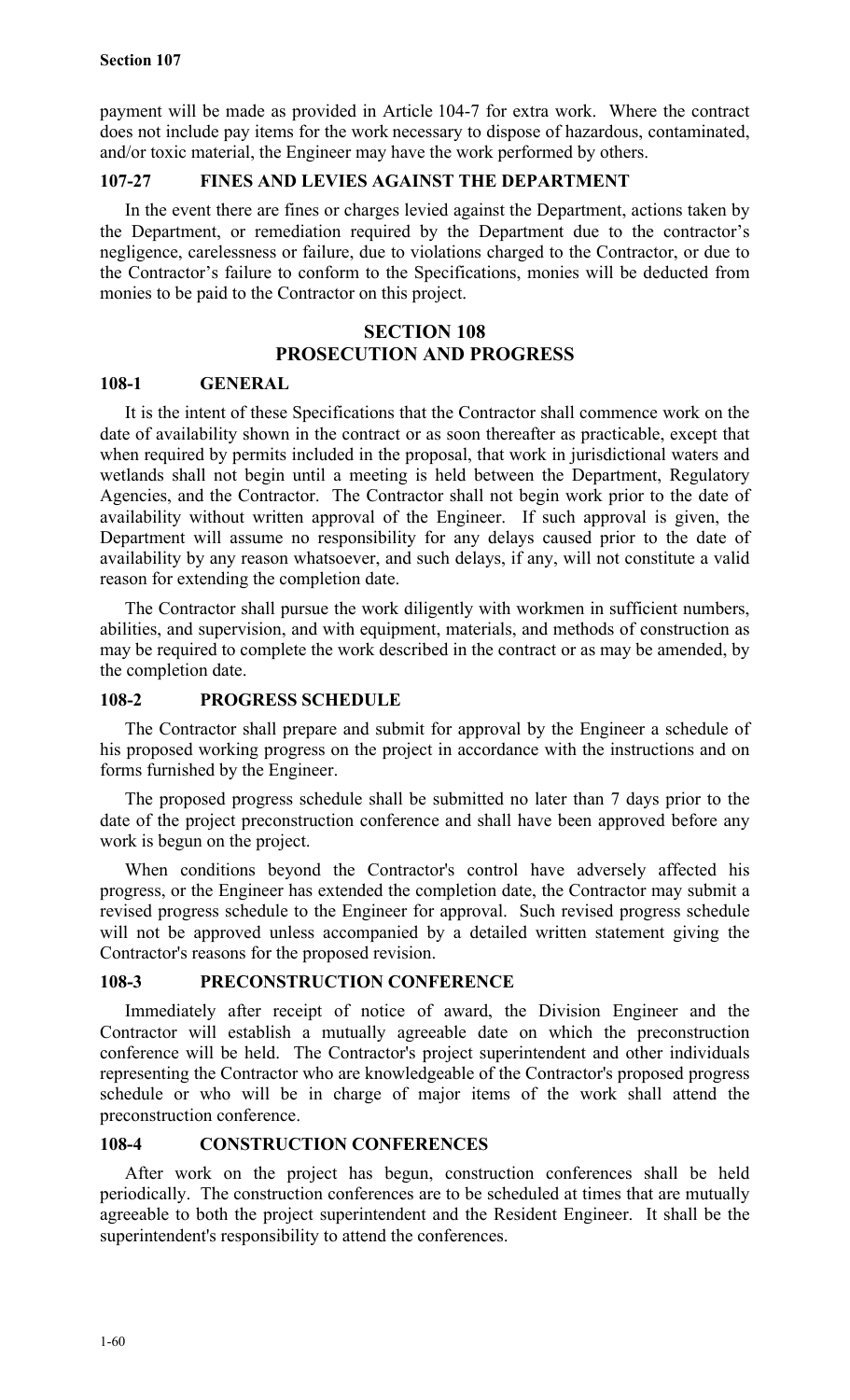#### **108-5 CHARACTER OF WORKMEN, METHODS, AND EQUIPMENT**

The Contractor shall at all times employ sufficient labor and equipment for prosecuting the several classes of work to full completion in the manner and time required by these specifications.

The Contractor shall not recruit Department employees for employment. Additionally, Department employees who elect to become employed by a Contractor may not perform any function on a project with which they have been involved during employment with the Department without written consent of the State. Any person employed by the Contractor and assigned to a project who has previously been involved in the project as a Department employee shall be, at the written direction of the Engineer, removed from the project. An exception to these terms may be granted when recommended by the Secretary and approved by the Board of Transportation.

Failure of the contractor to comply may be justification for disqualifying the Contractor from further bidding in accordance with the requirements of Article 102-16 and shall be grounds for termination of this contract.

No person shall be employed by the Contractor or by any subcontractor who has been determined by the Engineer to have engaged in fraudulent activities in connection with any work for the Department of Transportation.

Any person employed by the Contractor or by any subcontractor who, in the opinion of the Engineer, does not perform his work in a proper and skillful manner or is disrespectful, intemperate, or disorderly or who has been determined by the Engineer to have engaged in fraudulent activities in connection with any work for the Department of Transportation shall be, at the written request of the Engineer, removed forthwith by the Contractor or subcontractor employing such person, and shall not be employed again in any portion of the work without the approval of the Engineer.

Should the Contractor fail to remove such person(s) as required above, the Engineer may suspend the work in accordance with the requirements of Article 108-7.

All equipment which is proposed to be used on the work is to be of sufficient size and in such mechanical condition as to meet the requirements of the work and to produce a satisfactory quality of work. Equipment used on any portion of the project shall be such that no injury to the roadway, adjacent property, or other highways will result from its use. The Engineer may order in writing the removal and replacement of any unsatisfactory equipment.

When the methods and equipment to be used by the Contractor in accomplishing the construction are not prescribed in the contract, the Contractor is free to use any methods or equipment that he demonstrates to the satisfaction of the Engineer will accomplish the contract work in conformity with the requirements of the contract.

When the contract specifies that the construction be performed by the use of certain methods and equipment, such methods and equipment shall be used unless others are approved by the Engineer. If the Contractor desires to use a method or type of equipment other than those specified in the contract, he may request approval from the Engineer to do so. The request shall be in writing and shall include a full description of the methods and equipment proposed to be used and an explanation of the reasons for desiring to make the change. If approval is given it will be on the condition that the Contractor will be fully responsible for producing construction work in conformity with contract requirements. If, after trial use of the substituted methods or equipment, the Engineer determines that the work produced does not meet contract requirements, the Contractor shall discontinue the use of the substitute method or equipment and shall complete the remaining construction with the specified methods and equipment. The Contractor shall remove the unsatisfactory work and replace it with work of specified quality, or take such other corrective action as the Engineer may direct. No change will be made in basis of payment for the construction items involved or in the completion date as a result of authorizing a change in methods or equipment under these provisions.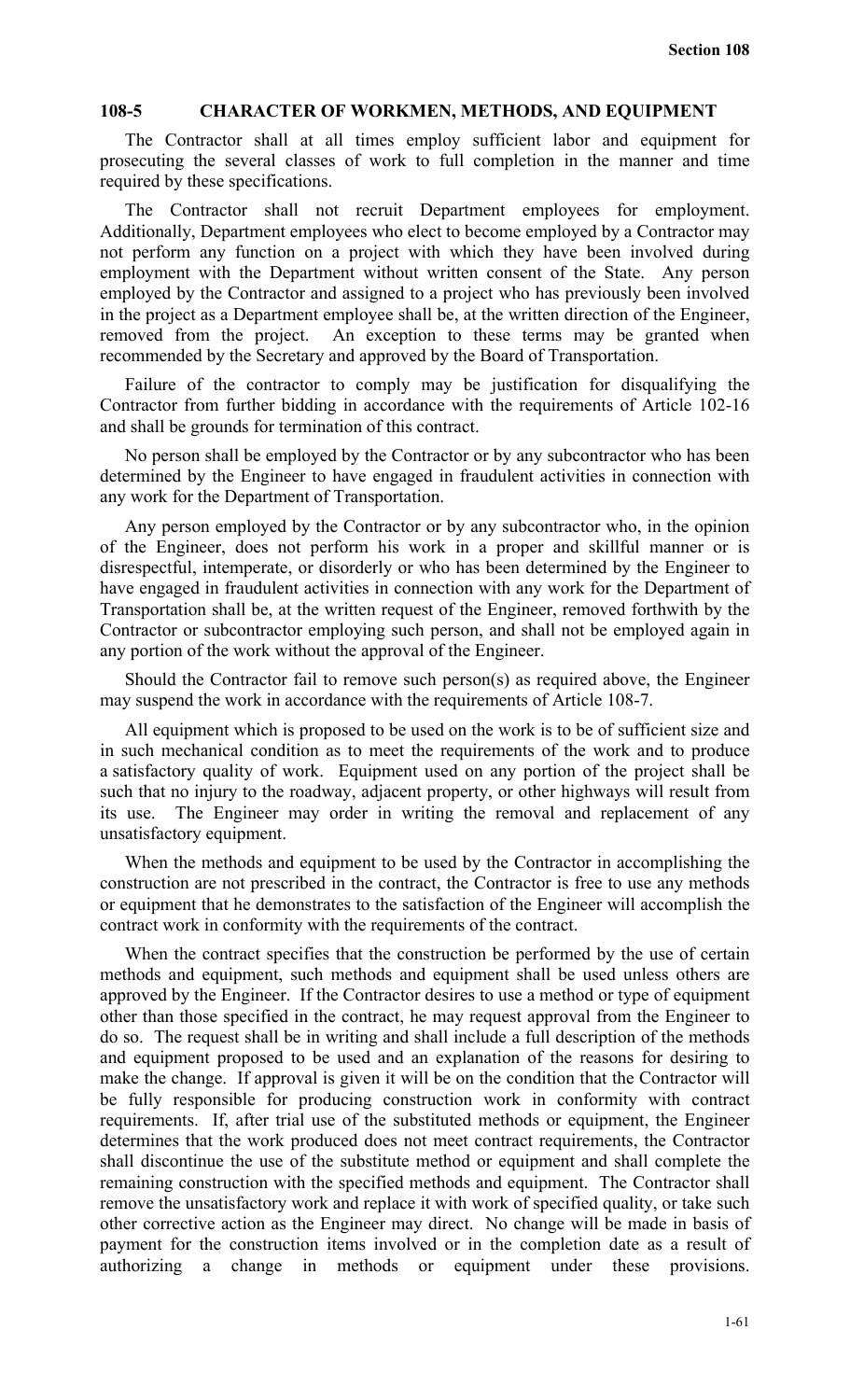### **108-6 SUBLETTING OF CONTRACT**

The Contractor shall not sublet, sell, transfer, assign, or otherwise dispose of the contract or any portion thereof; or of his right, title, or interest therein; without written consent of the Engineer. In case such consent is given, the sublet work shall be performed by the subcontractor unless otherwise approved in writing by the Engineer. Failure of the Contractor to comply with these Specifications will be just cause for the work to be considered unauthorized in accordance with Article 105-12. A firm that has been disqualified due to its failure to maintain satisfactory progress under the requirements of Article 108-8 will not be approved as a subcontractor until the firm demonstrates the ability to perform the work in a satisfactory manner. When directed by the Engineer, the Contractor shall submit a certified copy of the actual subcontract agreement executed between the Contractor and subcontractor prior to written consent being issued by the Engineer. In case such consent is given, the Contractor will be permitted to sublet a portion thereof, but shall perform with his own organization, work amounting to not less than 40 percent of the total original contract amount, except:

- **(A)** Any items designated in the contract as *specialty items* may be performed by subcontract and the cost of any such special items so performed by subcontract will be deducted from the total amount bid before computing the amount of work required to be performed by the Contractor with his own organization, and
- **(B)** Any other items sublet to Disadvantaged Business Enterprise (DBE), Minority Business (MB) or Women's Business (WB), up to the value of the contract DBE, MB or WB goal, will be deducted from the total amount bid before computing the amount of work required to be performed by the Contractor with his own organization.

In any event, the Contractor shall perform with his own organization work amounting to not less than 35% of the difference between the total amount bid and the value of specialty items that have been sublet.

Extra work performed in accordance with Article 104-7 will not be considered in the computation of work required to be performed by the Contractor.

An assignment by operations of law or assignment for the benefit of creditors, or the bankruptcy of the Contractor, shall not vest any right in this contract in the Trustee in bankruptcy, the Contractor's creditors, or the agent of the creditors.

A subcontractor shall not sublet, sell, transfer, assign, or otherwise dispose of his contract with a contractor or any portion thereof; or of his right, title, or interest therein; without written consent of the Engineer. When directed by the Engineer, the contractor shall submit a certified copy of the actual subcontract agreement executed between the subcontractor and the second tier subcontractor. In the event of an assignment by operations of law or the bankruptcy of the subcontractor, the contractor shall have the right, power, and authority, in its discretion, without violating the contract or releasing the Surety, to terminate the subcontract. An assignment by operations of law or assignment for the benefit of creditors or the bankruptcy of the subcontractor shall not vest any right in this contract in the Trustee in bankruptcy, nor the subcontractor's creditors or agents of the creditors.

Neither the Contractor, nor any subcontractor, shall enter into any written or oral equipment lease or rental agreement, materials purchase agreement, and/or labor agreement that circumvents the requirements of this article.

If the Contractor or a subcontractor enter into a lease or rental agreement for equipment based upon payment for a unit of work, such agreement will be considered subletting of the contract unless the lease or rental agreement is with a commercial equipment company, manufacturer, and/or commercial leasing agency and such firm has been approved by the Engineer. An equipment lease or rental agreement that is based upon unit prices per unit of time will not be considered subletting of the contract.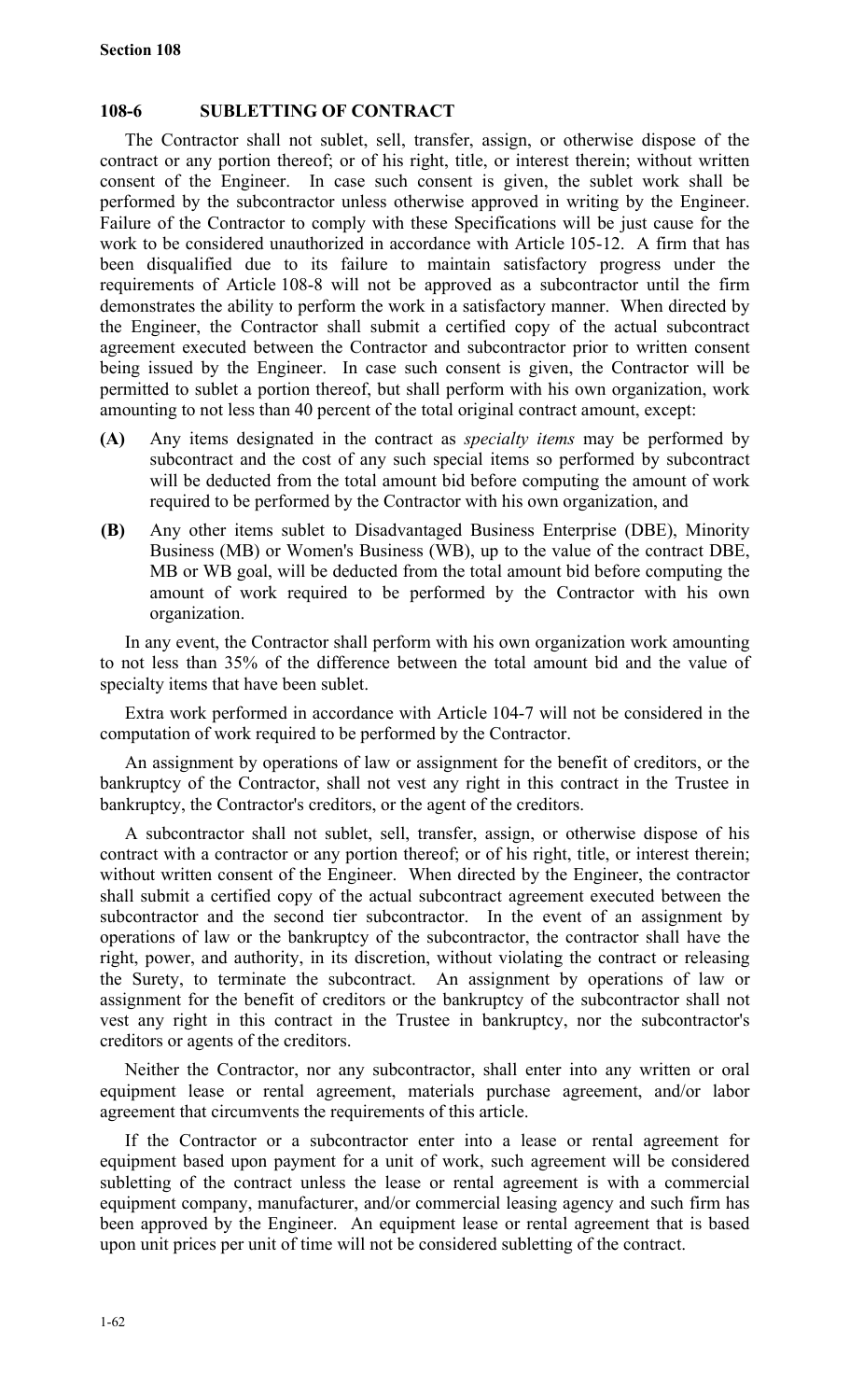The approval of any subcontract will not release the Contractor of his liability under the contract and bonds, nor will the subcontractor or the second tier subcontractor have any claim against the Department by reason of the approval of the subcontract. The State Highway Administrator will review and consider subcontractor claims for additional time or compensation provided such claims are submitted by the contractor in accordance with Article 107-25 and *General Statute* 136-29.

Failure of the Contractor to comply with any of the requirements of this article may be justification for disqualifying the Contractor from further bidding in accordance with the requirements of Article 102-16.

## **108-7 TEMPORARY SUSPENSION OF THE WORK**

The Engineer will have the authority to suspend the work wholly or in part by written order for such periods, as he may deem necessary for any of the following reasons:

- **(A)** Conditions considered unfavorable for the suitable prosecution of the work, or
- **(B)** The Contractor's failure to correct conditions unsafe for workmen or the general public, or
- **(C)** The Contractor has not carried out orders given to him by the Engineer, or
- **(D)** The Contractor's failure to perform any provisions of the contract.

No extension of the completion date will be allowed for the above suspensions except as may be provided for in Article 108-10.

## **108-8 FAILURE TO MAINTAIN SATISFACTORY PROGRESS**

The Engineer will check the Contractor's progress at the time each partial pay estimate is prepared. The Contractor's progress may be considered as unsatisfactory as follows:

- **(A)** The Contractor's progress is found to be less than that described in both counts below:
	- (1) The dollar value of the work completed, excluding material payments allowed by Article 109-5, is less than the dollar value of the work that should have been completed, on the basis of the Contractor's approved progress schedule, by more than 15 percent of the current contract amount.

The dollar value of the work completed will be the total estimate to date shown in the latest partial pay estimate, excluding material payments allowed by Article 109-5. The current contract amount will be the total amount bid plus accumulated overruns less accumulated underruns shown in the latest partial pay estimate.

(2) The percentage of the work completed is less than the percentage of contract time elapsed on the work by more than 15 percentage points. The percentage of work completed will be the dollar value of the work completed as defined above, divided by the current contract amount as defined above.

The percentage of contract time elapsed will be the number of calendar days elapsed as shown in the latest partial pay estimate divided by the total contract time in calendar days.

- **(B)** The Contractor fails to begin and pursue the work in accordance with Article 108- 1 prior to the expiration of 5% of the original contract time after the date work was scheduled to begin based upon the approved progress schedule.
- **(C)** The Engineer anticipates the Contractor will not complete the work described in the contract by the intermediate contract time or the contract completion date.

When the Contractor's progress is found to be unsatisfactory as described above, the Engineer may make written demand of the Contractor to state in writing the reason for the unsatisfactory progress and produce such supporting data as the Engineer may require or the Contractor may desire to submit. The Engineer will consider the justifications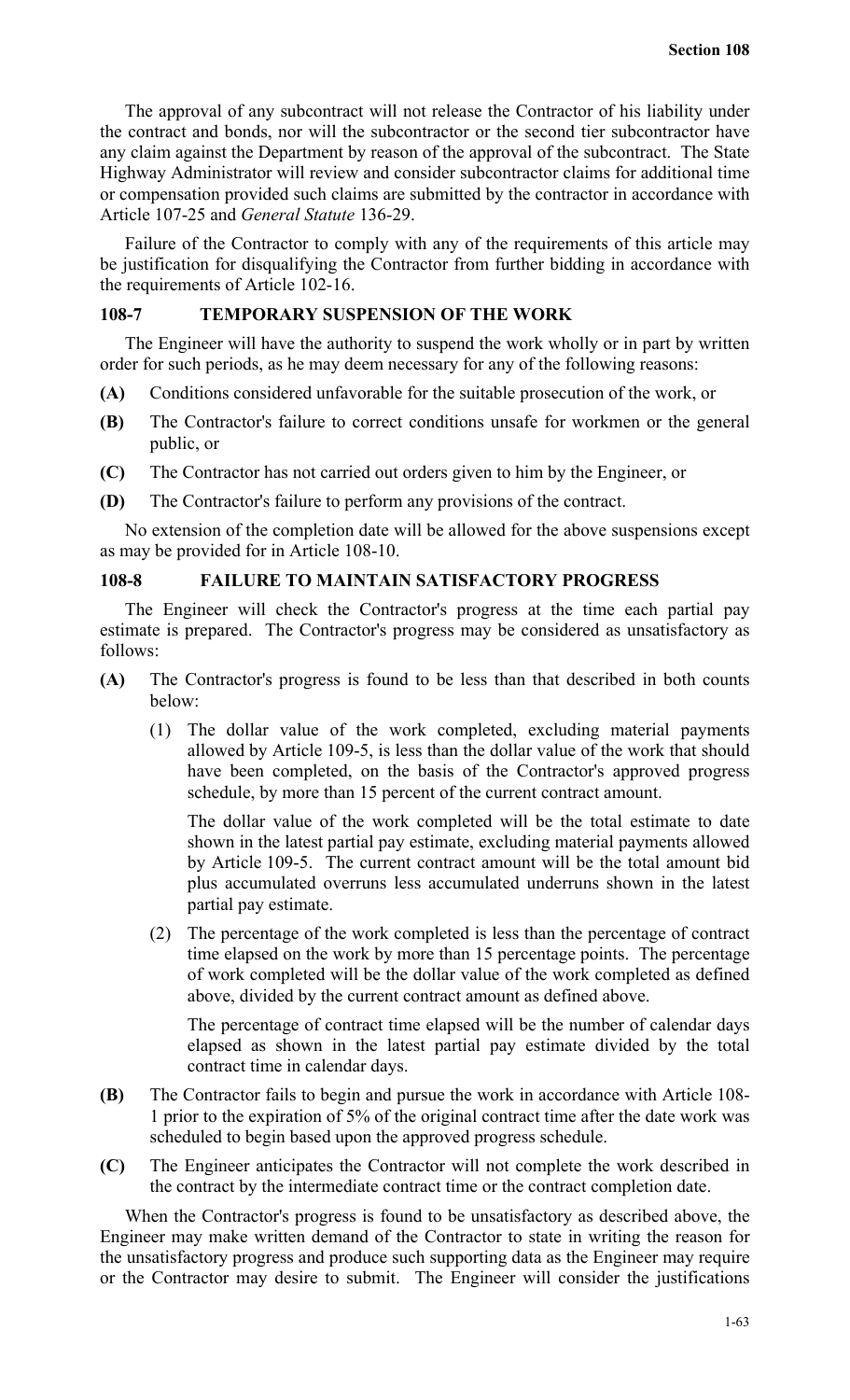submitted by the Contractor and extensions of the completion date have or may be allowed in accordance with Article 108-10(B).

When the Contractor cannot satisfactorily justify the unsatisfactory progress, the Engineer may invoke one or more of the following sanctions:

- **(A)** Withhold anticipated liquidated damages from amounts currently due or that become due.
- **(B)** Remove the Contractor and all firms prequalified under the Contractor's Prequalification Number from the Department's Prequalified Bidders List.

When any of the above sanctions have been invoked, they shall remain in effect until rescinded by the Engineer.

## **108-9 DEFAULT OF CONTRACT**

## **(A) Declaration of Default**

The Department shall have the right to declare default of the contract for breach by the Contractor of any material term or condition of the contract. Material breach by the Contractor shall include, but specifically shall not be limited to failure to begin work under the contract within the time specified; failure to provide workmen, equipment, or materials adequate to perform the work in conformity with the contract by the completion date; unsatisfactory performance of the work; refusal or failure to replace defective work; failure to maintain satisfactory work progress; failure to comply with equal employment opportunity contract requirements; insolvency or bankruptcy, or any act of insolvency or bankruptcy; failure to satisfy any final judgment within 10 calendar days after entry thereof; and making an assignment for benefit of creditors.

## **(B) Sanctions**

In the event of a breach of the contract by the Contractor, the Department shall have the right, power, and authority, in its sole discretion, without violating the contract or releasing the surety: to assume full control of the prosecution of the contract in the place and stead of the Contractor in directing Contractor's agents, employees, and subcontractors in the performance of the work and in utilizing all materials, tools, machinery, equipment, and structures located on the project; to perform the work or any part thereof with Department personnel and equipment or to utilize any or all materials and equipment located on the project that are suitable and acceptable; to relet the work upon such terms and conditions as the Department shall deem appropriate; to employ any other methods that it may determine are required for completion of the contract in an acceptable manner; and to withhold any sums due the Contractor under the contract without penalty or interest until the work is completed and accepted by the Department.

## **(C) Notice**

Before invoking any of the sanctions provided for herein, the Department will give the Contractor at least 7 calendar days written notice with a copy to the Surety, that will set forth the breach of contract involved and the sanctions to be imposed. The Department, in its discretion, may grant the Contractor time in excess of 7 calendar days within which to comply with the contract and the time allowed will be set forth in writing. If the Department determines during such period that the Contractor is not proceeding satisfactorily to compliance, it may impose the sanctions after 24 hours notice to the Contractor. If the Department determines that the Contractor is not in compliance at the end of the time allowed, it may immediately impose any of the sanctions set forth herein and will advise the Contractor, in writing, with a copy to the Surety of the sanctions imposed.

## **(D) Payment**

After declaration of default has been made final, the Contractor will be entitled to receive payment for work satisfactorily completed or portions of work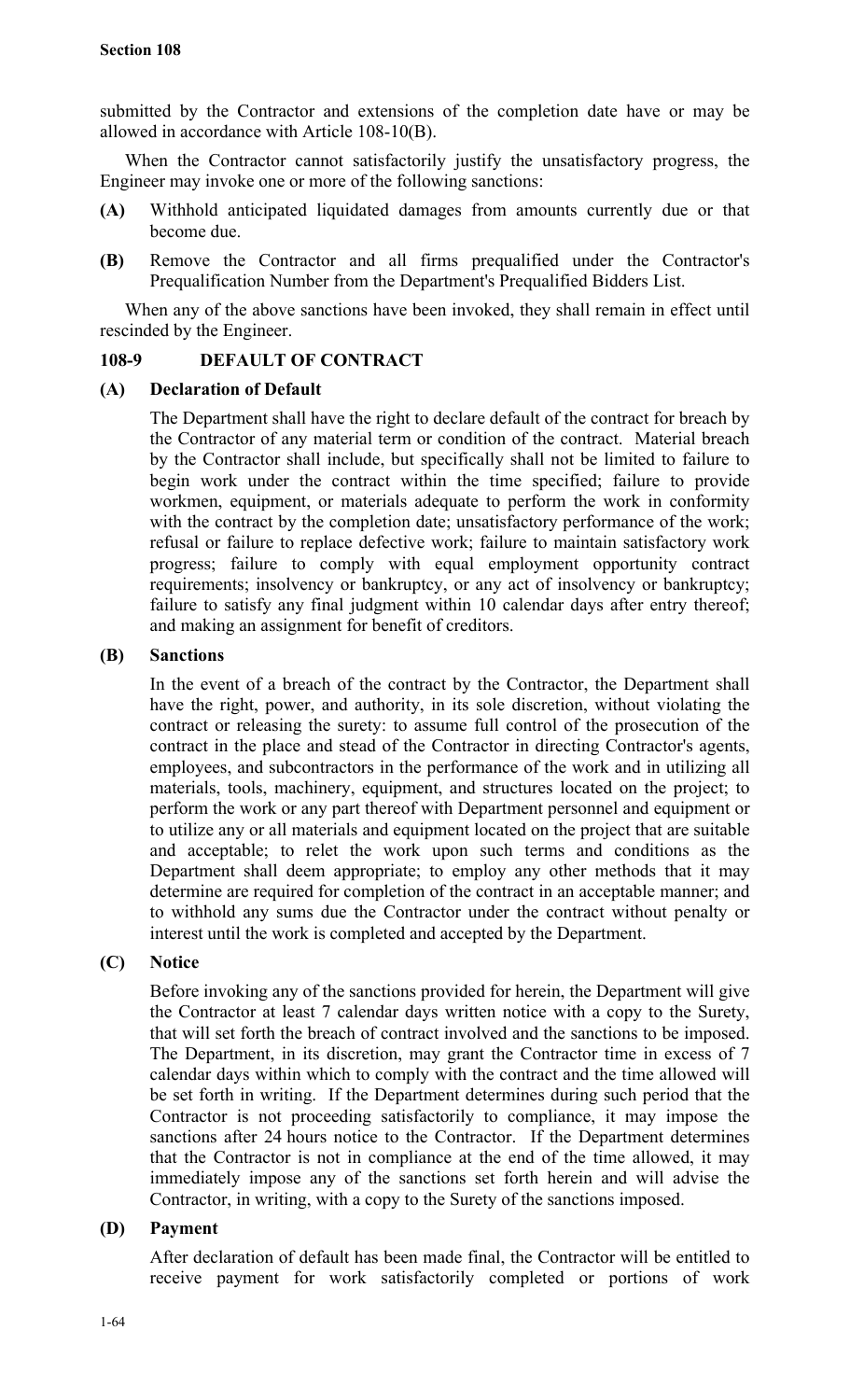satisfactorily completed, less any sums that may be due the Department from the Contractor but in no event shall payment exceed the contract unit or lump sum price for such work. The Department, at its election, may retain the sum due the Contractor, or any portion thereof, without interest or penalty, until the contract work is completed; or it may make payment to the Contractor upon declaration of default for work satisfactorily completed to the date that notice of default is received by the Contractor. The Contractor may be required by the Engineer, however, to carry to a stage of completion satisfactory to the Engineer any work in progress, the value of which otherwise would be lost by immediate cessation of work. Payment for such work will be made upon the basis hereinafter set out.

In the event that the Contractor's employees, equipment, or materials are used in prosecution of the work, or any part thereof, after default is declared, payment to the Contractor may be by contract unit or lump sum prices for the work performed, or, if the Engineer determines that such prices do not represent the value of the work performed, payment for the type of work or services performed will be made on a force account basis, as set forth in Article 109-3, less any sums that may be due the Department; but in no event shall payment exceed the contract unit or lump sum price for such work or services. Determination of the method of payment shall be in the sole discretion of the Engineer, and he will advise the Contractor, in writing, of his determination with reference to the specific type of work or service to be performed.

If all costs and expenses incurred by the Department arising out of the breach and imposition of sanctions, together with the total cost to the Department of securing the performance of the work set forth in the contract, exceed the sum that would have been payable under the contract, the Contractor and the Surety shall be liable to the Department for such excess and shall pay such amount to the Department.

### **(E) Power of Engineer**

The Engineer will exercise the powers and discretion vested in him by the contract in carrying out the terms of this article. He will have full power and authority to carry out any orders, directives, or resolutions issued by the Department in connection with a declaration of default. In the event that the Department fails to specify the sanctions to be imposed, the notice to be given, or the method of completing the work, the Engineer, may, in his discretion, impose such sanctions, give such notice, and select such methods of completing the work, as are authorized by this article; and such actions shall have the same effect and validity as if taken pursuant to an express order, directive, or resolution of the Department.

#### **(F) Obligation of Contractor and Surety**

No term or terms of this article and no action taken pursuant hereto by the Department of Transportation, its agents, or employees, will be construed to release or discharge the Contractor or the Surety upon the obligation set forth in the contract bonds, and the Contractor and the Surety shall remain bound thereon unto the Department until the work set forth in the contract has been completed and accepted by the Department and all obligations of the Contractor and the Surety arising under the contract and contract bond have been discharged.

#### **(G) Provision Not Exclusive**

The provisions shall be in addition to, and not in place of, any other provisions relating to default, breach of contract, and sanctions to be imposed in connection therewith appearing in the contract.

### **108-10 CONTRACT TIME; INTERMEDIATE CONTRACT TIME**

## **(A) General**

The contract time will be as defined in Section 101. No extensions to the completion date will be authorized except as allowed by this article. No modifications in the date of availability will be made for any reason whatsoever.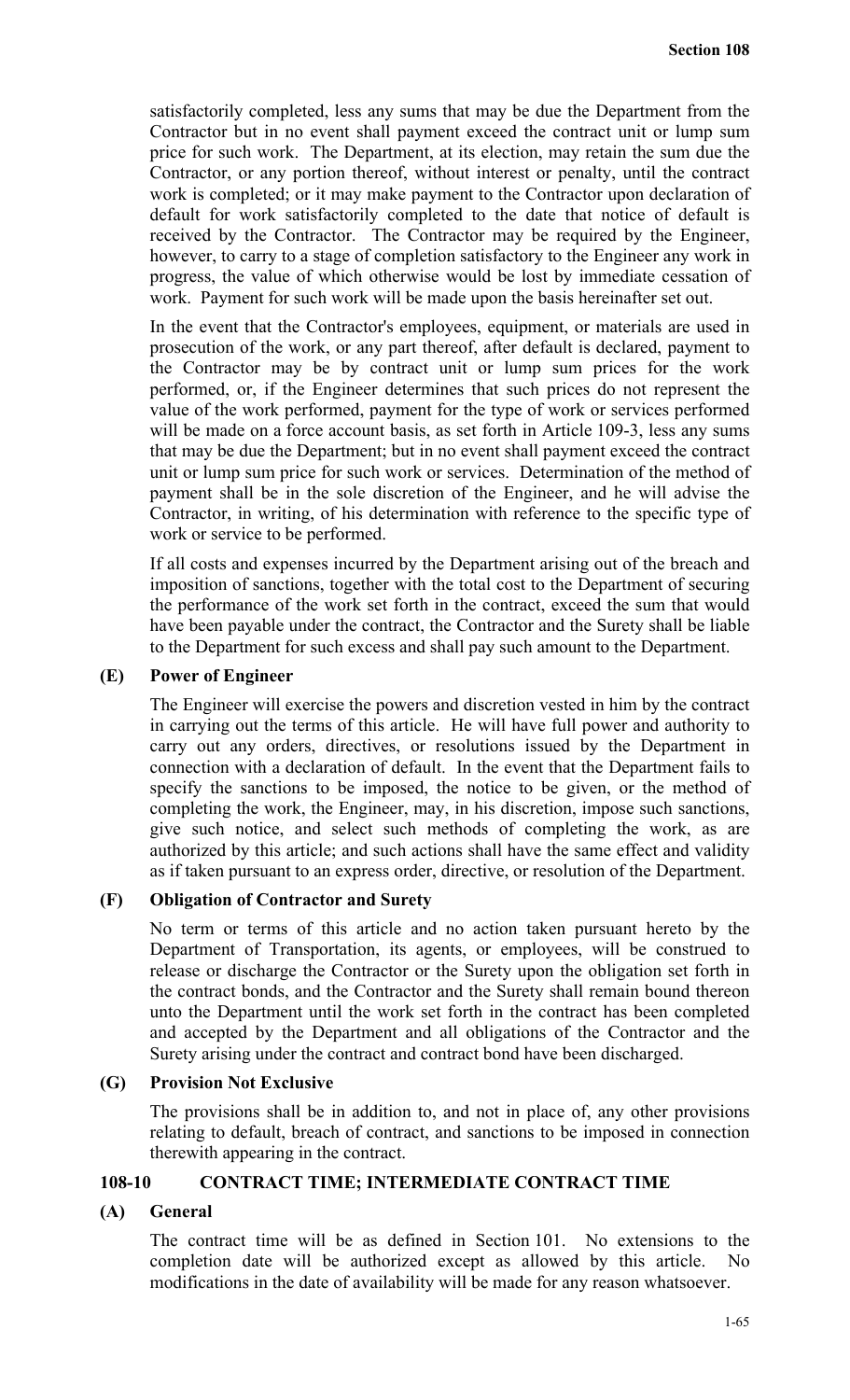Intermediate contract time, as defined in Section 101 will be that as allowed in the contract to complete a part, portion, or phase of the total work covered in the contract. Intermediate completion dates and intermediate completion times set forth in the contract may be extended on the same basis as completion dates and as described in this article.

When the liquidated damages stipulated in the contract are to be on an hourly basis, extensions as described in this article will be considered on an hourly basis.

## **(B) Completion Date, Intermediate Completion Date, and Intermediate Completion Time Extensions**

No extension of the completion date, intermediate completion date, or intermediate completion time will be allowed for any reason except as provided for below:

- (1) If the total dollar value of the final quantities adjusted as provided below, less the dollar value of quantities represented by supplemental agreements which previously extended the completion date, intermediate completion date, or intermediate completion time, exceeds the dollar value of the total amount bid, the completion date, intermediate completion date, or intermediate completion time will be extended by the number of calendar days or hours obtained by multiplying the contract time (days), intermediate contract time (days), or intermediate contract time (hours) as set forth in the contract by that percentage that such reduced final dollar value exceeds the total amount bid. The total dollar value of the final quantities for pro-rata computations shall be adjusted by excluding the following:
	- (a) Unit bid price changes caused by price adjustments to asphalt cement.
	- (b) Fuel adjustments.
	- (c) Unit price reductions under the requirements of Article 105-3.
	- (d) Payment for trainees.
	- (e) Unit price changes due to pay factors established by the Specifications.
- (2) If supplemental agreements covering the performance of extra work include provisions for an extension of the completion date, intermediate completion date, or intermediate completion time, and the final dollar value of the extra work exceeds the estimated dollar value, the number of days or the number of hours by which the completion date, intermediate completion date, or intermediate completion time was extended will be increased by the percentage which the final dollar value exceeds the estimated value.
- (3) If the Contractor's current controlling operation(s) are delayed by circumstances originating from work required under the contract and beyond his control and without his fault or negligence, he may, at any time prior to payment of the final estimate, make a written request to the Engineer for an extension of the completion date, intermediate completion date, or intermediate completion time. This request shall include:
	- (a) the circumstances resulting in the alleged delay and documentation of said circumstances as may be required by the Engineer,
	- (b) the controlling operation(s) alleged to have been delayed,
	- (c) the calendar dates or calendar dates and times on which the controlling operation(s) were delayed and
	- (d) the number of calendar days or hours by which he is requesting the completion date, intermediate completion date, or intermediate completion time to be extended.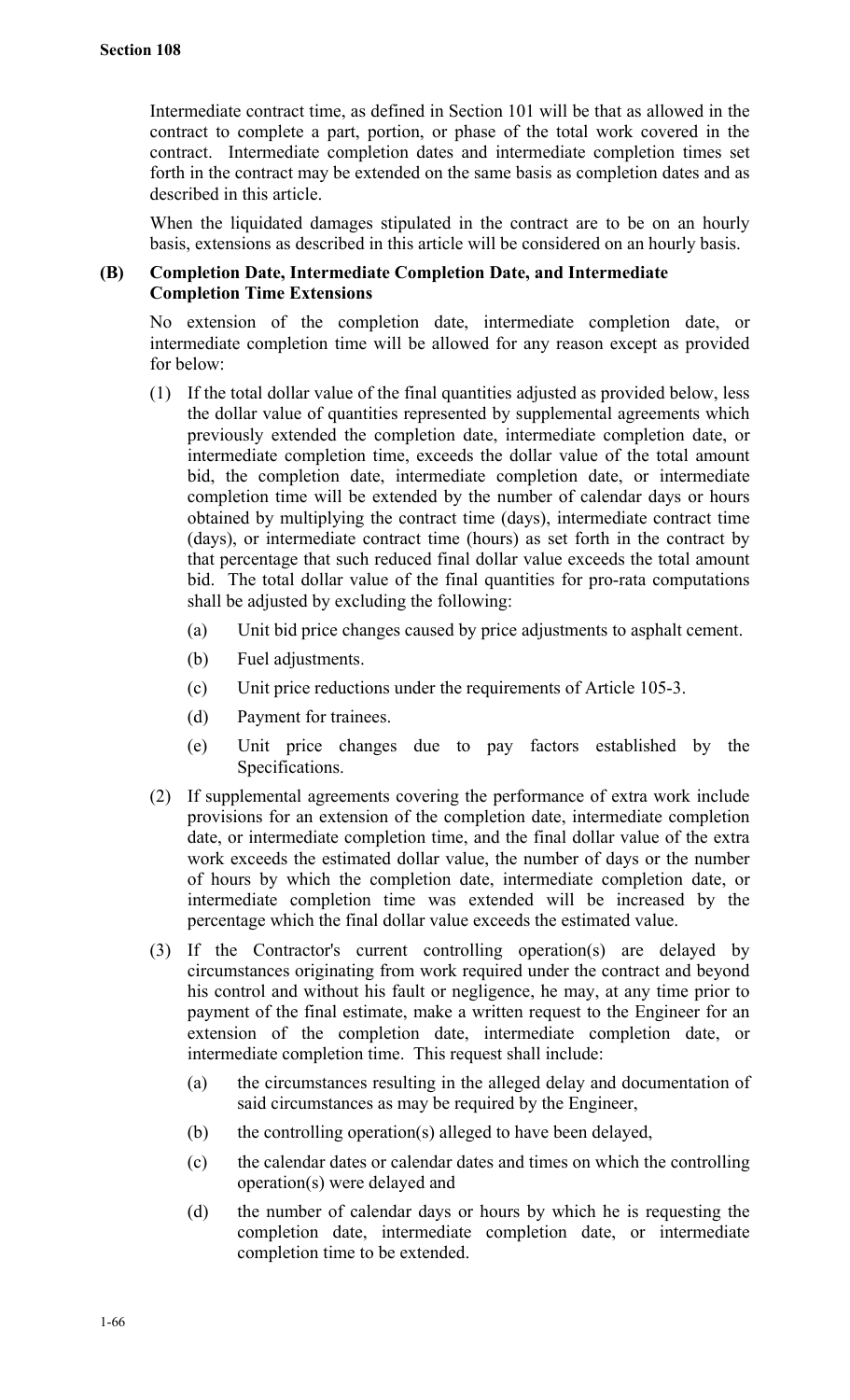If the Engineer determines that the controlling operation(s) were delayed because of circumstances beyond the control of and without the fault or negligence of the Contractor, and that the Contractor has pursued the work in accordance with Article 108-1, he will extend the completion date, intermediate completion date, or intermediate completion time unless otherwise precluded by other provisions of the contract. No extension of the completion date, intermediate completion date, or intermediate completion time will be allowed for delays caused by restrictions, limitations or provisions contained in the contract.

Consideration will be given for an extension in the completion date, intermediate completion date, or intermediate completion time involving an intermediate contract time of more than 96 hours if the Contractor's current controlling operation(s) is delayed in excess of 40 percent of the total contract time (days), as defined in Section 101, excluding the time between December 15 and March 16; the total intermediate contract time (days), as defined in Section 101, excluding the time between December 15 and March 16; or the total intermediate contract time (hours), as defined in Section 101; due to weather or conditions resulting from weather. No other consideration will be given for extensions in the completion date, intermediate completion date, or intermediate completion time due to delays caused by weather.

Where the intermediate contract time is 96 hours or less, no consideration whatsoever will be given for an extension in the intermediate completion time due to weather or conditions resulting from weather.

- (4) If changes in the work from that originally contemplated in the contract are ordered by the Engineer and these changes result in reduction in quantities, elimination of items, additional work and/or extra work, the Engineer will allow an extension in the completion date, intermediate completion date, or intermediate completion time as he may deem warranted by such changes. Pursuit of the work with adequate forces and equipment and efficiency of the Contractor's operations will be considered by the Engineer in determining an extension in the completion date, intermediate completion date, or intermediate completion time. It is, however, the Contractor's responsibility to show just cause for an extension in the completion date, intermediate completion date, or intermediate completion time due to the aforesaid conditions.
- (5) In the event accumulated authorized extensions in the completion date or intermediate completion date resulting from (1) through (4) above extend the completion date or intermediate completion date beyond December 15 following expiration of the completion date or intermediate completion date as established in the contract, the completion date will be further extended by the number of calendar days between December 15 of one year and March 16 of the following year. If any portion of such accumulated authorized extensions are for delays which occurred after the original contract time or intermediate contract time (days) expired and during the period between December 15 of one year and March 16 of the following year, this portion of the extension will be deducted from the number of additional calendar days awarded due to extension of the completion date or intermediate completion date beyond December 15.

The Contractor's plea that insufficient contract time (days), intermediate contract time (days), or intermediate contract time (hours) was specified in the contract will not be considered as a valid reason for an extension in the completion date, intermediate completion date, or intermediate completion time.

When all work on the project is totally complete, with the exception of an item or items on which work is precluded by seasonal limitations set forth in the contract, the Engineer may, provided that the Contractor has diligently pursued the work with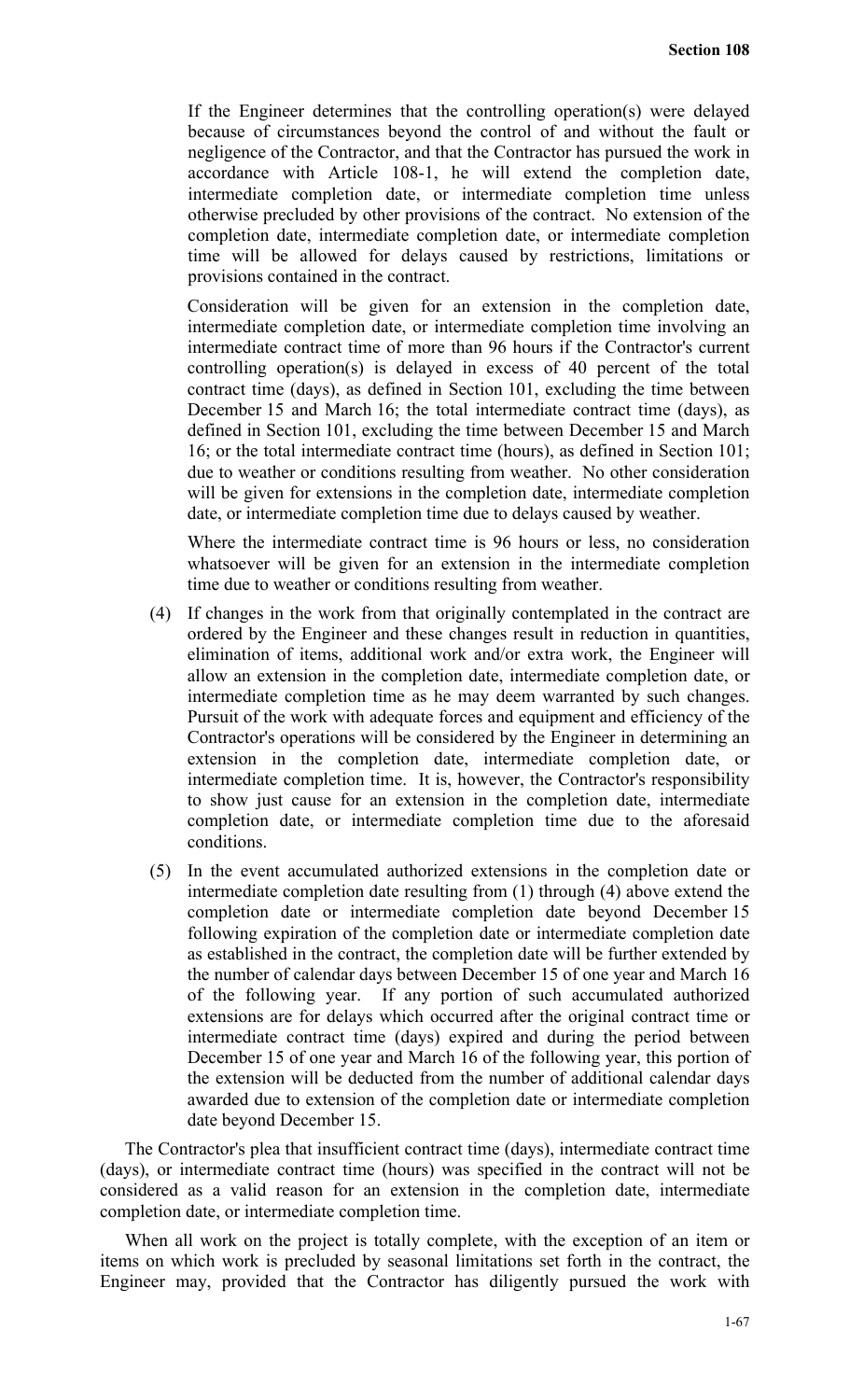adequate forces and equipment, waive the assessment of liquidated damages during the period of time from the date all work other than that precluded by seasonal limitations was completed until the date of expiration of the seasonal limitations. The Contractor shall make the request to waive the assessment of liquidated damages in writing prior to the beginning date of the requested waiver. The non-assessment of liquidated damages during the aforesaid period shall not operate to waive any other liquidated damages that may be assessable, or any other terms of the contract.

## **108-11 LIQUIDATED DAMAGES**

Time is an essential element of the contract, and that delay in completing the work will result in damages due to public inconvenience, obstruction to traffic, interference with business, and the increasing of engineering, inspection, and administrative costs to the Department. It is therefore agreed that in view of the difficulty of making a precise determination of such damages, a sum of money in the amount stipulated in the contract, will be charged against the Contractor for each calendar day, each hour, or portion thereof that the work, or any portion of the work as described in the contract, remains uncompleted after the expiration of the completion date, intermediate completion date, or intermediate completion time shown in the contract, not as a penalty but as liquidated damages.

Should the Contractor or, in case of default, the Surety fail to complete the work or any portion of the work by any of the applicable completion dates, intermediate completion dates, or intermediate completion times shown in the contract, a deduction of the amount stipulated in the contract as liquidated damages will be made for each and every calendar day, for each and every hour, or portion thereof that the work or any portion of the work remains uncompleted after the expiration of any completion date, intermediate completion date, or intermediate completion time applicable to the uncompleted work. This amount will be deducted from any money due the Contractor or his Surety under the contract, and the Contractor and his Surety will be liable for any liquidated damages in excess of the amount due.

In the event that the contract establishes one or more intermediate completion dates and/or one or more intermediate completion times in addition to the completion date, each of the liquidated damages stipulated will be considered to be cumulative to any other liquidated damages stipulated.

In case of default of the contract and the completion of the work by the Department, the Contractor and his Surety will be liable for the liquidated damages under the contract, but no liquidated damages will be chargeable for any delay in the final completion of the work by the Department due to any action, negligence, omission, or delay of the Department.

In any suit for the collection of or involving the assessment of liquidated damages, the reasonableness of the amount stipulated in the contract will be presumed. The liquidated damages referred to herein are intended to be and are cumulative, and will be in addition to every other remedy now or hereafter enforceable at law, in equity, by statute, or under the contract.

Permitting the Contractor to continue and finish the work or any part thereof after the expiration of the completion date, intermediate completion date, or intermediate completion time shall in no way operate as a waiver on the part of the Department of any of its rights under this contract.

## **108-12 EXTENSION OF CONTRACT TIME AND APPORTIONMENT OF LIQUIDATED DAMAGES**

In accordance with Articles 108-10 and 108-11, when a contract is not completed by the completion date, intermediate completion date, or intermediate completion time, the Contractor shall be entitled to an extension of the completion date, intermediate completion date, or intermediate completion time and apportionment and remittance of liquidated damages to the extent that the failure to complete was due to the conditions set forth in Article 108-10. The Contractor, however, shall be entitled to an extension of the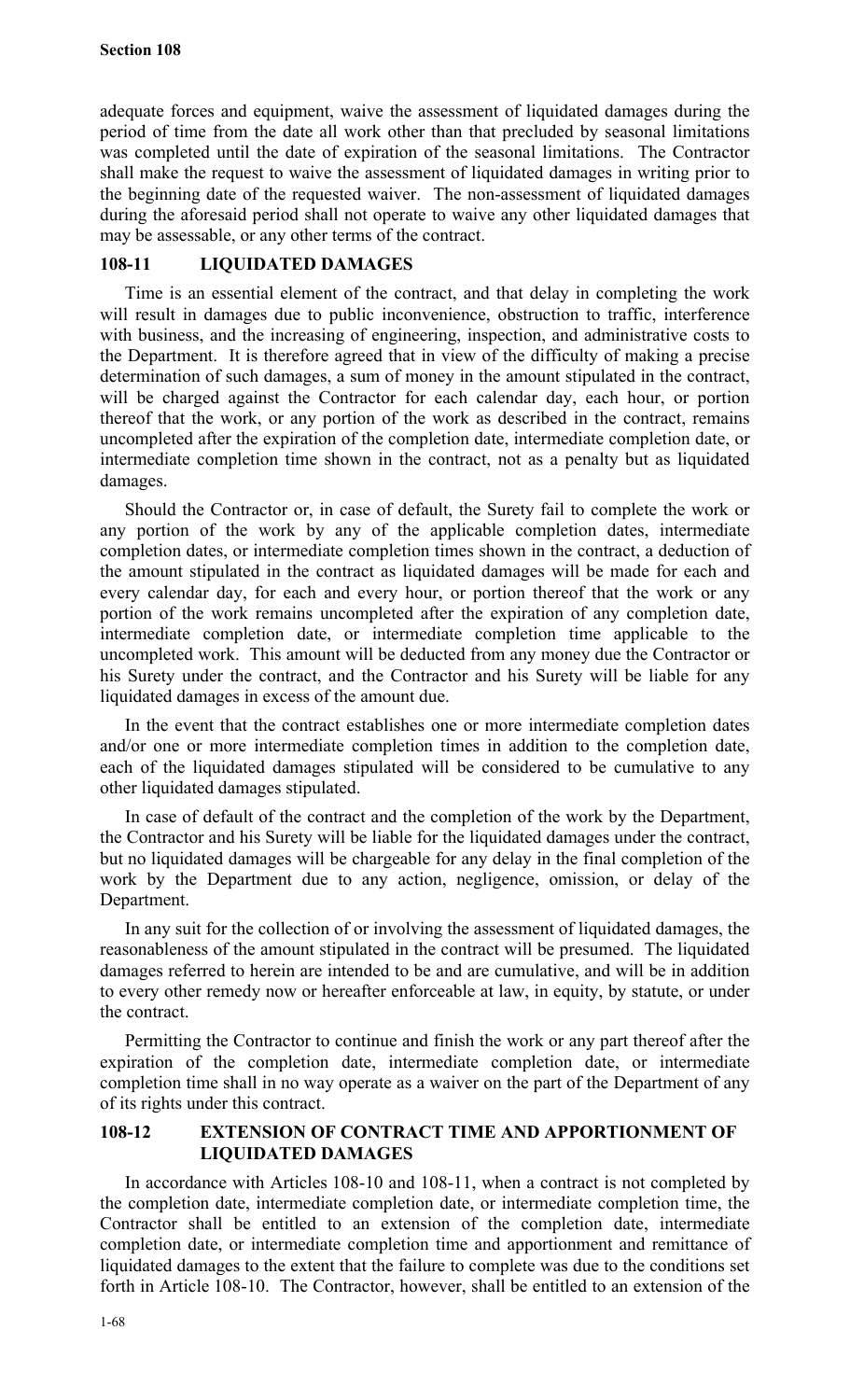completion date, intermediate completion date, or intermediate completion time, or an apportionment and remittance of liquidated damages only to the extent and in the proportion that such delays were caused by the conditions set forth in Article 108-10, and it is understood that any extension granted shall not operate to waive any liquidated damages or any claim which the Department has or may have against the Contractor by reason of failure of the Contractor to complete the said contract by the completion date, intermediate completion date, or intermediate completion time specified therein or as revised by authorized extensions.

## **108-13 TERMINATION OF CONTRACT**

The Board may terminate the contract in accordance with the following provisions:

- **(A)** Consideration will be given to termination of the contract if any of the following circumstances exist:
	- (1) If it is impossible for the Contractor to obtain critical materials for completion of the contract within a practical time limit, or
	- (2) If it is impossible for the Contractor to complete the work in accordance with the contract by reason of unanticipated conditions at the site, including slides and unstable subsoil, without a major change in the design of the project and the Contractor will be unduly delayed in completing the project by reason of such unanticipated conditions and changes in design, or
	- (3) If the Contractor is prevented from proceeding with the contract as a direct result of an Executive Order of the President with respect to the prosecution of war or in the interest of national defense, or
	- (4) If the Contractor is prevented from proceeding with the work required by the contract as a direct result of a restraining order, or other court order, or by reason of a permit requirement, and the Contractor will be unduly delayed in completing the project by reason of such order or requirement, or
	- (5) If the Contractor is prevented from proceeding with the work due to the unavailability of the site.
- **(B)** The Contractor shall determine when the circumstances in item (A) exist and are beyond his control, and shall notify the Department in writing of his determination and include adequate documentation of these circumstances along with such notification.
- **(C)** The Contract will be terminated under this article if:
	- (1) Request by Contractor
		- (a) The Board concurs in the determination by the Contractor of the circumstances or makes an independent determination that such circumstances herein above indicated exist, and
		- (b) The Board determines that such circumstances are beyond the control of the Contractor, and the Contractor was not at fault in creating the circumstances, and
		- (c) The Board determines that a termination of the contract is in the best public interest, or
	- (2) Authority of the Board:

The Board determines that a termination of the contract is in the best public interest.

- **(D)** The Contractor will be notified in writing by the State Highway Administrator of the action of the Board.
- **(E)** After a contract is terminated in accordance with this termination provision, the following provisions shall be applicable: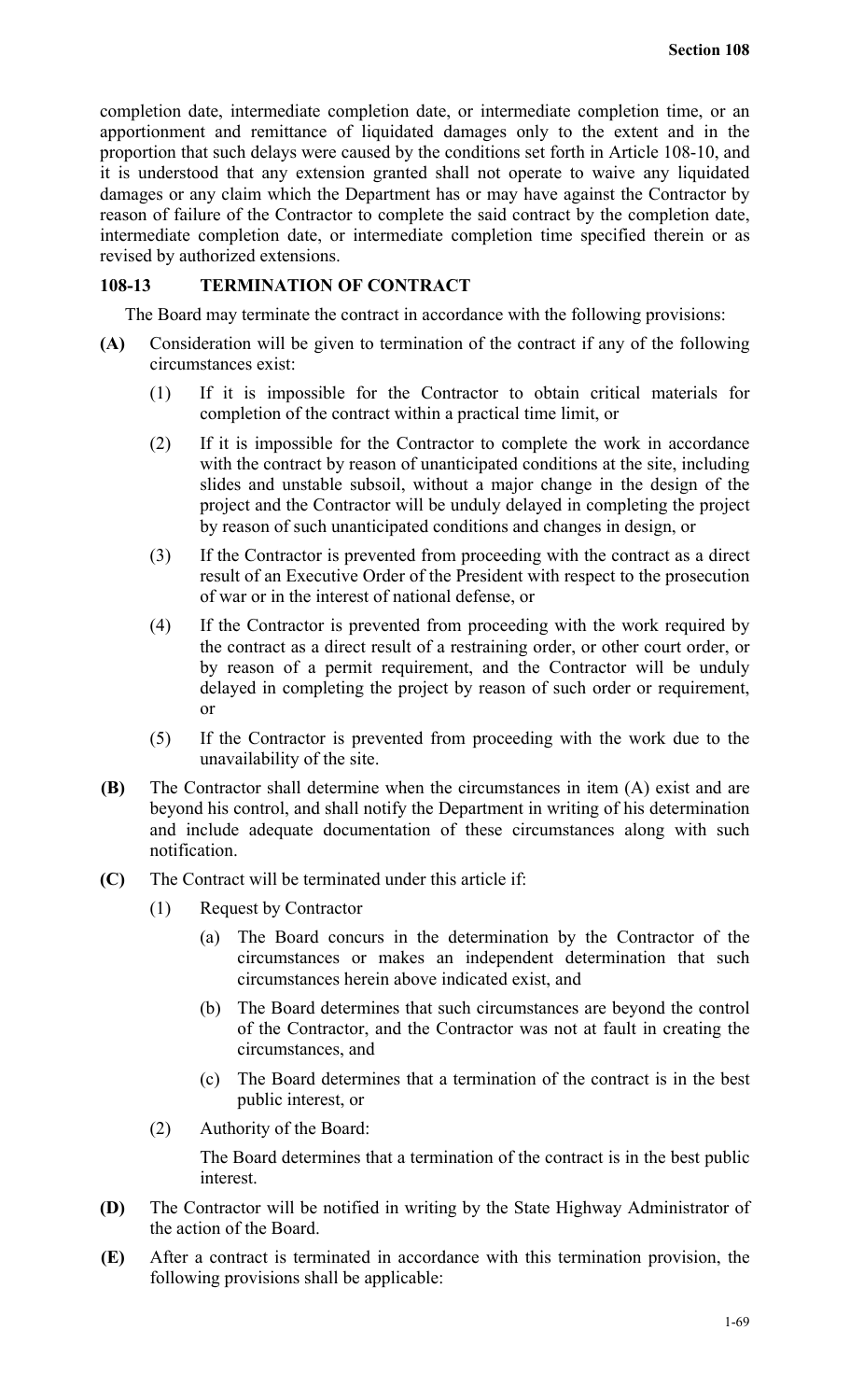- (1) When the contract is terminated before completion of all items of work in the contract, payment will be made for the actual number of acceptably completed items of work or acceptably completed portions thereof at the contract unit or lump sum prices. When the contract is terminated before completion of all items of work in the contract and items of work are partially completed or not begun, payment will be made in accordance with Article 104-6.
- (2) Payment for costs incurred in organization of the work will be based on verified actual costs and will be included in the adjusted contract lump sum price for Mobilization in accordance with Article 108-13(E)(1). The Contractor shall demonstrate through submission of appropriate documentation that these costs were included in the bid item of Mobilization. After reviewing the submitted cost records and the submitted documentation, the Engineer will make such adjustments as he deems warranted.
- (3) Upon request from the Contractor, materials meeting the requirements of the contract that were to have been incorporated into the work or were to remain the property of the Department but are not used in the work will be paid for in accordance with Article 109-6.
- (4) No claim for loss of anticipated profits will be considered and no payment will be made for loss of anticipated profits.
- (5) Termination of a contract shall not relieve the Contractor of his responsibilities for any completed portion of the work nor shall it relieve his Surety, of its obligation for and concerning any just claims arising out of the work performed.

### **108-14 TERMINATION OF CONTRACTOR'S RESPONSIBILITY**

After the project has been completed and accepted, as provided for in Article 105-17, the Contractor's responsibility will cease except as provided in Article 107-21 and as set forth in his contract bonds. The Contractor shall remain responsible for any amounts determined to be owed the Department in the processing of the final estimate and such amounts shall be paid by the Contractor upon notification by the Department prior to processing of the final estimate.

# **SECTION 109 MEASUREMENT AND PAYMENT**

### **109-1 MEASUREMENT OF QUANTITIES**

All work completed under the contract will be measured by the Engineer according to United States standard measures unless otherwise stated in the contract.

The method of measurement and computations used in the determination of quantities of material furnished and of work performed under the contract will be those methods generally recognized as conforming to accepted engineering practice.

The terms *gauge* and *thickness*, when used in connection with the measurement of plates, sheets, and steel wire, shall be applied as follows:

| Uncoated Steel Sheets and Light Plates | United States Standard Gage |
|----------------------------------------|-----------------------------|
| <b>Galvanized Sheets</b>               | AASHTO M218 or M167         |
| <b>Aluminum Sheets</b>                 | AASHTO M196 or M197         |
| Steel Wire                             | AASHTO M32M                 |
|                                        |                             |

The term ton will mean metric ton (mass) consisting of 1,000 kg.

Cement will be measured by the barrel unless otherwise indicated elsewhere in the contract. The term *barrel* will mean 170 kg of cement.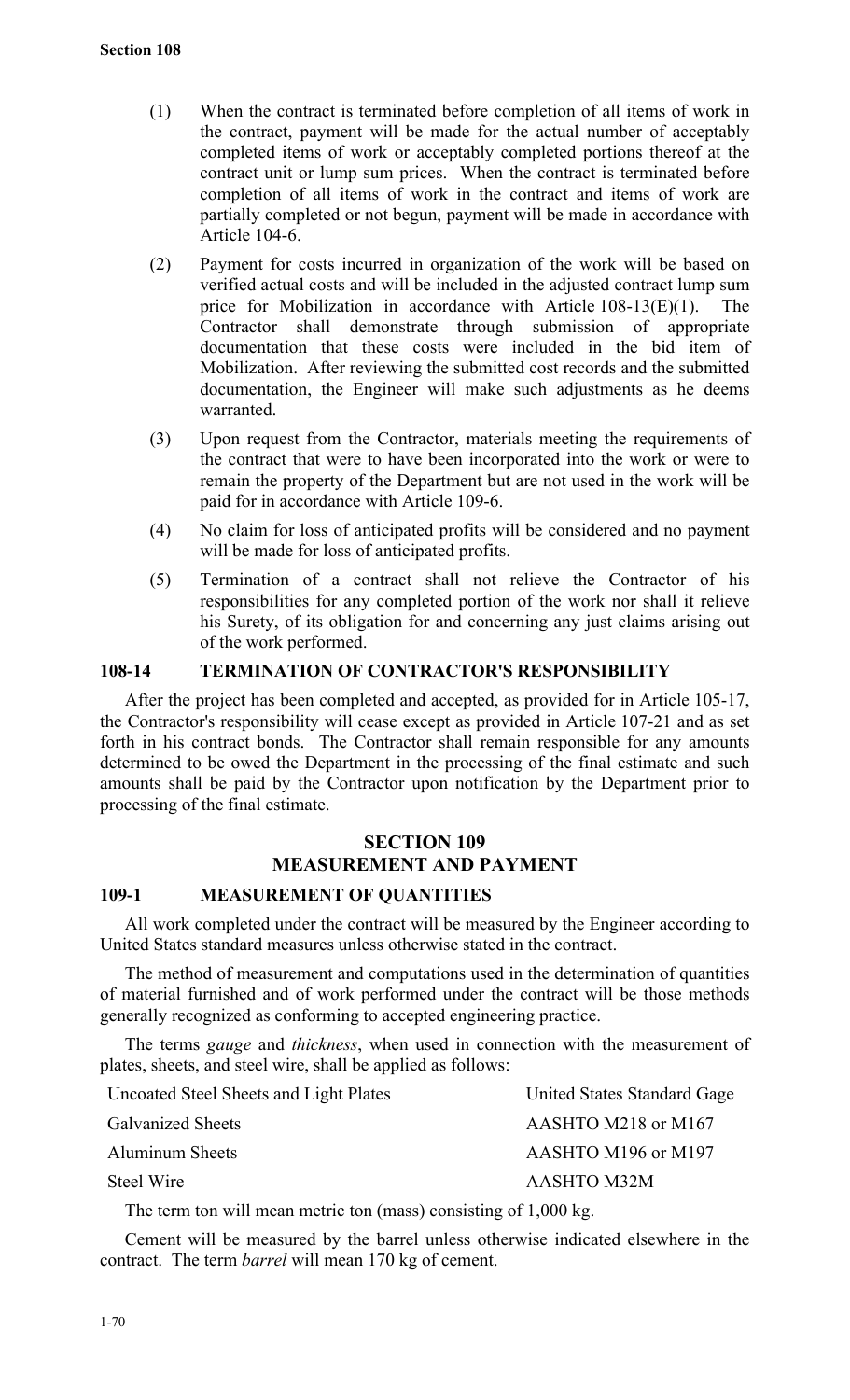Trucks used to haul material being paid for by weight will be either weighed empty prior to each loading or weighed empty on a daily basis. When trucks are weighed empty on a daily basis, each truck shall be weighed prior to hauling its first load of the day and shall bear a legible identification mark.

Where aggregates that are to be paid for by weight have been stockpiled after being produced, measurement for purposes of payment will be made after the aggregates have been loaded on trucks for direct delivery to the project.

When a complete structure or structural unit, as may be indicated by the unit, *lump sum* or *each*, is specified as the unit of measurement, the unit will be construed to include all necessary fittings and accessories.

When standard manufactured items are specified, and these items are identified by gage, unit weight, section dimensions, and/or other dimensions, such identification will be considered to be nominal weights or dimensions. Unless more stringently controlled by tolerances in cited specifications, manufacturing tolerances established by the industries involved will be accepted.

## **109-2 SCOPE OF PAYMENT**

The Contractor shall receive and accept payment provided for in the contract as full payment for furnishing all materials and performing all work under the contract in a complete and acceptable manner and for all risk, loss, damage, or expense of whatever character arising out of the nature of the work or the prosecution thereof, subject to the requirements of Article 107-21. Payment to the Contractor will be made only for the actual quantities of the various items that are completed and accepted in accordance with the terms of the contract.

If the *Measurement and Payment* clause in the specifications relating to any unit price or lump sum price in the bid schedule requires that the said unit price or lump sum price cover and be considered compensation for certain work or material essential to the item, this same work or material will not also be measured or paid for under any other pay item that may appear elsewhere in the contract.

#### **109-3 FORCE ACCOUNT WORK**

All force account work shall be performed as directed by the Engineer including the numbers and types of equipment, the numbers and classifications of labor and foremen, and material requirements.

All work to be paid for on a force account basis shall be paid for in the following manner:

**(A) Labor** For all authorized labor and foremen in direct charge of the specific operations, the Contractor will receive the rate of base (actual) wages (or scale) actually being paid by the contractor for each hour that the labor and foremen are actually engaged in the specific force account work.

In addition to reimbursement for each hour that the labor and foremen are actually engaged in the specific force account work, the Contractor may receive compensation for travel time to and from the project if and only if the labor and foremen needed are outside a 121 km radius as included in Subarticle 109-3(B). The base location will be established and approved by the Engineer prior to performing the specific force account work. If the approved labor and foremen travel to another project upon completion of the specific force account work, payment for travel time may not exceed the travel time that would have been required to return to the point of origin in accordance with Subarticle 109-3(B). When travel time is approved by the Engineer, it shall be included in the total hours approved and worked for that specific week. The Engineer will approve the mode of travel.

Prior to beginning the specific force account work, the Contractor will submit in writing for the Engineer's approval a list of all wage rates applicable to the work. Approval will not be granted where these wage rates are not actually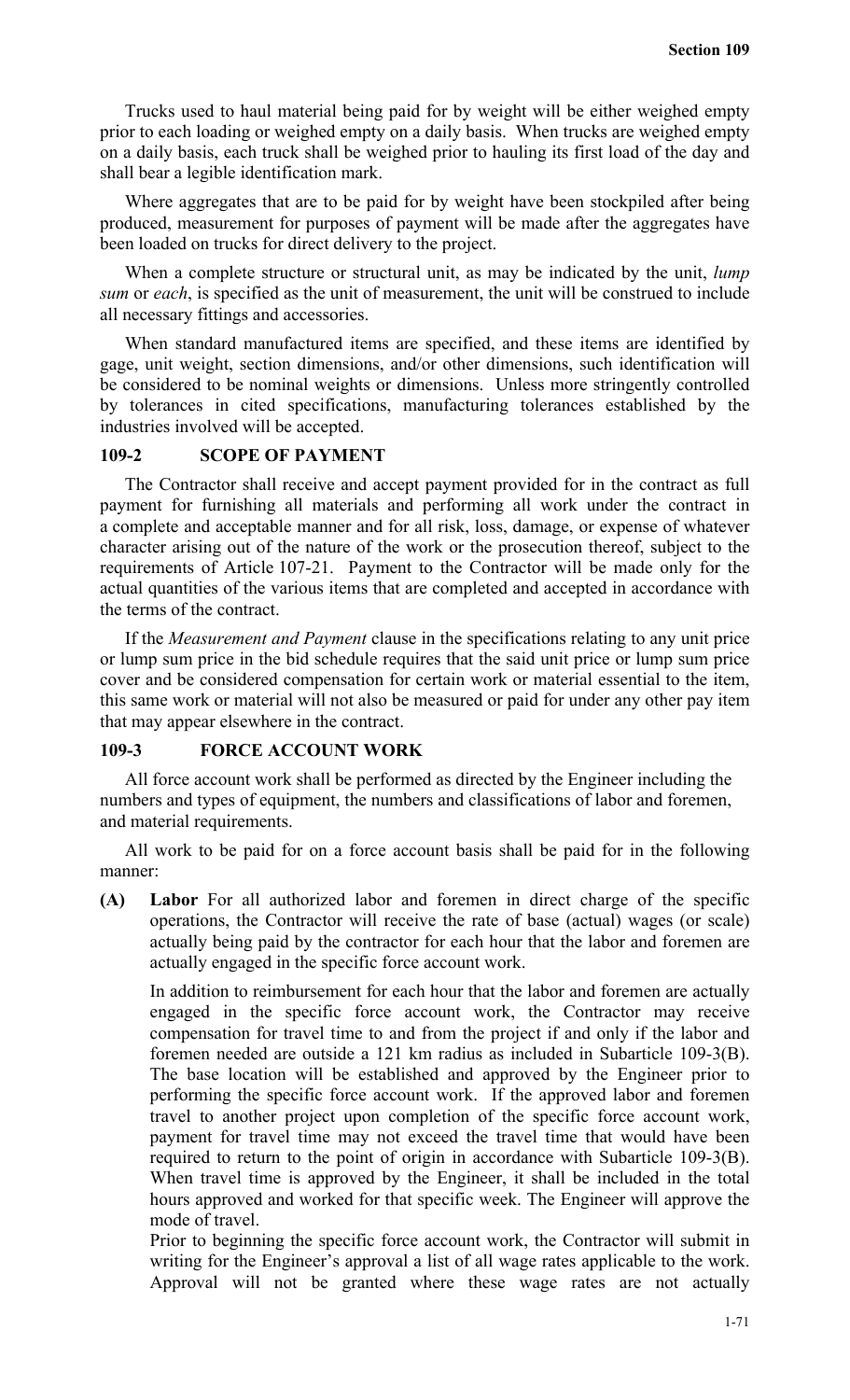representative of wages being paid elsewhere on the project for comparable classes of labor performing similar work.

Payment for overtime will be allowed when approved by the Engineer prior to performing the specific force account work. Overtime for labor and foremen will be paid based on the company's policy for overtime payment. Verification of such payment will be tracked by submission of weekly payrolls as required on federal projects and as requested on all other projects. Failure to submit payrolls as required or requested shall act as a bar to the Contractor for payment of overtime for labor and foremen. If the labor or foremen is employed partly on specific force account work and partly on other work, the amount of overtime to be reimbursed will be prorated based upon the number of hours worked on the specific force account work during the payroll period.

An additive amount equal to the Contractor's actual labor burden rate, up to a maximum of 60 percent, will be paid to the Contractor for all base (actual) wages paid to labor and foremen for the specific force account work. No additive will be provided for overtime payments. The labor burden rate(s) will include costs associated with the employee's actual base wages benefits, including FICA, unemployment contributions, Social Security and Medicare taxes and company fringe benefits. Company fringe benefits are the actual costs paid to, or on behalf of, workers by reason of health and welfare benefits, pension fund benefits, or other benefits, when such amounts are required by prevailing wage laws generally applicable to the classes of labor employed on the work. The Contractor's actual labor burden rate(s) will be submitted to and approved by the Engineer prior to beginning the work. When the Contractor cannot verify actual labor burden rate(s), an amount equal to 35% percent of the total base (actual) wage paid for labor and foremen will be added to the total base wages paid to the Contractor. These percentage additives will be full compensation for overhead, benefits, contingencies, and all other costs associated with labor for the specific force account work.

**(B) Subsistence and Travel Allowances** The Contractor may receive payment for actual costs paid to, or on behalf of, labor and foremen by reason of subsistence and travel allowances under certain circumstances. When the Contractor is required to mobilize a crew for specific operations, the Engineer may approve reimbursement of subsistence, including meals and overnight lodging, if the specific force account work is determined to be outside of the scope of the original contract and the distance from the Contractor's base location to the project is more than 121 km. Should the Contractor utilize forces currently working at the location of the specific force account work, the Engineer may approve the payment of subsistence, including meals and overnight lodging, if the work is determined to be outside of the scope of the original contract, the forces currently working at the location has routinely stayed overnight during the life of the project, and the distance from the Contractor's base location to the project is more than 121 km. The Engineer will approve the mode of travel.

Payment will be made to the Contractor for subsistence, including meals and overnight lodging, paid in accordance with the Contractor's usual policy for authorized labor and foremen in direct charge of the specific operations. Subsistence will be limited to the lesser of actual amount paid or the current maximum in-state rate for State employees. Verification of such costs paid to, or on behalf of, labor and foremen will be submitted to the Engineer. If the labor or foremen are partly employed on specific force account work and partly on other work, the amount of subsistence to be reimbursed will be prorated based upon the number of hours worked on the specific force account work during the payroll period.

**(C) Materials** For materials authorized and accepted by the Engineer and used, the Contractor will receive the actual cost of such materials, including sales tax and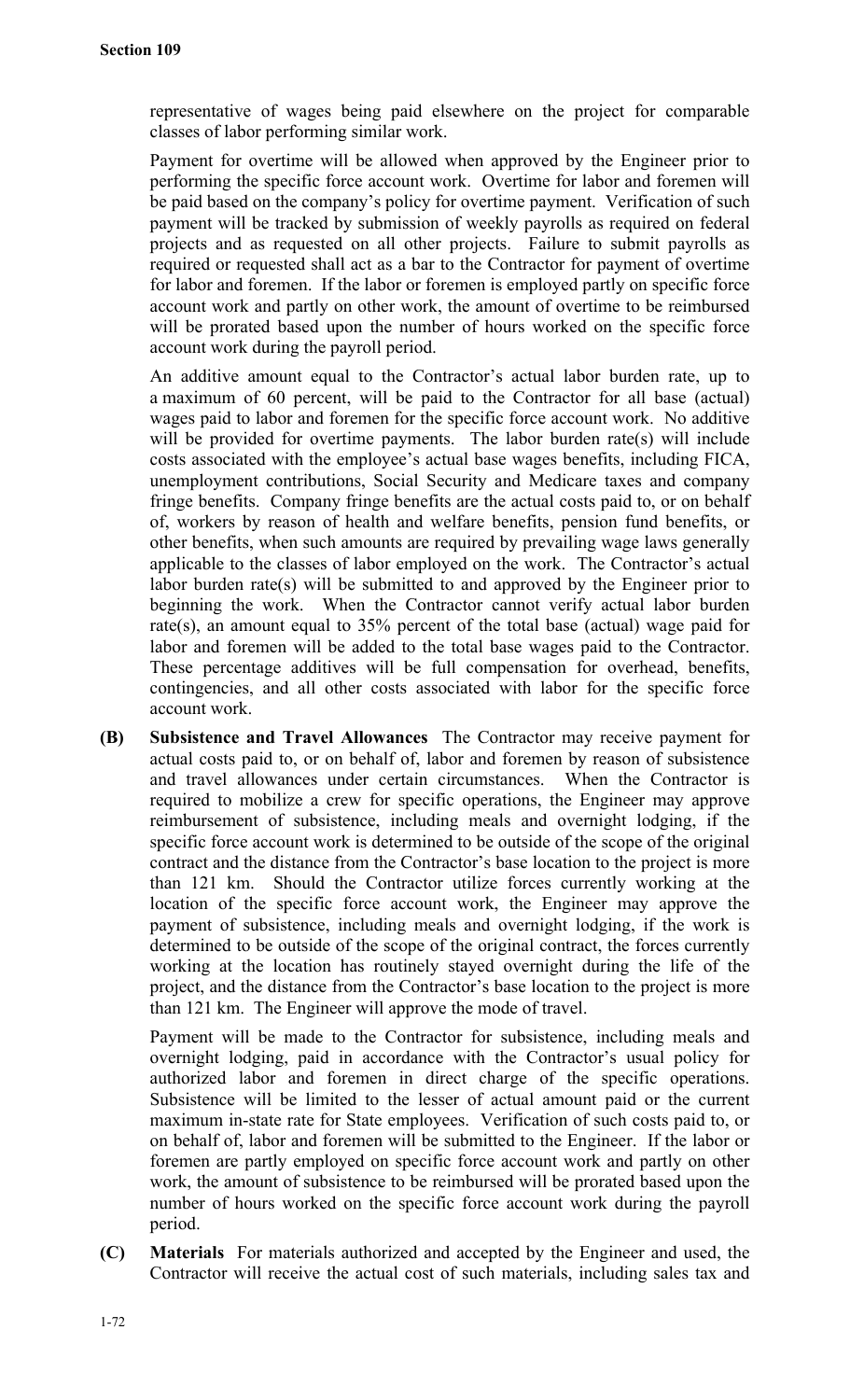transportation charges paid by him (exclusive of equipment rentals as hereinafter set forth), to which costs 15% will be added. The Contractor will furnish records to the Engineer to verify the quantities of materials used in the specific force account work, prices of the materials, sales tax, and costs of transportation for the materials.

If materials used in the specific force account work are not specifically purchased for such work but are taken from the Contractor's stock, the Contractor will furnish an affidavit certifying that such materials were taken from his stock, the quantity was actually used in the specific force account work, and the price and transportation cost claimed represent the actual cost to the Contractor.

**(D) Equipment** For all equipment authorized by the Engineer to be used on the specific force account work the Contractor will receive rental payment.

Hourly rental rates paid for equipment in use, which is Contractor owned or rented from another Contractor, will not exceed 1/176th of the monthly rate listed in the *Rental Rate Blue Book for Construction Equipment* that is current at the time the specific force account work is performed.

In determining the hourly rate, the regional adjustment factor and the rate adjustment factor for equipment age, as set forth in the current Blue Book, will both be applied to the basic rate. An additive payment equal to 100% percent of the Blue Book estimated operating cost per hour will also be paid for all hours that equipment is in use. This additive payment will be full compensation for fuel, lubricants, repairs, servicing (greasing, fueling, and oiling), small tools, and other incidentals.

If rental rates for the equipment actually being used in the work are not listed in the Blue Book, the Contractor will receive the prevailing rental rates being paid for such equipment in the area where the project is located. An additive payment equal to 15 percent of the prevailing rental rate will also be paid for all hours equipment is in use. This additive payment will be full compensation for fuel, lubricants, repairs, servicing (greasing, fueling, and oiling), small tools, and other incidentals.

Hourly rental rates for equipment held in ready as directed by the Engineer will be 50 percent of the rate paid for equipment in use. An additive payment will not be made for equipment held in ready. When equipment is in use less than 40 hours for any given week and is held in ready as directed by the Engineer, payment for held in ready time will be allowed for up to 40 hours, less hours in use. When payment is made for equipment held in ready as directed by the Engineer, the payment for held in ready time will be allowed for up to 8 hours in a day less hours in use.

Hourly rental rates for idle equipment that is held in ready in accordance with Article 104-4 will be paid at 50 percent of the rate paid for equipment in use. Hourly rental rates for idle equipment held in ready in accordance with Article 104-4 that is rented from a commercial rental agency will be paid for in accordance with the invoice rate for the equipment. An additive payment will not be made for idle equipment. When equipment is in use less than 40 hours for any given week and is held in ready as idle equipment in accordance with Article 104-4, payment for idle equipment time will be allowed for up to 40 hours, less hours in use. When payment is made for idle equipment held in ready in accordance with Article 104-4, the payment for idle equipment time held in ready will be allowed for up to 8 hours in a day less hours in use.

In the event the Contractor does not possess or have readily available such equipment necessary for the performance of the work and such equipment is rented from a commercial rental agency, the Contractor will receive payment based on the approved invoice rate for the equipment.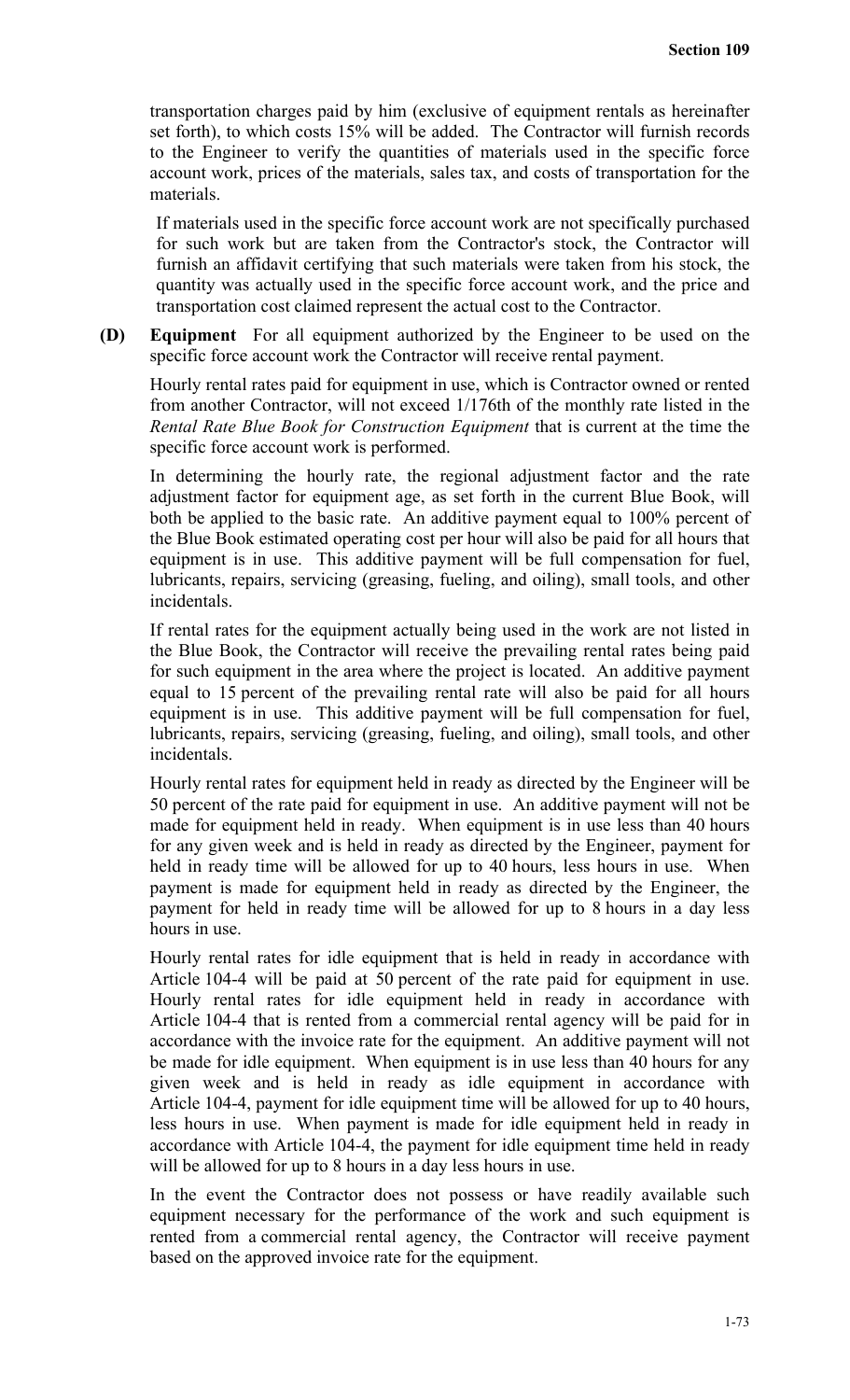An additive payment equal to 15 percent of the calculated hourly invoice rate will also be paid for all hours equipment is in use. This additive payment will be full compensation for fuel, lubricants, repairs, servicing (greasing, fueling and oiling), small tools, and other incidentals. The commercial rental agency cannot be the Contractor or an affiliate of the Contractor.

No compensation will be made for the use of equipment not authorized by the Engineer.

The Contractor will be reimbursed for the actual transportation costs for equipment which the Contractor is directed to furnish. Such payment will be limited to transportation costs from the nearest source of available equipment. If equipment is not returned to the point of origin, but is transported to another location, transportation costs will not exceed the cost of return to the point of origin. Rental for such equipment will not be paid when the equipment is being transported. The Contractor will furnish records to the Engineer to verify the actual transportation costs for equipment.

The Contractor will provide to the Engineer for approval a listing of all equipment and attachments to be utilized in the prosecution of the work. The list will include the manufacturer's name, type, model, serial number, and year of manufacture. The list will also include the invoice rate for equipment rented from a commercial rental agency. It will be the Contractor's responsibility to verify the age of the equipment in a manner acceptable to the Engineer. Where such verification is not available, the rate adjustment factor used will be for the oldest equipment listed in the Blue Book.

The above prices and payments will be full compensation for fuel, lubricants, cutting edges, all repairs, and all other operating and maintenance costs other than operator's wages.

**(E) Owner-Operated Equipment** For all owner-operated equipment authorized by the Engineer to be used on the specific force account work, the Contractor will receive rental payment equal to the existing contract rate(s) with no additive as provided in Subarticles 109-3(A), 109-3(B), 109-3(D) and 109-3(H). When existing contract rate(s) have not been established, the contractor will submit the proposed rate(s) for the owner-operated equipment with sufficient documentation as deemed necessary by the engineer for approval.

For fully maintained and operated trucks used for the specific force account work, the contractor will receive rental payment equal to the existing contract rate(s) with no additive as provided in Subarticles 109-3(A), 109-3(B), 109-3(D) and 109-3(H). When existing contract rate(s) have not been established, the prevailing industry rate(s) for fully maintained and operated trucks will be used for the specific force account work with approval of the Engineer.

For the purposes of force account work, owner-operated equipment, including fully maintained and operated trucks, will be considered subcontractors. No additional additives other than those allowed under Subarticle 109-3(G) will be allowed.

- **(F) Miscellaneous** No additional allowance will be made for general superintendence, the use of manually powered tools, or other costs for which no specific allowance is herein provided.
- **(G) Subcontracting** For administrative costs of the Contractor in connection with approved subcontract work at any level and the use of owner-operated equipment at any level, the Contractor will receive an additive amount in accordance with the rate schedule shown below of the total cost of such subcontracted work. The total cost of such subcontracted work will include applicable labor and additive, bond and insurance, materials, and equipment costs incurred by the subcontractor; overhead and profit computed in accordance with Subarticles 109-3(A) through 109-3(D), 109-3(F), 109-3(H) and 109-3(I); and costs for owner-operated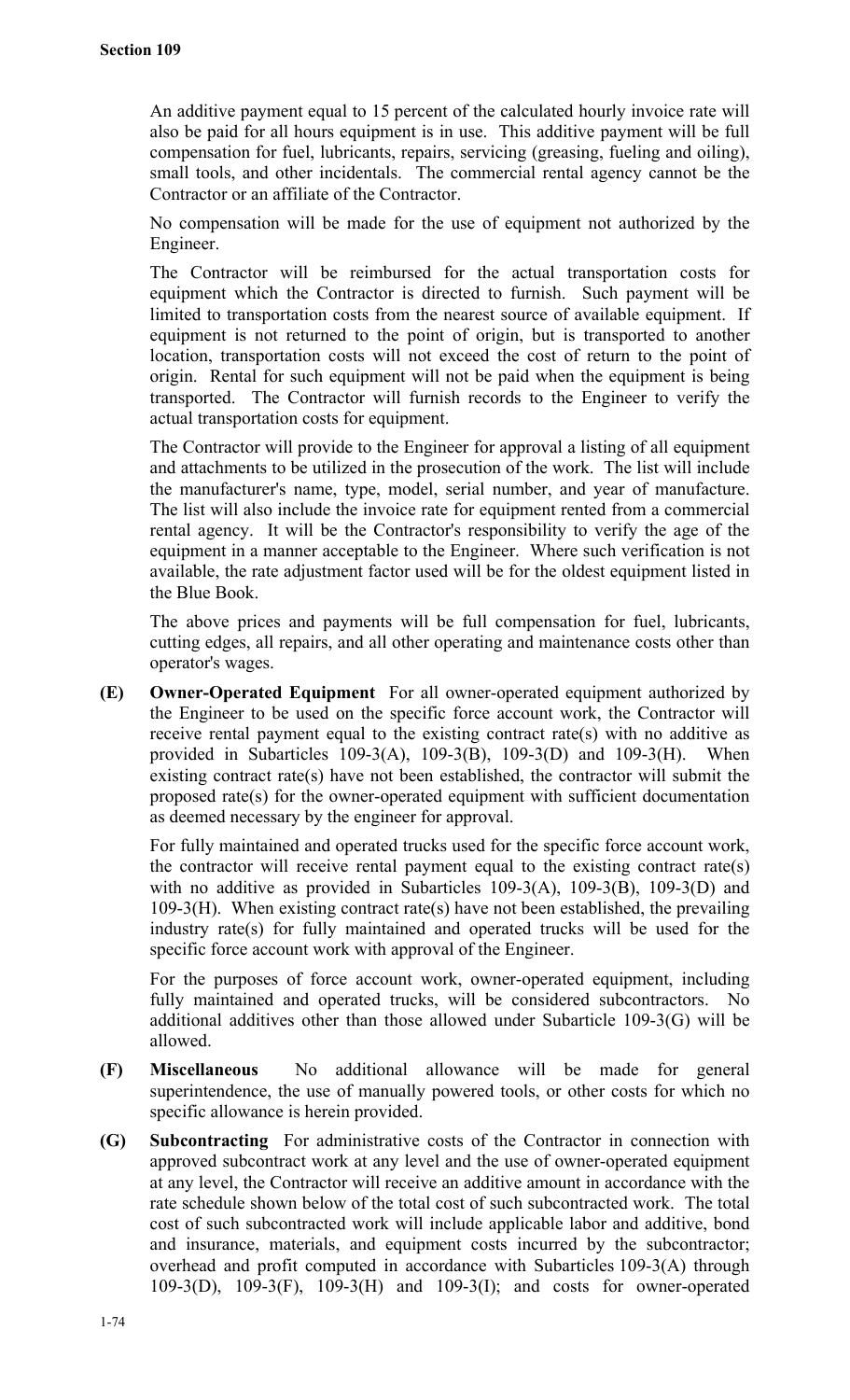equipment, including fully maintained and operated trucks in accordance Subarticle 109-3(E). No additional additives will be allowed.

| Total Cost of Subcontract Work Rate Schedule |                               |
|----------------------------------------------|-------------------------------|
| $$0 - $10,000$                               | $10\%$                        |
| Above \$10,000                               | $$1,000 + 5\%$ Above \$10,000 |

**(H) Overhead and Profit** An additive payment equal to 10 percent of the specific force account total will be paid to the Contractor. This specific force account total is exclusive of the portion of the work included with Subarticles 109-3(C) Materials, 109-3(E) Owner-Operated Equipment and 109-3(G) Subcontracting. This payment will be full compensation for all costs including but not limited to home office and field overhead, burdens, and profit associated with the specific force account work.

An additive payment equal to 10 percent of the specific force account total for approved subcontract work will also be paid to the subcontractor for overhead and profit. This specific force account total for subcontract work is exclusive of the portion of the work included with Subarticles 109-3(C) Materials and 109-3(E) Owner-Operated Equipment. This payment will be full compensation for all costs including but not limited to home office and field overhead, burdens, and profit associated with the specific force account subcontracted work. No additional additives will be allowed.

**(I) Bond and Insurance** For property damage and liability insurance premiums and bond premiums on the specific force account work the Contractor will receive the actual cost. The Contractor will furnish satisfactory evidence to the Engineer of the rate or rates paid for such insurance and bond.

An annualized composite percentage may be used to determine the cost for bond and insurance. Insurance costs will be limited to the direct costs associated with the specific force account work. The Contractor will furnish satisfactory evidence to the Engineer of the annualized composite percentage for the bond and insurance.

**(J) General** The Engineer will maintain the payment records of work performed on a force account basis. The Contractor will compare records of work with the Engineer at the end of each day on which such work is in progress.

Any contention the Contractor may have for an extension in the completion date, intermediate completion date, or intermediate completion time, due to performance of specific force account work will be considered as provided in Article 108-10.

### **109-4 PARTIAL PAYMENTS**

### **(A) General**

Partial payments will be based upon progress estimates prepared by the Engineer at least once each month on the date established by the Engineer. Partial payments may be made twice each month if in the judgment of the Engineer the amount of work performed is sufficient to warrant such payment. No partial payment will be made when the total value of work performed since the last partial payment, excluding mobilization, amounts to less than \$10,000.00. Partial payments will be approximate only and will be subject to correction in the final estimate and payment.

Where lump sum items are included in the contract and the applicable section of the Specifications require that fixed percentages of the total amount bid included in partial pay estimates, the Engineer will determine amounts due on partial pay estimate in accordance with the applicable sections of the Specifications.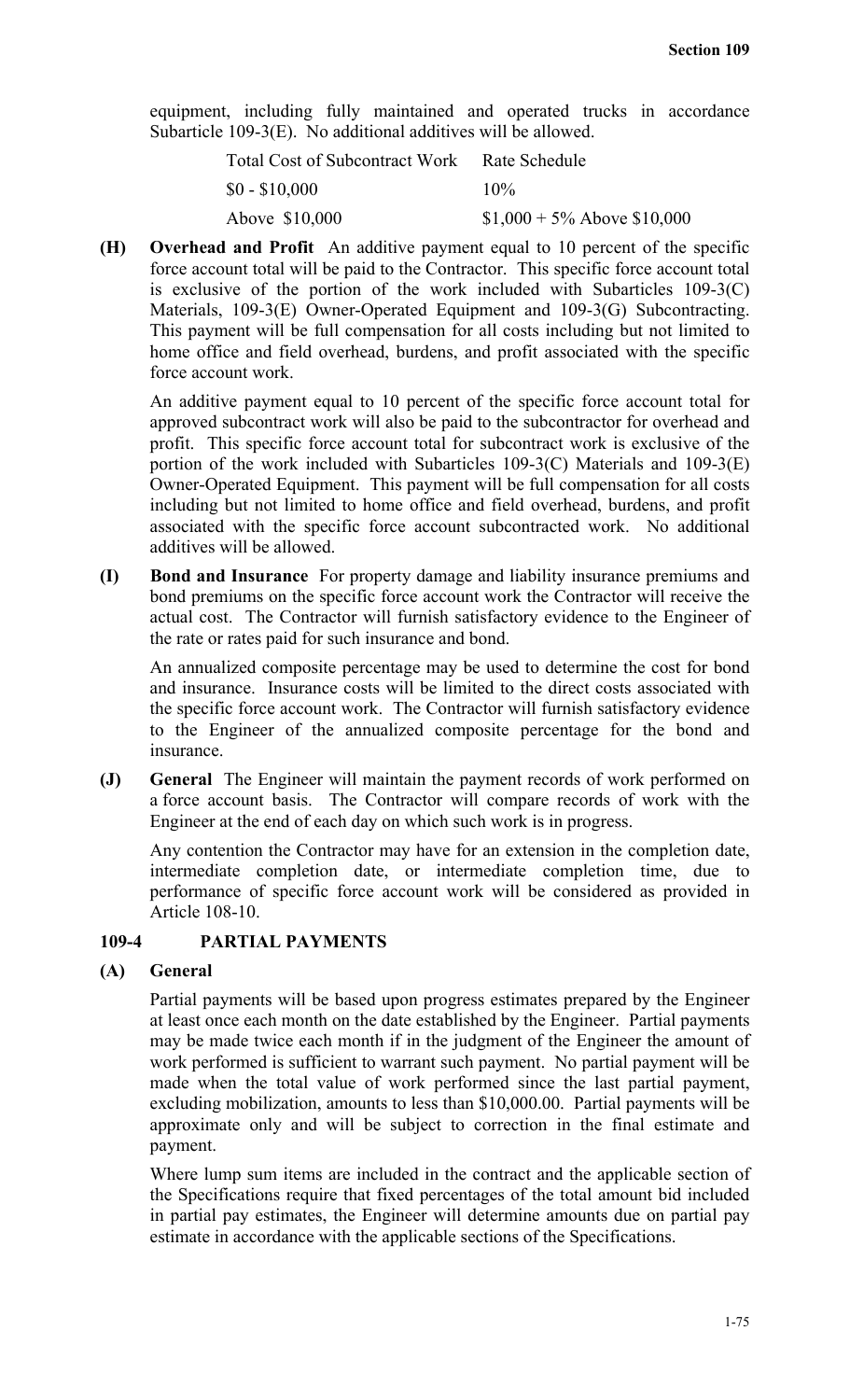## **(B) Prompt Payments**

Contractors at all levels, prime, subcontractor, or second tier contractor shall within seven calendar days of receipt of monies, resulting from the satisfactory completion of work performed, pay subcontractors, second tier subcontractors, or material suppliers. This seven-day period begins upon knowledgeable receipt by the contracting firm obligated to make a subsequent periodic or final payment. This prompt payment requirement will be met if each firm mails the payment to the next level firm by evidence of postmark within the seven-day period. For the purposes of this section, the satisfactory completion of work performed shall exist when a subcontractor, second tier subcontractor or material supplier completes tasks called for in the subcontract and are in conformance with the terms of the Contract as required by the Department. This specification for prompt payment shall be incorporated into each subcontract or second tier subcontract issued for work performed on the project or for services provided.

The Contractor shall not withhold any payments to a subcontractor, second tier subcontractor or material supplier for any claim or action arising outside the current contract with the Department. Notwithstanding the provisions of this section, the Contractor may withhold up to 3% retainage if any subcontractor does not obtain a payment and performance bond for their portion of the work. If any retainage is held on subcontractors, all retainage shall be released within seven calendar days of satisfactory completion of all work. For the purpose of release of retainage, satisfactory completion is defined as completion of all physical elements and corresponding documentation as defined in the contract, as well as agreement between the parties as to the final quantities for all work performed in the subcontract. The Department will provide internal controls to expedite the determination and processing of the final quantities for the satisfactorily completed subcontract portions of the project.

Failure of any entity to make prompt payment as defined herein may result in the Department (1) withholding money from the Contractor due for work performed by that entity in the next partial payment until the necessary assurances are made consistent with this specification; or (2) removing an approved contractor from the prequalified bidders' list or the removal of other entities from the approved subcontractors' list.

## **(C) Unbalanced Bids**

Any excess monies included in an unbalanced bid price that the Department determines to be in excess of a reasonable unit or lump sum bid price for the work, shall be retained by the Department until the last partial payment estimate, at which time these funds will be paid to the Contractor. These retained funds will not be eligible for deposit in any trust account established pursuant to this contract nor for interest for such delay in the payment for the retained portion of the bid price. Partial payment for work performed on an unbalanced bid item shall be at the reasonable unit or lump sum price determined in accordance with this subarticle.

For purposes of this subarticle, a reasonable unit or lump sum price will be deemed to be the average of the Engineer's Estimate and the individual balanced bid prices received from the other bidders for the item in question.

### **109-5 PAYMENT FOR MATERIAL TO BE USED IN THE WORK.**

### **(A) Material Delivered on the Project**

When so authorized by the Engineer, partial payments will be made up to 95 percent of the delivered cost of materials on hand that are to be incorporated in the work, provided that such materials have been delivered on or in close proximity to the project and stored in an acceptable manner. Material payments will be allowed when 95 percent of the accumulated costs of unpaid invoices are equal to or greater than \$10,000.00, materials have been inspected and approved by the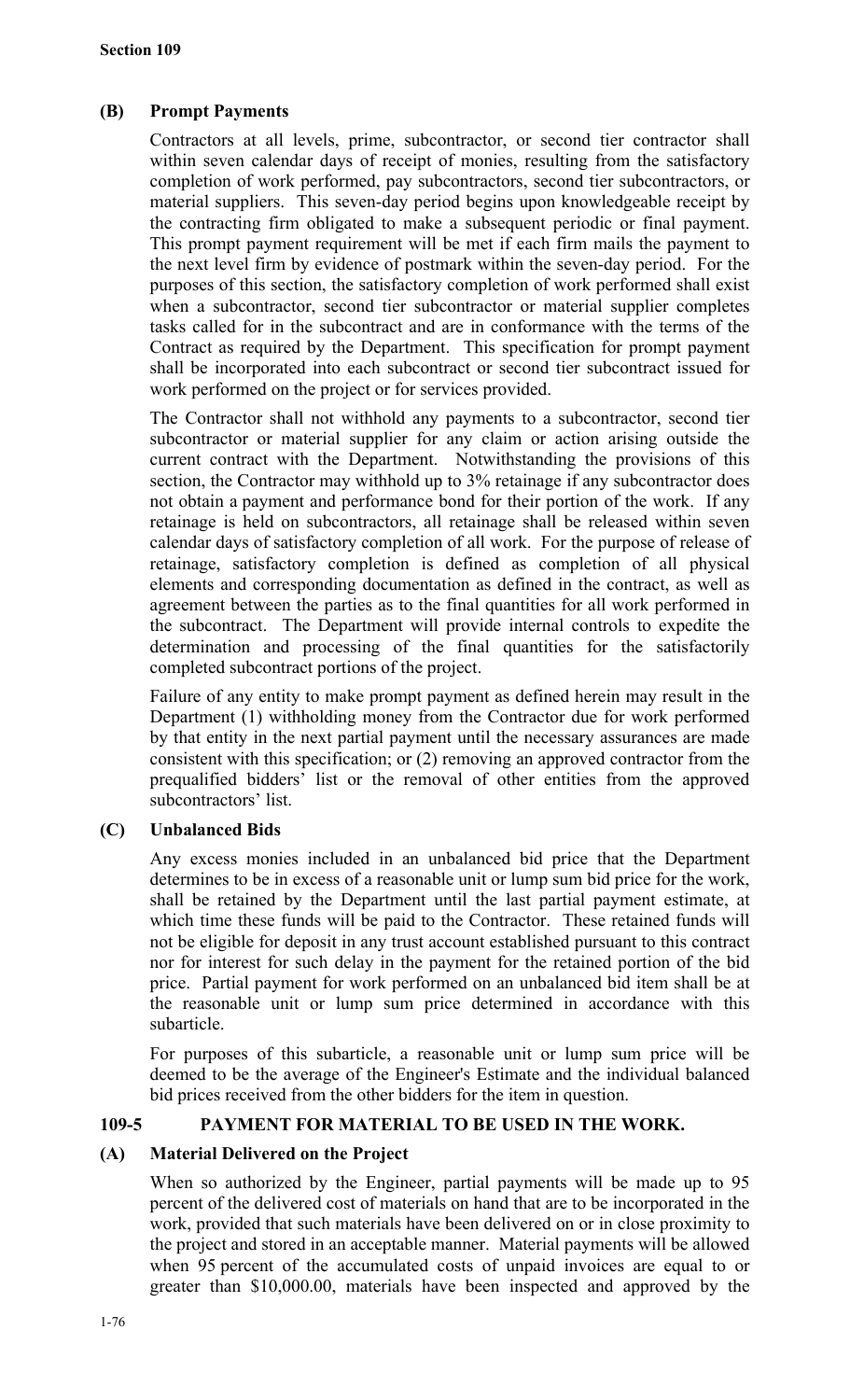Engineer, and the documents listed in Subarticle 109-5(C) have been furnished to the Engineer.

### **(B) Material Stored at Fabricator's Facilities or Contractor's Facilities**

When so authorized by the Engineer, partial payments will be made up to 95 percent of the invoiced cost, exclusive of delivery cost, for bulky materials requiring fabrication at an off site location that are durable in nature and represent a significant portion of the project cost, if it has been determined by the Engineer, that the material cannot be reasonably stockpiled in the vicinity of the work. Material payments will be allowed when the materials have been inspected and approved by the Engineer and the documents listed in Subarticle 109-5(C) have been furnished to the Engineer.

## **(C) Required Documents**

- (1) Written consent of surety to make such partial payments,
- (2) Bill of Sale from the Contractor to the Department,
- (3) Copy of invoice from material supplier verifying the cost of the material.

## **(D) General Requirements**

The partial payments will be made on the conditional basis that the material meets the requirements of the contract and will be incorporated into the project. The Contractor shall reimburse the Department for all partial payments for material paid for, but not incorporated into the project.

Partial payments for materials on hand will not constitute acceptance, and any faulty material will be rejected even though previous payment may have been made for same in the estimates.

Partial payment will not be made for fuel, supplies, form lumber, falsework, or used materials.

Partial payments will not be made on seed or any living or perishable plant materials except that when such materials have been planted or otherwise incorporated in the work, payment may be made, not as materials, but as work done as part of a contract item for which a contract unit or lump sum price has been established.

Partial payments will not exceed 95 percent of the contract unit or lump sum prices for the work.

### **109-6 PAYMENT FOR LEFTOVER MATERIALS**

Payment will be made to the Contractor for materials meeting the requirements of the contract which were to have been permanently incorporated into the work or were to remain the property of the Department but due to revisions or elimination of items of work by the Engineer, due to discrepancies in the contract, or due to termination of the contract are not used in the work. The Contractor upon request will be reimbursed for the verified actual cost of such material delivered to a site designated by the Engineer, including any handling charges less any discount, but in no event shall payment exceed that which would have been made at the contract unit or lump sum price for the completed work.

The Contractor shall furnish invoices and cost records to the Engineer to verify the actual cost of materials, handling charges, discounts that were taken, and transportation charges. No percentage additive will be added to the verified cost of such material.

No payment will be made for loss of anticipated profits and no other payment will be made for leftover materials except as listed above.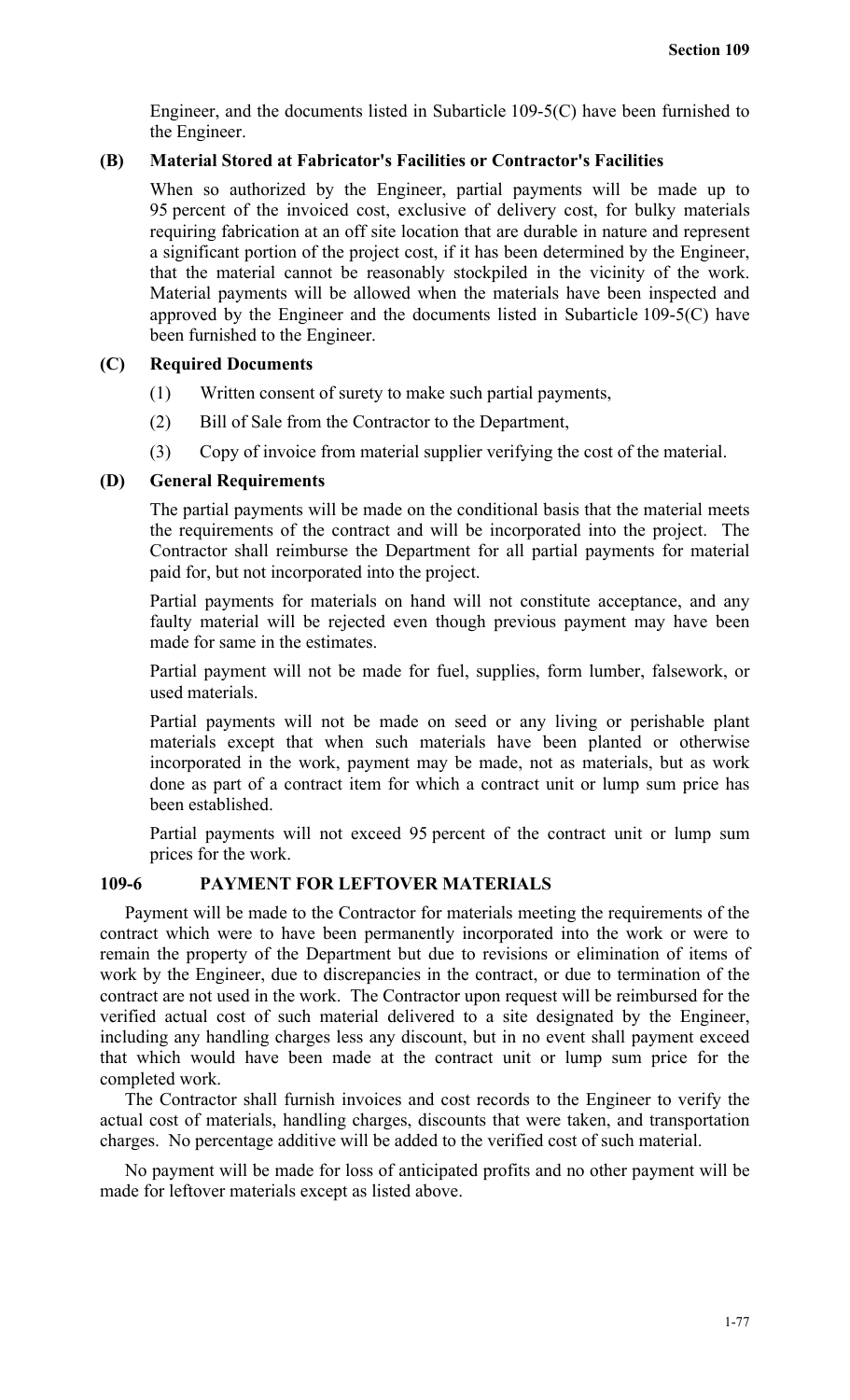## **109-7 COMPENSATION PAID AT CONTRACT PRICES**

Except as provided for by this article, payment for work performed will be made at the contract unit price or the contract lump sum price. Payment shall be made at the adjusted contract unit price, as applicable, when a price adjustment or pay factor is provided for by the contract or as determined by the Engineer in accordance with Article 105-3. In addition to the compensation made at the unit or lump sum price, adjustment in compensation will be made in accordance with Article 109-8. The Contractor shall not be paid for any work performed for which there is not a contract price, nor shall the Contractor receive additional compensation over and above the contract price for work performed or for extra work performed, except for work performed pursuant to an executed supplemental agreement or work performed in accordance with the applicable requirements of Section 104.

# **109-8 FUEL PRICE ADJUSTMENTS**

Fuel price adjustments will be made to the payments due the Contractor for contract items specified in the contract, or for extra work item specified in the supplemental agreement, when the average terminal price has fluctuated from the Base Index Price contained in the contract. The average terminal price is the average of the F.O.B. price for diesel fuel at the terminals in Charlotte, Wilmington and Selma, North Carolina. When the average terminal price fluctuates upward or downward from the Base Index Price, an amount will be added to or deducted from the monies due the Contractor as follows.

The current quantity for the specified contract items for which partial payment is made will be multiplied by the respective Diesel Fuel Usage Factor contained in the contract to determine the theoretical diesel fuel usage for each specified contract item. The sum of the theoretical diesel fuel usage for all specified contract items will be multiplied by the algebraic difference between the average F.O.B. price for diesel fuel at the above specified terminals and the Base Index Price contained in the contract to determine the fuel price adjustment to be made on the partial payment estimate.

The following formula will be used to calculate the appropriate payment or credit on the estimate.

$$
S = (A - B)(\Sigma QF)
$$

Where:  $S =$  Fuel Price Adjustment for partial payment

- - $B =$  Base Index Price
	- $A$  = Average terminal price
- $Q =$  Partial payment quantity for contract item
- $F =$  Fuel factor for contract item

The average terminal price in effect on the first day of the month in which the partial payment period ends will be used to make payment adjustments for fuel whether or not more than one price fluctuation has occurred within a single partial payment period.

The Engineer's estimate of quantities for contract items measured by cross sections shall be utilized on the various partial payment estimates to determine fuel price adjustments. When the Engineer determines after payment for all or a portion of such contract item that is subject to a fuel price adjustment that the total quantity of work paid to date will be adjusted to reflect more accurate quantity determinations, the Engineer will make a pro rata increase or decrease in the fuel price adjustment proportionate to the adjustment in the total quantity of work paid. The prorated fuel price adjustment for the contract item will be determined by multiplying the cumulative fuel price adjustment made for that contract item for the previous estimate period(s) by the adjusted quantity for that contract item and divided by the total quantity of work paid for the previous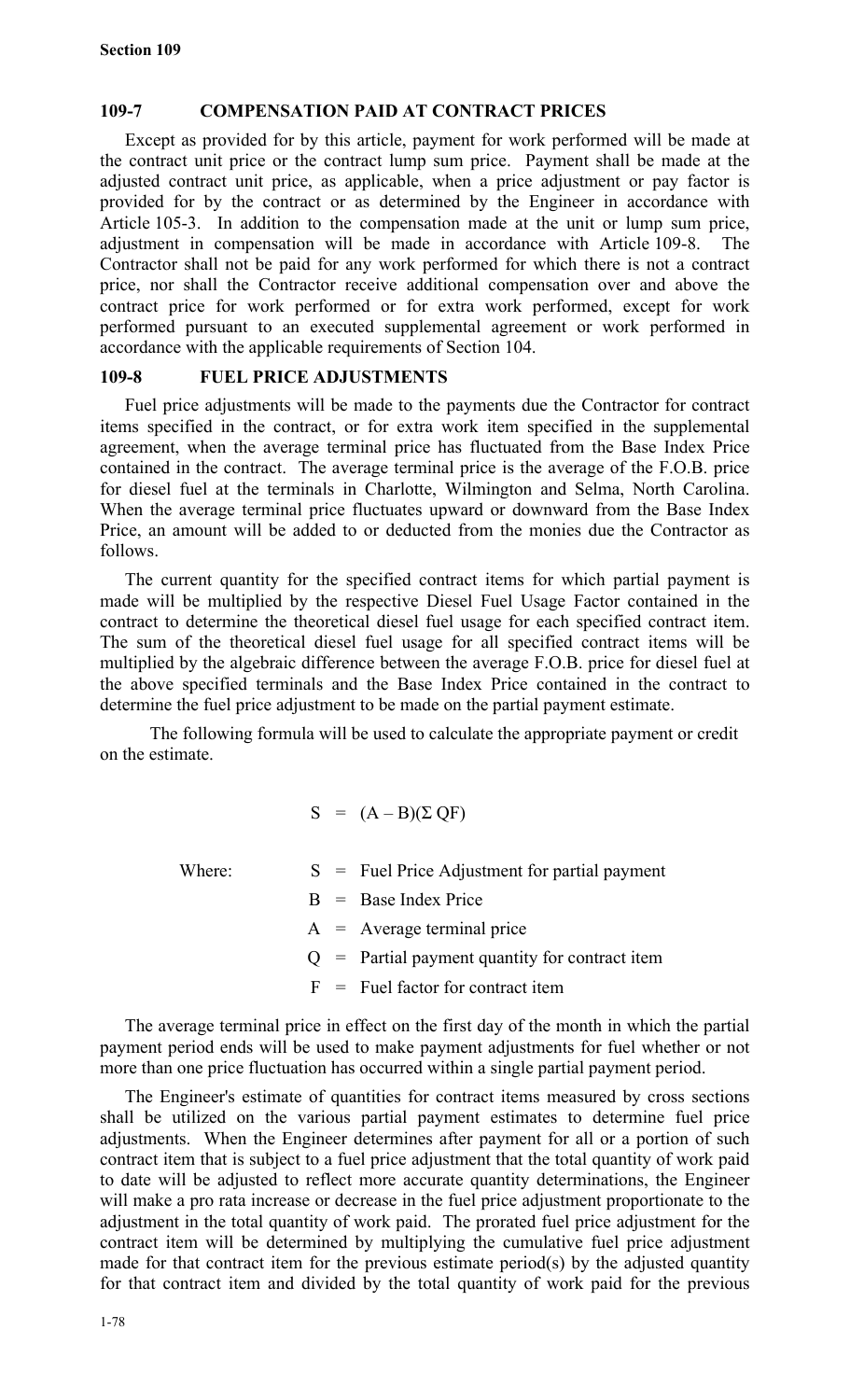estimates for the contract item. Payment for the prorated fuel price adjustment will be made accordingly on the partial payment estimate that includes the adjustment in the quantity of work paid.

## **109-9 FINAL PAYMENT**

Upon completion of the final estimate assembly, the Engineer will notify the Contractor giving the final quantities and the apparent liquidated damages, if any are assessed. After the Contractor reviews the final quantities and submits the documents listed in Article 109-10, the entire sum found to be due after deducting all previous payments and all amounts to be retained or deducted under the requirements of the contract will be paid the Contractor.

#### **109-10 DOCUMENTS REQUIRED FOR THE PROCESSING OF THE FINAL ESTIMATE**

Prior to the processing of the final estimate, the following documents shall have been submitted to and accepted by the Engineer.

- **(A)** Statement of Consent of Surety on the contract bonds for payment of money due the Contractor.
- **(B)** Affidavit of the Contractor that all obligations and debts arising out of the construction have been satisfied, or affidavit which shall include a list of obligations not satisfied.
- **(C)** Written notice that the Contractor has no request for any extension in the completion date or any adjustment in compensation from that shown in the final estimate or in lieu thereof written notice presenting all request for adjustment of the final estimate setting forth full justification for such requests.
- **(D)** Any other documents that are required by the contract such as completed Form FHWA-47 and all reports, statements, and other information necessary for compliance with applicable labor regulations of the Federal Highway Administration.

Submission of false information in the documents required by this section shall be a basis for disqualifying the Contractor from further bidding in accordance with Article 102-16.

### **109-11 INTEREST ON FINAL PAYMENT**

Should final payment on a project not be made within 120 calendar days after the project final acceptance date, interest, at the average rate earned by the State Treasurer on the investment within the State's Short Term Investment Fund during the month preceding the date interest becomes payable, will be paid the Contractor on the final payment for the period beginning on the  $121<sup>st</sup>$  day after final acceptance and extending to the date the final estimate is paid, provided that the documents required by Article 109-10 have been submitted within 30 days of the mailing of the notification outlined in Article 109-9. In the event the Contractor fails to submit the required documents within the stipulated 30 day period, and the final estimate is not paid until 120 calendar days following final acceptance of the project, the number of days on which interest accrues will be reduced by the number of days in excess of 30 that the Contractor requires to submit the document(s).

## **SECTION 150 MAINTENANCE OF TRAFFIC**

#### **150-1 GENERAL**

The Contractor will be required to maintain traffic within the limits of the project, including all existing roadways that cross or intersect the project, unless otherwise provided in the contract or approved by the Engineer. Traffic shall be maintained from the time the Contractor begins work on the project site until acceptance of the project, including any periods during which the Contractor's operations are suspended, unless otherwise provided for in the contract or approved by the Engineer. The Contractor shall